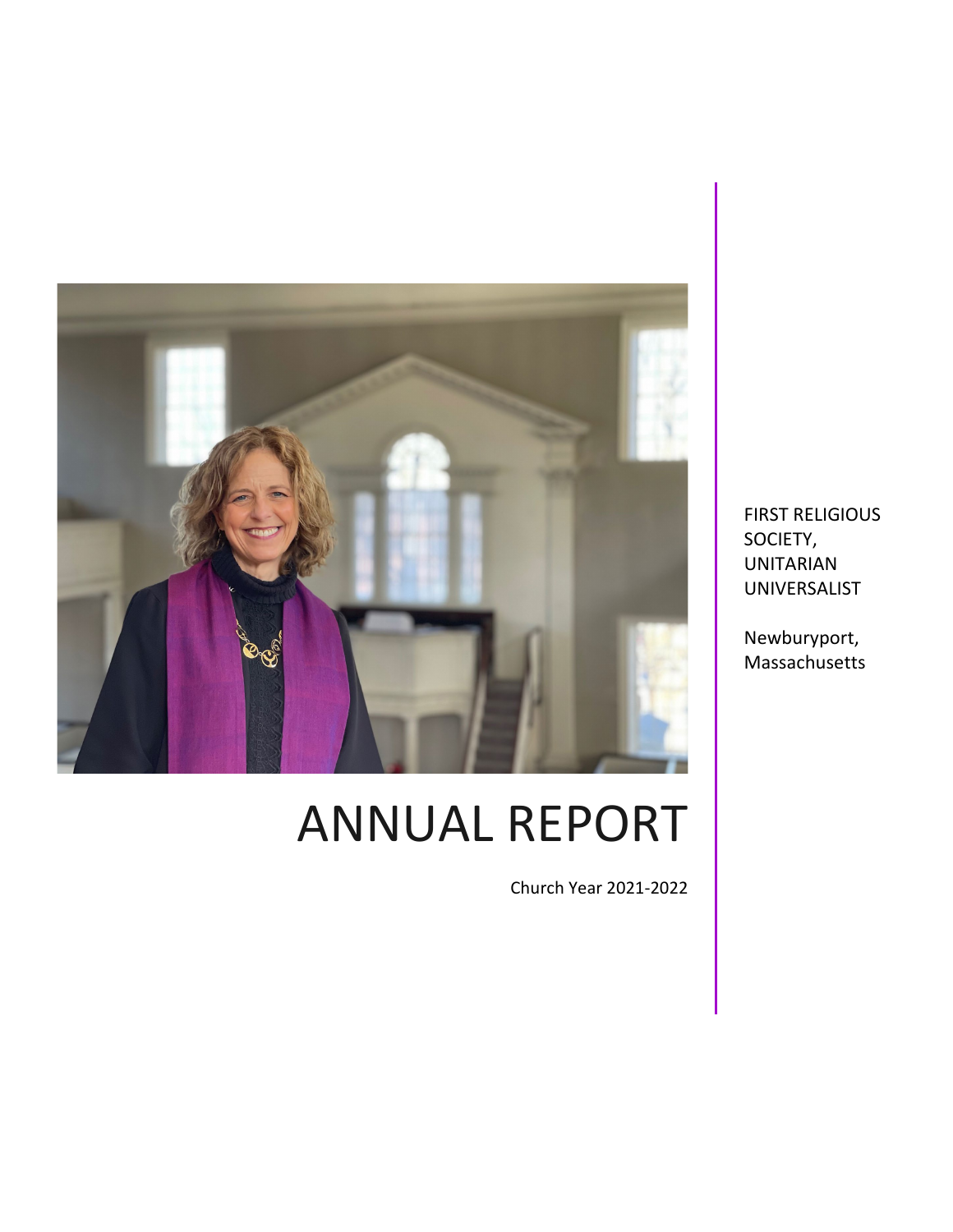# **TABLE OF CONTENTS**

| REPORTS FROM THE PARISH BOARD, STANDING COMMITTEES, AND TRUSTEES OF THE ENDOWMENT  20 |  |
|---------------------------------------------------------------------------------------|--|
|                                                                                       |  |
|                                                                                       |  |
|                                                                                       |  |
|                                                                                       |  |
|                                                                                       |  |
|                                                                                       |  |
|                                                                                       |  |
|                                                                                       |  |
|                                                                                       |  |
|                                                                                       |  |
| REPORTS FROM THE MINISTER, MINISTERIAL INTERN, AND AFFILIATED MINISTERS 36            |  |
|                                                                                       |  |
|                                                                                       |  |
|                                                                                       |  |
|                                                                                       |  |
|                                                                                       |  |
|                                                                                       |  |
|                                                                                       |  |
|                                                                                       |  |
|                                                                                       |  |
|                                                                                       |  |
|                                                                                       |  |
|                                                                                       |  |
|                                                                                       |  |
|                                                                                       |  |
|                                                                                       |  |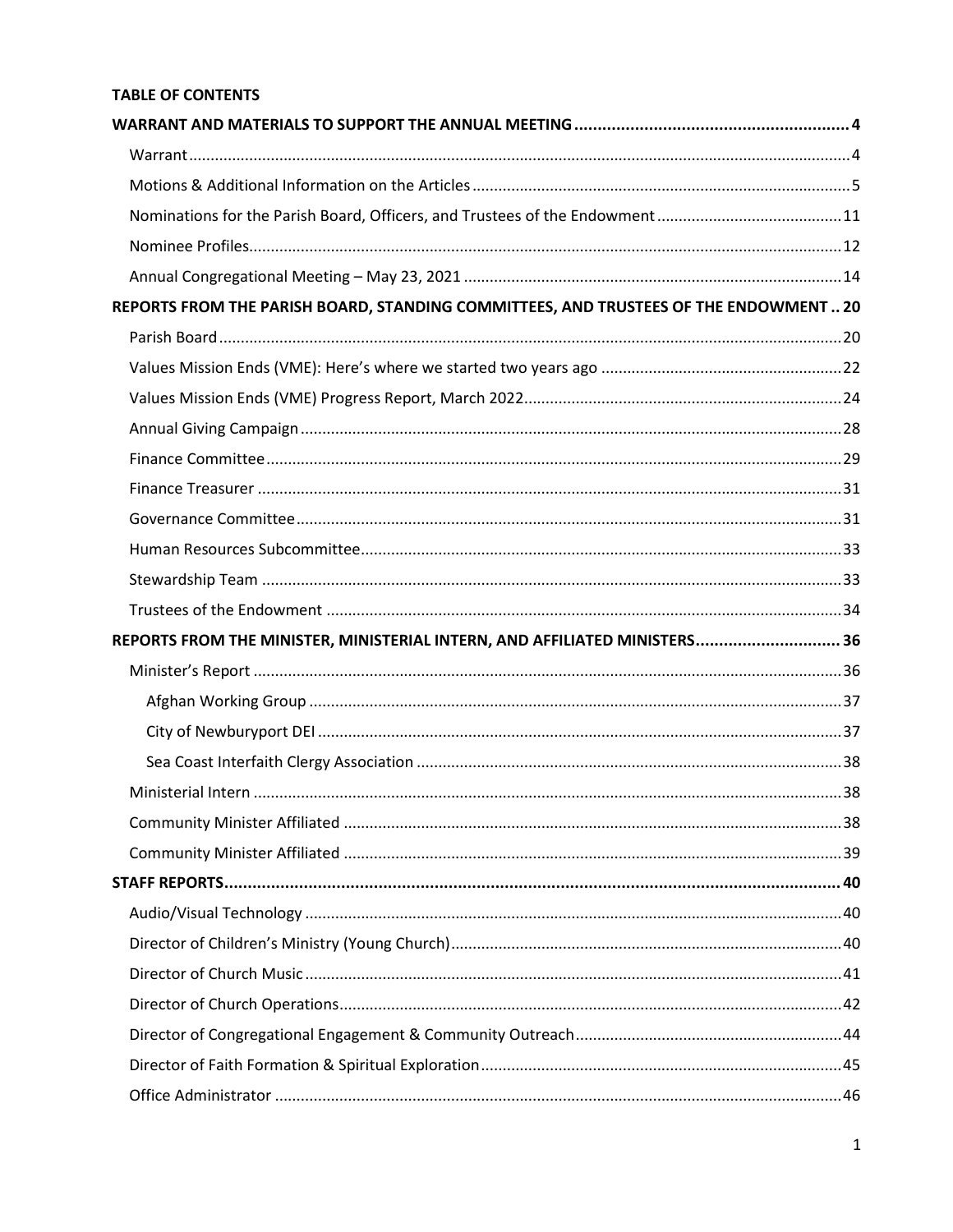| 8. للمستند للمستند المستند المستند المستند المستند المستند المستند المستند المستند المستند المستند المستند المنافذة |  |
|---------------------------------------------------------------------------------------------------------------------|--|
|                                                                                                                     |  |
|                                                                                                                     |  |
|                                                                                                                     |  |
|                                                                                                                     |  |
|                                                                                                                     |  |
|                                                                                                                     |  |
|                                                                                                                     |  |
|                                                                                                                     |  |
|                                                                                                                     |  |
|                                                                                                                     |  |
|                                                                                                                     |  |
|                                                                                                                     |  |
|                                                                                                                     |  |
|                                                                                                                     |  |
|                                                                                                                     |  |
|                                                                                                                     |  |
|                                                                                                                     |  |
|                                                                                                                     |  |
|                                                                                                                     |  |
|                                                                                                                     |  |
|                                                                                                                     |  |
|                                                                                                                     |  |
|                                                                                                                     |  |
|                                                                                                                     |  |
|                                                                                                                     |  |
|                                                                                                                     |  |
|                                                                                                                     |  |
|                                                                                                                     |  |
|                                                                                                                     |  |
|                                                                                                                     |  |
|                                                                                                                     |  |
|                                                                                                                     |  |
|                                                                                                                     |  |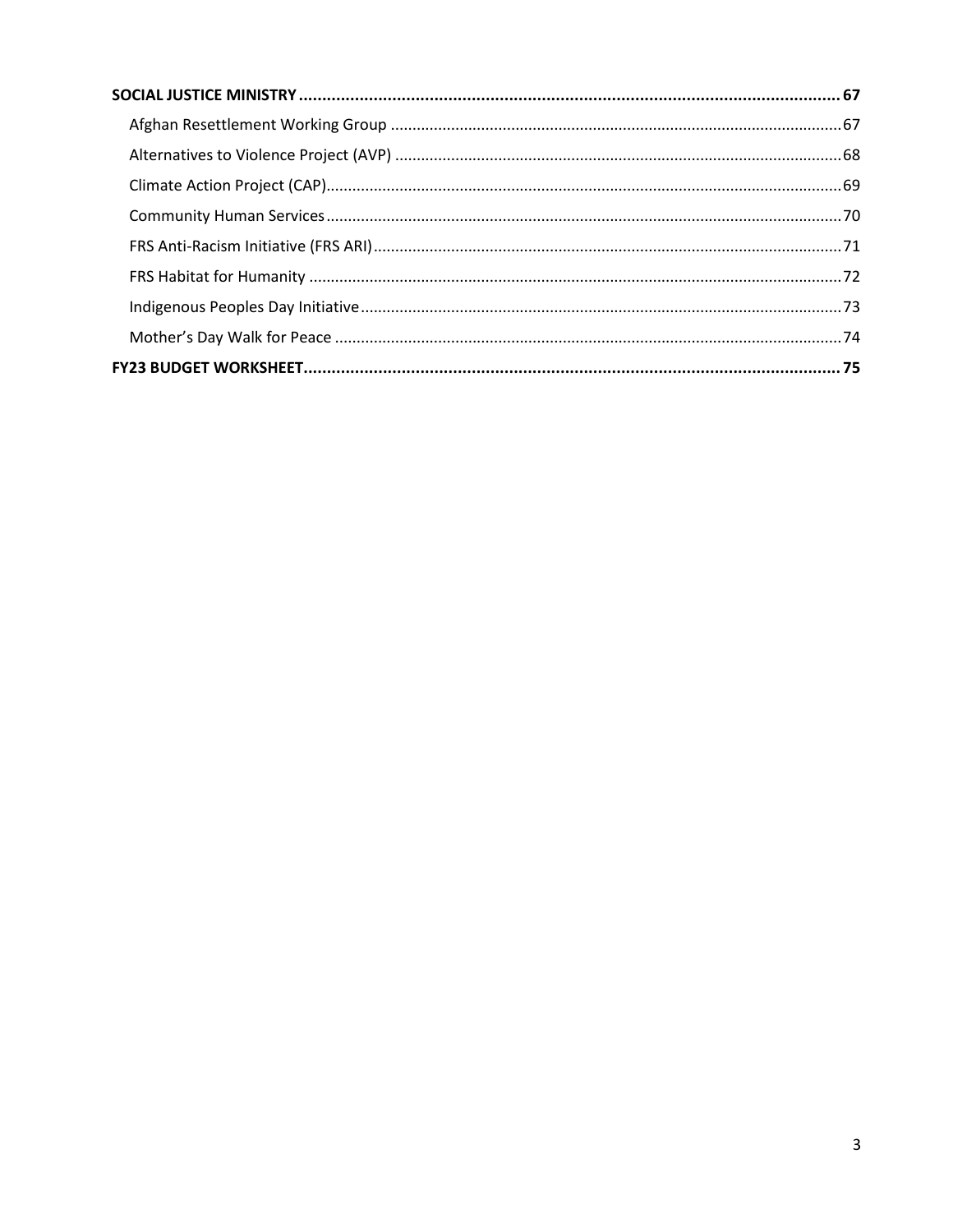# <span id="page-4-0"></span>**WARRANT AND MATERIALS TO SUPPORT THE ANNUAL MEETING**

# <span id="page-4-1"></span>**Warrant**

The Proprietors of the Pleasant Street Church and the members of the First Religious Society, Unitarian Universalist in Newburyport, MA are hereby notified to convene for a meeting in person and via Zoom on Sunday, June 12, 2022, at 12:15 pm, it being in the bylaws as amended, there and then, to act upon the following articles.

- **Article 1:** To act upon the recommendation of the Governance Committee to amend the bylaws to allow for remote electronic forms of meeting participation, thereby permitting virtual attendance at today's and any future meetings.
- **Article 2:** To act upon the minutes of the 2021 Annual Meeting.
- **Article 3:** To act upon the reports of the officers and committees.
- **Article 4:** To act upon the recommendation of the Governance Committee and Parish Board to update the Bylaws Article IV, Section 1, to allow flexibility in the Annual Meeting date.
- **Article 5:** To act upon the recommendation of the Governance Committee, Finance Committee, and Parish Board that the Society update its bylaws to create a formal Stewardship Committee and Chair. The Chair will be an elected officer to the Parish Board.
- **Article 6:** To act upon the recommendation of the Governance Committee and Parish Board to amend the Bylaws Article VI, Section 3, to account for varying numbers of open Parish Board seats each year.
- **Article 7:** To act upon the recommendation of the Governance Committee for the election of officers and chairpersons.
- **Article 8:** To act upon the recommendation of the Governance Committee to clearly specify authorized document signers in the Bylaws Article VIII, Section 3.
- **Article 9:** To act upon the recommendation of the Governance Committee and Parish Board to amend the bylaws to replace references to he/she, him/her, and his/hers with gender inclusive language using they, them, and their/theirs.
- **Article 10:** To approve an allocation from the Bailey Fund of \$27,000 toward the cost of replacing bricks in the front area of the church.
- **Article 11:** To act upon the Fiscal Year 2022-23 budget recommended by the Parish Board.

We the undersigned hereby certify that we have notified the Pleasant Street Church and the members of the First Religious Society, Unitarian Universalist in Newburyport, MA to meet at the time and place, and for the purpose set forth in the Warrant by posting the same in the church eight (8) days (including two Sundays) before the day of the meeting.

| Juliana Beauvais | Micah Donahue   | Michelle Kimball | Renée Wolf Foster |
|------------------|-----------------|------------------|-------------------|
| Tina Benik       | Vern Ellis      | Lucy Litwin      |                   |
| Holly Cashman    | Minnie Flanagan | Annie Maurer     |                   |
| Kathy Desilets   | Tim Fountain    | Jim Supple       |                   |

A copy of the Warrant attest

Kathleen Desilets, Parish Clerk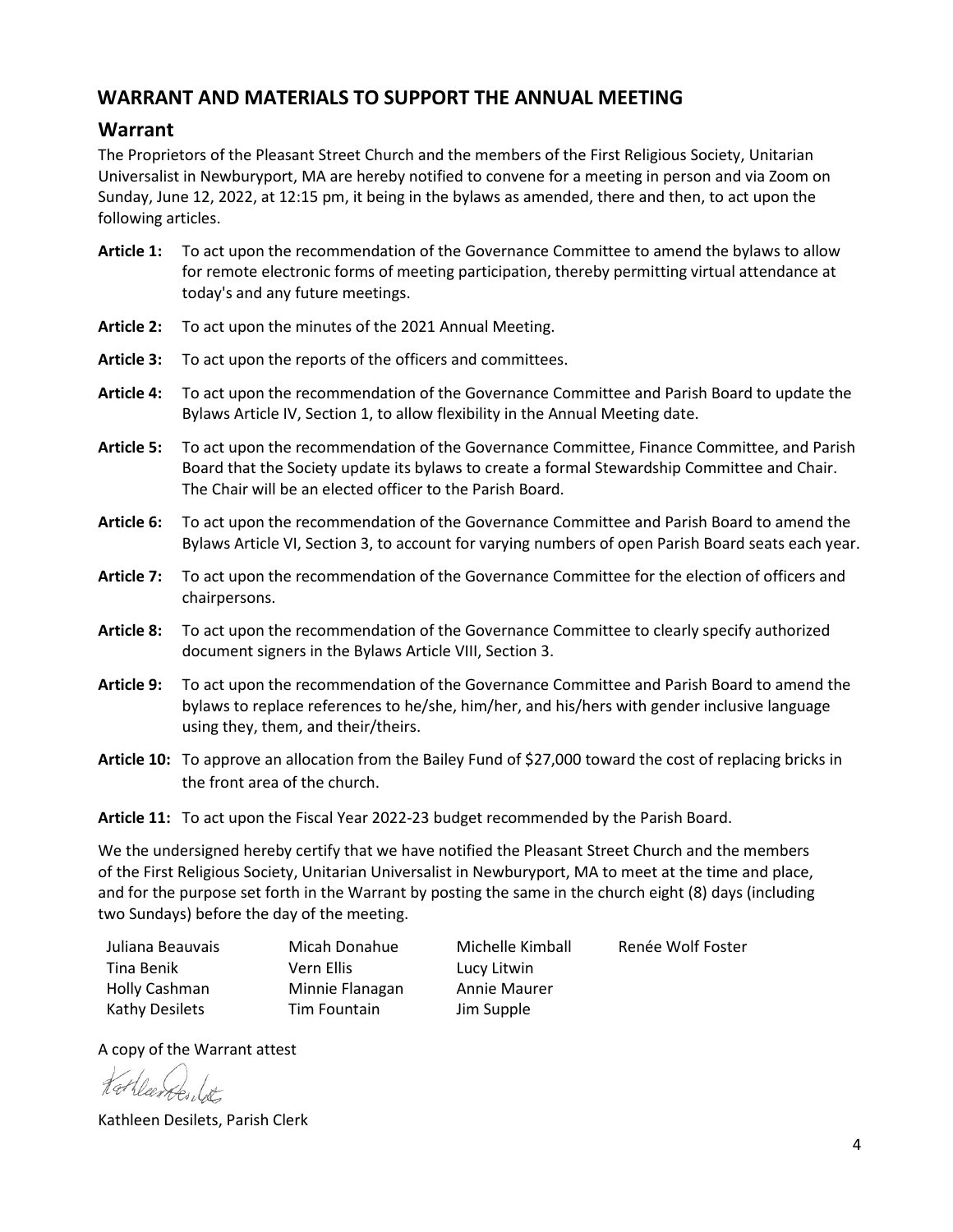# <span id="page-5-0"></span>**Motions & Additional Information on the Articles**

# **Article 1: To act upon the recommendation of the Governance Committee to amend the bylaws to allow for remote electronic forms of meeting participation, thereby permitting virtual attendance at today's and any future meeting.**

**Motion:** *I move that a new section 6 of Article IV be added to the Bylaws to give the Society authority to conduct meetings by means of remote technology.*

### **Explanation:**

Robert's Rules of Order define meetings as physically in-person, unless otherwise specified. The past two years of virtual only meeting participation due to the COVID-19 pandemic were permitted under the MA exemption allowing virtual meetings issued by Gov. Baker, which expired in December 2021. For virtual attendees to vote and count towards establishing quorum, the members must amend the bylaws to specifically allow it. This will allow maximum participation as all interested members will have the opportunity to participate in the meeting whether in person or remotely. Moving forward, the Governance Committee will help the congregation prepare subsequent policies surrounding meetings.

### **Proposed Article IV, Section 6 (new section**)

The Society may conduct meetings by means of remote technology, such as video or audio teleconference, if all the participants are capable of simultaneous communication. Remote member participants shall be considered present for purposes of establishing a quorum. Unless the Society has implemented electronic means to calculate votes by secret ballot, a remote participant may not vote if a matter is determined by secret ballot. The Parish Board may adopt rules detailing procedures to implement remote technology participation. Such rules may include, but not be limited to, procedures relating to notice of the availability of remote participation and limits on rights of remote participants in the event of technical or equipment failure. The Parish Board is authorized to provide additional details relating to electronic participants as needed.

### **Article 2: To act upon the minutes of the 2021 Annual Meeting.**

**Motion:** *I move that the minutes of the 2021 Annual Meeting be accepted.*

### **Article 3: To act upon the reports of the officers and committees.**

**Motion:** *I move that reports of officers, ministers, lay leaders, staff, committees, teams, and other groups as printed in the Annual Report 2021-2022 be received and entered in the record.*

### **Explanation (Articles 2 & 3):**

The minutes of the previous full meeting of the congregation and the reports of the officers and committees are included in the Annual Report. These documents offer important context indicating where we are as we begin discussion at this meeting.

# **Article 4: To act upon the recommendation of the Governance Committee and Parish Board to update the Bylaws Article IV, Section 1 to allow flexibility in the Annual Meeting date.**

**Motion:** *I move that in the bylaws, Section 1 of Article IV be amended to read "The Annual Meeting of the Society shall be held in May or June."*

### **Explanation:**

The past two years, the Parish Board has voted to make an exception to the written bylaws and allow FRS to hold its annual meetings in early June, instead of May. With the church moving to year-round services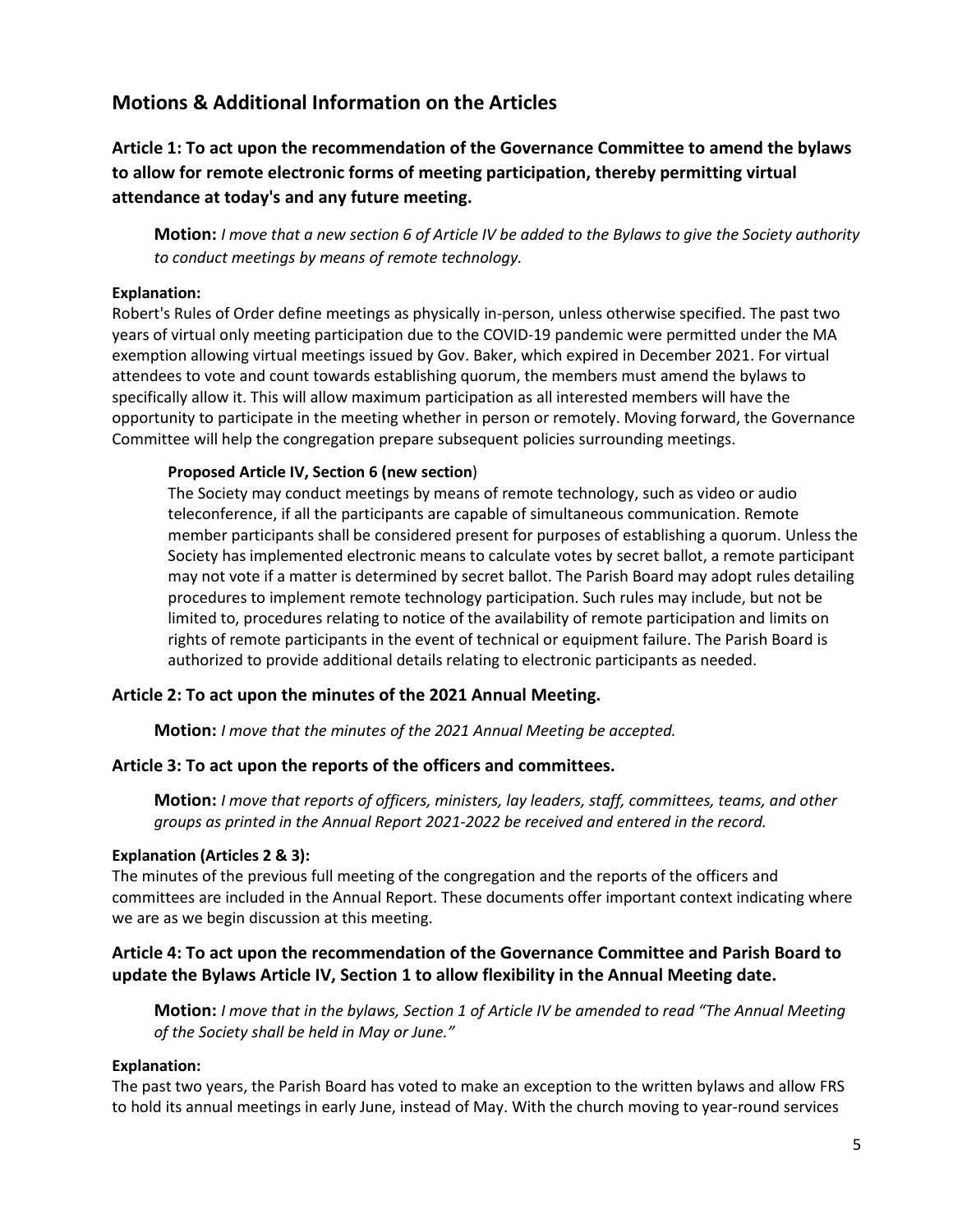and operations, this change allows more flexibility in setting a convenient meeting date in any given year and validates this meeting today.

# **Article 5: To act upon the recommendation of the Governance Committee, Finance Committee, and Parish Board that the Society update its bylaws to create a formal Stewardship Committee and Chair, who will be an elected officer to the Parish Board.**

**Motion:** *I move that the Society creates a Stewardship Committee and an elected Chair of the Stewardship who serves on the Parish Board by amending the Bylaws Article VI, Section 2; Article VII, Section 3; Article IX, Section 7; and creating Article IX, Sections 10 and 11.*

### **Explanation:**

For three years now, FRS has voted that "the Bylaws, Article IX, Section 7, be suspended for one year." The church was running a trial period of moving certain responsibilities to a new Stewardship Team to pilot a stewardship model for the future. The Stewardship Team was tasked with overseeing all fundraising activities, coordinating with the Finance Committee to spearhead the annual canvass, developing a stewardship culture, creating planned giving programs, and reporting regular updates to the Parish Board. The stewardship efforts as of late have been a success under this new model. The changes to the bylaws itemized here will achieve the purposes of creating a new standing committee and a new elected officer of the Parish Board and will differentiate the roles of the Stewardship and Finance committees. The following summarizes the specific bylaw changes needed and explains the specific reason for each change.

### **Article VI, Section 2 – Officers**

**Current Language:** At each annual meeting there shall be elected a Moderator; a Clerk; a Finance Treasurer and an Endowment Treasurer each of whom shall be bonded; an Auditor; a Chair of the Governance Committee; and a Chair of the Finance Committee.

**Proposed Amendment:** At each annual meeting there shall be elected a Moderator, a Clerk, an Auditor, a Chair of the Governance Committee, a Chair of the Finance Committee, and a Chair of the Stewardship Committee. In addition, there shall be elected at the annual meeting a Finance Treasurer and an Endowment Treasurer, each of whom shall be bonded.

**Explanation:** Update the list of officers elected annually to add a Chair of the Stewardship Committee. For clarity, recommend moving the treasurers to their own sentence to denote they are bonded, whereas the other officers are not.

### **Article VII, Section 3 – Parish Board**

**Current Language:** The Parish Board shall be composed of 13 voting members, including the Clerk, the Treasurer, the Chair of the Governance Committee, and the Chair of the Finance Committee. The remaining nine voting members shall be elected by the Society to three-year terms, as set forth in ARTICLE VI.

**Proposed Amendment:** The Parish Board shall be composed of 13 voting members, including the Clerk, the Finance Treasurer, the Chair of the Governance Committee, the Chair of the Finance Committee, and the Chair of the Stewardship Committee. The remaining eight voting members shall be elected by the Society to three-year terms, as set forth in ARTICLE VI.

**Explanation:** Update board composition to add the Chair of the Stewardship as Parish Board member while keeping 13 total board members. Thus, one of the nine non-officer roles essentially becomes the Stewardship Chair elected officer and there are eight other voting members.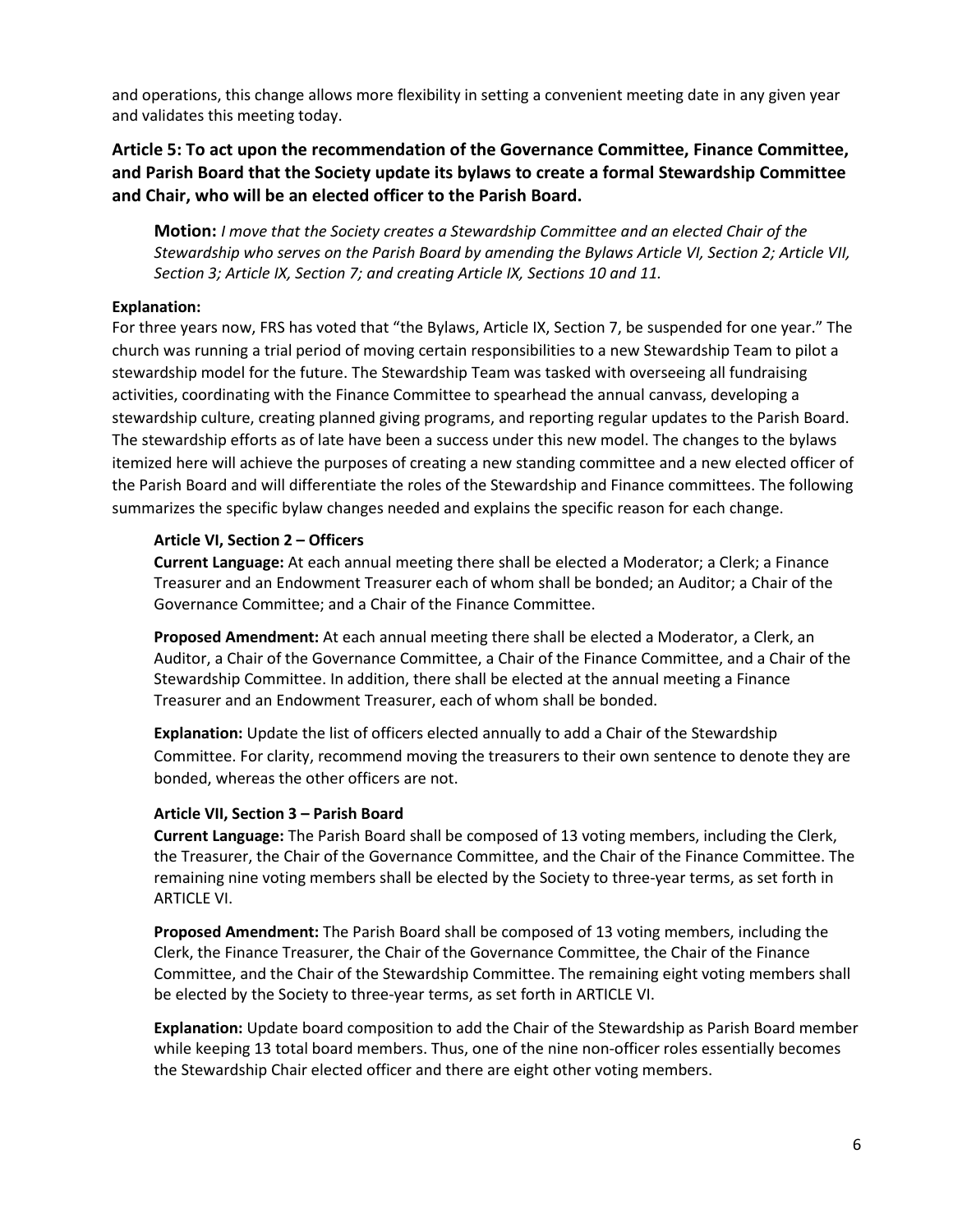### **Article IX, Section 7 – Standing Committees**

**Current Language:** The Finance Committee shall be responsible for raising all the funds necessary for the maintenance of the Church and the conduct of its affairs; for conducting the annual canvass; for oversight of a planned giving program, and for assisting the staff in the preparation of the annual budget for approval by the Parish Board before its presentation at the annual meeting.

**Proposed Amendment:** The Finance Committee shall be responsible for the fiscal management of the Society's business operations and assisting the staff in the preparation of the annual budget for approval by the Parish Board before its presentation at the Annual Meeting.

**Explanation:** Removes the fundraising, annual canvass, and planned giving responsibilities from the Finance Committee section and adds these to a new Stewardship Committee section (see below). In addition, the Finance Committee is increasingly in charge of other activities impacting our financial situation, such as cell tower leases, alternative income, or building rent. Fiscal management refers to the process of planning, directing, and controlling financial resources.

### **Article IX, Sections 10 and 11 – Standing Committees Proposed Additions:**

Section 10. The Stewardship Committee shall be responsible for raising all the funds necessary for the maintenance of the Church and the conduct of its affairs; for conducting the annual canvass; and for oversight of planned giving programs.

Section 11. The Stewardship Committee shall be led by the Stewardship Committee Chair, who will serve as a member of the Parish Board.

**Explanation:** Removes the fundraising, annual canvass, and planned giving responsibilities from the Finance Committee section and adds these to a new Stewardship Committee section (see below). In addition, the Finance Committee is increasingly in charge of other activities impacting our financial situation, such as cell tower leases, alternative income, or building rent. Fiscal management refers to the process of planning, directing, and controlling financial resources.

# **Article 6: To act upon the recommendation of the Governance Committee and Parish Board to amend the Bylaws Article VI, Section 3, to account for varying numbers of open Parish Board seats each year.**

**Motion:** *I move that the Society elect the necessary number of members to fill all vacant Parish Board seats in given year by amending the Bylaws Article VI, Section 3.*

### **Explanation:**

In reality, the number of elected board members already varies from year to year when Parish Board members are unable to serve their full three-year terms. Further, with the creation of a Stewardship Chair, there will be eight non-officer Parish Board members instead of nine. FRS also aims to elect a one-year youth member. All told, some years there may be two, three, or four open board seats. This change gives the Society the ability to elect members to fill open positions, regardless of the number of vacancies. This is the specific change in language.

**Current Language:** There shall also be elected at each annual meeting one Trustee and three members of the Parish Board who shall serve for three years or until their successors have been elected.

**Proposed Amendment:** There shall be elected at each annual meeting one Trustee. There shall also be elected at each annual meeting the number of members necessary to fill all open Parish Board seats and each shall serve for three years or until their successors have been elected.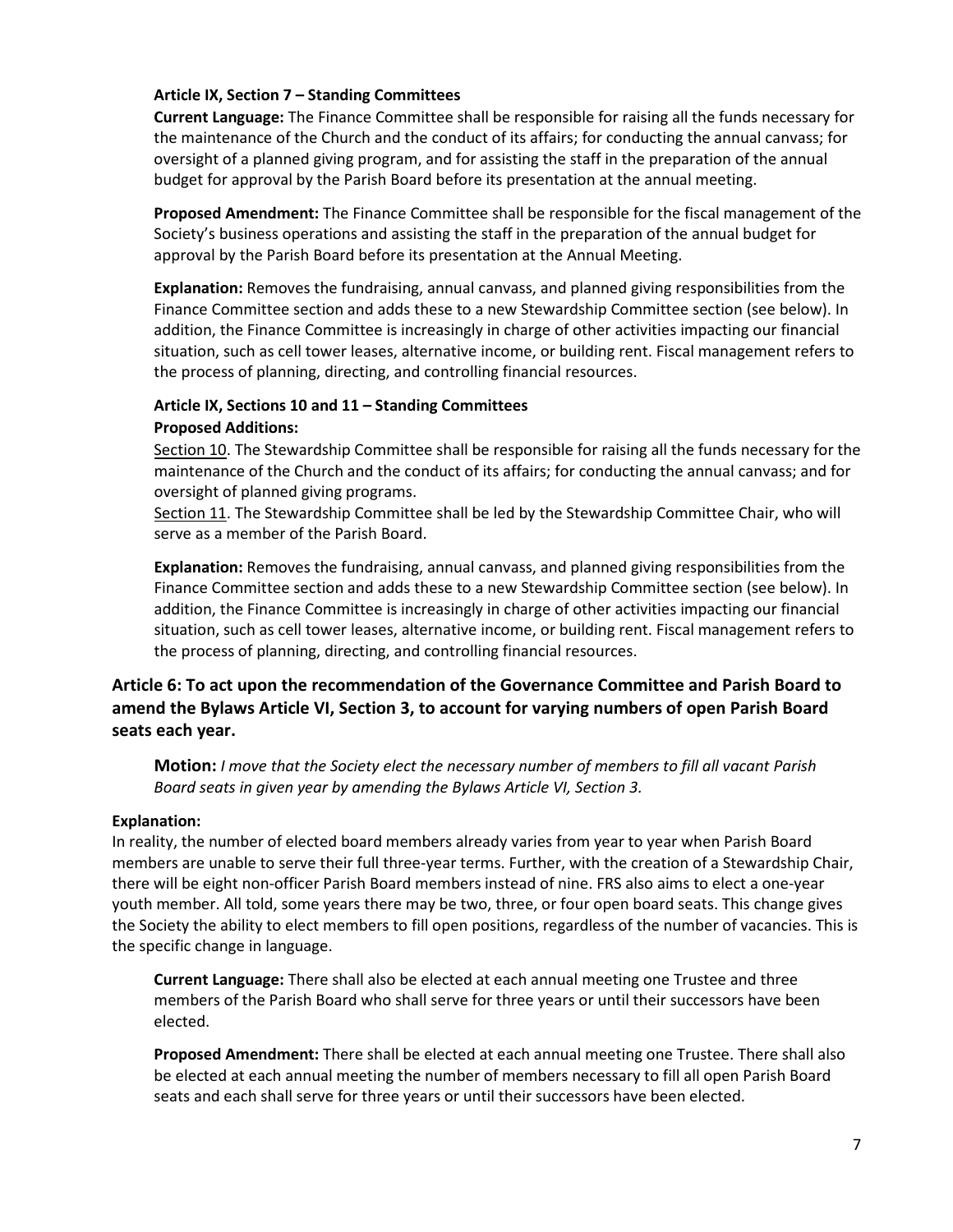# **Article 7: To act upon the recommendation of the Governance Committee for the election of officers and chairpersons.**

**Motion:** *I move that the slate of officers and chairpersons as presented in the Annual Report be elected.*

**Explanation:** An annotated slate of nominees is included in supplementary materials to the warrant provided to members in advance of this meeting.

# **Article 8: To act upon the recommendation of the Governance Committee to clearly specify authorized document signers in the Bylaws Article VIII, Section 3.**

**Motion:** *I move that the Bylaws Article VIII, Section 3 be amended to clarify authorized document signers on behalf of the Trustees of the Endowment.*

**Explanation:** The language was not changed when the bylaws were updated to create the two Treasurer roles. It is necessary to clarify the respective role of each treasurer in signing documents and to have backup signers in the event one person is traveling or otherwise indisposed. Here is the specific change in the language.

**Current Language:** The Treasurer shall have the authority to sign necessary documents for the Trustees of the Endowment and in his or her absence, the Chairperson of the Trustees of the Endowment may sign for the Trustees.

**Proposed Amendment:** The Endowment Treasurer shall have the authority to sign necessary documents for the Trustees of the Endowment. If the Endowment Treasurer is absent, the Finance Treasurer may sign for the Trustees. If neither Treasurer is available, then the Chairperson of the Trustees of the Endowment may sign for the Trustees.

# **Article 9: To act upon the recommendation of the Governance Committee and Parish Board to amend the bylaws to replace references to he/she, him/her, and his/hers with gender inclusive language using they, them, and their/theirs.**

**Motion:** *I move that the proposed bylaw amendments to Article IV, Section 4; Article V, Section 1, Section 2, Section 3b, and Section 3e; and Article XII, Section 4 be made to replace the pronouns "his or her" with the pronoun "their" and replace "he or she" with "they."*

### **Explanation:**

The proposed gender inclusive language bylaws change was put forth by the 2017-2018 Parish Board which at the time consisted of a representation of the congregation including a number of longtime members. The change has been brought before each Parish Board since then and voted to be put on the Warrant but for various reasons last year (2021) was the first year it was brought in front of the congregation at the Annual Meeting. The change responds to both a call from the UUA and commitments made by our congregation. In 1996, FRS UU voted to become a Welcoming Congregation. Taking steps toward using inclusive language is among the ten things a congregation can do to become more inclusive, according to the UUA. The proposed changes include the use of the singular "they/them/their" pronoun to refer to an unknown or unspecified person. This use of singular "they" is inclusive of everyone across the gender spectrum regardless of what personal pronouns they may use. The following shows specific changes in language.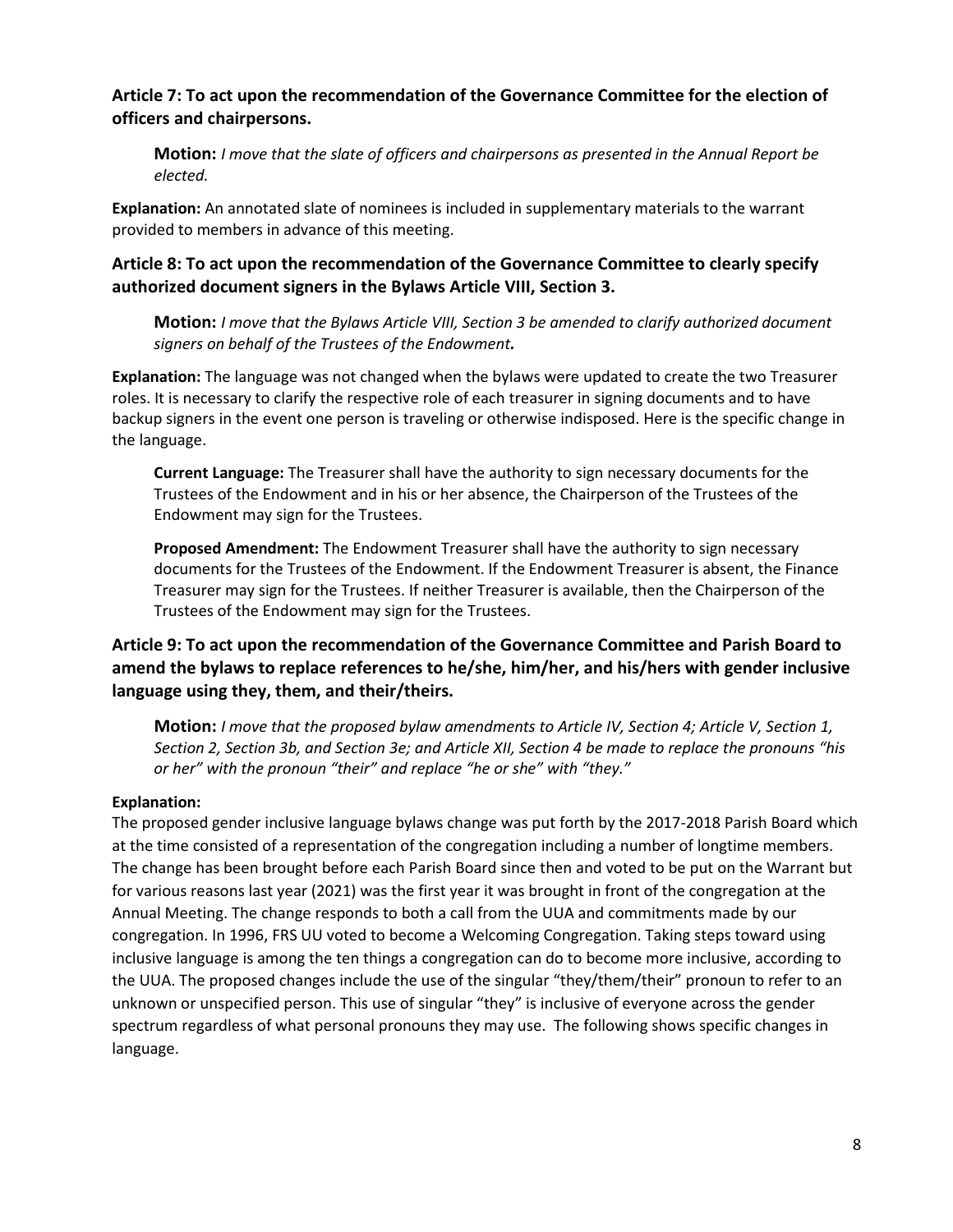### **Article IV, Section 4**

**Current Language:** The quorum necessary to call a minister or terminate his or her tenure shall be thirty-three (33%) of the membership.

**Proposed Amendment:** The quorum necessary to call a minister or terminate their tenure shall be thirty-three (33%) of the membership.

### **Article V, Section 1**

**Current Language:** The Minister shall have freedom of the pulpit as well as freedom to express his or her opinion outside the pulpit. The Minister shall have his or her ministerial credentials with the Unitarian Universalist Association thus ensuring his or her commitment to professional ethics as indicated by the Unitarian Universalist Ministers Association Code of Ethical Practices.

**Proposed Amendment:** The Minister shall have freedom of the pulpit as well as freedom to express their opinions outside the pulpit. The Minister shall have their ministerial credentials with the Unitarian Universalist Association thus ensuring a commitment to professional ethics as indicated by the Unitarian Universalist Ministers Association Code of Ethical Practices.

### **Article V, Section 2**

**Current Language:** The Minister shall be a nonvoting, ex-officio member of all boards and committees of the church; except for the Governance Committee of the Parish Board, on which he or she shall not serve. It shall be the duty of the Minister to bring to the attention of the Parish Board any matters which seem to him to her pertinent to the present welfare of the church, and to make such recommendations as seem to him to her proper.

**Proposed Amendment:** The Minister shall be a nonvoting, ex-officio member of all boards and committees of the church; except for the Governance Committee of the Parish Board, on which they shall not serve. It shall be the duty of the Minister to bring to the attention of the Parish Board any matters which seem pertinent to the present welfare of the church, and to make such recommendations as appropriate.

### **Article V, Section 3b**

**Current Language:** The quorum necessary to call a Minister or terminate his or her tenure shall be thirty-three percent of the membership (as per ARTICLE IV, Section 4).

**Proposed Amendment:** The quorum necessary to call a minister or terminate their tenure shall be thirty-three (33%) of the membership (as per ARTICLE IV, Section 4).

### **Article V, Section 3e**

**Current Language:** The Minister may resign at any time giving at least three months' notice to the Parish Board, or upon any period of notice mutually agreeable between the Minister and the Parish Board. In the event the Church terminates the Minister's tenure, he or she will be given at least three months' notice.

**Proposed Amendment:** The Minister may resign at any time giving at least three months' notice to the Parish Board, or upon any period of notice mutually agreeable between the Minister and the Parish Board. In the event the Church terminates the Minister's tenure, they will be given at least three months' notice.

### **Article XII, Section 4**

**Current Language:** The Minister or his or her designee shall serve as Chairperson of the Leadership Council.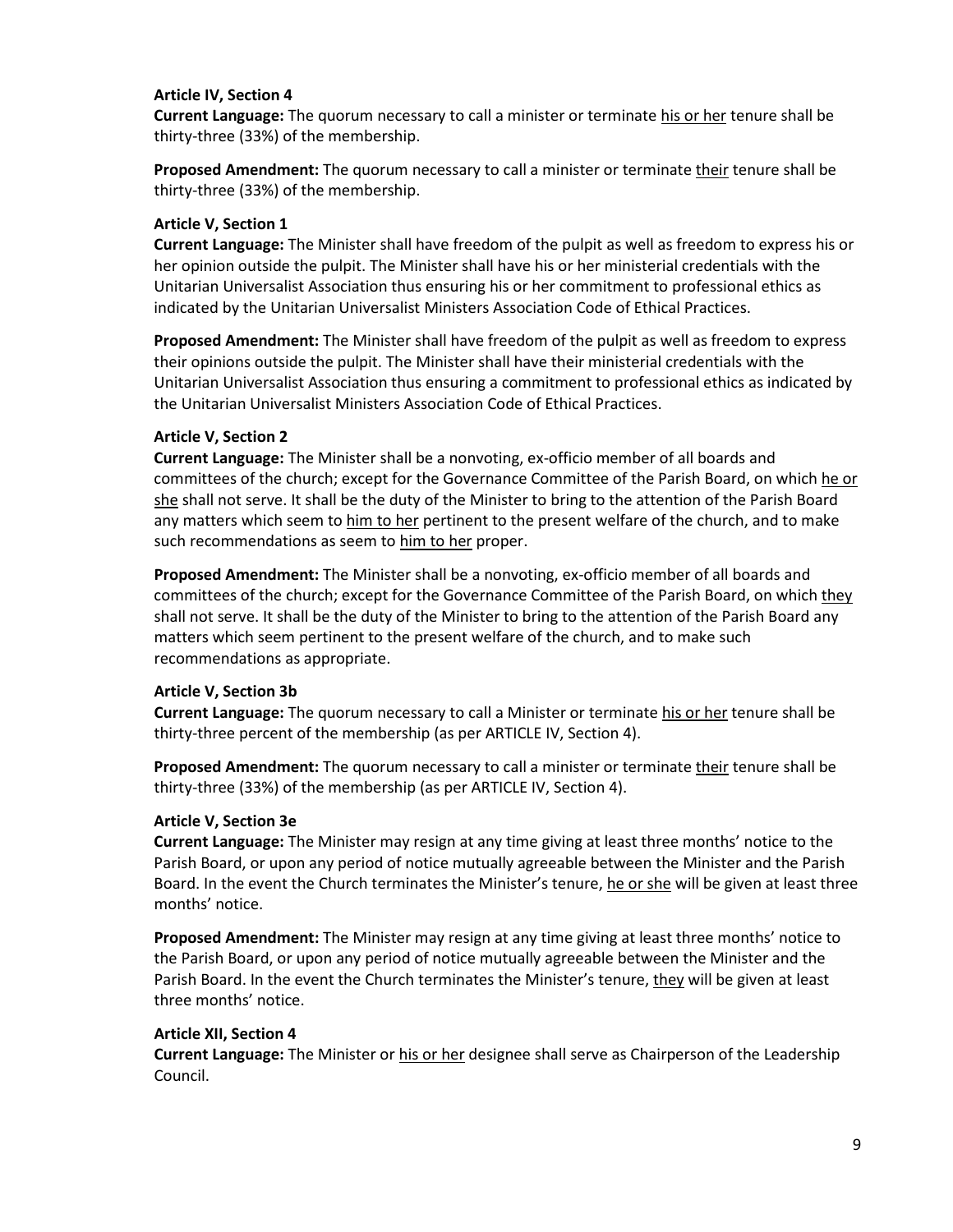**Proposed Amendment:** The Minister or their designee shall serve as Chairperson of the Leadership Council.

# **Article 10: To approve an allocation from the Bailey Fund of \$27,000 toward the cost of replacing bricks in the front area of the church.**

**Motion:** *I move the approval of an allocation from the Bailey Fund of \$27,000 toward the cost of replacing bricks in the front area of the church.*

# **Explanation:**

As part of our commitment to being a welcoming place for all who wish to attend, FRS is working to increase accessibility and safety of our facilities. The brick walkway at the front of the church represents a considerable safety concern. Working with the Finance Committee's new "Facilities Team," this would replace bricks at least up to the city sidewalk…possibly coordinating with the City to include the sidewalk bricks, possible curb releveling, and handicap curb cut. The amount requested is a prudent amount based on what is currently available from the Bailey fund under its rules of operation. Further fundraising will be required to reach an estimated total cost between \$66-\$110K, including a possible memorial brick inscription/ fundraising opportunity. Other improvements to be made as funding allows include installing an automatic push-button accessible/handicap door opener to the church vestibule door at an estimated cost of \$6,000 (double if another opener is possible at the LMH office door).

# *Detail of Brickwork Estimated Total: \$66-110,000 (based on three contractor estimates thus far)*

| \$44,000      | Total cost to replace FRS section of the bricks - 1,500 SF @ \$25/SF @ \$3-4/brick |
|---------------|------------------------------------------------------------------------------------|
| 3.000         | Added cost for herringbone design                                                  |
| 35.000        | Added cost for city sidewalk section $@$ 1,260 SF                                  |
| <i>20.000</i> | Added cost for curb releveling                                                     |
| 8.000         | Added cost for handicap curb cut                                                   |

*A memorial brick inscription fundraising campaign is proposed to offset as much of the expense as possible.*

### **Article 11: To act upon the Fiscal Year 2023 budget recommended by the Parish Board.**

**Motion:** *I move that the Fiscal Year 2023 expenditure budget as presented in the Annual Report be approved.*

### **Explanation:**

The budget documents are included in the Annual Report and were sent to members in advance of the meeting.

**Note:** The Governance Committee recommends that the following items be postponed until the next meeting of the congregation in consideration of the length of the meeting.

- Structure Governance Similar to Other Committees, ARTICLE IX, Section 4 (Section 9 in the proposed bylaw changes). Recommend tabling until next year, following governance and policy review.
- To act upon the recommendation of the Governance Committee that the language in the Bylaws Article VII, Section 3 be updated to reference the ex-officio Parish Board staff member using a role responsibility instead of a job title (Section 7 in the proposed bylaw changes).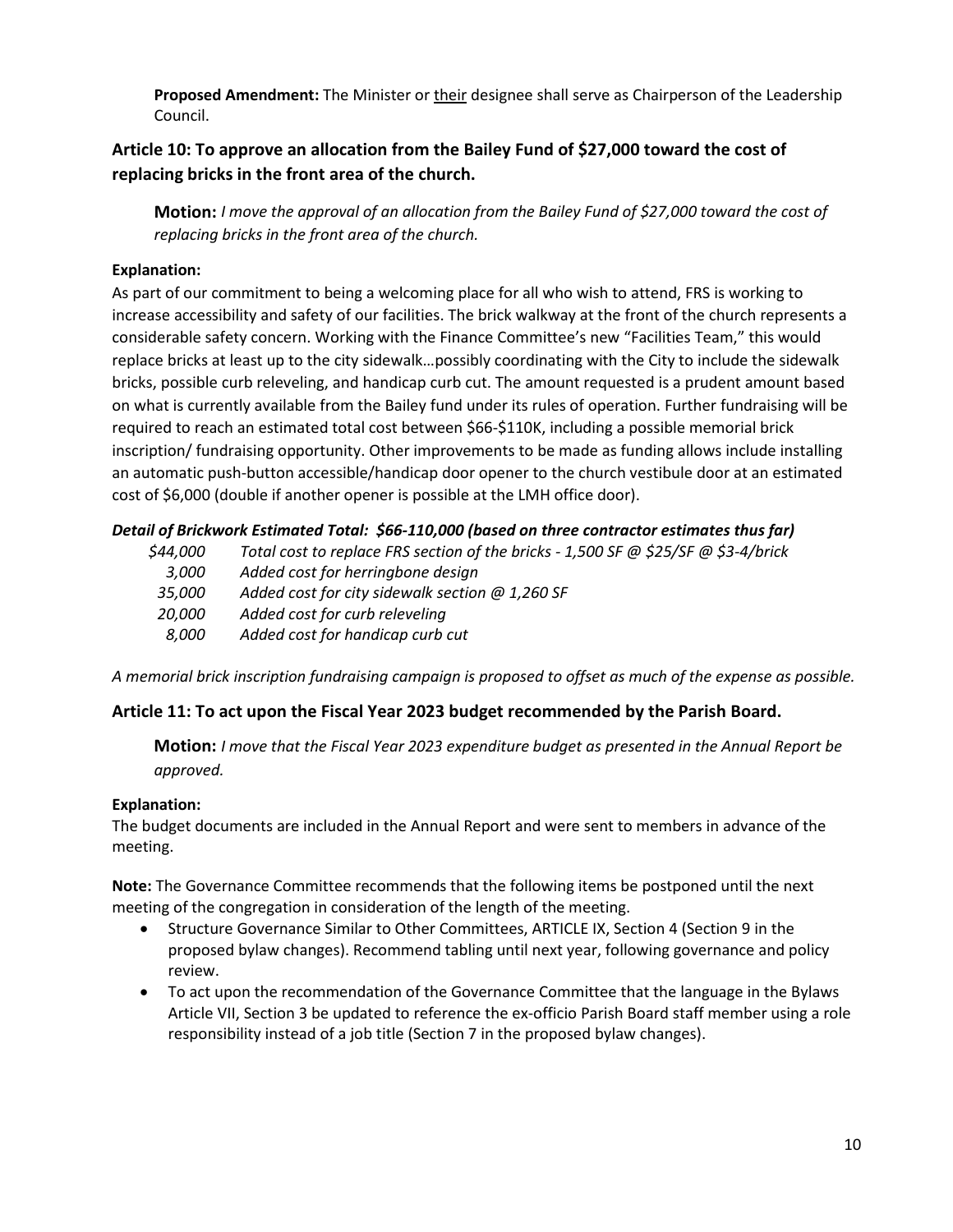# <span id="page-11-0"></span>**Nominations for the Parish Board, Officers, and Trustees of the Endowment**

Nominees for the Parish Board, Officers, and Trustees of the Endowment for the 2022-2023 Church Year are highlighted in gray below. Parish Board members are typically elected to three-year terms. Officers, which include the Finance Chair, Governance Chair, Stewardship Chair (pending bylaw amendment vote at meeting), Endowment Treasurer, Finance Treasurer, Parish Clerk, Moderator, and Auditor are elected to one-year terms. Trustees of the Endowment are typically elected to three-year terms. Delegates are elected to represent the congregation at the UUA General Assembly.

|                                                                                                            |                                        | Nominee or       | <b>Term Length</b> | <b>Entering What</b> |
|------------------------------------------------------------------------------------------------------------|----------------------------------------|------------------|--------------------|----------------------|
| <b>Position</b>                                                                                            | <b>Name</b>                            | Incumbent (1)    | (Years)            | Year of Term?        |
| Parish Board                                                                                               | <b>Tom Stites</b>                      | N                | 3                  |                      |
| Parish Board                                                                                               | Minnie Flanagan                        |                  | 3                  | 1                    |
| Parish Board                                                                                               | <b>Tina Benik</b>                      |                  | 3                  | $\overline{2}$       |
| Parish Board                                                                                               | Jim Supple                             |                  | 3                  | $\overline{2}$       |
| Parish Board                                                                                               | Annie Maurer                           |                  | 3                  | $\overline{2}$       |
| Parish Board                                                                                               | Michelle Kimball                       |                  | 3                  | 3                    |
| Parish Board                                                                                               | Holly Cashman (2)                      |                  | 3                  | 3                    |
| Parish Board                                                                                               | Marissa Dewey (3)                      | N                | 3                  | 3                    |
| Trustee                                                                                                    | Susan Ricker                           |                  | 3                  | 3                    |
| Trustee                                                                                                    | Bill Clary (4)                         |                  | 3                  | $\overline{2}$       |
| <b>Trustee</b>                                                                                             | <b>Tim Fountain</b>                    | N                | 3                  |                      |
|                                                                                                            |                                        | Nominee or       | <b>Term Length</b> | <b>Entering What</b> |
| <b>Position</b>                                                                                            | <b>Name</b>                            | <b>Incumbent</b> | (Years)            | Year of Term?        |
| Parish Clerk                                                                                               | <b>Kathy Desilets</b>                  |                  |                    | 2                    |
| Governance Chair                                                                                           | <b>Tom Himmel</b>                      | N                |                    |                      |
| Stewardship Chair                                                                                          | Vern Ellis (5)                         | N                |                    |                      |
| <b>Finance Chair</b>                                                                                       | Renée Wolf Foster                      | N                |                    |                      |
| <b>Finance Treasurer</b>                                                                                   | Laurie Evans-Daly                      | N                |                    | 1                    |
| <b>Endowment Treasurer</b>                                                                                 | Kim Kenly                              |                  |                    | $\overline{2}$       |
| Moderator                                                                                                  | Lea Pearson                            |                  |                    | $\overline{5}$       |
| Auditor                                                                                                    | Joe Brouillet                          | N                |                    | 1                    |
|                                                                                                            | <b>Delegates to UUA Annual meeting</b> |                  |                    |                      |
| Delegate 1                                                                                                 | <b>TBD</b>                             |                  |                    |                      |
| Delegate 2                                                                                                 | <b>TBD</b>                             |                  |                    |                      |
| Delegate 3                                                                                                 | <b>TBD</b>                             |                  |                    |                      |
| Delegate 4                                                                                                 | <b>TBD</b>                             |                  |                    |                      |
| Delegate 5                                                                                                 | <b>TBD</b>                             |                  |                    |                      |
| Delegate 6                                                                                                 | <b>TBD</b>                             |                  |                    |                      |
| (1) Incumbents served on the board the previous consecutive year, even if in a different elected role.     |                                        |                  |                    |                      |
| Nominees are new to the Parish Board this year but may have served previous terms.                         |                                        |                  |                    |                      |
| (2) Holly Cashman, who served on the Parish Board as Parish Clerk for June 2020-2021 and Parish            |                                        |                  |                    |                      |
| Board Chair for 2021-2022, is nominated for a one-year term, beginning in July 2022.                       |                                        |                  |                    |                      |
| (3) Marissa Dewey, serving for a one-year term, beginning in July 2022.                                    |                                        |                  |                    |                      |
| (4) Bill Clary served a two-year term and is being nominated to serve one more year.                       |                                        |                  |                    |                      |
| (5) Vern Ellis served on the Parish Board for three years and this is the first year the Stewardship Chair |                                        |                  |                    |                      |

existed.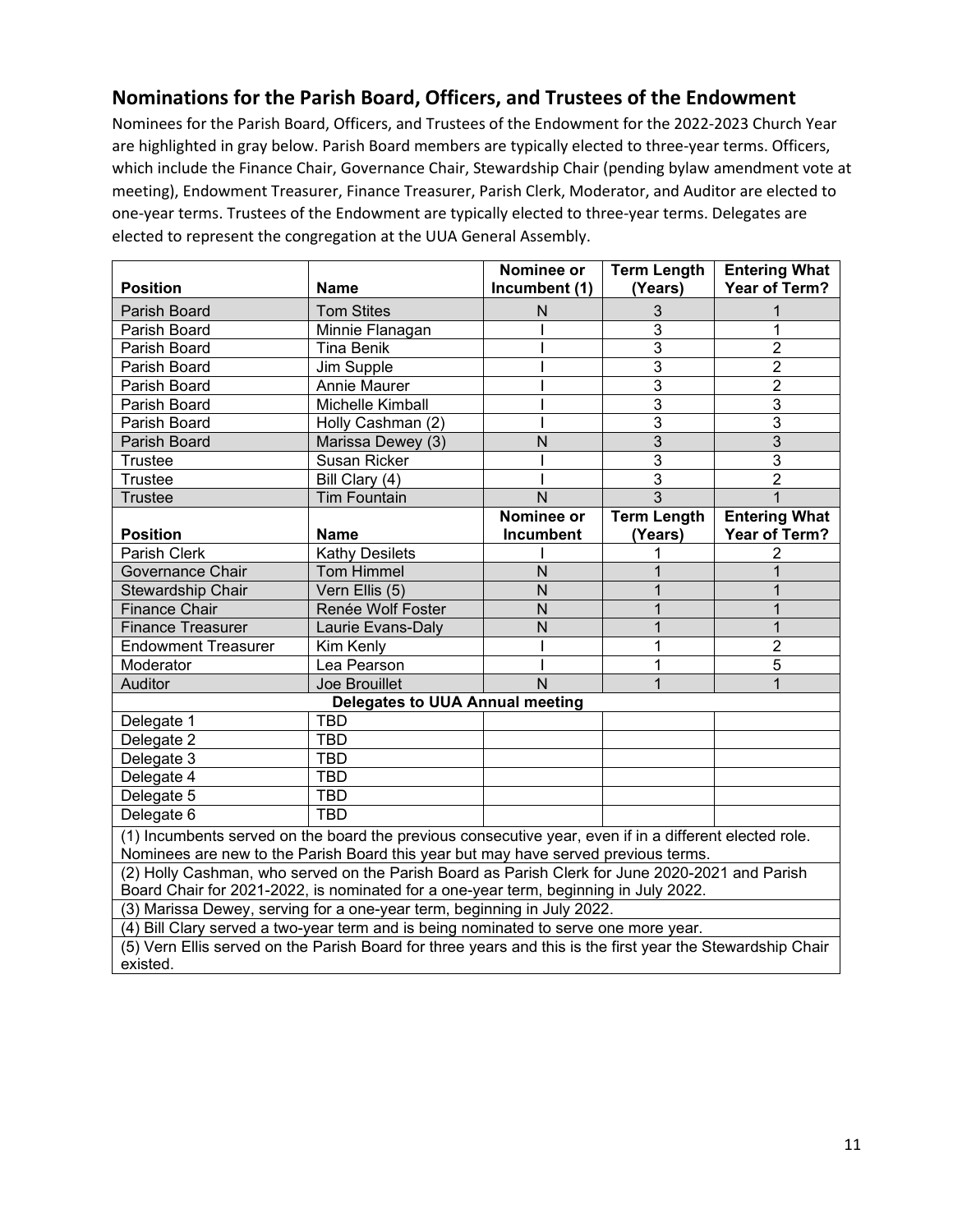# <span id="page-12-0"></span>**Nominee Profiles**

## **Tom Stites** [Parish Board]

Tom Stites, a 22-year member of the First Religious Society, has served as a worship associate and as a member of the Teaching Church Committee, the Communications and Marketing team, and the choir. He has preached 15 FRS Sunday services, mostly on jazz themes. Previously Tom was a parish board member of First Unitarian Church of Chicago and All Souls UU Church in Kansas City, where he was also board chair. He has also served on two nonprofit civic boards. Tom is an editor whose career, largely in major newspapers, was capped by a decade on the senior staff of the Unitarian Universalist Association in the dual role of the editor of UU World magazine and director of denominational publishing. During a UUA sabbatical he was a resident fellow at Harvard Divinity School. Tom is married to FRS member Alexandra Mezey and has two grown children Hannah and Bill.

### **Marissa Dewey** [Parish Board]

Marissa Dewey started attending FRSUU in 2009 and has been a part of the community ever since. She joined Young Church in preschool and continued into middle school. She fondly remembers participating in neighboring faiths, the intergenerational pen pal program, and the youth-led service each spring. In 2018 Marissa moved with her family to Warsaw, Poland for three years, from the 8th to 10th grades. She attended the American School of Warsaw and enjoyed going on school trips to other countries for different activities. She returned this past summer and now lives with her parents Amy and Steve, her sister Morgan, and her dog Sadie in West Newbury. Marissa has also joined the youth group and enjoys being part of it. She is finishing up her junior year at Pentucket Regional High School where she participates in cross country and the ski team and plays tuba in the band. Marissa also enjoys reading, baking, and playing with her dog in her free time. Marissa is exited to become a part of the Parish Board and have a more active role in the FRSUU community.

### **Tim Fountain** [Trustee]

Tim has been involved at FRS for 15 years, having arrived here after "church shopping" with his wife Sarah Spalding and their young children. (There wasn't much shopping as this church was the first stop and clearly no others needed consideration). He has been a longstanding member and twice chair of the Finance Committee, as well as co-chairing the annual stewardship campaign with Sarah. By day he is a software services consultant; by night he enjoys singing sea-shanties as a member of The Portermen.

### **Tom Himmel** [Governance Chair]

Tom, who grew up in New York and Pennsylvania, came to Massachusetts for graduate school and lived for many years in Georgetown and Topsfield where he and his wife Ann raised their two children. Tom was raised in Protestant denominations and explored several other churches before he began visiting UU churches occasionally some years ago, including FRS. After a couple years participating in FRS activities initially with the Book Group and "Lunch with the Minister" (now the Short Story Group), he decided FRS was the place for him and joined in 2017. He became active in the Mission/Vision project, then chaired the Finance Committee and served on the Board. He served for almost a year as Interim Director of Finance when that position was vacated. Tom and Ann moved to Salisbury in 2016 and he retired after working for many years in the IT/business field. He now is enjoying completing his education by reading widely in history and many other subject areas. He enjoys both classical and jazz music and has resumed an interest in photography and birdwatching. Tom and Ann recently had a fourth grandchild added to the family. He is overjoyed that his children and grandchildren live nearby and that he can be a part of their lives - along with his FRS family.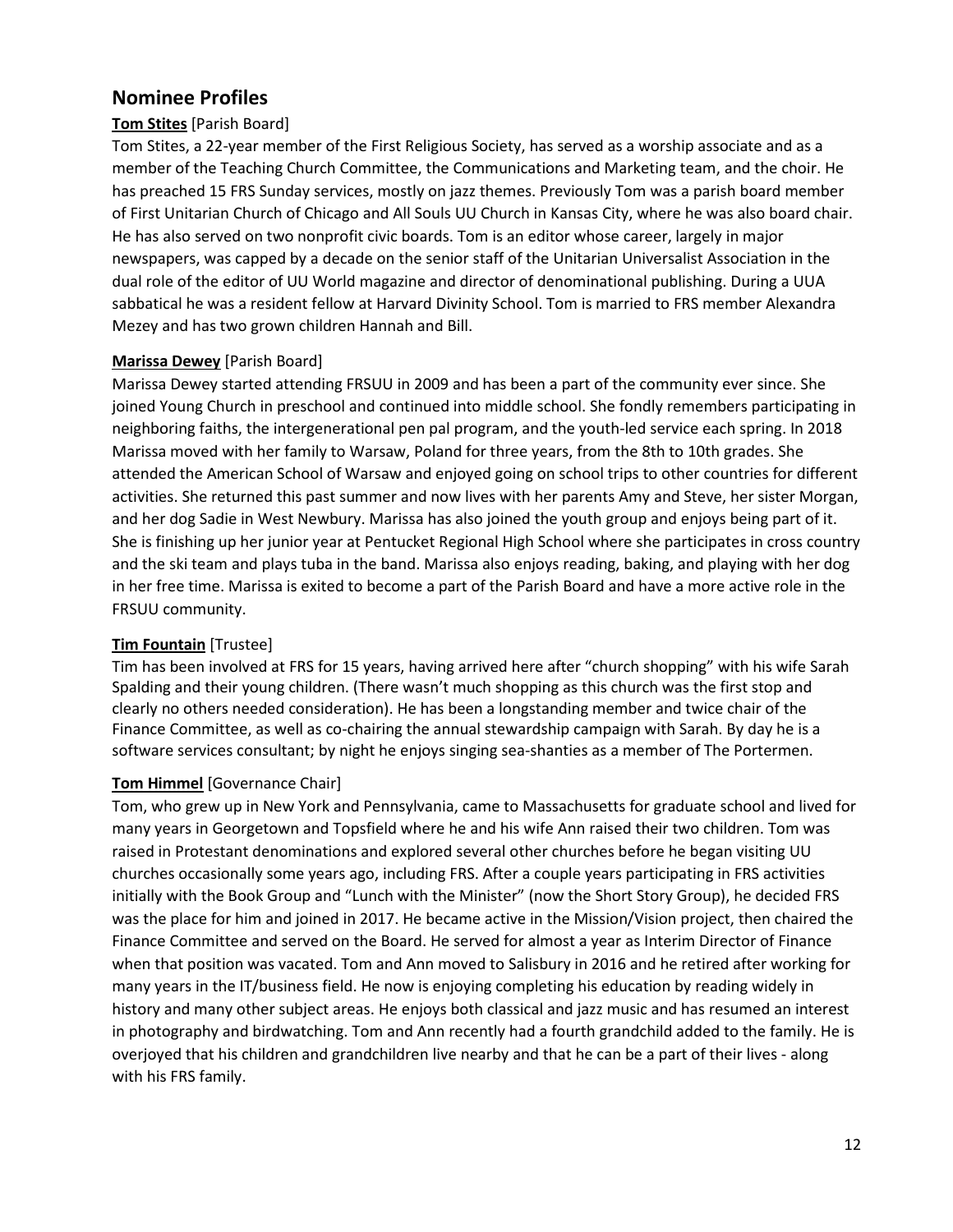### **Vern Ellis** [Stewardship Chair]

Vernon Ellis was raised as a Unitarian Universalist in Bedford, MA. His parents were very active in the church, and he has followed in their footsteps starting with LRY in the early 70s. He raised his children in Newton, MA, and continued his UU activity at the First Unitarian Universalist Society in Newton. Vern and his partner, Susan Stone, were married at FRS in 2015 and joined in 2016. At FRS, Vern has been involved in several committees and teams. His latest endeavor is chair of the Stewardship Committee.

### **Renée Wolf Foster** [Finance Chair]

Renée Wolf Foster joined FRS in November 2018. She read Rev. Rebecca's 9/1/18 "In the Spirit" column in *The Daily News* and was deeply moved by her statement that "I believe we are a people who are called by love and that we will be guided by love." She and her husband attended Rev. Rebecca's first service on 9/8/18 and felt like they'd come home. In April 2019, Renée volunteered for the Mission/Vision task force, drawn by the opportunity to work with other FRS Members to help structure the earliest phases of the Mission-Vision initiative. She has been a member of the VME Core Team ever since. She joined the Parish Board and the Governance Committee in 2020. Renée grew up in northeastern MA and lives in Amesbury with her husband Stephen and four much-loved cats. She began her career as an RN, earned an MBA in 1989, and has held management positions in both not-for-profit and privately-owned organizations ever since. She has a passion for organizational development and finding ways to take care of people wherever she's worked. Renée gained great respect for the Parish Board members and the FRS staff through the Mission-Vision work and is deeply grateful for the opportunity to further support FRS as the chair of the Finance Committee.

### **Laurie Evans-Daly** [Finance Treasurer]

Laurie Evans-Daly was raised in the Waltham Unitarian Church from ages 10 to 17. She attended the Amherst Unitarian church as a student at UMass Amherst. She converted to Judaism when she married her first husband. She later joined the First Parish UU in Framingham where she was actively involved as Board Chair and then co-founder of "Pies on the Common," a successful fundraising event which has continued for more than 27 years. Laurie coauthored *Images of America, Framingham*. She joined FRSUU in 2004 when she moved to Newburyport where she was Vice President of the Custom Maritime Museum for three years. She is coauthor of *The ABCs of Newburyport Maritime History*. One of Laurie's grandchildren was in FRSUU Sunday school from kindergarten through high school and her daughter and son-in-law are members. Laurie's second husband was a UU all his life and served as auditor at FRSUU.

### **Joe Brouillet** [Auditor]

Joseph (Joe) Brouillet joined FRS in 2005. Over the years Joe has been a member of the Community Human Service Committee, participated in Chalice Circles, attended Meditation, and served as Auditor in FY 2000- 2001. Currently, he is a member of the FRS Men's Group and the Finance Committee since 2008. Born in Concord, NH, Joe graduated from St. John's High School in 1960. He was elected president of his senior class and participated in all sports. After graduation, he attended Bentley School of Accounting & Finance, Boston, MA. Professionally, Joe served as Director of Finance and was then elected president of Wilcom Products, a manufacturer of telecommunications test equipment located in Laconia, NH. He then joined Russound/FMP, a manufacturer of residential audio/video systems, located in Newmarket, NH. He was hired as the Director of Sales and subsequently promoted to president serving until retirement in 2011. Joe enjoys reading, playing bridge, chess, cribbage, golfing, traveling, sports events, and especially spending time with family. He and wife Barbara Garnis have lived in Newburyport since 2004. The FRS community has been and continues to be a very important part of Joe's life.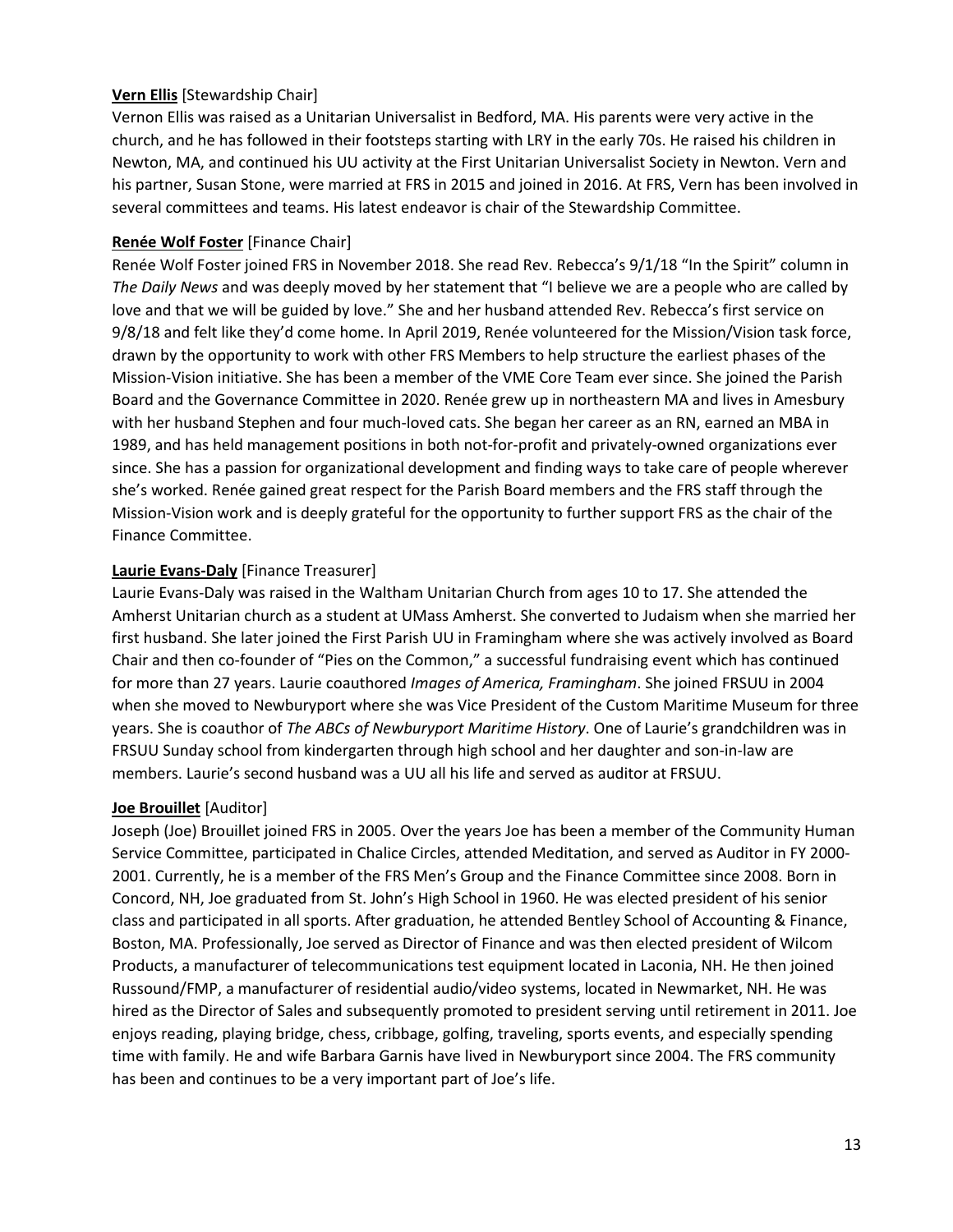### <span id="page-14-0"></span>**Annual Congregational Meeting – May 23, 2021**

Via Zoom

Present: Justin Murphy-Mancini – Zoom host and tech engineer for the meeting; Lea Pearson – moderator; with 136 participants (97 members needed for a quorum)

### **Call to Order**

The meeting was called to order at 10:36am

Lea Pearson introduced Rev. Rebecca to light the chalice and share opening words to invite all into the worship space that is our annual meeting.

Rev. Rebecca led the participants in the unison reading of the Affirmation of Faith and she shared a land acknowledgement.

Rev. Rebecca thanked everyone for attending and for nurturing their continued connection with FRS. She thanked the outgoing Parish Board chair Rebecca Brodish and outgoing Parish Board members. She welcomed the new Parish Board members, as well as new members of FRS.

Rev. Rebecca thanked the staff team, noted saying farewell to Kristen Miller and Sharon Broll and welcoming new staff members Cynthia Walsh and Andrew Bakhit. She acknowledged that the staff worked exceptionally hard this year and shared special thanks to Diane Carroll, who stepped in and carried so many things. She also thanked Tom Himmel who stepped in as DFO, and Rob Close who managed audio needs for worship.

Rev. Rebecca led a moment of silence to all those who lost their lives to COVID-19 and read aloud the names of FRS members who have died this year, including Beth Cawley, James (Jim) Dyer, Pat Ouellette, Ruth Rankin, Erika Marquardt, and Minister Emeritus Rev. Bertrand Steeves.

Rev. Rebecca reminded everyone of the ordination of Sophia Lyons to be held in the afternoon, she acknowledged the outpouring of support from the community about the Black Lives Matter banner, which has been lovingly repaired and will be re-hung on Tuesday at 5pm, and she invited everyone to participate in the raffle fundraiser.

Rev. Rebecca turned the meeting over to John Mercer, who summarized the work of the Values, Mission, and Ends team over the course of the year and described the goals that have been developed with examples of activities in each of the five areas: Diversity, Intergenerational Growth, Justice, History, and Stewardship.

John Mercer turned the meeting over to Vern Ellis, who summarized the work this year of the Anti-Racism team, which has created self-assessment surveys, a series of workshops and trainings on the Richmond Pledge, among other work, done with the goal of discerning whether to vote to become an anti-racist congregation.

Moderator Lea Pearson welcomed everyone to stay here, to stay present, and to be patient as we proceed through the virtual format of the meeting. She reminded everyone of some "Zoom etiquette" and technical details around voting.

Each article was then presented in turn. Following is a summary of the action on each.

[prior to Article 1, there are 150 participants in the Zoom meeting]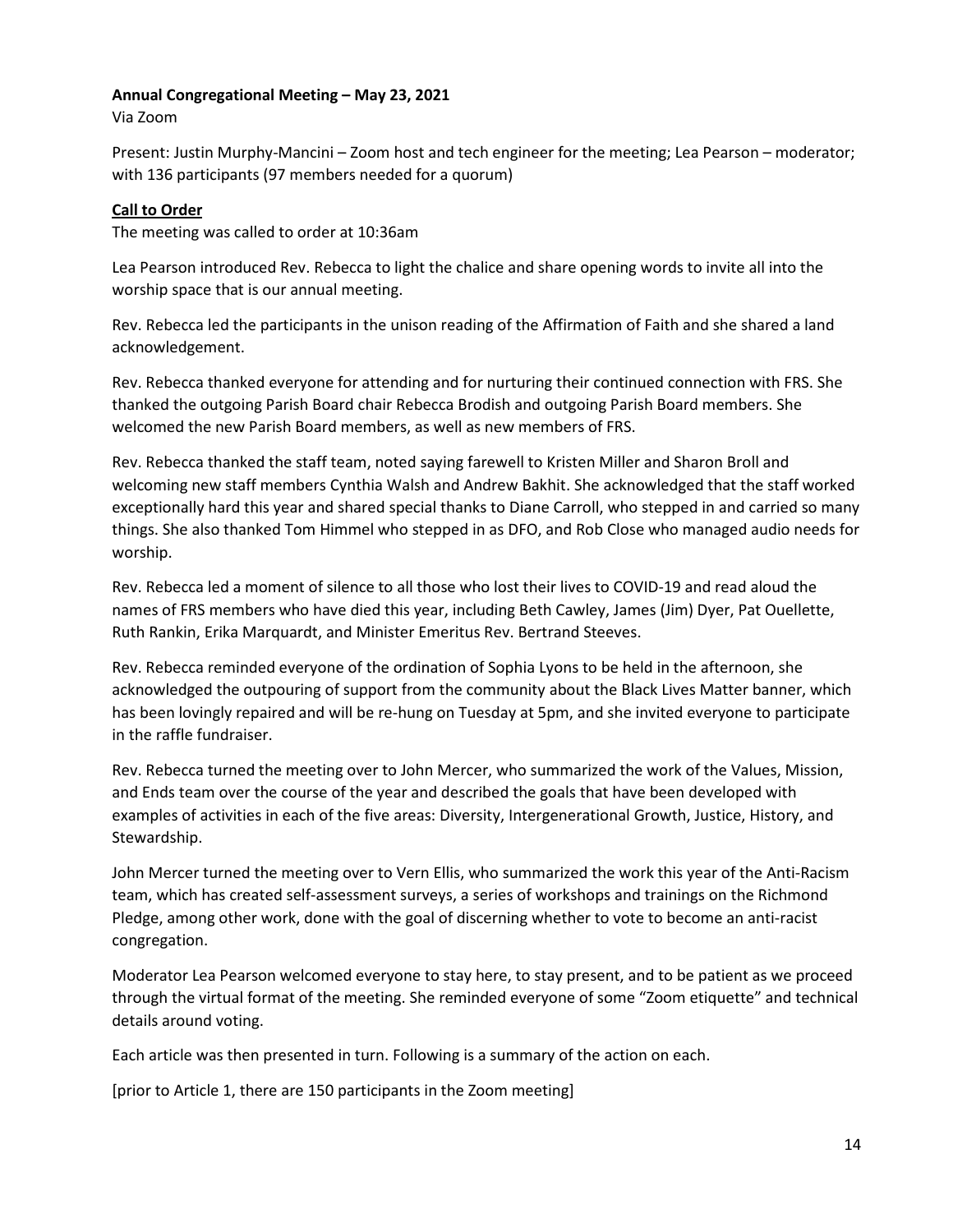### **Article 1: To act upon the reports of the officers and committees.**

The following motion was made by Holly Cashman and seconded by Sadie Fountain:

*Motion: I move that all reports of officers, ministers, lay leaders, staff, committees, teams, and other groups as printed in the Annual Report 2020-2021 be accepted.*

*Discussion:* Betsy Hazen shared that the report from the Pastoral Care Associates was inadvertently omitted. They have completed and turned in a report, which has been sent in and received.

*Vote:* The motion carried with 1 nay vote and 0 abstentions.

[prior to Article 2, there are 147 participants in the Zoom meeting]

### **Article 2: To act upon the recommendation of the Governance Committee for the election of officers and chairpersons.**

The following motion was made by Micah Donahue and seconded by Renée Wolf Foster.

*Motion: I move that the slate of officers and chairpersons as presented in the Annual Report be elected.* 

*Discussion:* Art Henshaw asked if the auditor role was still vacant. Micah Donahue confirmed that it was. Art asked for someone to please consider taking on that position which is very important. Micah confirmed that they would like to see the position filled as well, and that they have a backup plan if that does not happen.

*Vote:* The motion carried with 1 nay vote and 0 abstentions.

### **Article 3: To act upon the recommendation of the Governance Committee and Parish Board to update the language for removal of members from the church roll, Article III Section 2.**

Maureen Adams gave a brief explanation of the article.

The following motion was made by Juliana Beauvais and seconded by Vern Ellis.

*Motion: I move the Bylaws, Section 3 be added to Article III to allow for routine updating of the membership roll.*

### **Discussion:**

- Bill Clary expressed agreement with the spirit of the motion but questioned whether it was too onerous a task for the busy Parish Board.
- (Maureen Adams shared that this was considered by Governance and the Parish Board, but neither body feels it will be too much work for the Parish Board.)
- Sue Creed weighed in that this issue has bothered some folks for decades, especially the idea that people would be expunged from the membership rolls; Sue thanked the board for this.
- KC Swallow added that she remembers this being an issue in the past as well, and that membership impacts the dues that FRS owes to the UUA annually.
- Rev. Rebecca clarified that this has actually changed; the UUA now calculates the "dues" by a percentage of the budget, not by membership.
- Julie Menin added that the category of the church size depends on the number of members and the salary goals for raises of staff, etc. depend on the size of the church.
- Betsy Latham pointed out that not purging the rolls also makes annual meeting difficult because we need a quorum for annual meetings.
- Ray Wilson asked for a listing of the criteria for removal of people from the rolls.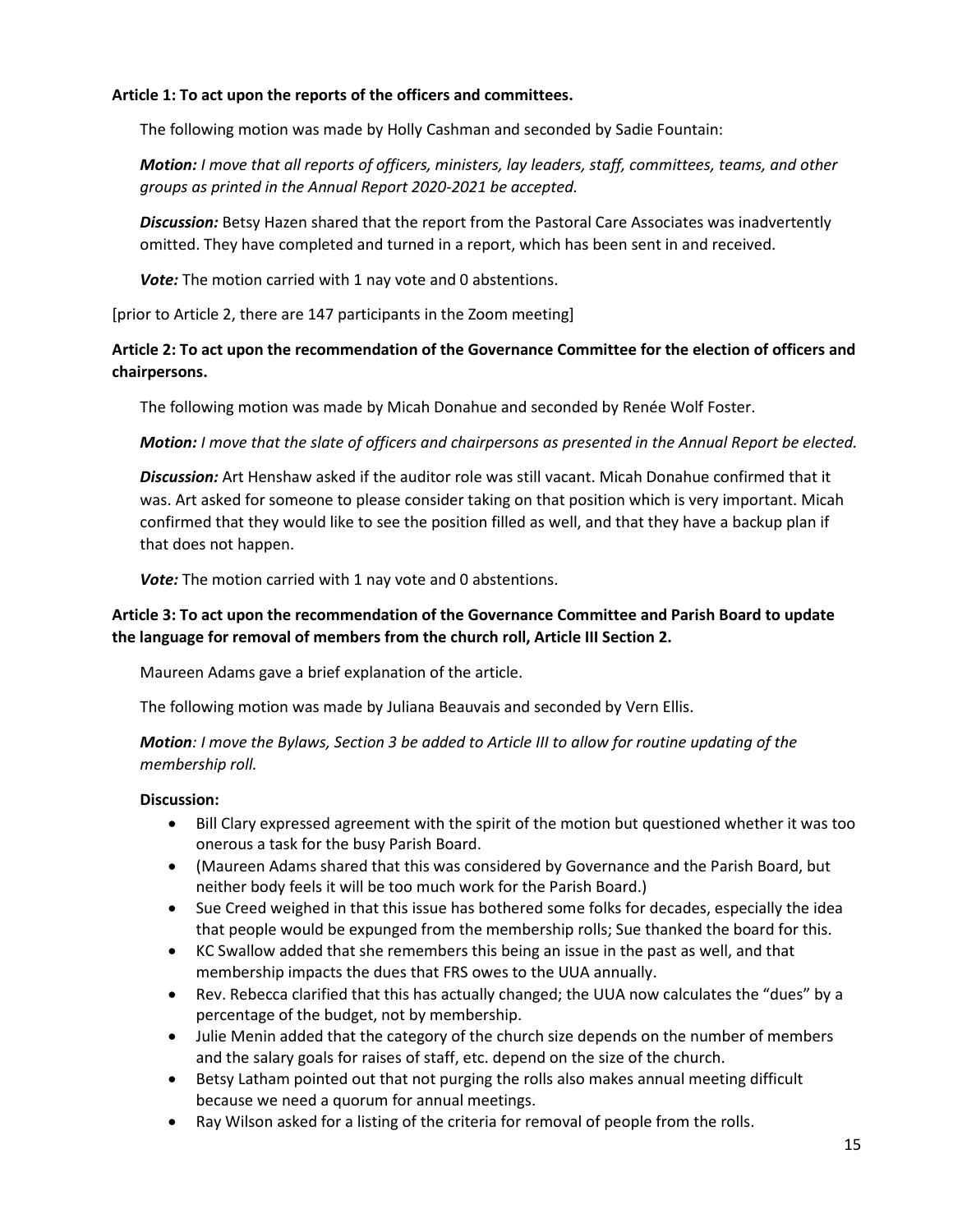• Maureen Adams shared the text that is in the proposal – not participating in the life of the church for two years and not responding to outreach from the staff.

*Vote:* The motion carried with 0 nay votes and 3 abstentions.

# **Article 4: To act upon the recommendation of the Governance Committee and Parish Board to update the bylaw language he/him/his/her/hers/she made gender neutral using the language they/them/their/theirs.**

An explanation was given by Maureen Adams.

The following motion was made by Michelle Kimball and seconded by Rich Johnson.

*Motion: I move the proposed bylaw amendment to Article IV, Section 4, Article V, Section 1, Section 2, Section 3b, Section 3e, Article VIII, Section 3, Article XII, Section 4 to replace he/him/his and she/her/hers with they/them/their/theirs.*

# **Discussion:**

- Jean Lambert expressed concern with the use of "they/them/their" from a grammatical point of view, while not being opposed to the intent of the motion.
- Merryl Maleska Wilbur shared that as an editor and daughter of a crossword puzzle editor, she has struggled with singular they but it is growing in acceptance.
- Erin Hutchinson-Himmel shared that as the parent of a non-binary child, this motion is thrilling because it shows the acceptance level of the church.
- Sue Creed as a language teacher and critic expressed that "singular they" has been accepted by authorities and noted that language changes. Sue said the motion is a welcoming gesture that demonstrates our humanity.
- Stephen Swallow expressed agreement with Jean Lambert.
- John Mercer spoke to those who are not comfortable with this option, being someone who works with language. John noted that language doesn't change by fiat, it changes by usage. He assured people who may be concerned about the change that language will find a way – the change will not cause confusion.
- Ray Wilson added that grammar should not be prescriptive but descriptive.
- Jean Lambert restated agreement with the spirit but is concerned about causing confusion.
- Anne Mulvey added that there is a long history of changing language, such as going from sexist language to inclusive language. Anne added that language that suggests a gender spectrum is a really good idea.
- Kathy Desilets asked whether "they" is being added to "he/she" or is it replacing "he/she." (Maureen Adams clarified that "they" is replacing "he/she.") In light of the clarification, Kathy suggested that "he/she/they" might be a better option because it is inclusive while also acknowledging the continued existence of people who identify as "he" and "she."
- Justin Murphy-Mancini asked a clarifying question from the chat. Could Maureen Adams read an example sentence from the bylaws? Maureen read an example sentence from the bylaws.
- Justin Murphy-Mancini added from comments in the chat that the singular "they" dates back to Shakespeare times and that other neopronouns have been added to the language.
- Leslie Lawrence asked what the thinking was behind replacing "he/she" with "they" rather than adding it ("he/she/they"). Maureen Adams responded that the UUA recommendation is to replace "he/she" with "they."
- KC Swallow made a point of order that we should not cut off discussion.

The following amendment was made by KC Swallow. Jean Lambert seconded.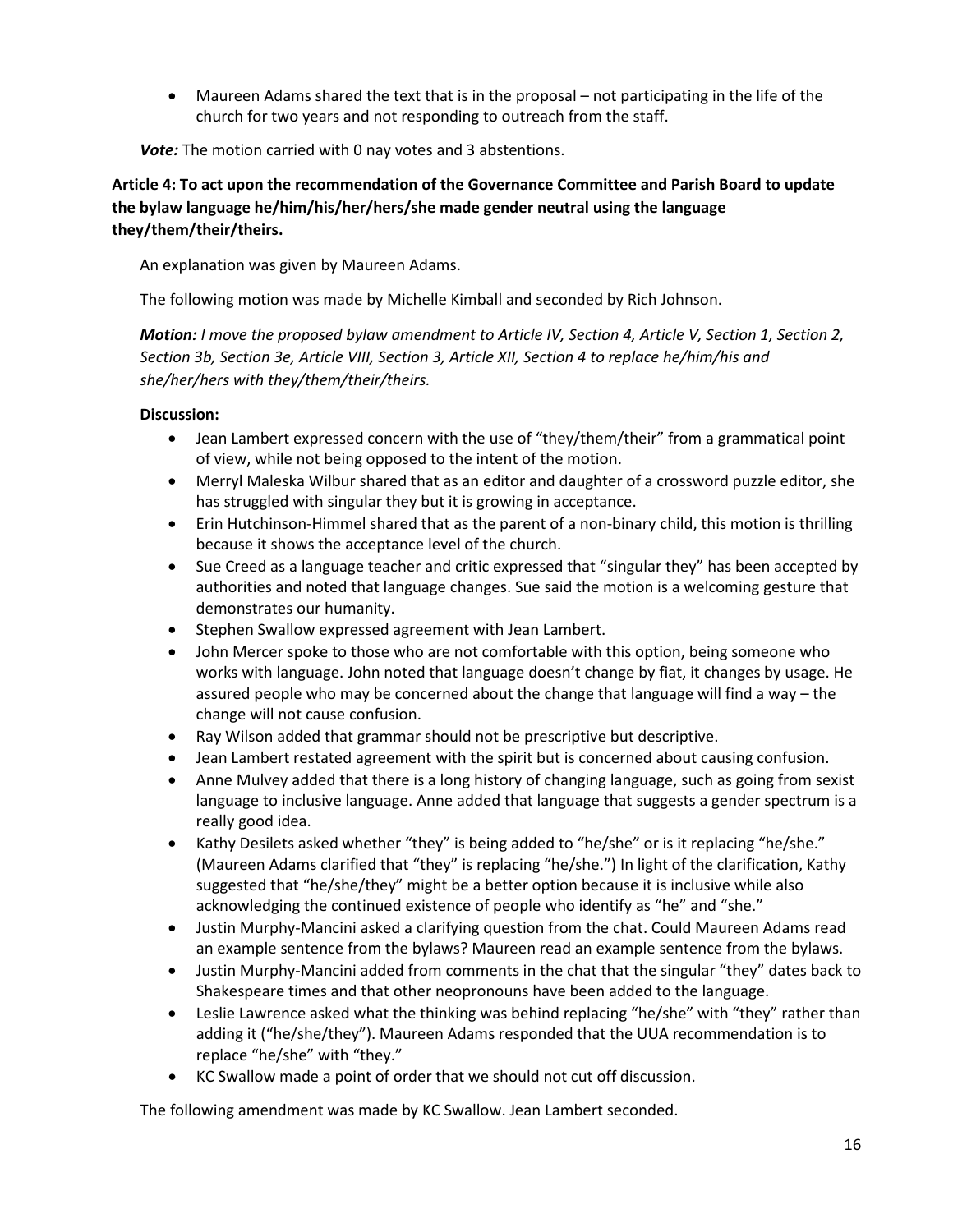*Amendment: To act upon the recommendation of the Governance Committee and Parish Board to update the bylaw language he/him/his/her/hers/she to gender neutral using the language he/she/they, him/her/them, his/her/their or theirs.*

### **Discussion of the amendment:**

- Rebecca Brodish suggested that wordsmithing in a meeting of this size is not a good idea. We should either respect the work of the Governance Committee and the recommendation of the UUA.
- Juliana Beauvais suggested that "he/she/they" does not express the same intent of the original motion. She opposes the amendment.
- KC Swallow spoke against the idea that members in the annual meeting should just rubber stamp the work of the governance committee.
- Merryl Maleska Wilbur stated that if the gender identity of someone is known that referring them by their pronouns is appropriate.
- Jean Lambert added this is not wordsmithing; it goes to the heart of the matter.
- Christine Doherty shared that Merriam-Webster notes that gender neutral language to refer to all people when the gender of the person is not known. The AP and Chicago Style books also endorse "singular they" for cases where the gender of the individual is not known. The example from the bylaws demonstrates that we are not talking about using "they" for individuals whose gender is known but using "they" for individuals whose gender is not known.

*Vote on amendment:* The vote on the amendment started, but there was confusion as to what was being voted on and the vote was halted.

KC Swallow moved to table the discussion (with the amendment pending). Michael Fosburg seconded.

*Vote on motion to table*: The motion to table was carried with 7 nay votes and 1 abstention.

## **Article 5: To act upon the recommendation of the Parish Board that the First Religious Society Unitarian Universalist of Newburyport make a formal commitment to continuing to serve as a ministerial internship teaching site.**

Rev. Rebecca shared an explanation of the motion.

The following motion was made by Vern Ellis and seconded by Holly Cashman.

*Motion: I move that we, the First Religious Society Unitarian Universalist of Newburyport, confirm our formal commitment to continuing to serve as a ministerial internship teaching site.*

**Discussion:** No discussion.

*Vote:* The motion carried with 0 nay votes and 3 abstentions.

### **Article 6: To act upon the recommendation of the Governance Committee to suspend certain assignments of responsibility to the Finance Committee, by the Bylaws, Article IX, Section 7.**

An explanation of the motion was given by Vern Ellis.

The following motion was made by Renée Wolf Foster and seconded by Micah Donahue.

*Motion: I move that the Bylaws, Article IX, Section 7, be suspended for one year until June 30, 2022.*

**Discussion:** No discussion.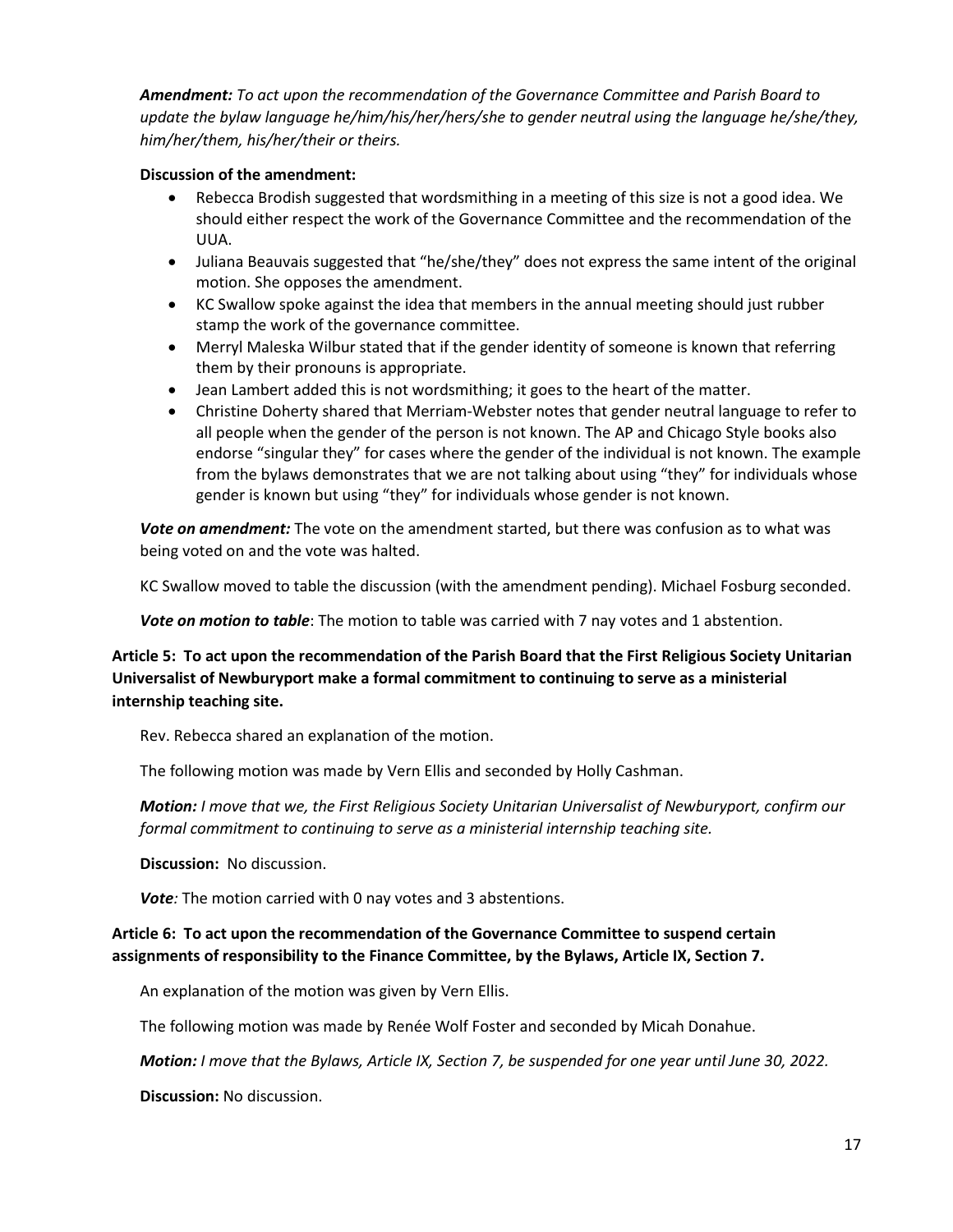*Vote:* The motion carried unanimously.

**Article 7: To act upon the recommendations of the Trustees of the Endowment to restrict investments in, or where necessary, divest existing investments, in two additional classes of companies: Civilian Firearms and Controversial Weapons.**

An explanation of the motion was provided by Jim Supple.

The following motion was made by Rich Johnson and seconded by Tom Himmel.

*Motion: I move that we, the First Religious Society, act upon the recommendations of the Trustees of the Endowment to restrict investments in, or where necessary, divest existing investments, in two additional classes of companies: Civilian Firearms and Controversial Weapons.*

### **Discussion:**

- KC Swallow expressed that it is unwise to include "Civilian Firearms" and "Controversial Weapons" in the same motion.
- Jessica Brown spoke in favor of the motion and shared about similar moves being taken in the non-profit and philanthropic sector.
- Jim Supple clarified that the FRS currently has no investments in "Civilian Firearms."
- Ann Haaser pointed out that this is not a vote on the Second Amendment and emphasized concern about the irresponsibility of the gun industry which consistently works to oppose common-sense gun laws to reduce the number of gun deaths.

*Vote:* The motion carried with 3 nay votes and 1 abstention.

**Article 8: To act upon a request from the Business Administrator and the Finance Committee for approval of expenses to be drawn from the Bailey Fund not to exceed \$12,000 for furnace repairs to be performed (via contractor to be determined), along with \$5,450 to cover the costs of the roof replacement performed earlier this year, and any extraordinary facilities expenses of up to \$3,000 in conjunction with the reopening of FRS buildings.**

An explanation was given by Tom Himmel.

The following motion was made by Sadie Fountain and seconded by Maureen Adams.

*Motion: I move that the request to draw on the Bailey Fund to cover the cited expenses for furnace repairs, roof repair and extraordinary expenses in conjunction with re-opening FRS buildings be approved.* 

### **Discussion:**

- Stan Barrett asked what the Bailey Fund is.
- Tom Himmel explained that the Bailey Fund is part of the church's endowment that is a reserve for major capital improvements or repairs to the church building. He explained that there is currently room within the fund.
- Jim Supple added that the fund's use is restricted and only drawn on for uses consistent with those restrictions.

*Vote:* The motion carried unanimously.

### **Article 9: To act upon the Fiscal Year 2022 budget recommended by the Parish Board.**

An explanation of the budget was given by Tom Himmel.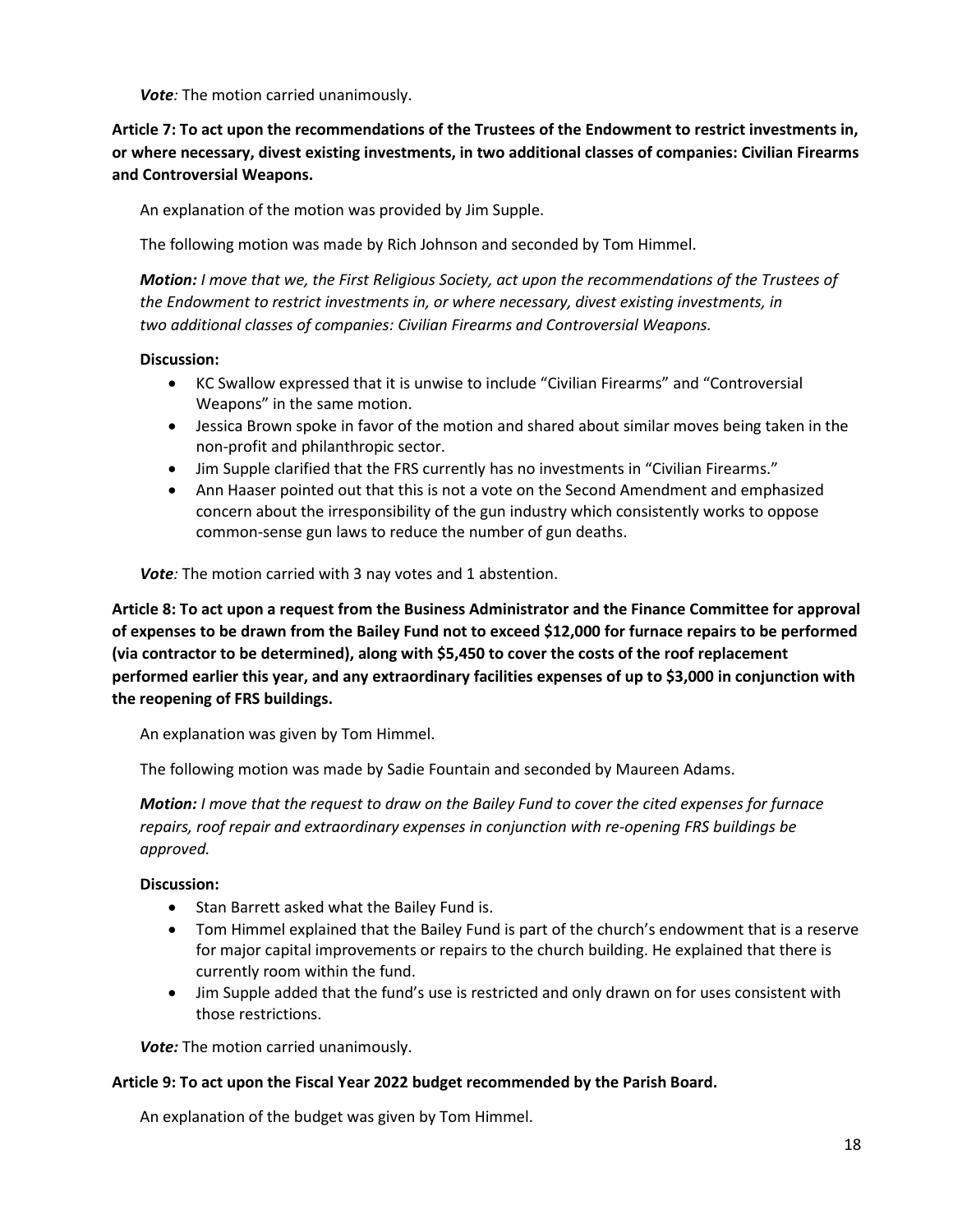The following motion was made by Michelle Kimball and seconded by Juliana Beauvais.

*Motion: I move that the Fiscal Year 2022 expenditure budget as presented in the Annual Report be approved*.

**Discussion:** No discussion.

*Vote:* The motion carried with 0 nay votes and 2 abstentions.

### **Closing Words**

Holly Cashman was asked to share closing words as next year's Parish Board chair. She shared that she was a bit heartbroken over today's meeting but humbled and honored to be asked to serve as chair of the Parish Board. She thanked Rebecca Brodish for her work as chair of the Parish Board and invited anyone to reach out to her with any questions or concerns in the upcoming year.

Rebecca Brodish welcomed Holly Cashman as Parish Board chair. She apologized for not having realized the groundwork needed for the discussion and vote on inclusive language. She confirmed her support of the work of the Governance Committee.

Rev. Rebecca asked us to hold in our hearts the people who were harmed by the discussion in today's meeting. She reminded members of the difference between intention and impact and how harm can be done even if it is not intended.

Rev. Rebecca shared closing words.

### **Motion to Adjourn**

Rebecca Brodish moved to adjourn.

The motion was seconded by Sue Creed.

The motion was passed unanimously.

### **Adjournment**

Lea Pearson adjourned the meeting at 1:10pm.

*Minutes submitted by Holly Cashman, Parish Clerk*

*June 30, 2021*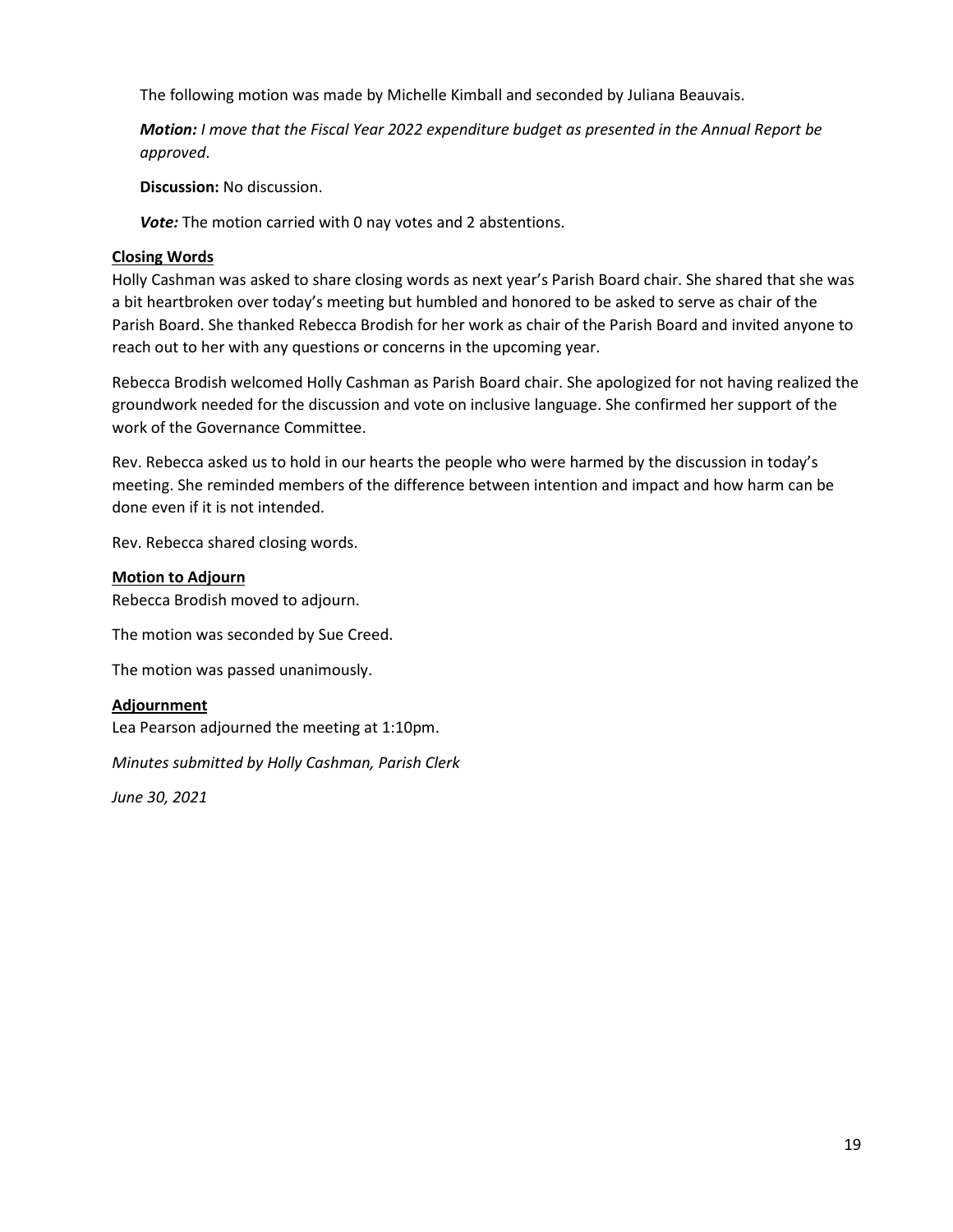# <span id="page-20-0"></span>**REPORTS FROM THE PARISH BOARD, STANDING COMMITTEES, AND TRUSTEES OF THE ENDOWMENT**

# <span id="page-20-1"></span>**Parish Board**

# **Mission or purpose statement:**

The Parish Board is the governing board of the First Religious Society. It is charged with maintaining the wellbeing of the FRS church community, its buildings and grounds, and its resources. Its purpose is to lead the Church towards fulfillment of the congregation's stated mission (from the Parish Board Manual).

### **Names of people involved:**

In alphabetical order: Juliana Beauvais (Governance Chair); Tina Benik (Vice Chair); Holly Cashman (Chair) Kathy Desilets (Parish Clerk); Micah Donahue (Finance Treasurer); Vern Ellis (Stewardship); Minnie Flanagan; Tim Fountain (Finance Chair); Michelle Kimball; Annie Maurer; Jim Supple (Human Resources Committee co-chair); Renée Wolf Foster

### **Values that were advanced or supported:**

Authentic Connection, Courageous Action, Love, Spirituality, Wonder

### **Parts of our Mission that were advanced or supported:**

Come as you are. Journey together in love. Act with courage. Transform our world.

### **Accomplishments (or Ends) in the 2021-2022 church year:**

- Held an annual retreat in August where we set goals for the year, including moving the Values, Mission & Ends work forward, exploring intentional growth, supporting stewardship, and caring for the wellbeing of individuals in/and the congregations.
- Welcomed five new Board members and met monthly (both online only and in person), extending our meeting time from 90 minutes to two hours to accommodate greater discussion.
- Worked with consultants Laura Park and CB Beal on the meaning and practice of covenant and on promoting gender justice.
- Approved paying off the mortgage on the Lower Meetinghouse.
- Approved the use of the Parish Hall as temporary housing for Afghan refugees.

### **Challenges experienced in the 2021-2022 church year:**

- The hybrid meeting format was challenging, but it enabled us to meet despite constraints on occupancy in the Lower Meetinghouse.
- Vacancies in key positions were a challenge, although Tom Himmel's service as interim staff member, Tim Fountain stepping in to fill the Finance Committee chair vacancy left by Tom, and the hiring of Rob Authier as Director of Church Operations resolved this.
- Improving communication with the congregation and opening up better channels of communication despite (at times) the lack of in-person worship.
- Finding enough time for discussion and balancing priorities.
- Planning for a hybrid annual meeting for June 2022.

### **Goals for the 2022-2023 church year:**

- Continue to move the Values, Mission & Ends work forward in all areas of the ends, including fostering community, welcoming people in all their diversity, and advancing social justice.
- Continue to explore intentional growth of FRS including the possibility of a second minister position.
- Caring for staff, resources, and ministries of FRS.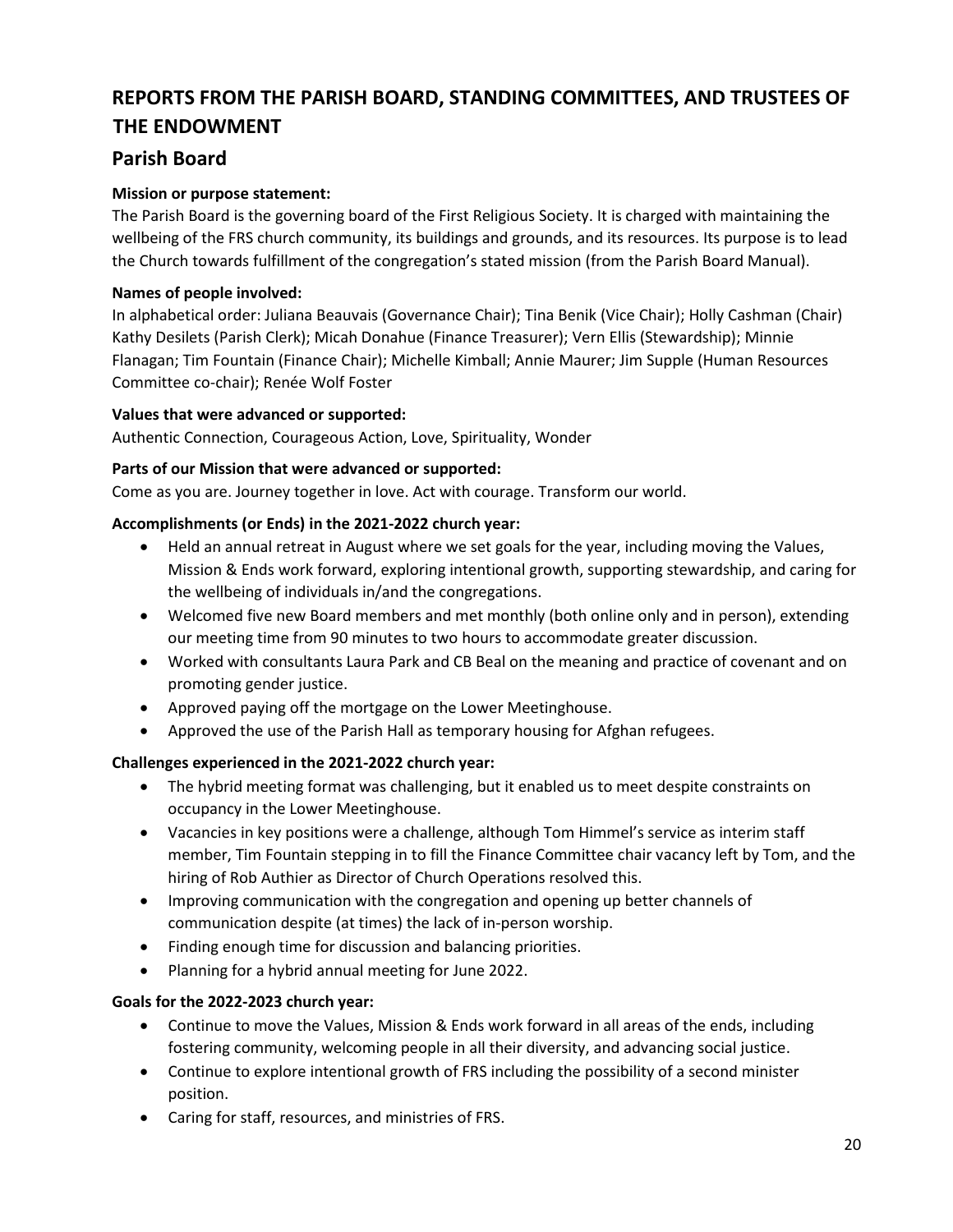- Deepening connection and engagement among members and friends and improving communication with the congregation.
- Beginning work around planning for the commemoration of FRSUU's 300th anniversary in 2025.

### **Objectives for the 2022-2023 church year:**

- Study how the governance structure is and is not working at FRS and make recommendations for any necessary structural changes.
- Continue to commit ourselves to being a teaching congregation.
- Support the renewal of our Welcoming Congregation designation.
- Take a congregational vote at the 2023 Annual Meeting to become an Anti-Racist Congregation.
- Continue to support the use of Parish Hall as temporary housing while pursuing long-term solutions for housing Afghan refugee families.
- Support stewardship work including approving a new gift acceptance policy.

### **What is needed to be successful in the 2023 church year?**

- Active participation and deep engagement of Board members.
- Strong leadership from incoming chair and vice chair.
- Willingness of members to serve FRS on the Board, on committees, and in other groups that carry out all the work of FRS.
- Good communication with FRS staff with staff feeling supported and appreciated.
- Improved lines of communication between the Board and members of the congregation.
- Successful annual campaign to fund the FRS budget.

Respectfully submitted,

Holly Cashman, Parish Board Chair, [cashman.holly@gmail.com](mailto:cashman.holly@gmail.com)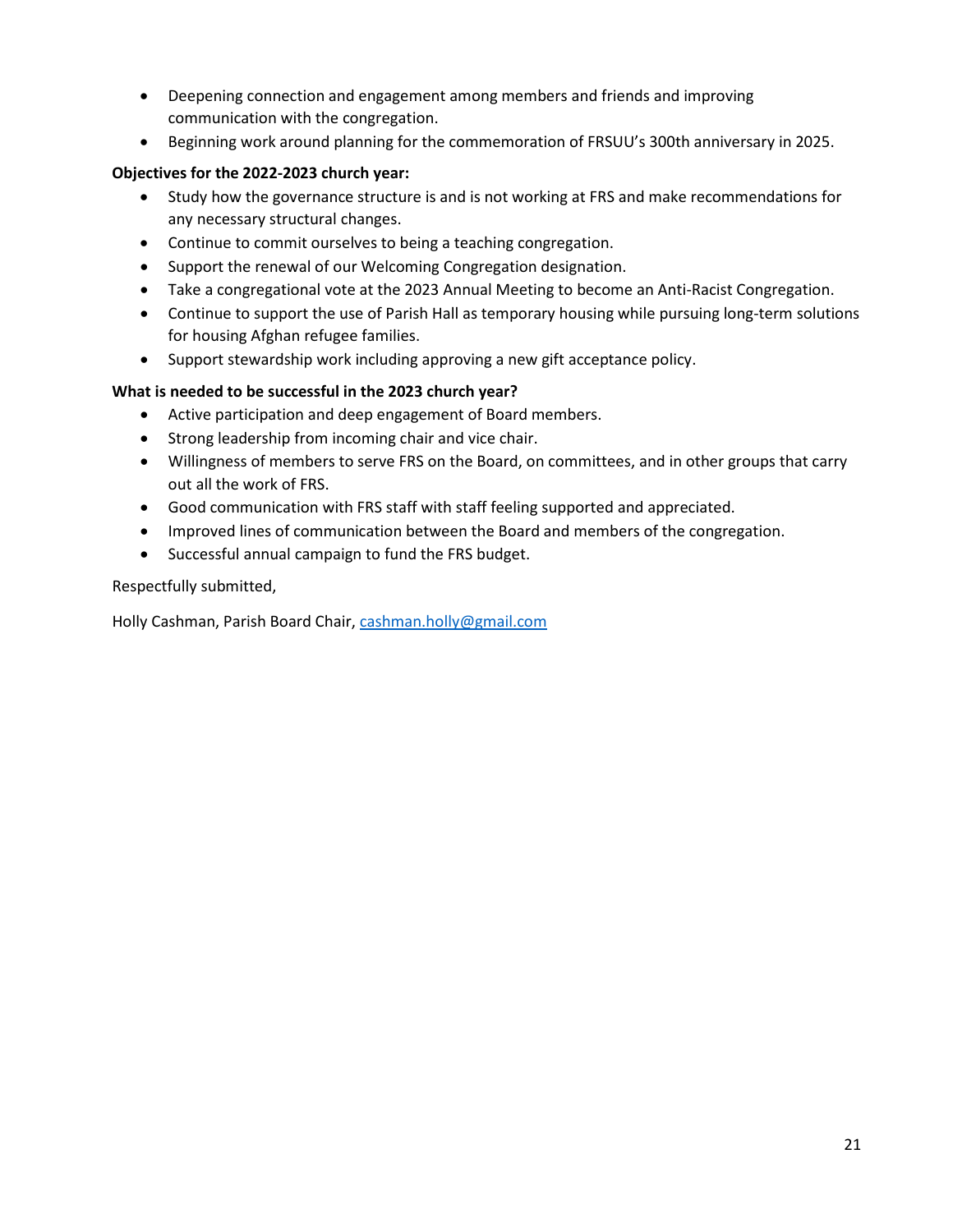# <span id="page-22-0"></span>**Values Mission Ends (VME): Here's where we started two years ago**

# **OUR VALUES** Authentic connection Courageous action Love Spirituality Wonder

### **OUR MISSION**

Come as You Are. Journey Together in Love. Act with Courage. Transform Our World.

# **OUR ENDS**

With the potential and power of our shared vision and commitment, together we, across the lifespan, commit to the following Ends:

- Connect to spirituality, joy, and wonder in diverse worship and music experiences that develop lives of courage, meaning, hope, and love.
- Articulate our individual and congregational Unitarian Universalist identity, deepen our understanding of it, teach it to our children, and live it in the world.
- Foster an authentic intergenerational church community.
- Welcome people in all their diversity and create belonging for one another.
- Support one another in the joys, sorrows, and transitions of our life journeys.
- Work in partnership, as individuals and as a congregation, to advance justice and put courageous love in service to our community and our world.
- Honor our FRS and UU heritage as we journey together.

VME: Then there were discussions among Parish Board members, the Staff, and the members of the VME team, discussions that led to five categories of Ends: Diversity, Intergenerational Growth, Justice, History, and Stewardship.

After some time, the working Ends gained more definition:

- 1. Diversity: Serve and nourish a diverse congregation whose members are sustained by transformative and diverse worship and music, who care for one another, and who in their differences find strength.
- 2. Intergenerational Growth: Foster a growing, vibrant church of all ages deeply engaged in the communities and the world around us.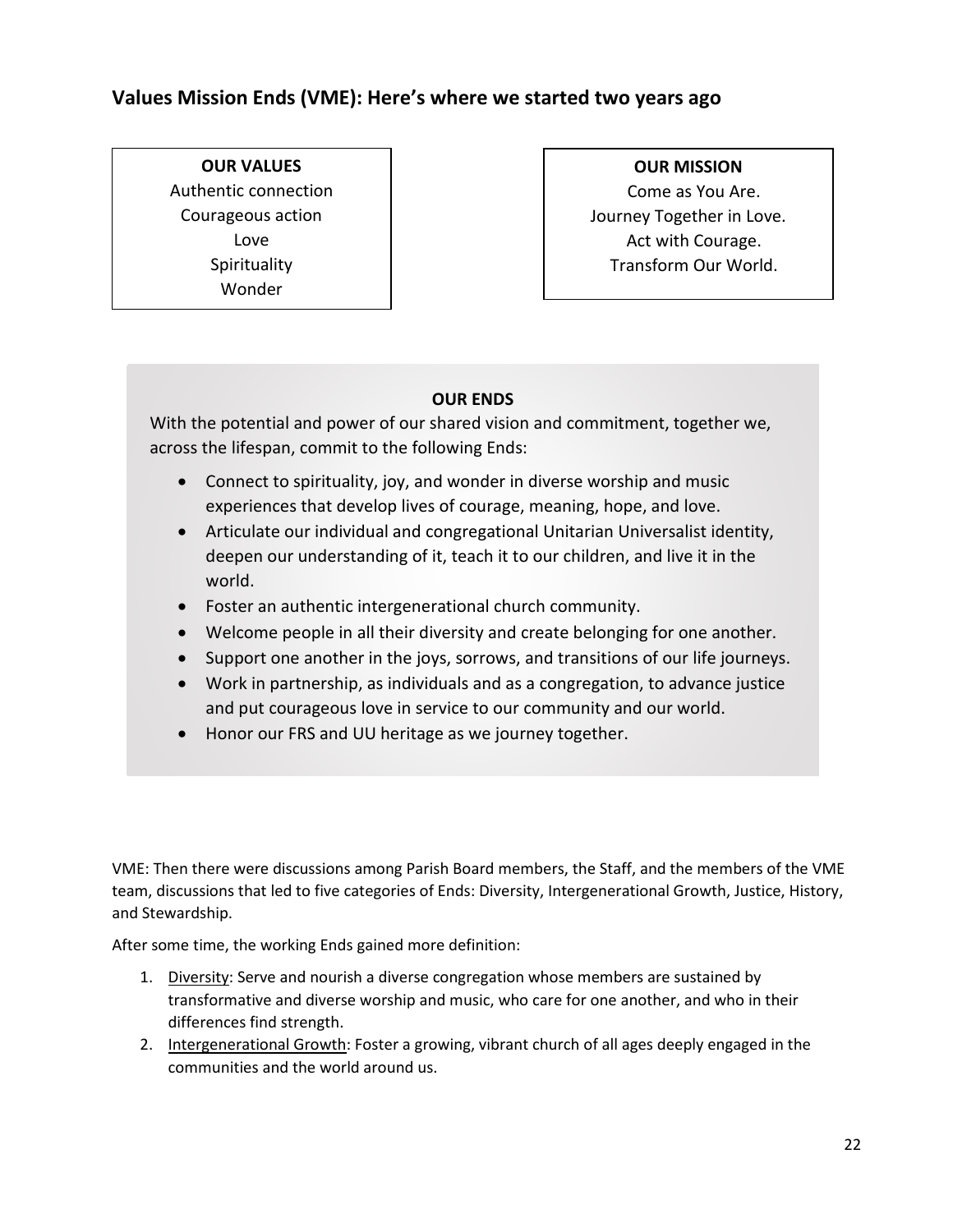- 3. Justice: Engage in partnership with people beyond the congregation who are committed to working toward environmental justice, racial justice, and other forms of justice in line with UU principles and values.
- 4. History: Create a year-long 300th anniversary celebration.
- 5. Stewardship: In harmony with the FRS's climate-justice policy, renovate the Parish Hall into an asset of our congregation and the community at large.

Each of the five Ends came with what we called "examples," but could also be seen as goals. Here is the Justice category with some of its examples identified:

### **Justice:**

**Engage in partnership with people beyond the congregation who are committed to working toward environmental justice, racial justice, and other forms of justice in line with UU principles and values.**

### **Examples:**

- a. Work as allies in solidarity and deference with others seeking justice.
- b. Commit to this justice work through congregational votes followed by alignment of programming, budget, and staffing and then by parishioner and ministerial action.
- c. Work with Indigenous Peoples Day MA and local partners to change "Columbus Day" to "Indigenous Peoples Day" in Newburyport and beyond.
- d. Join with a racially diverse church in an authentic relationship that may be expressed in shared worship, intergenerational activity, and a mutual commitment to justice work.
- e. Continue and expand our support of those incarcerated or detained by offering pastoral outreach, facilitating the Alternatives to Violence program, and educating our community.
- f. Continue and deepen the FRS's congregational commitment to environmental justice through existing and additional climate-action initiatives.
- g. Fulfill the Board's commitment for the FRS to become an Anti-racist Congregation, through congregational dialog, discernment, and adoption.

During the 2021-2022 church year, the VME team sought and received guidance from the members of the Program Council on what examples or goals they found to be already in their work, their interest, or both.

Further, VME sent out to all what was then a final version of this list making, but then we understood that nothing about this work could be considered final. Every list we thought we had completed seemed to whisper, "Not done yet." But what was really whispering was a whole other category of work: taking action. And this led us into discussion of what our future role in the VME process might be.

Along this road, we began to notice how frequently ongoing work of the church fit well within our structure of Ends. This is not to say that the VME team wanted to take over this work, but that we wanted to name and stay aware of this work within a larger structure of FRS aims and purposes. An example of this might be the building work in Salisbury, carried out by the FRS Habitat Team, the work of which seems as if it would fit well in the Justice End listed above. And then there are the tasks that need to be rebooted or rethought, one example being the keeping of our history as so competently done earlier in earlier years by Anne White, Lindsay Cavanaugh, and Coddie Fraser and now waiting to be carried on. This work should certainly be named and focused on in the History category.

So ultimately, the VME Team sees its future in alignment with the Program Council, keeping track of the past, present, and future tasks of the church, making sure that needed work is addressed and connected to our Values, Missions, and Ends and that completed work is described and acclaimed.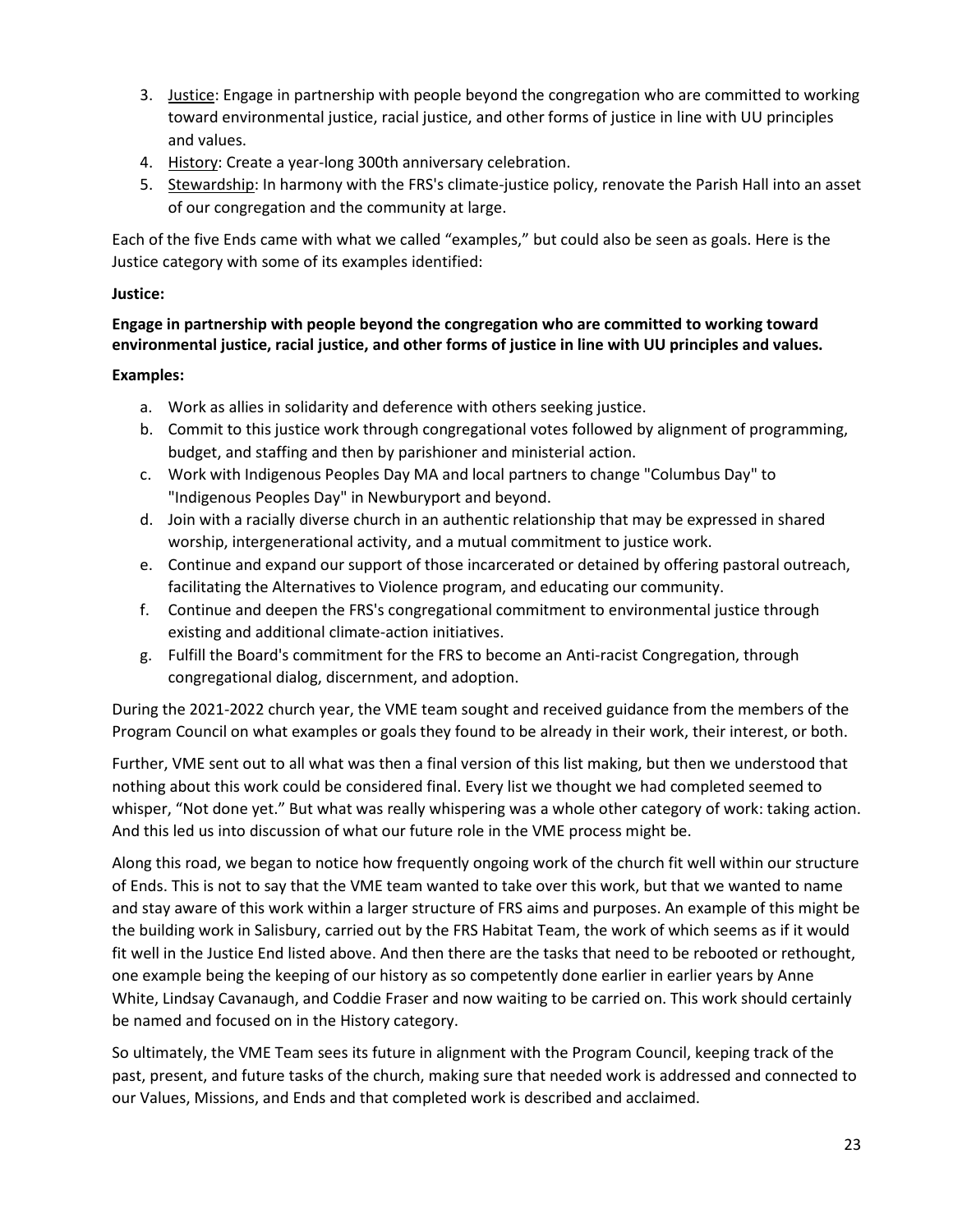Rev. Rebecca Bryan Tina Benik Renée Wolf Foster Michelle Kimball John Mercer Forrest Speck Respectfully submitted, John Mercer, [jsmercer@gmail.com](mailto:jsmercer@gmail.com)

# <span id="page-24-0"></span>**Values Mission Ends (VME) Progress Report**, **March 2022**

The congregation has been busy! After congregational and staff discussion in the spring of 2021, the Board and staff agreed on the following goals and associated tasks. They were presented to the congregation at the annual meeting June 2021.

The following is a midyear progress report to highlight what has been accomplished and what remains to be done.

> The five goals: 1. Work toward a more diverse congregation

- 2. Expand intergenerational and community outreach
- 3. Do Justice work
- 4. Celebrate the FRS's 300th Anniversary
- 5. Program the renovation of the Parish Hall

# **Goal #1 - Create a diverse congregation that is centered around transformative and diverse worship and music, cares for one and another, and is strengthened by our differences.**

1.1.Work toward becoming an AIM-certified UU congregation. (Accessibility and Inclusion Ministry)

This is underway under the leadership of Rev. Helen Murgida. In the longer term, it requires additional funding.

1.2. Have intergenerational music, drumming circle, or handbell choir

Music has been adaptive and constrained due to COVID. Question: is this task something we want to pursue and, if so, how? (Decision to be made by Sept. 2022)

1.3.Create and nurture a welcoming church that is accessible both in person and online.

This is an area of great success. We have restructured staffing and allocated staff and budget for the online presence of worship. That professional is now part of the staff team and not a consultant, a role that kept him at a distance feeling "temporary." We recognize this dual approach will be a part of church life for worship, church business, and programming into the foreseeable future.

Next steps: Create Zoom recording and streaming room in Lower Meetinghouse. (To be completed by 6/30/22 Justin and Rob C.)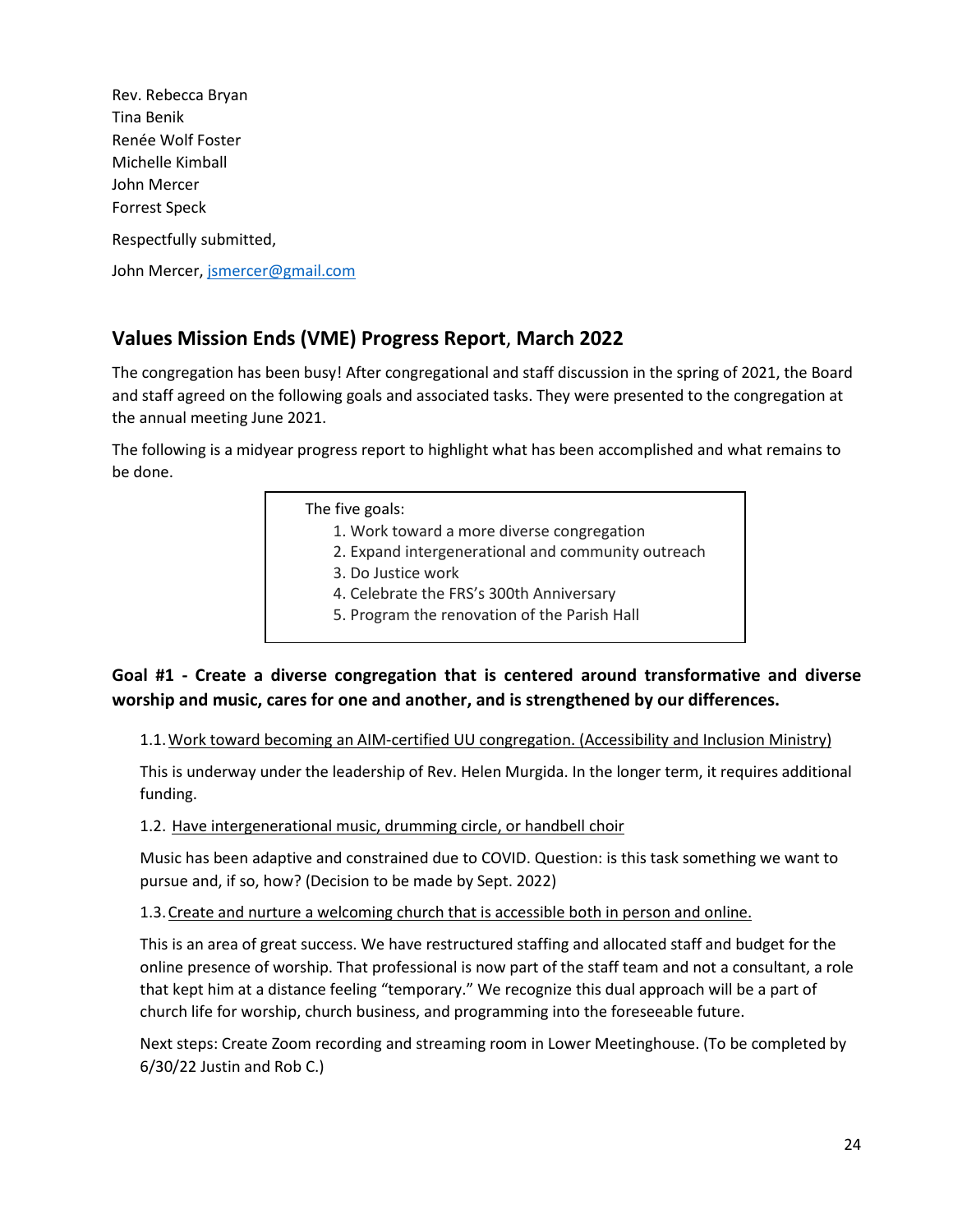Rev. Rebecca and others start podcasting. Justin has set us up with the computer program. It's a natural next step to continue the outreach. (Starting in April 2022, Rev. Rebecca and Communications Team create a new team.)

Cynthia and others will clarify the meaning of virtual membership. What are their needs? Create membership for folks who live a distance away. How do we serve them with things like pastoral care? (Important to have this clear by end of next church year – Cynthia, new member team, and others.)

1.4 Have a beautiful, green "Chapel by the Sea"

Although this task is intriguing, nothing has been formally done to investigate or explore it. It would be good to assess how interested folks are in this and see how it can integrate with the Parish Hall plans. Do we abandon? Put on hold? Revise? (Immediately explore what people want and see how it unfolds.)

1.5 Invite guest speakers and ministers who offer rich and varied perspectives, racially, theologically, and culturally, and those who have strong UU connections and knowledge of our history.

This is happening and folks are responding positively. It has included Revs. Mark Harris and Andrea Greenwood speaking about UU History, Eddie Carson, and CB Beal, most recently. There are others scheduled to come in April and May as well.

1.6 Offer congregational conversations where people come together to practice how we talk with one another, especially when we have differing opinions.

These conversations will happen in Spring 2022. They are a response to the challenges of last year's Annual Meeting and will also help us prepare for additional decisions as we live into our VME. The format of these discussions was created by a task force which worked with Laura Park from Unity Consulting. There will be more than twelve conversations offered, with each group having up to fifteen members. Conversations will be facilitated by FRS members. The goal is to have 150 members participate.

# 1.7 Welcoming Committee and Gender Sexual Alliance (GSA)

The Welcoming Committee has been reconvened to engage the congregation in preparing to update our credentials as a welcoming congregation to LGBTQ+. The members of the committee have been working with the Parish Board and CB Beal, who preached in February 2022. Two educational workshops will be offered to the congregation in March and April 2022, in advance of the 2022 Annual Meeting. The GSA is an intergenerational group formed and led by two of our youth. Their mission is to provide education and help FRS be a welcoming congregation.

# **Goal #2 - Create a vibrant, growing intergenerational congregation deeply engaged in the communities and world around us. This includes expanding the children's and youth programming and the intergenerational ministries and programs.**

2.1 Intergenerational work (support youth and elders)

This has had modest success, though we can do better. Success is the Gender Sexual Alliance (GSA) and movement to change Columbus Day to Indigenous Peoples Day. We can do better with Afghan Resettlement, Climate Action Day in April, and worship – now that children will be returning to worship.

2.2 Intergenerational weekend retreat at Ferry Beach

Delayed for COVID, will happen Oct. 2022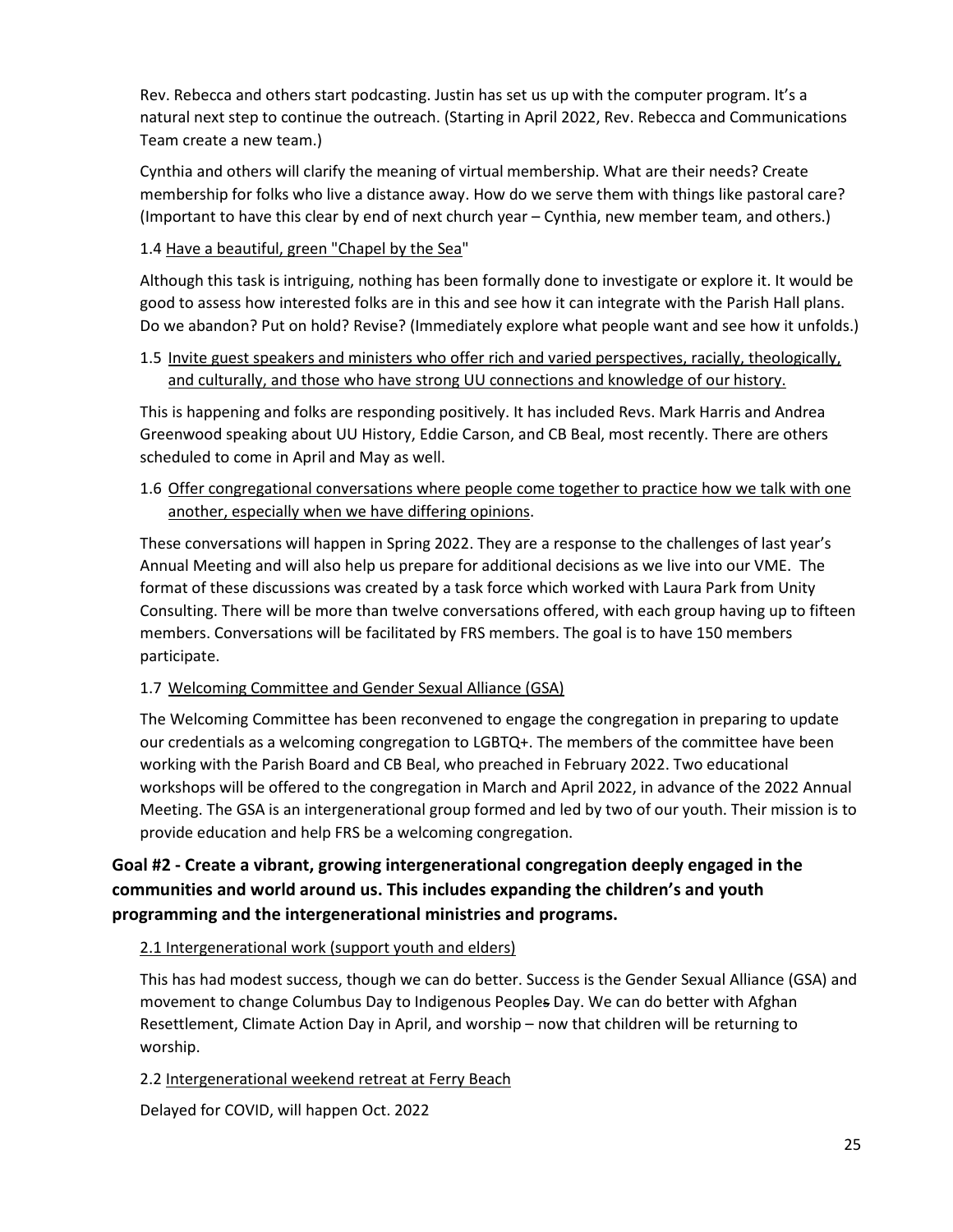### 2.3 Intergenerational music programming

Delayed for COVID, needs to be priority for Immediate through next church year. There is no paid staff for this. How is it done? Do we find volunteers or renew budget? What do our families, children, and youth want? Can we partner with others in community?

### 2.4 Intergenerational 300th Anniversary programming

Nothing done yet. Overall, the 300<sup>th</sup> will need to be one of the priorities for next church year. This year put together the team and committees.

### 2.5 Intergenerational service trip

Nothing scheduled. COVID delayed. Julie is considering for spring 2023 or fall 2023. Ideally integrate this with one of our justice commitments – racial justice, climate justice, or gender justice .

### 2.6 Expand OWL (Our Whole Loves) age groups and open to community (K - seniors are options)

Nothing to date. Just restarting OWL right now, due to COVID. The new OWL is a collaboration with the Haverhill, Exeter, and FRS congregations. Is expanding OWL still a priority? (Decide NOW, Rev. Rebecca to talk with religious education staff)

2.7 Continue and strengthen our connections with other UU congregations for programming, etc. We are collaborating with Haverhill and Exeter in OWL and also with Central Congregational with Youth Group.

### 2.8 Earth Day Rally

An intergenerational, city-wide event will be held on April 22, 2022. The idea came from our Young Church. The event is being planned in partnership with CAP (Climate Action Project) and other community organizations including Theater in the Open and the Newburyport High School.

NOTE: Overall, the redesign of RE needs to be a priority for next year, but we need to begin to put things in motion this church year. How to do this is a meaningful way?

# **Goal #3 - Engage in justice work within our congregation and in partnership with others beyond the congregation who are directly affected by one, two, or all of these three lenses: climate justice, racial justice, and gender justice.**

3.1 Consider new ways to engage that go beyond giving money or food. Thinking bigger about the way we are charitable in our community and thinking about the ways we show up. Solidarity not charity.

Wow! This is an area to celebrate! We have the Afghan Resettlement Partnership as a big example. Also racial justice with Living the Pledge and the Indigenous Peoples Day (IPD) movement. Activities are planned for IPD for March, and we will have a flag raising of the Cowasuck tribal flag as well at that time.

3.2 Form a congregational commitment to buy-in on a three-pronged approach to justice including climate justice, racial justice, and gender justice. This includes congregational commitment via vote for all three (already have climate justice), and alignment of programming, budget, staffing, parishioner, and ministerial engagement with work in these areas, ideally that overlaps at least two of the areas, if not three.

Progress is being made on several fronts, including with the Living the Pledge workshops, the Anti-Racism Core Team, the Afghan Resettlement Working Group, Indigenous Peoples Day Initiative, and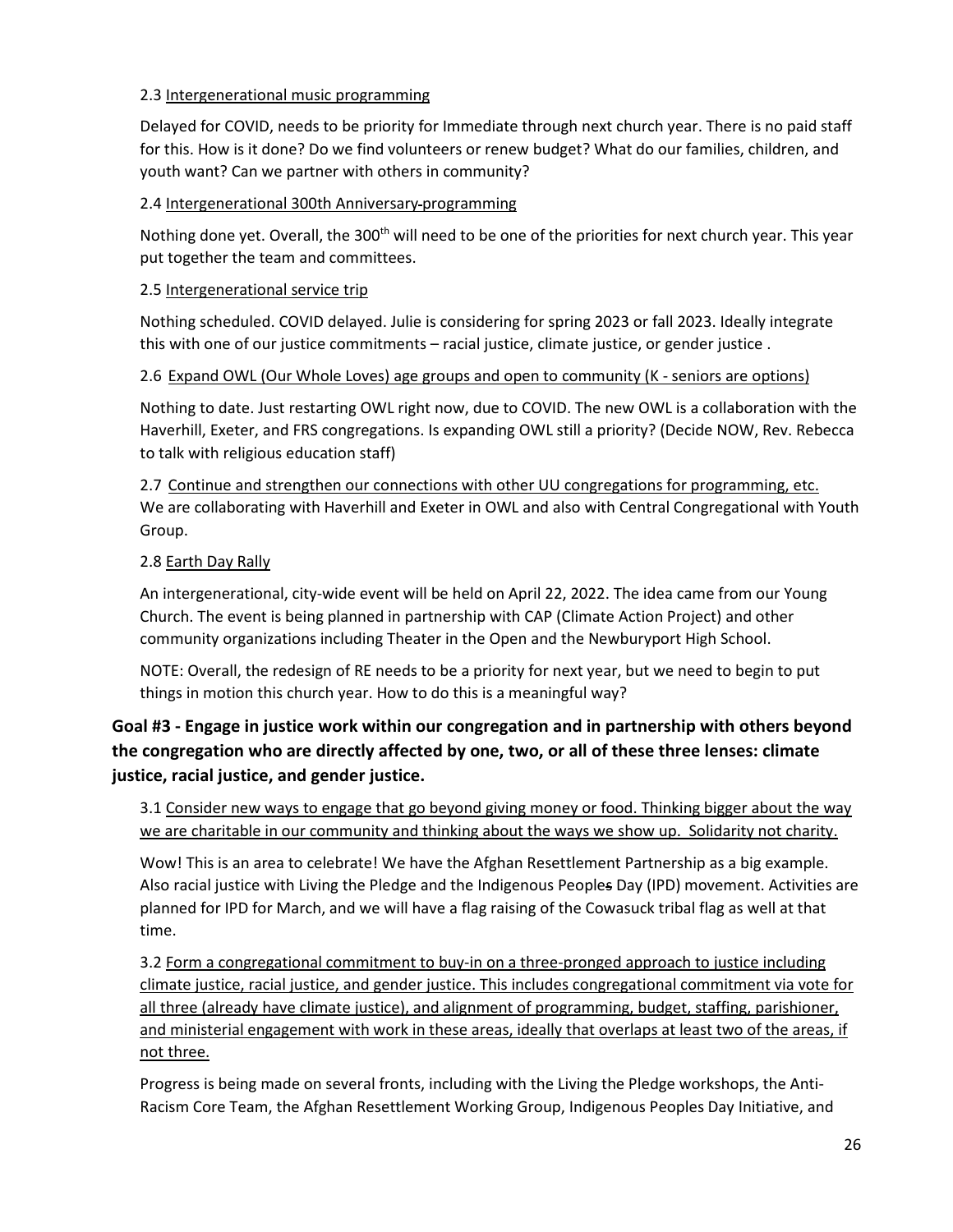CAP with Young Church. JAM (Justice Action Ministry) is undergoing discussion about how they will be structured moving forward.

3.3 Work with Indigenous People Day Massachusetts, partners in Newburyport, and FRSers to change Columbus Day to Indigenous Peoples Day in Newburyport.

Done! And continues with other work and in other communities.

3.4 Form an authentic relationship with a Black Church and work on shared commitment together

This has not happened, but we are partnering in other ways, including discussions about working with others on creating a resource center for the history of Black people in Newburyport. These discussions are at the early stages and will continue.

3.5 Addressing pollution overflow in Merrimack River. This would also then have intergenerational and worship integrated into the relationship.

Is this a priority or interest for the congregation? Can CAP help us access? There are interest and engagement in helping the Afghan families in Newburyport farm vegetables this summer, working with Nourishing the North Shore and Greenbelt.

3.6 Continue and expand prison work

The prison system has pulled way back from outside engagement with COVID. This is on hold and will be reassessed over the next six months to a year.

**Goal #4 - Create a 300th Anniversary celebration that advances all of our ends.**

**Overall, this goal has had no formal movement. It will be a priority over the next three years through the Anniversary. The goal is to have by the end of this church year a general sense of how we will plan this and who will be engaged. We need to be cognizant of the added workload on staff and how we adjust for that. Or perhaps we could budget to retain additional paid support for this – designers, party planner? Historian?** 

4.1 Create timeline comparing events in FRS history to U.S. and New England history

4.2 Follow and honor specifically intergenerational events, our own long-term members, and development of Unitarian and UU thinking

4.3 Create several FRS history church services from the results above

4.4 Write an interim third volume of history - "FRS at Age 300"

4. 5 Remember and name elements of FRS history that appear today to be us at our best and consider what led to these actions

4.6 Remember and name elements of FRS history that appear today to be us not at our best and consider actual or symbolic amends - for example, a sign on a pew, "Slaves sat here" or a history written from today's point of view the one-year ministry of the young Thomas Wentworth Higginson.

**Goal #5 - Renovation of Parish Hall into an asset of our congregation and the community at large. It is a community center that furthers all of our ministries and programs, pulls people into the campus, and increases vitality to downtown Newburyport. Built in accordance with climate justice policy.**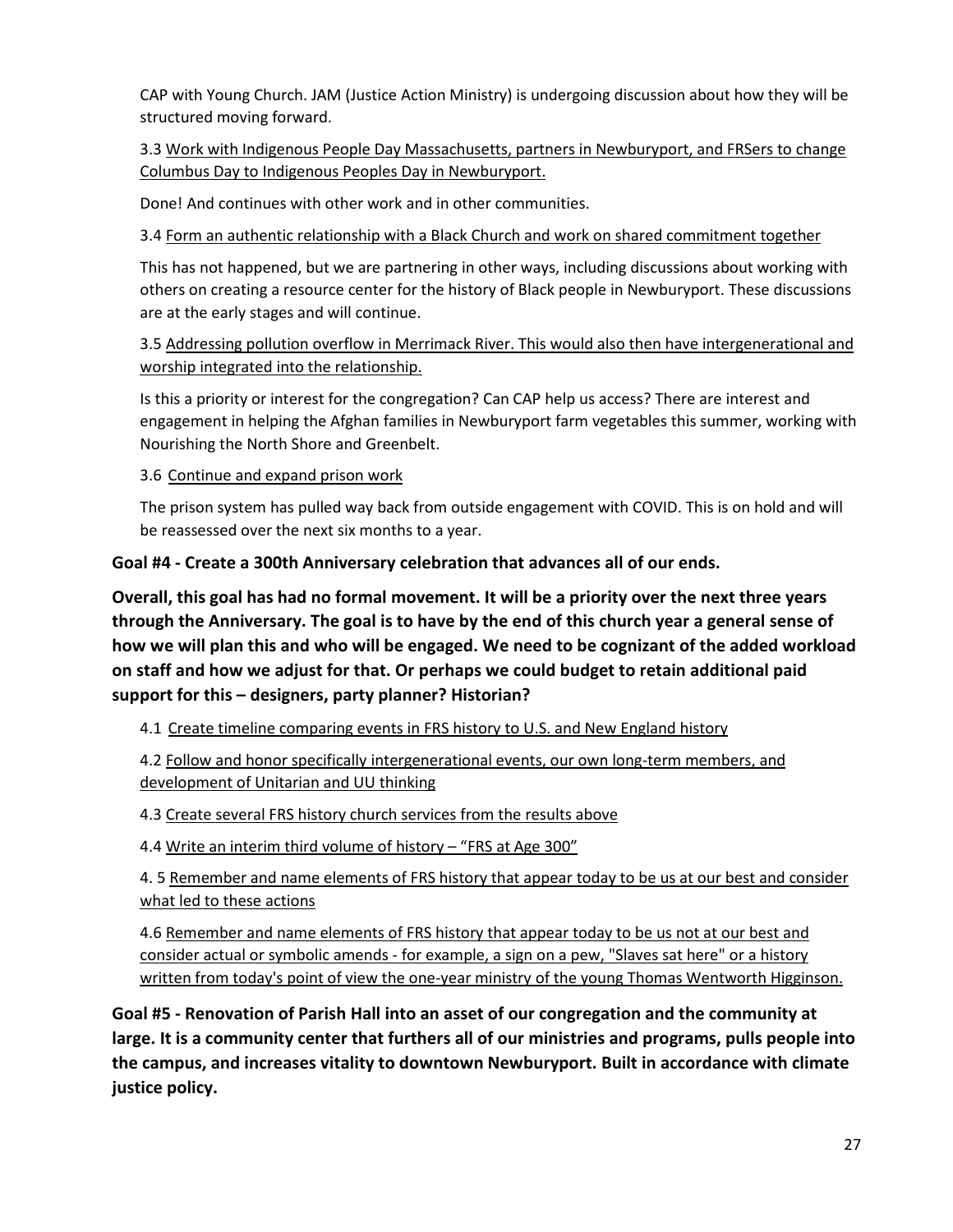Overall: The Afghan Project has given us just a glimpse of what can happen there. What is our timeline for planning on this project? How does the timeline intersect with our Anniversary and with Rev. Rebecca's sabbatical? How do we budget for this, and again, what impact will it have on staff? Can the PH be an additional, much needed source of revenue too?

5.1 Whatever and however this space is used, it should be in relationship to the community at large. The space could be a community space and a space that advances all of our ends.

5.2 We see work on this

- Imagining happening as an outgrowth of our work the first 2 years, (FY21-22, FY22-23)
- Formally happening in the third year (FY23-24)
- Capital campaign in year four or five (FY 24-25 or FY25-26) This places campaign fundraising during our 300th Anniversary
- Building starting in year six (FY26-27)

# <span id="page-28-0"></span>**Annual Giving Campaign**

# **Mission or purpose statement:**

The Annual Giving Campaign, through congregants' pledges to contribute money over the next fiscal year, secures the operating funds necessary to run myriad church programs and services that we all expect, rely on, and enjoy during the course of each year.

### **Names of people involved:**

**Captains**: John Mercer, Juliana Beauvais, John Gibson, Lark Madden, Forrest Speck, Ray Wilson **Stewards:** Bart Bracken, Holly Cashman, Eileen Costello, Stephen Costello, Nancy Crochiere, Kathy Desilets, Michael Fosburg, Tim Fountain, Ann Haaser, Cecilia Healy, Art Henshaw, Leslie Lawrence, Patrice Litwin, Julie Menin, Florence Mercer, Mackenzie Rafeldt, Susan Ricker, Mary Sortal, Jim Supple **Advisory Group:** Rob Authier, Rev. Rebecca, Diane Carroll, Vern Ellis, Tom Himmel, John Mercer, Susan Ricker, Forrest Speck, Cynthia Walsh

### **Values that were advanced or supported:**

Authentic Connection, Courageous Action, Love, Spirituality, Wonder

### **Parts of our Mission that were advanced or supported:**

Come as you are. Journey together in love. Act with courage. Transform our world.

### **Accomplishments (or Ends) in the 2021-2022 church year:**

As of this submission, the AGC has raised more than \$507,000 out of our \$530,000 goal. This represents participation from about 65% of our members and supporters. In addition to raising money through pledges, the Annual Giving Campaign connected to spirituality, joy, and wonder in many ways including through the personal testimonials and stories of those who shared during March Giving Sunday Services. Through the fruits of the Campaign, FRS is able to help us support one another in the joys, sorrows, and transitions of our life journeys through church programs such as Parish Friends, and Pastoral Care Associates. FRS is also able to support and advance gender, climate, racial, and ability justice through CAP, AIM, our Anti-Racism Initiative, and GSA. These works are embodiments of courageous love.

### **Challenges experienced in the 2021-2022 church year:**

Like any campaign whose goal is to raise funds, our challenges included being able to reach and communicate to all our congregants about the necessity and importance of the campaign pledges in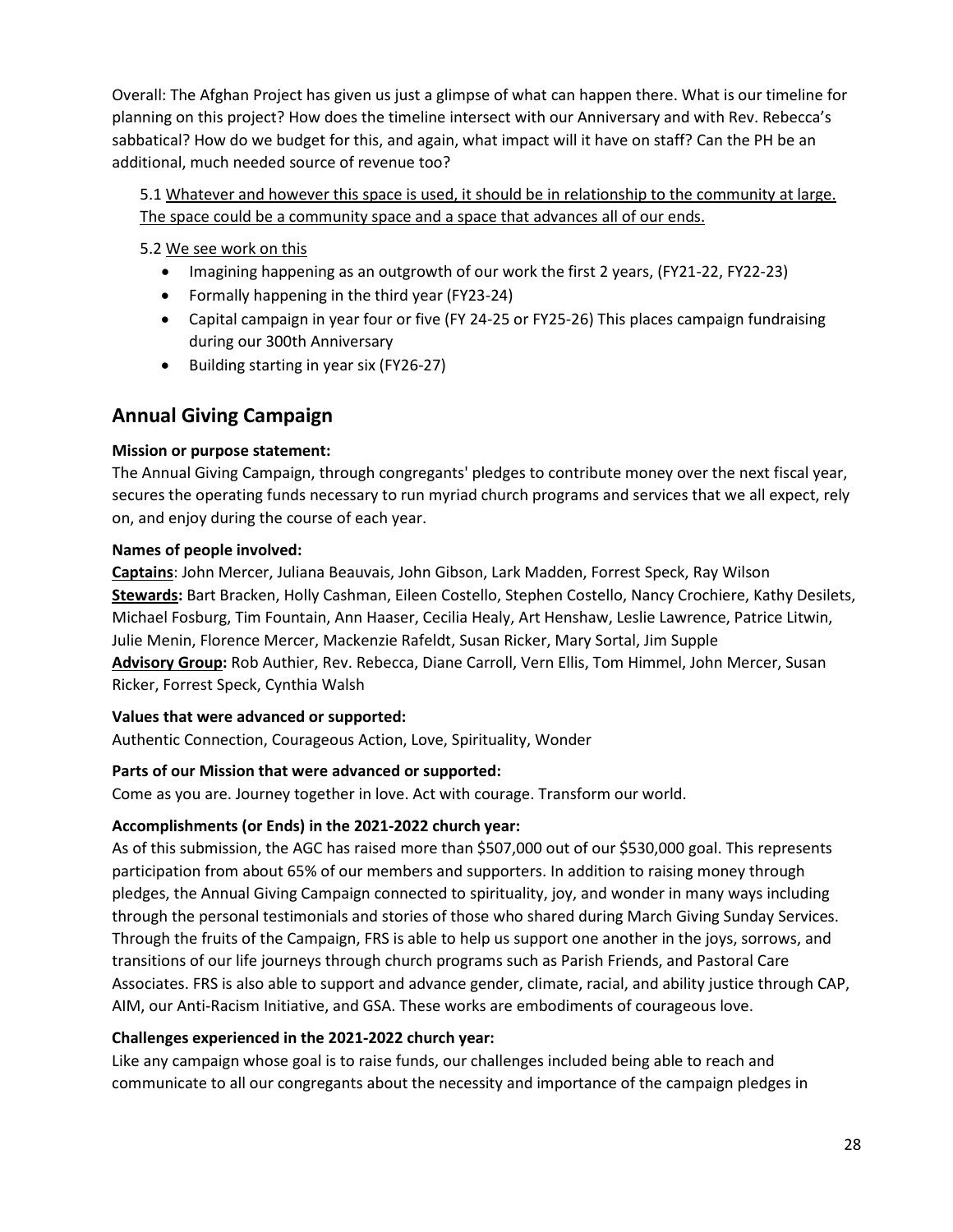supporting our church programs. These programs enable us to work towards achieving our Mission, Values and Ends, which enable us to care for one another and our community.

### Respectfully submitted,

<span id="page-29-0"></span>Tina Benik, 2022-2023 Annual Giving Campaign Co-Chair[, tiben1989@gmail.com](mailto:tiben1989@gmail.com)

# **Finance Committee**

The Finance Committee will report on past results and estimated results for the year ending June 30, 2022. Generally speaking, we are in a solid and manageable financial position, with a considerable budget surplus at the end of this year.

# **FY 2021**

Due to numerous transitions (more on that below), we had a delay in getting a clear and final picture for our FY21 results. The Finance Committee reported to the Parish Board in February that 2021 had ended essentially balanced, with only a \$33 deficit. This left us on good footing for a successful FY22.

# **Estimated FY 2022 Results**

At last year's Annual Meeting the congregation approved the Fiscal 2022 budget which called for total operating revenues of \$744,742 and total operating expenses of \$743,626 yielding a small surplus of \$1,116.

Through the end of April 2022, we are running an operating surplus of \$2,800. While it's good to be in the black, there is still risk of finishing in deficit if pledges are not fulfilled. Assuming our pledged amounts are fulfilled, we are projecting an FY22 operating surplus of \$13,581. In past years we have applied any surplus toward our operating cash reserves. However, this year we will apply any surplus toward the FY23 budget.

# **Fiscal Year 2023 Budget**

Thus far we have received pledges over \$507,000 for the upcoming year and expect to reach \$515,000. Two-thirds of our operating budget comes from the generosity of our members and supporters and having eclipsed \$500,000 last year we again raise the bar in support of the people and programs we cherish.

We continue to absorb the loss of the Verizon steeple lease; most recently this has been offset by federal COVID payroll protection plan funds which will not be available going forward. Promising discussions are underway to secure another cell tower tenant. Even if successful we don't expect revenue from that lease until FY24.

Regarding expenses we have tried to keep most things level from last year. One significant addition is \$6,000 to support a ministerial intern which will provide increased support to our minister and affiliates and fulfill our desire to be a teaching congregation.

The Parish Board and this congregation supports fair compensation for our staff according to UUA guidance. The budget calls for a cost-of-living increase for all staff and keeps us at the midpoint of UUA guidelines for a church of our size and location.

The 2023 budget also includes small allotments toward the Capital Reserve fund and newly established Operating Cash Reserve fund. While not nearly enough to address the needs in those areas, it serves as a reminder that prudent financial practice would have us paying forward toward inevitable capital expenditures and reserving cash for our already-promised obligations.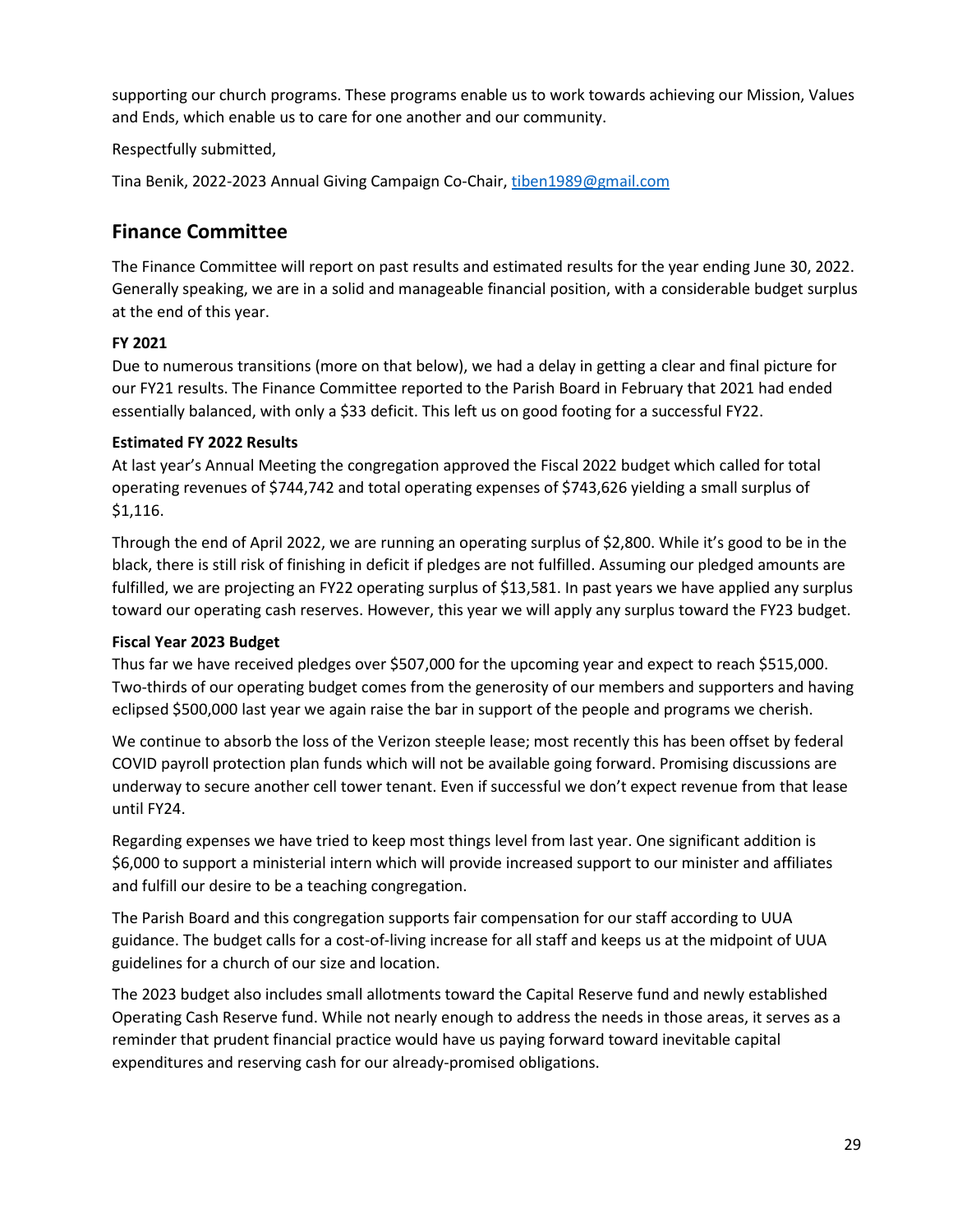### **Afghan Project**

In January 2022 the church welcomed a family from Afghanistan into the Parish Hall in conjunction with the International Institute of New England. This project required some significant work to address deferred maintenance and turn the Hall into a comfortable living space.

Donations toward this project thus far are \$48,290.76, with expenses at \$20,481.60 for a net of \$27,809.16. We have been diligent in assigning expenses to the church we would have incurred regardless of the resettlement project (e.g., furnace repair), and separating out expenses specific to the project itself (e.g., utility usage increases).

There have been contributions too numerous to mention, and hundreds of volunteers that made this a success. We would like to give special recognition to the Plumbers Union who donated over \$31,000 in labor costs to help with re-fitting the Parish Hall for residential use.

### **Transitions**

The financial realm of the FRS has seen many transitions over this past year. Tom Himmel ably stepped in (again) to fill the role of Interim Director of Church Operations until we were able to fill the position. Robert Authier joined the church staff in October as our new DCO. We also added the contract services of a bookkeeper in Michele Doucette. These changes led to a re-evaluation of our accounting and reporting practices, and we continue to move toward more efficiency in this area.

### **Thanks**

The finance committee would like to thank the tireless efforts of Tom Himmel, who started the year as finance chair, became the interim DCO, and finished as budget wrangler. All while helping onboard our new DCO and bookkeeper.

Our work would literally be impossible without the efforts of all the staff, but most importantly Rob Authier as DCO. Rob was hired then immediately thrust into the Afghan project as construction manager, accountant, and overall coordinator. He did this in addition to the "day job" of DCO and getting up to speed on the FRS in general.

The members of the Finance Committee also deserve thanks for their faithful commitment to the financial well-being of the church: Joe Brouillet, Kim Kenly, Micah Donahue, Lark Madden, Susan Ricker, Art Henshaw, and Vern Ellis. Betsy Latham joined us mid-year and her energy and expertise were well appreciated.

This year's Annual Campaign was led with great success by Tina and Greg Benik, who accepted a very lofty goal and along with the captains and stewards returned a fantastic result. Thank you.

And thanks to Reverend Rebecca for her continued involvement with the committee. As ever, she reminded us that even the financial side of church work is spiritual, and we are in service to a greater community.

Finally, we thank the members and friends of the congregation for their enormous generosity. Whether the Afghan Project, the Annual Campaign, or simply volunteering your time, you have made this loving institution possible for all of us.

Respectfully submitted for the Finance Committee,

Tim Fountain, Chair[, tsfountain@gmail.com](mailto:tsfountain@gmail.com)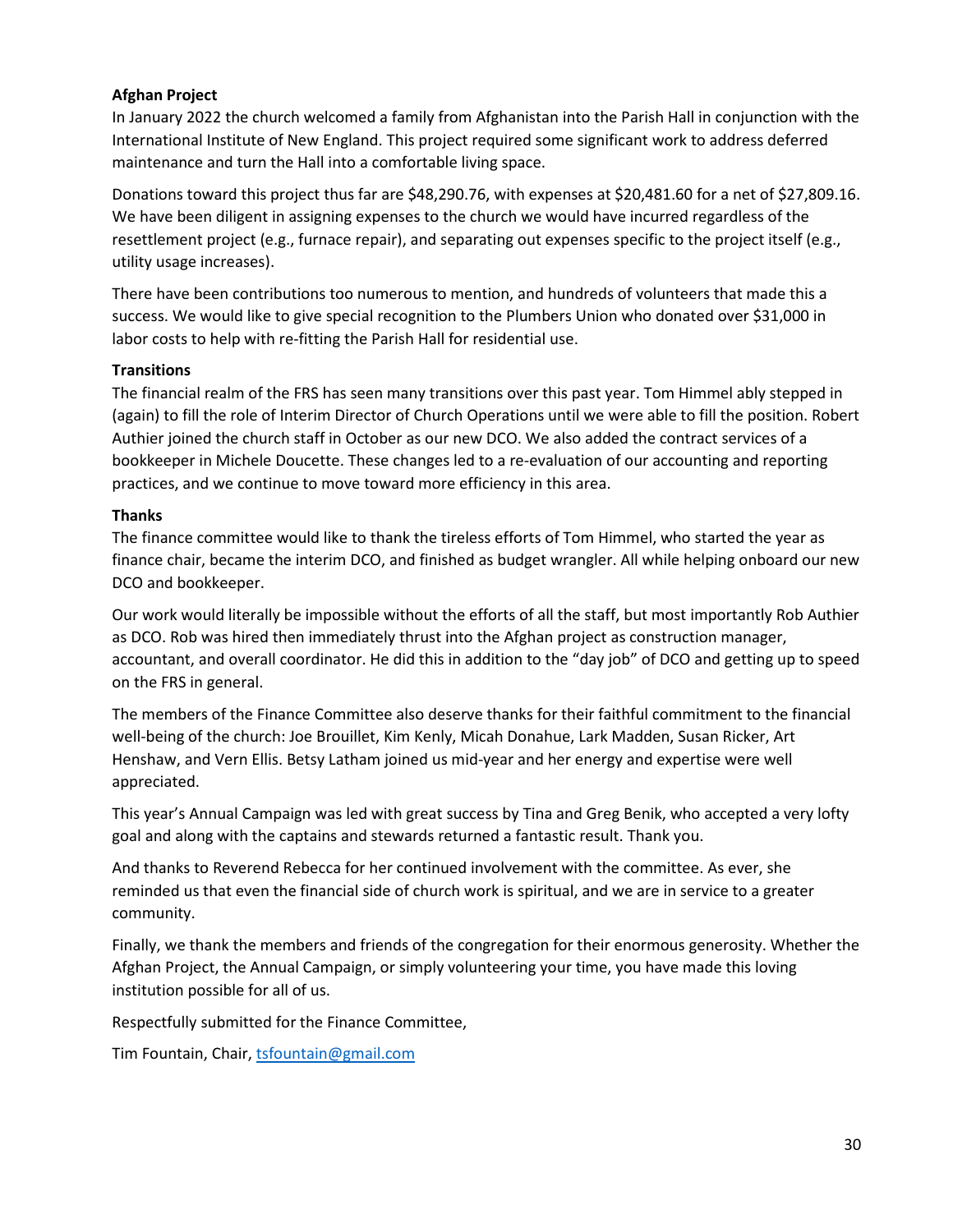# <span id="page-31-0"></span>**Finance Treasurer**

### **Mission or purpose statement:**

The primary function of the Finance Treasurer continues to be the review of expenditures and disbursements and the signing of checks prepared by the bookkeeper.

### **Values that were advanced or supported:**

Courageous Action, Spirituality

### **Parts of our Mission that were advanced or supported:**

Journey together in love.

### **Accomplishments (or Ends) in the 2021-2022 church year:**

- Coordinated this church year signers for all accounts, including cleaning up old names on the lists.
- Attended Parish Board and Finance Committee meetings.
- Reviewed expenses and signed checks roughly weekly, including disbursements to the Swasey Orphan Fund and for the comfort/benefit of our Afghan Refugee guests.

### **Challenges experienced in the 2021-2022 church year:**

When one of the two check signers wasn't available, checks requiring two signatures could be challenging to finalize for mailing. We've helped solve this in 2022 by adding the PB Chair (Holly Cashman currently) to the list of authorized signers. We also intend to create the role of Treasurer Emeritus to provide an additional backup signer.

### **Goals for the 2022-2023 church year:**

To support greater financial transparency.

### **Objectives for the 2022-2023 church year:**

- Create the Treasurer Emeritus position (see Challenges).
- Allow Swasey Fund to help more people in need by expanding its definition of "Orphan."

### **What is needed to be successful in the 2023 church year?**

- Utilizing autopay on pre-approved bills when possible.
- Coordination with the new FT to "change the guard" on signing authority.

### Respectfully submitted,

Micah Donahue, Finance Treasurer, [micahdonahue@gmail.com](mailto:micahdonahue@gmail.com)

# <span id="page-31-1"></span>**Governance Committee**

### **Mission or purpose statement:**

The Governance Committee (GC) is responsible for ongoing review and recommendations to enhance excellence in governance and congregational leadership. It does this by overseeing the nominations process for the Parish Board and Officers, acting as a resource to the Parish Board on Parish Board effectiveness and leadership development, and supporting the Parish Board to implement policy-based governance through the development of Board policies.

### **Names of people involved:**

Juliana Beauvais, Renée Wolf Foster (Parish Board Member), Maureen Adams, Lori Rittman Clark

# **Values that were advanced or supported:**

Courageous Action, Love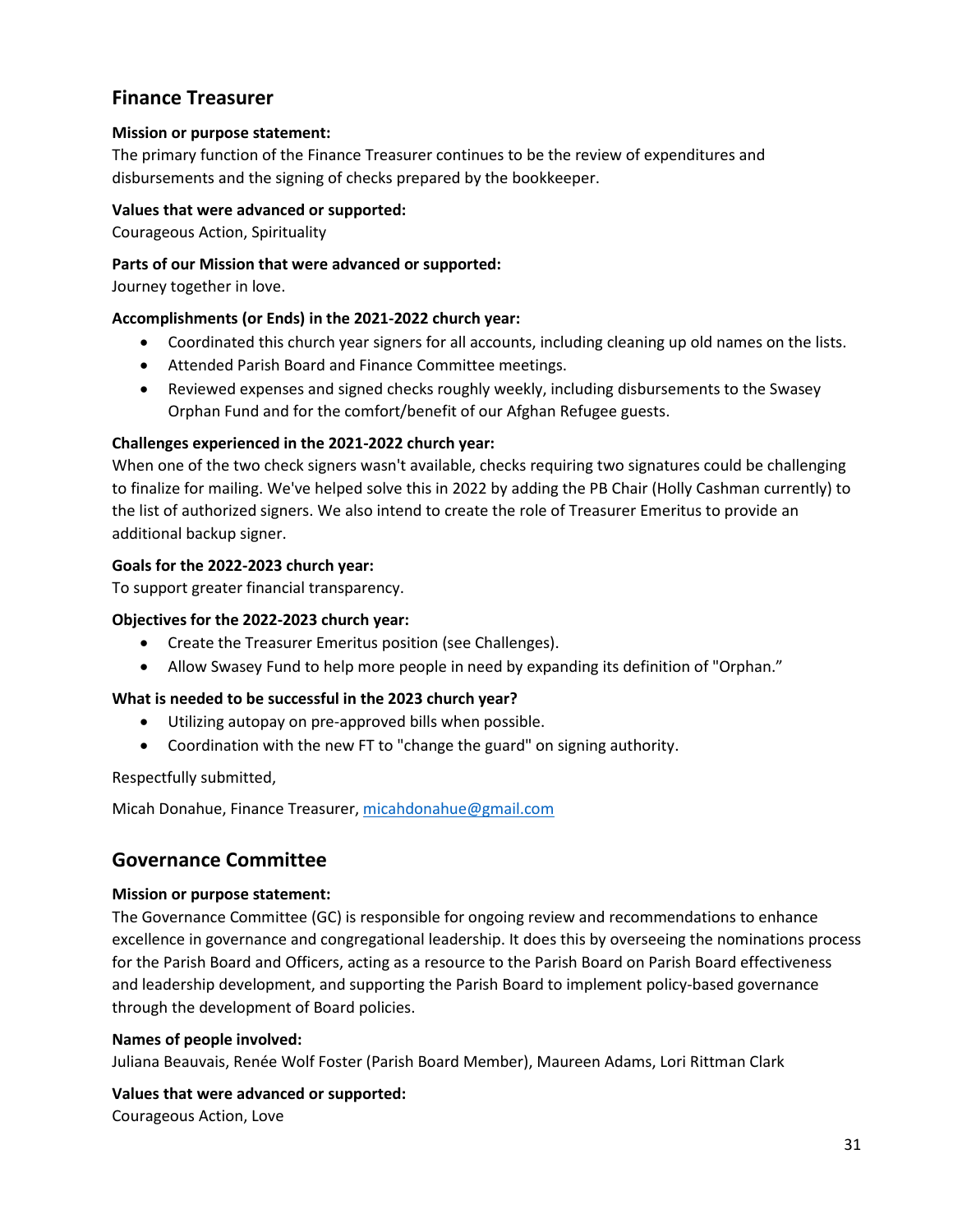### **Parts of our Mission that were advanced or supported:**

Journey together in love. Act with courage.

### **Accomplishments (or Ends) in the 2021-2022 church year:**

- Led Parish Board new member orientation.
- Drafted, compiled, reviewed, and communicated multiple proposed Bylaw changes related to creating a formal Stewardship Committee, more flexibility and clarity in operating, and genderinclusive pronouns.
- Held fall and spring listening sessions with the congregation regarding proposed Bylaw changes
- Advised a working group preparing a new policy on planned giving, which is planned for Parish Board discussions in fall 2022.
- Continued updating a running list of governance issues raised during the course of operating the church for future consideration; Identified nominees for open elected officer positions.

### **Challenges experienced in the 2021-2022 church year:**

As the policy governance model evolves at FRS, it is challenging to define the boundaries of the Governance Committee's role, especially when the members of the congregation disagree or are in conflict. This year, the GC extended its responsibilities to communicate, explain, and collect feedback on proposed Bylaw changes before the congregation is asked to vote at the Annual Meeting. The GC hopes it created re-usable frameworks for handling future Bylaw changes. We are committed to helping FRS adhere to its governing processes, further our spiritual connections, deepen our right relations, and foster respectful resolution.

### **Goals for the 2022-2023 church year:**

- Engage the congregation in an ongoing conversation about the importance of diverse, inclusive lay leadership at FRS that welcomes contributions from all members, including youth and young adults, and identifies ways to prepare and support all lay leaders to be successful.
- Help convey the importance of lay leadership and help generate enthusiasm for more members to be involved in the governance process in varying ways.

### **Objectives for the 2022-2023 church year:**

- Support the process for creating a formal planned giving policy and help the church address governance-related items raised by the congregation and staff.
- Continue to nominate a Youth Board member each year and identify nominees for open elected roles.
- Update the Bylaw document following the outcomes of the motions put forth at the 2022 Annual Meeting.
- Update the Parish Board Manual for the 2022 2023 church year and hold new board member orientation.

### **What is needed to be successful in the 2023 church year?**

For the Governance Committee to be successful, we need more and different members, supporters, and friends to raise their hands to give the gift of time and expertise, as well as take a risk and try something new. The congregation has such a rich fabric of talents, skills, experiences, and willingness to learn new things. The more the congregation depends on a few people to serve in lay leadership roles, the greater the risk of insular decision making. When a wide variety of people rotate through elected and volunteer roles, then decisions are made with more input, transparency, and visibility across the membership.

### Respectfully submitted,

Juliana Beauvais, Chair[, jbeauvais99@gmail.com](mailto:jbeauvais99@gmail.com)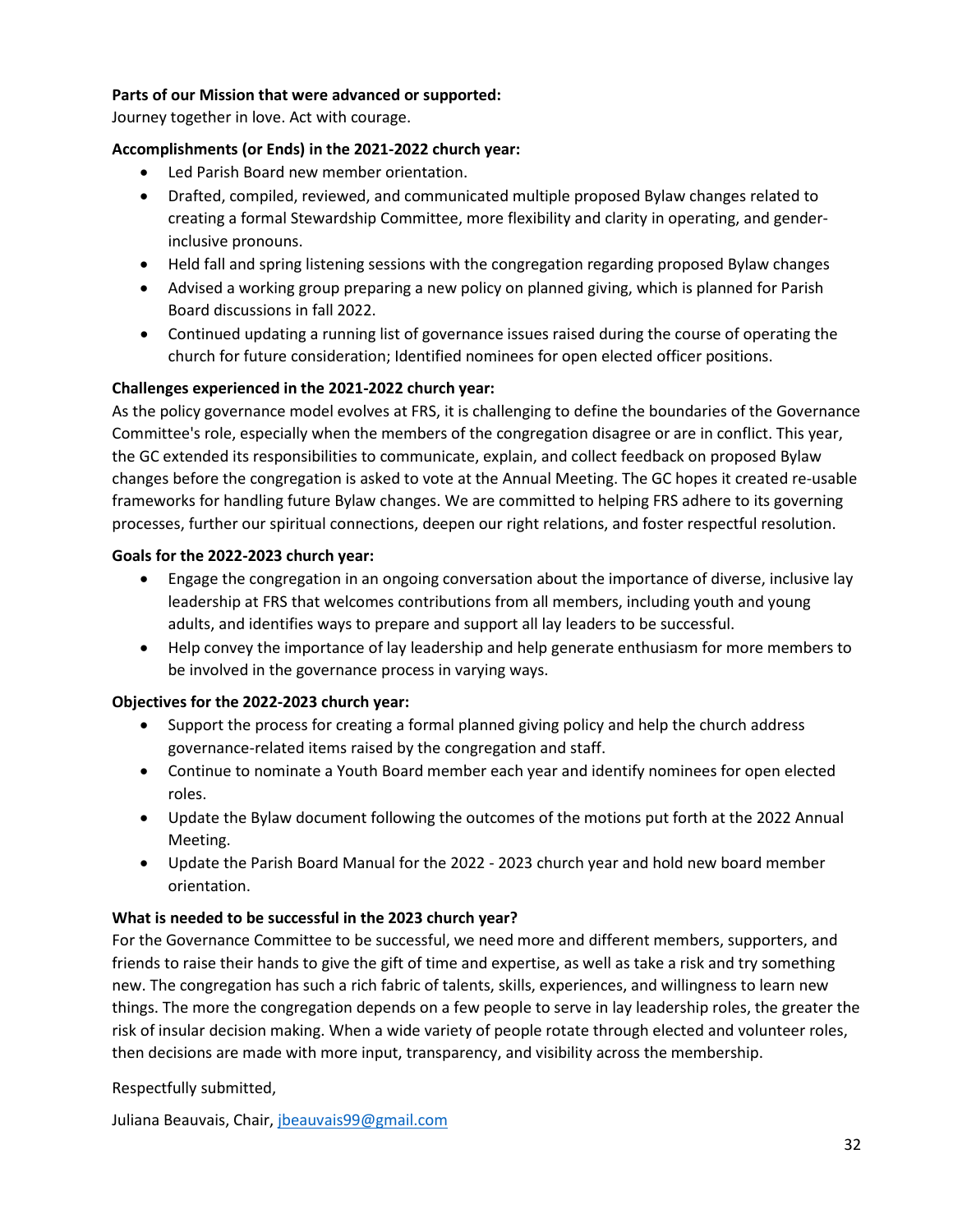# <span id="page-33-0"></span>**Human Resources Subcommittee**

### **Mission or purpose statement:**

The HR Subcommittee is appointed by the Parish Board annually. It acts in an advisory capacity to Parish Board and FRS staff on issues related to FRS personnel and employee benefits. In this role, subcommittee members annually review the salary and benefit packages for staff positions to ensure that these meet the UUA's fair compensation guidelines. The HRS presents its recommendations on staff compensation for the next church year to the Parish Board in December/January to inform the development of the canvass budget. From time to time, the Parish Board charges the HRS with additional projects such as recommendations regarding employee benefits, updating the Employee Manual, and drafting language for the Governance policies related to the care of staff.

### **Names of people involved:**

Leslie Lawrence, Hugh Martinez**,** Julie Forney Menin, Jim Supple

### **Values that were advanced or supported:**

Authentic Connection, Courageous Action, Love, Spirituality, Wonder

### **Parts of our Mission that were advanced or supported:**

Come as you are. Journey together in love. Act with courage. Transform our world.

### **Accomplishments (or Ends) in the 2021-2022 church year:**

- Conducted annual salary review in light of current inflation data from the Bureau of Labor Statistics and UUA's annual fair compensation guidance.
- Based on this analysis, presented recommendations to the Parish Board on staff salaries for the next church year.
- Updated FRSUU's Employee Handbook to reflect current policies and practices.
- In its role supporting lay leaders and staff in their daily efforts carrying out FRS's work, the HRS assists the church in implementing its VME.

### **Goals for the 2022-2023 church year:**

• Continue to act in an advisory capacity to Parish Board and FRS staff on issues related to FRS personnel and employee benefits.

### **What is needed to be successful in the 2023 church year?**

• Input from the Parish Board, Reverend Rebecca, key staff, and lay leaders regarding challenges they face in meeting their goals and the ways in which the HRS can assist and support them.

Respectfully submitted,

<span id="page-33-1"></span>Leslie Lawrence[, leslie.lawrence55@gmail.com](mailto:leslie.lawrence55@gmail.com)

# **Stewardship Team**

### **Mission or purpose statement:**

To invite and inspire members of the congregation to join in fellowship to generously invest gifts of time, talents, and treasure within our congregation and the UU faith.

### **Values that were advanced or supported:**

Authentic Connection, Love, Spirituality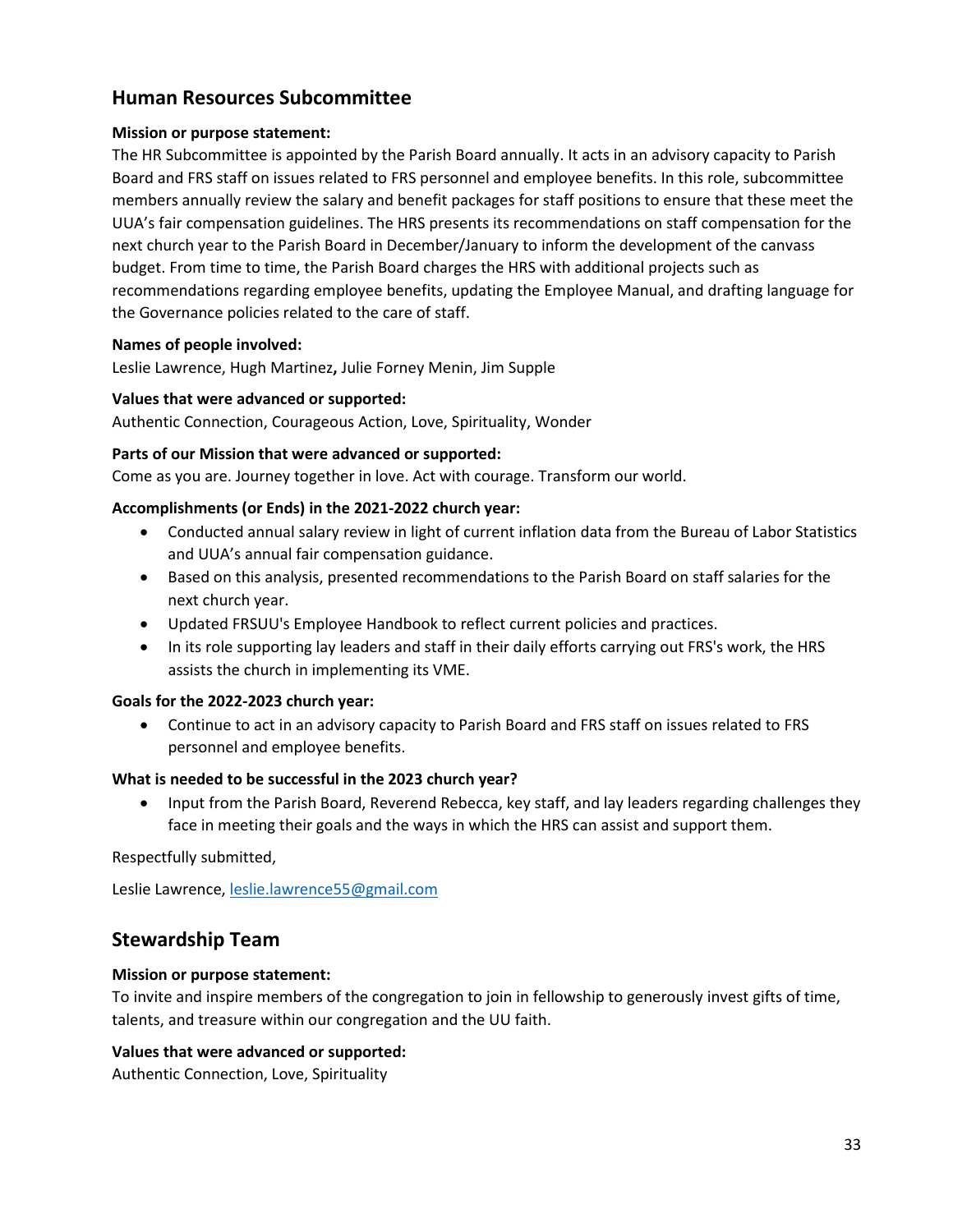### **Parts of our Mission that were advanced or supported:**

Journey together in love.

### **Accomplishments (or Ends) in the 2021-2022 church year:**

Stewardship tangentially touches on all the Ends through the creation of fellowship.

- We introduced the FRS Legacy Circle, which was created to promote lifetime gift planning for FRS members and friends.
- We have been working on creating a gift acceptance policy to present to the board to establish as policy.
- We worked with the FES ad-hoc group representing Finance, (trustees of the) Endowment, and Stewardship to help institute policy and better communications between all the committees.
- We were involved in the Fall Festival in conjunction with Cynthia Walsh and the Hospitality Committee; the Annual Campaign, which was co-chaired by Tina and Greg Benik; and the Spring Gala and Auction co-chaired by Michelle Kimball and Reneé Wolf Foster.

### **Challenges experienced in the 2021-2022 church year:**

COVID was the biggest challenge.

### **Goals for the 2022-2023 church year:**

- Create more fellowship and stewardship opportunities, especially with the approaching 300th anniversary.
- Develop more diverse fundraising/fellowship events to draw in more involvement of the members and friends of the congregation.
- Work with FES to create a more robust Legacy Circle and present various endowment funds for people to consider for their planned giving.
- Develop the policies needed to support the planned giving.
- Continue creating policy for fellowship needs, such as an alcohol consumption policy for either FRS or building rental events.

### **Objectives for the 2022-2023 church year:**

The previously listed objectives will all be moving at their own speed; some will become short-term and others long-term.

### **What is needed to be successful in the 2023 church year?**

More people to join in fellowship to generously invest their gifts of time, talents, and treasure.

Respectfully submitted,

Vernon Ellis, [vellis@ellisdesign.net](mailto:vellis@ellisdesign.net)

# <span id="page-34-0"></span>**Trustees of the Endowment**

### **Mission or purpose statement:**

The Trustees of the Endowment are called by the congregation to be the fiduciary manager of all permanent funds now held or hereafter acquired by the Society, and such other funds as may be turned over to them by a vote of the Parish Board or Society. In this role the trustees will act to secure the financial wellbeing of the Society both in the present and the future. They will report directly to the Society; however, they will be available as needed to the Parish Board for strategic guidance in assisting the Board in their charge of the conduct of the Society's business affairs. As fiduciary managers they shall make decisions that are consistent with the requirements of the statutes and case law of the Commonwealth of Massachusetts that govern trusts.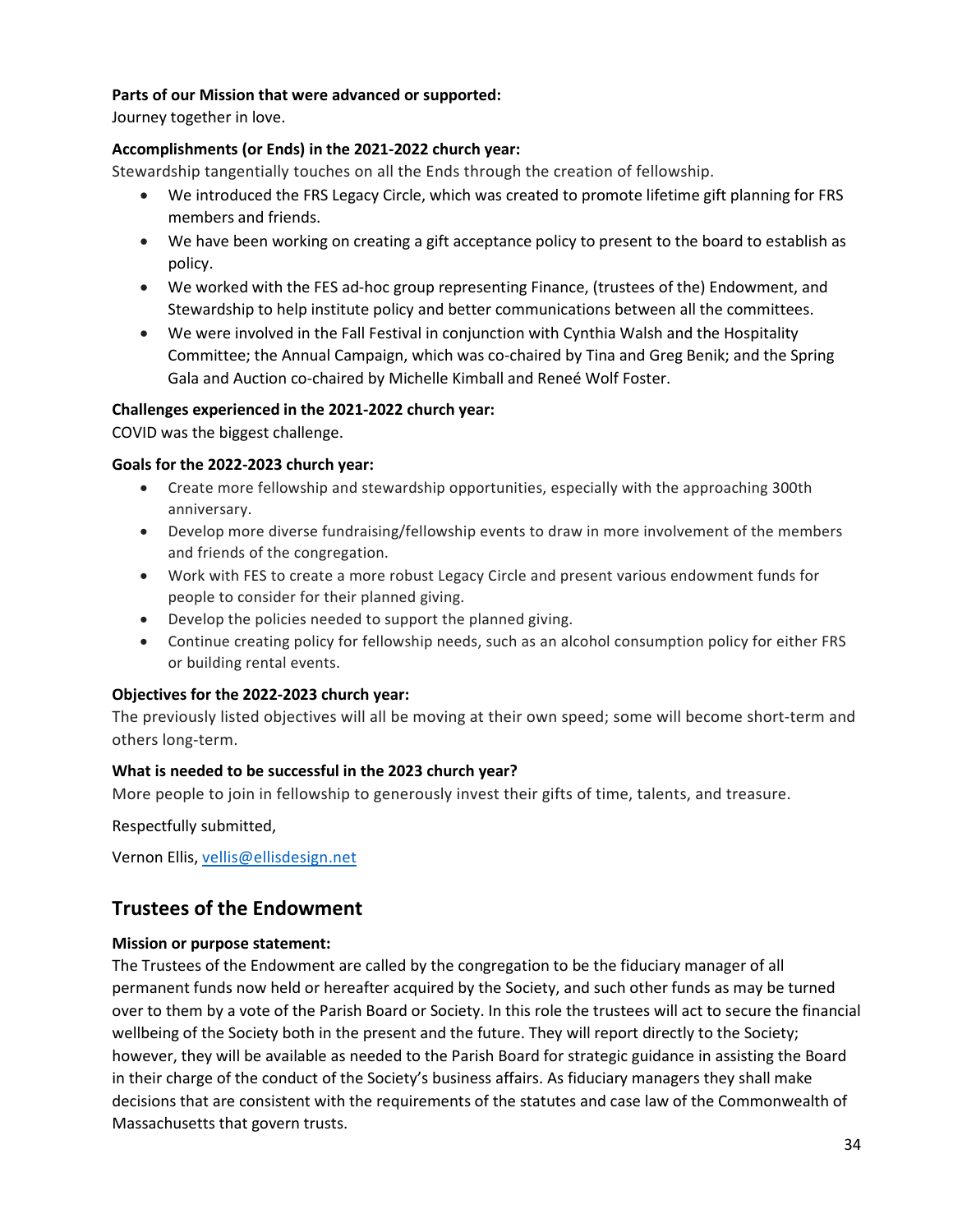The trustees shall have the duty to manage all funds and securities coming into their hands as such Trustees, with power to invest, re-invest and do all things necessary to the proper management of said funds, including, without limiting the generality of the foregoing, the power to make assignments and transfers without specific vote of the Society.

### **Names of people involved:**

Holly Cashman, Co-Chair; Kim Kenly, Treasurer; Susan Ricker; Cecilia Healy

### **Values that were advanced or supported:**

Authentic Connection, Courageous Action, Love

### **Parts of our Mission that were advanced or supported:**

Come as you are. Journey together in love. Act with courage. Transform our world.

### **Accomplishments (or Ends) in the 2021-2022 church year:**

- Disbursed funds to the general operating account, the ministers discretionary account, the Alliance account and the Swasey Orphan account in accordance with policy.
- Drafted five policies.
- Met with Ad Hoc group including Finance, Stewardship, and Church Operations to coordinate activities.
- Held monthly meetings and reported minutes to Parish Board.
- Held quarterly meetings with financial advisor Pathstone Financial.
- Supported lawsuit to expand definition of possible beneficiaries from Swasey Orphan Fund.
- Added restrictions to remove investments from Russia and large military equipment companies.

### **Challenges experienced in the 2021-2022 church year:**

- Policy creation is a difficult process and poorly understood.
- Endowment fund growth has been hampered by declining stock valuations, COVID, supply chain issues, and energy prices.

### **Goals for the 2022-2023 church year:**

- Reduce contributions from 4.5% to 4.00% of the 13-quarter average of the Endowment.
- Work with Stewardship to add funds to the Endowment to provide more income for the operating budget and capital funds.

### **Objectives for the 2022-2023 church year:**

- Start quarterly performance reporting to the congregation of the Endowment.
- Reduce contributions from 4.5% to 4.25% of the 13-quarter average of the Endowment.
- Work with Stewardship to add funds to the Endowment to provide more income for the operating budget and capital funds.
- Complete policies that were started.
- Move files gathered for historical record from personal account to church account.

### **What is needed to be successful in the 2023 church year?**

- Assistance from the Governance Committee and the Parish Board to complete policies.
- Replace retiring Trustee.

Respectfully submitted,

William Clary, [williamclary860@gmail.com](mailto:williamclary860@gmail.com)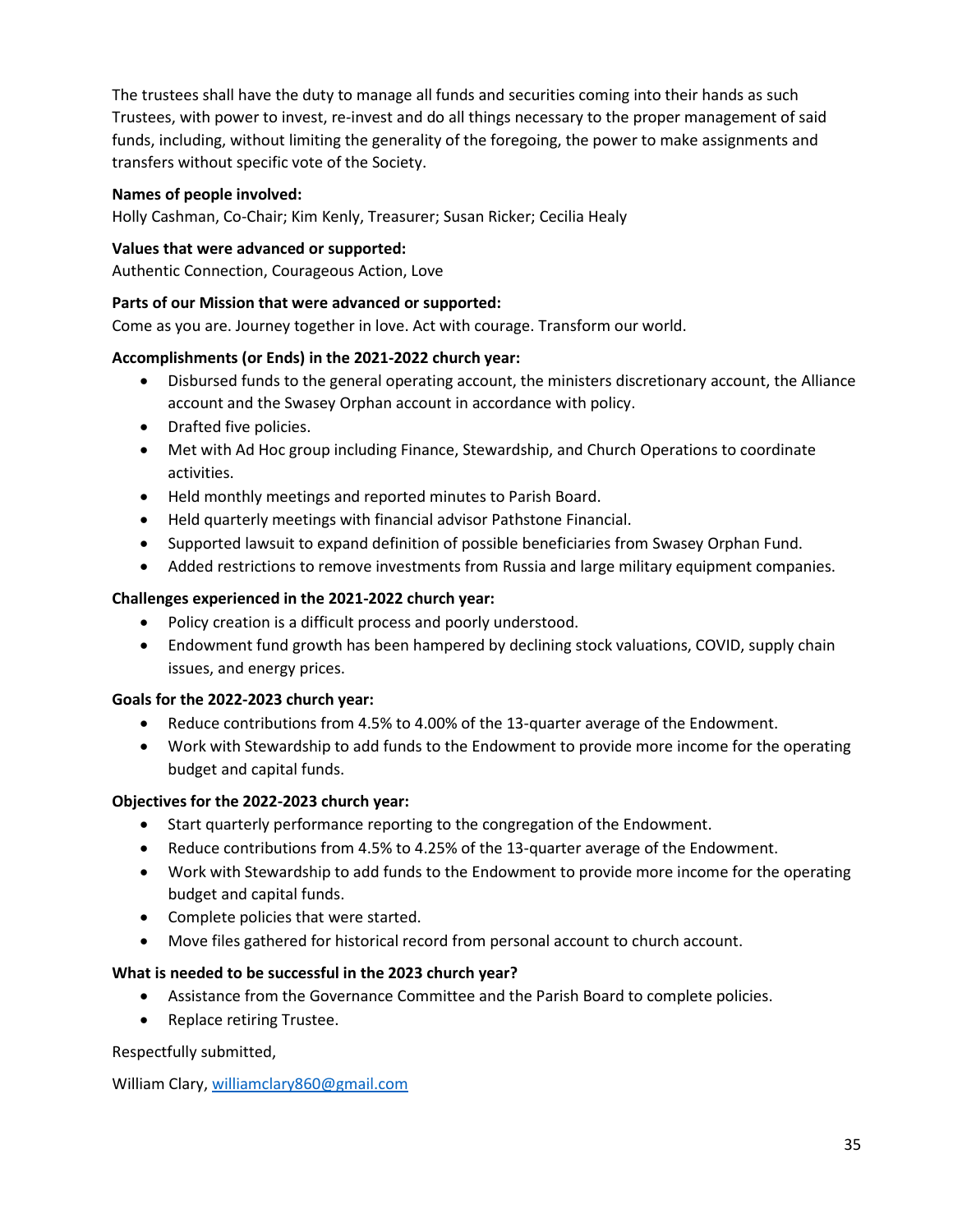# **REPORTS FROM THE MINISTER, MINISTERIAL INTERN, AND AFFILIATED MINISTERS Minister's Report**

May 2022

Dear members,

We have been dealing with the realities of the COVID pandemic since March 2020. This second year of the pandemic has been different from the first. Each year had hardships and gifts. Each offered us opportunities for growth, creative thinking, and a need to try new things.

We laughed, we cried, we loved. We adapted, we pivoted, we created.

We returned, we masked, we distanced.

We lost, we broke down, we mourned.

We treasured, appreciated, and embraced all that was beautiful and all that was true.

What didn't break us made us stronger, though we will never be the same as "before."

Through it all, we thrived because we had each other.

It has become natural that Sunday worship services take place in a hybrid model, in person and online. We no longer assume a committee or program meeting is happening in person. The question "On Zoom or in person?" has become standard.

We embraced these changes; some were easier to accept than others. For every gain, there is a loss. Our traditional flower communion service in September, the return to Candlelight and Christmas Eve services in person in December, and our first annual Service of Remembrance held in April were spiritual and sacred, each precious in its own right.

We remember thirteen members who died this year and count them in our church legacy and the Unitarian Hall of Saints:

Richard Daly (5/29/2021) Charles "Chuck" Carroll (6/12/2021) Peter Chatman (8/6/2021) Blake Hughes (8/14/2021) Benjamin Labaree (8/30/2021) Patricia Bashford (11/22/2021) Elizabeth "Betty" Swanson (12/21/2021) Stephen Dudley (12/23/2021 Anne Sandt (12/30/2021) Charles "Charlie" Carroll (1/15/2022) Nancy Herbison-Evans (1/18/2022) Stanley Kilty (2/9/2022) Russell Meade (2/13/2022)

We welcomed the following eleven new members this year:

Rachel Anderson Janet DelMare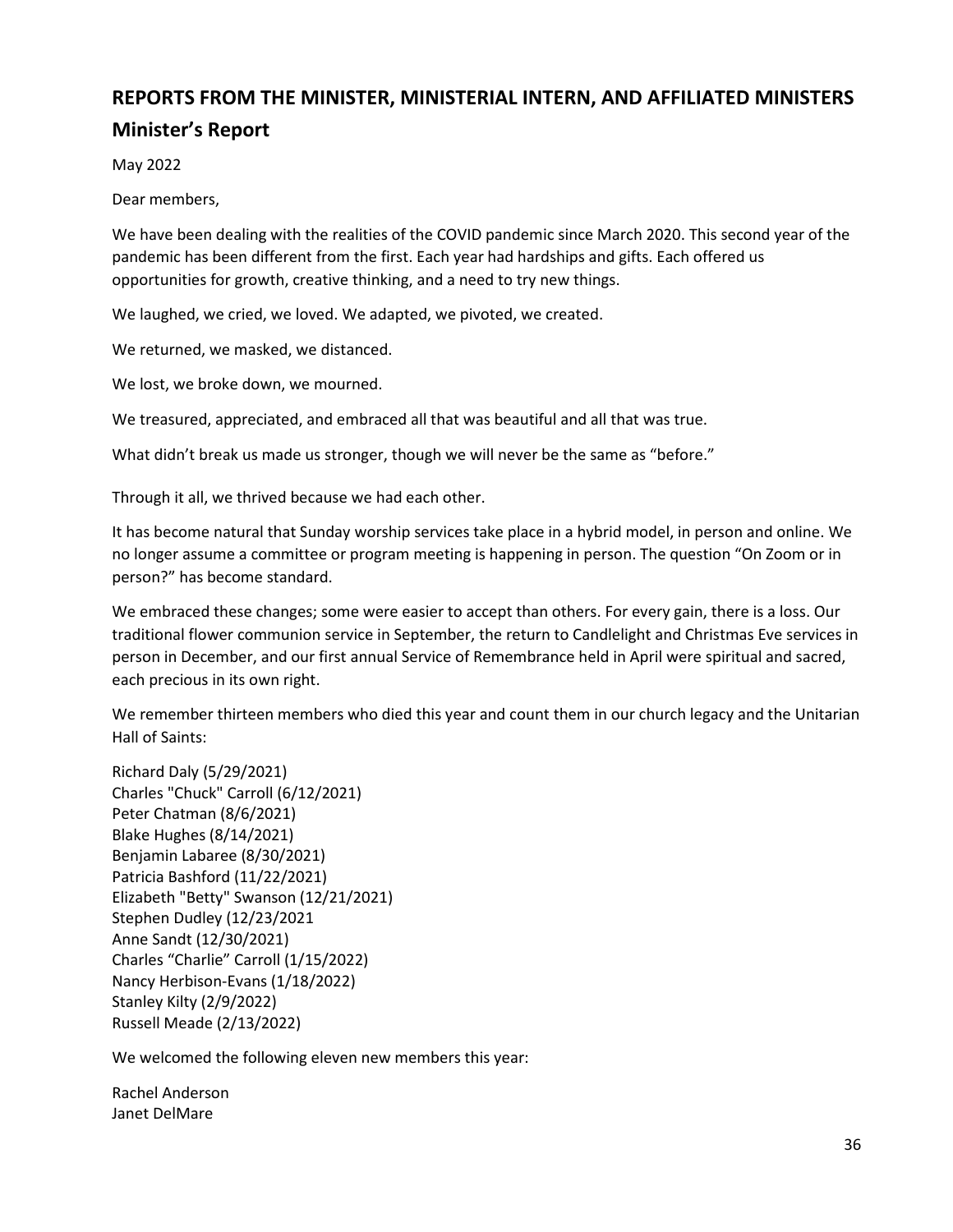Susan Gately Kevin Ghozati Maryalice Groves Michael Kent Mulligan Mike Marden Kathy Mulligan Lord Julia O'Leary Joy Sawyer-Mulligan Megan Turchetti

Things were busy on the programmatic and operational fronts, as they also were in the areas of worship and pastoral care.

We converted our Parish Hall into temporary housing for an Afghan family of refugees in December 2021. The Mirzayee family arrived on January 12, 2022, with their nine children, ages three to nineteen. They are joining a growing community of Afghan refugees in Newburyport, five families and thirty-five people combined enriching our communities. The family has been welcomed wholeheartedly by the congregation, of whom more than a hundred gave them support through tutoring, driving them places, and offering financial contributions.

The church is doing amazingly well financially, raising more than \$500,000 in our Annual Campaign both of the last two years. We welcomed Rob Authier as our new Director of Church Operations last fall and have been uplifted by his talents and enthusiasm. The staff have continued to be exceptional team players, caring for and loving the congregation in a multitude of ways.

Our ministry theme this year was "unity," which has been an essential aspect of the collective journey through these times. Next year's ministry theme is "peace." May it be so, in your hearts, in our shared lives, and in the world.

With deep faith and abiding love,

Reverend Rebecca[, RevRebecca.Bryan@frsuu.org](mailto:RevRebecca.Bryan@frsuu.org)

# Afghan Working Group

There are multiple groups working together to provide resources and support to the Afghan families in Newburyport. Reverend Rebecca serves as a member of the larger working group including clergy, settlement organizations, the schools, tutors, social workers, the Mayor, and the office of Congressman Seth Moulton. She also serves as a member of the housing task force and the FRS working group, supporting the many volunteers engaged in this ministry.

# City of Newburyport DEI

Reverend Rebecca serves as a founding member of the city's Diversity Equity and Inclusion Task Force. The DEI meets monthly and coordinates a multitude of initiatives including community discussions on race, the Juneteenth celebration, and partnering with others on ensuring that Newburyport is welcoming and inclusive to all people. The DEI has spoken in support of LGTBQ+ topics and spoken out in response to racist occurrences and other hateful speech and situations.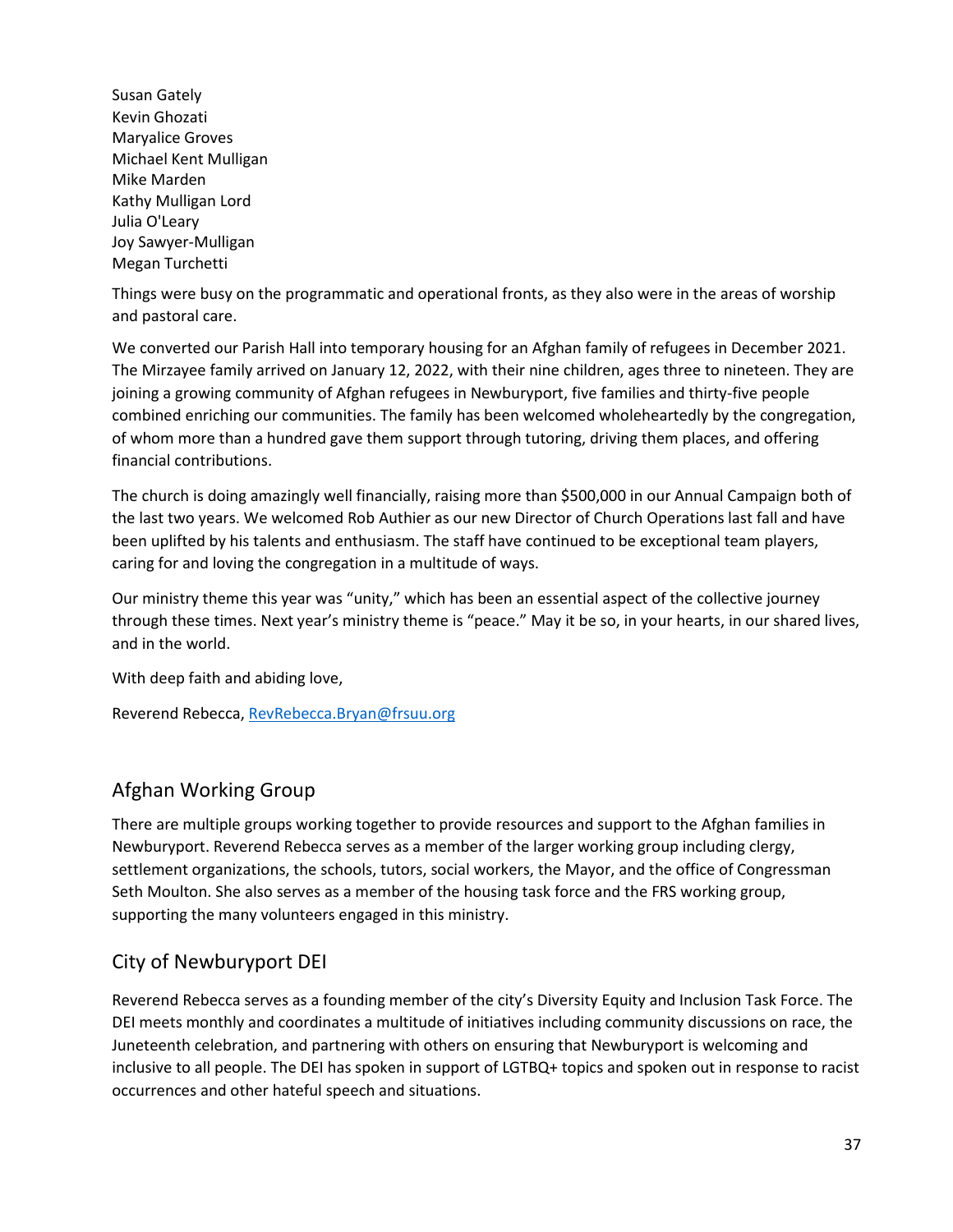# Sea Coast Interfaith Clergy Association

Reverend Rebecca served as the Chair this year of SICA, our interfaith clergy association. The association meets monthly to offer collegial support, share information, and plan joint programming. The group has responded to several community situations collectively around things such as gun violence and Afghan resettlement efforts. The group does not agree on all topics and works to live into a covenant of working to understand our differences and growing in relationship across such difference.

# **Ministerial Intern**

# **Values that were advanced or supported:**

Authentic Connection, Love, Spirituality

# **Parts of our Mission that were advanced or supported:**

Come as you are. Journey together in love.

# **Accomplishments (or Ends) in the 2021-2022 church year:**

- Trained a ministerial aspirant in arts of ministry.
- Provided a new voice and perspective for Sunday liturgies.
- Joined, formed, and led small group ministries.
- Offered outreach and connection to parishioners.

## **Goals for the 2022-2023 church year:**

- Continue our growth as a teaching congregation.
- Search for a new ministerial intern that will be a great fit for our congregation.

# **Objectives for the 2022-2023 church year:**

Continue our mission as a teaching congregation by supporting a new intern on their spiritual and professional path.

## **What is needed to be successful in the 2023 church year?**

A continued intention to be a teaching congregation dedicated to training and nurturing future ministers, regardless as to whether we find another intern in 2023.

Respectfully submitted,

David Livingstone, Ministerial Intern[, david.livingstone@frsuu.org](mailto:david.livingstone@frsuu.org)

# **Community Minister Affiliated**

## **Values that were advanced or supported:**

Authentic Connection, Love, Spirituality, Wonder

## **Parts of our Mission that were advanced or supported:**

Come as you are. Journey together in love. Act with courage. Transform our world.

## **Accomplishments (or Ends) in the 2021-2022 church year:**

- Led worship on February 27, 2022, focusing on spiritual experience.
- Provided pastoral coverage for one week during Rev. Rebecca's vacation.
- Provided pastoral care for church members**.**

## **Goals for the 2022-2023 church year:**

• Continue to support the ministry of FRS within the congregation and in the larger community.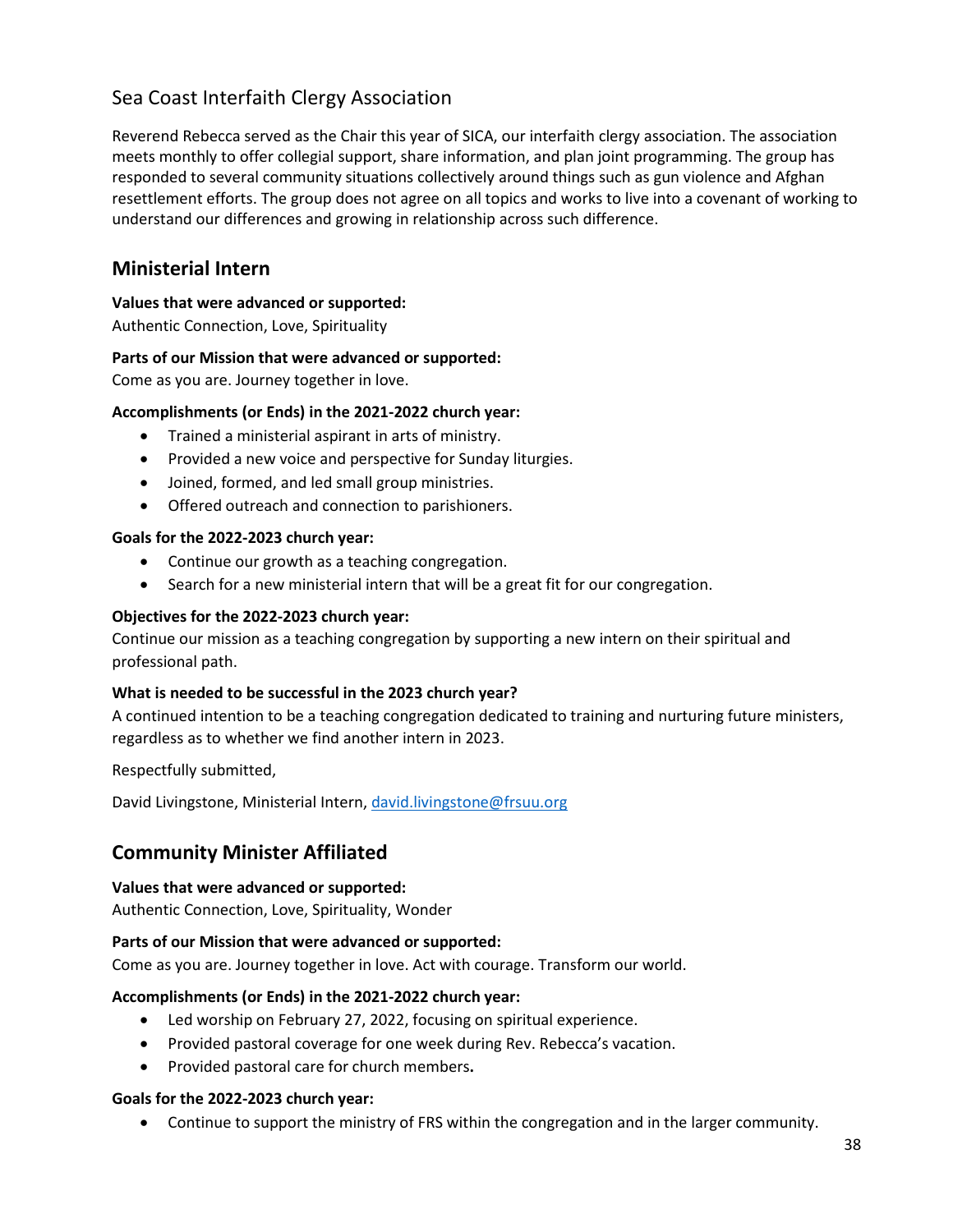# **Objectives for the 2022-2023 church year:**

- Lead (and help plan) one worship service.
- Provide support in other worship services and in pastoral care as requested by Rev. Rebecca.

Respectfully submitted,

Stanton H. Barrett III[, stan.barrett1@verizon.net](mailto:stan.barrett1@verizon.net)

# **Community Minister Affiliated**

It is an honor to serve as Community Minister-Affiliated at the First Religious Society, Unitarian Universalist under the leadership of Rev. Rebecca Bryan. I was ordained as an Interfaith Minister through the Chaplaincy Institute of Maine or ChIME in 2008. I continue to work as a consultant for the Massachusetts Department of Elementary and Secondary Education in the Office of Approved Special Education Schools. This work is the culmination of my life-long work as teacher and administrator in programs that serve students with significant disabilities including physical impairment, sensory impairment, cognitive impairment, intellectual impairment mental illness, and various types of chronic disease. My focus this year at FRS has been to build on our Mission to "Come as you are, Journey together in love, Act with courage, Transform our world." In November 2021, I offered a sermon "AIM to be Inclusive." At some points in our lives, we, our family, and loved ones all go in and out of disability.

This year our Accessibility and Inclusion Ministry (AIM) has identified a core group of members, organized and met regularly, identified specific needs, brought suggestions for accessibility improvement for all aspects of church life, and worked on identifying short term and long-term needs. Rev. Rebecca has welcomed our input.

We will continue to meet, share articles, podcasts, books, personal experiences and expand our group of volunteers.

In its broadest definition, Accessibility is the practice of making information, activities, and/or environments sensible, meaningful, and usable for as many people as possible. Inclusion moves us beyond access – Inclusion is a deeper shift to welcoming and valuing people exactly as they are, that everyone regardless of their mental or physical albitites is understood, appreciated, and able to participate meaningfully.

I continue to serve as a Pastoral Care Associate, offer coverage for Rev. Rebecca when she is not on duty, and am available to officiate at Memorial Services at FRS for people who are not members of FRS. I also remain on the governing board of the Interfaith Ministers of New England and serve as chaplain for grieving families who memorialize their deceased loved ones at funeral homes and at graveside services.

Respectfully submitted,

Rev. Helen M. Murgida, Ed.D.[, murgida@comcast.net](mailto:murgida@comcast.net)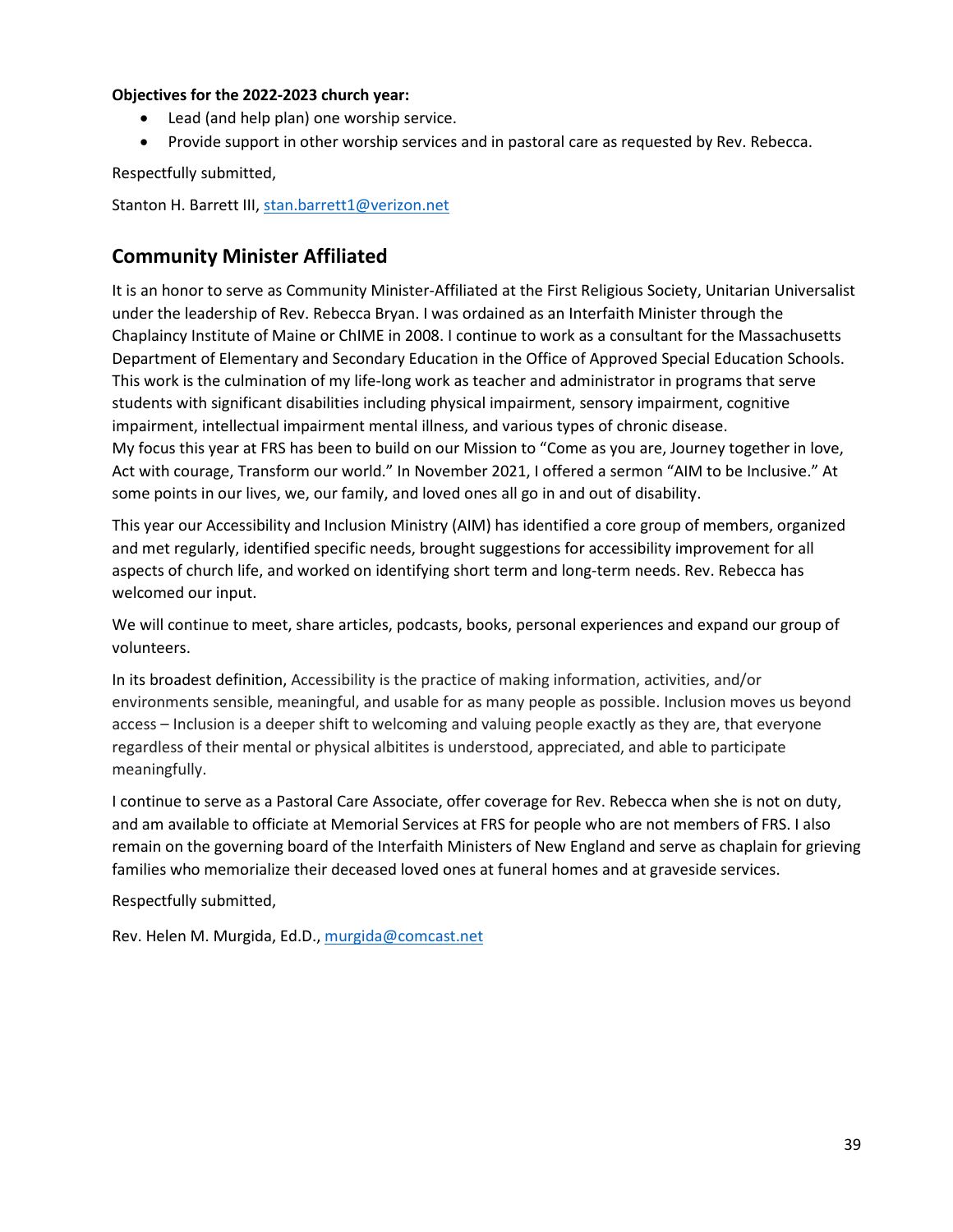# **STAFF REPORTS**

# **Audio/Visual Technology**

## **Mission or purpose statement:**

To support the work of the church through the use of technology, especially through the use of the livestream setup in the Sanctuary.

## **Names of People Involved:**

Rob Close

## **Values that were advanced or supported:**

Authentic Connection, Courageous Action, Love, Spirituality, Wonder

## **Parts of our Mission that were advanced or supported:**

Come as you are. Journey together in love. Act with courage. Transform our world.

## **Accomplishments (or Ends) in the 2021-2022 church year:**

- Refined technology further for more control and reliability during worship.
- Improved outdoor streaming quality.
- Made more content available on the church YouTube page.
- Offered streaming of memorial services for family who are out of town.

# **Goals for the 2022-2023 church year:**

Explore more ways to use technology to connect and engage within and beyond the congregation.

## **Objectives for the 2022-2023 church year:**

Provide more technological support for a wider variety of church events and meetings.

Respectfully submitted,

Justin Murphy-Mancini, Director of Church Music, [justin.murphy-mancini@frsuu.org](mailto:justin.murphy-mancini@frsuu.org)

# **Director of Children's Ministry (Young Church)**

## **Mission or purpose statement:**

"UU religious education is goal-oriented in one way: We seek an outcome of respectful, responsible, lifeloving kids who know they are valued for all of who they are and are ready to show others the same deep acceptance." – UUA Young Church builds joyful and meaningful connection with all ages, our faith, and our community. Our children's programming fosters respect for ourselves and others, a deepening awareness of our interconnectedness, and social justice engagement as an expression of our faith and love.

## **Values that were advanced or supported:**

Authentic Connection, Courageous Action, Love, Spirituality, Wonder

## **Parts of our Mission that were advanced or supported:**

Come as you are. Journey together in love. Act with courage. Transform our world.

## **Accomplishments (or Ends) in the 2021-2022 church year:**

This year Young Church was hybrid, with both in-person and online programming. We created intergenerational community, shared in ritual, stories, art and games, and continued learning about and working for justice in ourselves, our community, and our world: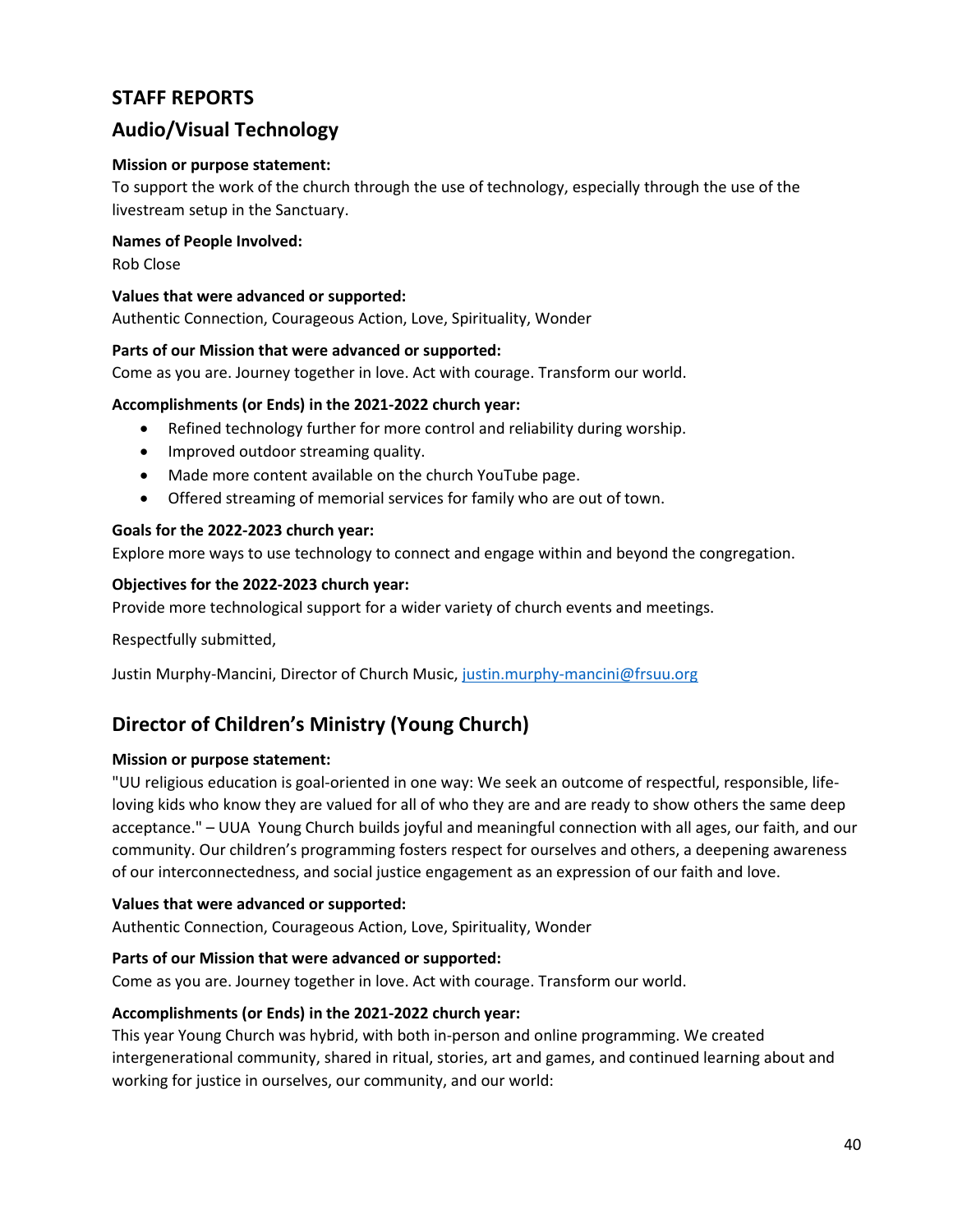- We organized and led multigenerational worship services (the Christmas Pageant on Zoom and Young Church Sunday in-person, as well as several "Time for All Ages" in the spring.
- Families and congregants donated books for our Little Free Diverse Library, supporting our mission to circulate books in our community that amplify and empower diverse voices, including books written about/by black, Indigenous, people of color, immigrants, and LGBTQ+ authors.
- We learned about Indigenous Peoples Day, made a banner for Newburyport's first ever Indigenous Peoples Day Celebration, several Young Church families participated as speakers and organizers.
- We collaborated again with FRS Community and Human Resources to run a successful food drive in support of the First Parish Newbury Food Pantry.
- We trained two new facilitators and ran the Our Whole Lives sexuality education program for 8th and 9th graders in collaboration with the Haverhill and Exeter UU churches.
- We collaborated with the FRS Climate Action Project to organize an all-ages community-wide Climate Justice Rally on the Newburyport Waterfront on Earth Day, April 22, 2022, in partnership with local arts, educational, and environmental organizations. Two Young Church members were among our speakers at this event and many families were in attendance.
- We welcomed seven newly registered Young Church Families to the fold, for a total of 38 registered children.

# **Challenges experienced in the 2021-2022 church year:**

- In Spring 2021, we packed up my office and the former nursery (now an office) and moved everything that didn't get thrown out over to Parish Hall.
- In Fall 2021, there was still no vaccine for children, so we decided to have Young Church outdoors. (Theater in the Open lent us a beautiful tent, until we had to take it down due to heavy winds.) Later that fall, with the announcement of a children's vaccine forthcoming and thinking we would be moving indoors in the colder weather, I worked with Donny Rogers, Becky Dill, and a team of volunteers to do a massive clean-out of Parish Hall.
- In December, the latest COVID variant caused us to shut down a second time. Young Church went back online, and our OWL program had to be postponed.
- In preparation for welcoming the Mirzayee family, we packed up all Young Church and Nursery supplies and stored them.

# **Goals for the 2022-2023 church year:**

• Continue to grow our Young Church community and programming in alignment with our Values, Mission and Ends.

# **Objectives for the 2022-2023 church year:**

• Hold a Young Church Visioning Retreat in early fall 2022.

Respectfully submitted,

Mara Flynn, Director of Children's Ministry[, mara.flynn@frsuu.org](mailto:mara.flynn@frsuu.org)

# **Director of Church Music**

# **Mission or purpose statement:**

To oversee the musical life of the church, including leading the Adult Choir, directing the Candlelight Chorale, encouraging lay musicianship of all kinds, and stewarding the church's musical instruments.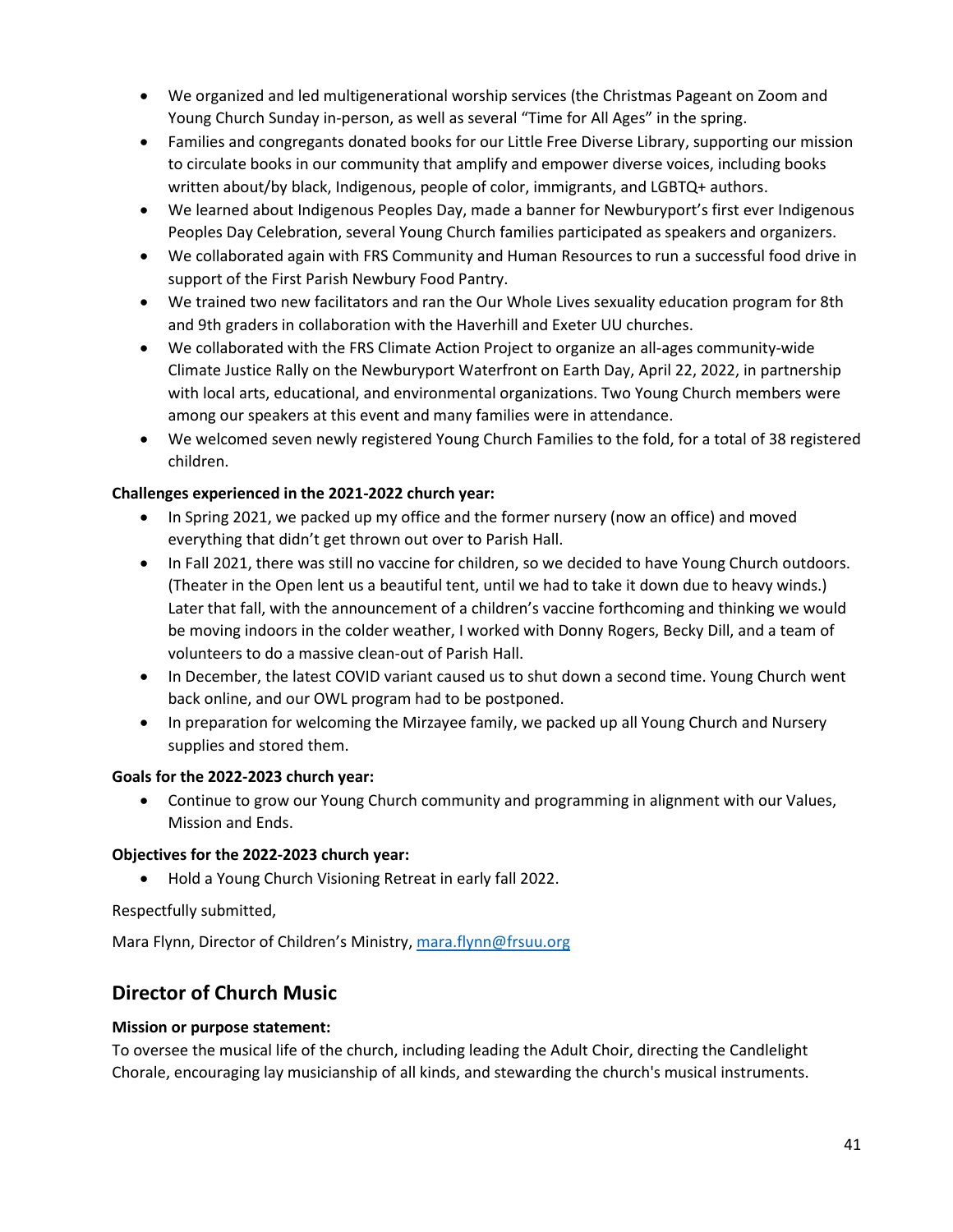# **Values that were advanced or supported:**

Authentic Connection, Courageous Action, Love, Spirituality, Wonder

### **Parts of our Mission that were advanced or supported:**

Come as you are. Journey together in love. Act with courage. Transform our world.

### **Accomplishments (or Ends) in the 2021-2022 church year:**

- Choir performed music by an increasing number of diverse voices and styles.
- Welcomed guest musicians to perform in service and a special concert led by FRS member Markus Belanger.
- Produced a special Candlelight Service with in-person attendance.
- Led a Music Sunday celebrating the many musicians of FRS.

#### **Challenges experienced in the 2021-2022 church year:**

The pandemic remained a challenge that the choir had to overcome in many creative ways.

#### **Goals for the 2022-2023 church year:**

- Continue to expand the repertoire of church ensembles.
- Engage more congregation and community musicians**.**

Respectfully submitted,

Justin Murphy-Mancini, [justin.murphy-mancini@frsuu.org](mailto:justin.murphy-mancini@frsuu.org)

# **Director of Church Operations**

#### **Mission or purpose statement:**

To oversee all church operations, church office administration, and administrative activities supporting all church programs.

#### **Values that were advanced or supported:**

Authentic Connection, Courageous Action

#### **Parts of our Mission that were advanced or supported:**

Come as you are. Journey together in love. Act with courage. Transform our world.

## **Accomplishments (or Ends) in the 2021-2022 church year:**

#### **Afghan Family Housing**:

- Coordinated all operational details to prepare Parish Hall to house family of 11 Afghan refugees, including primary interface with trade professionals, city departments, retail providers, FRS volunteers and the family itself.
- With support from substantial Plumbers Union grant, hundreds of individual congregant donations, and thousands of volunteer and staff hours, added new bathroom/shower facilities; upgraded safety, appliance, and heating systems; and managed all family emergency needs.

## **Church Operations:**

- New Director of Church Operations developed this new staff position, while advancing new initiatives and managing operational challenges in both buildings.
- Troubleshooting of wide variety of needs/repairs in both church buildings.
- Managed broad variety of ongoing staff support activities while supporting such groups as Finance, Parish Board, Annual Pledge Campaign, AIM, Endowment Trustees, Stewardship, Steeple lease, and other groups.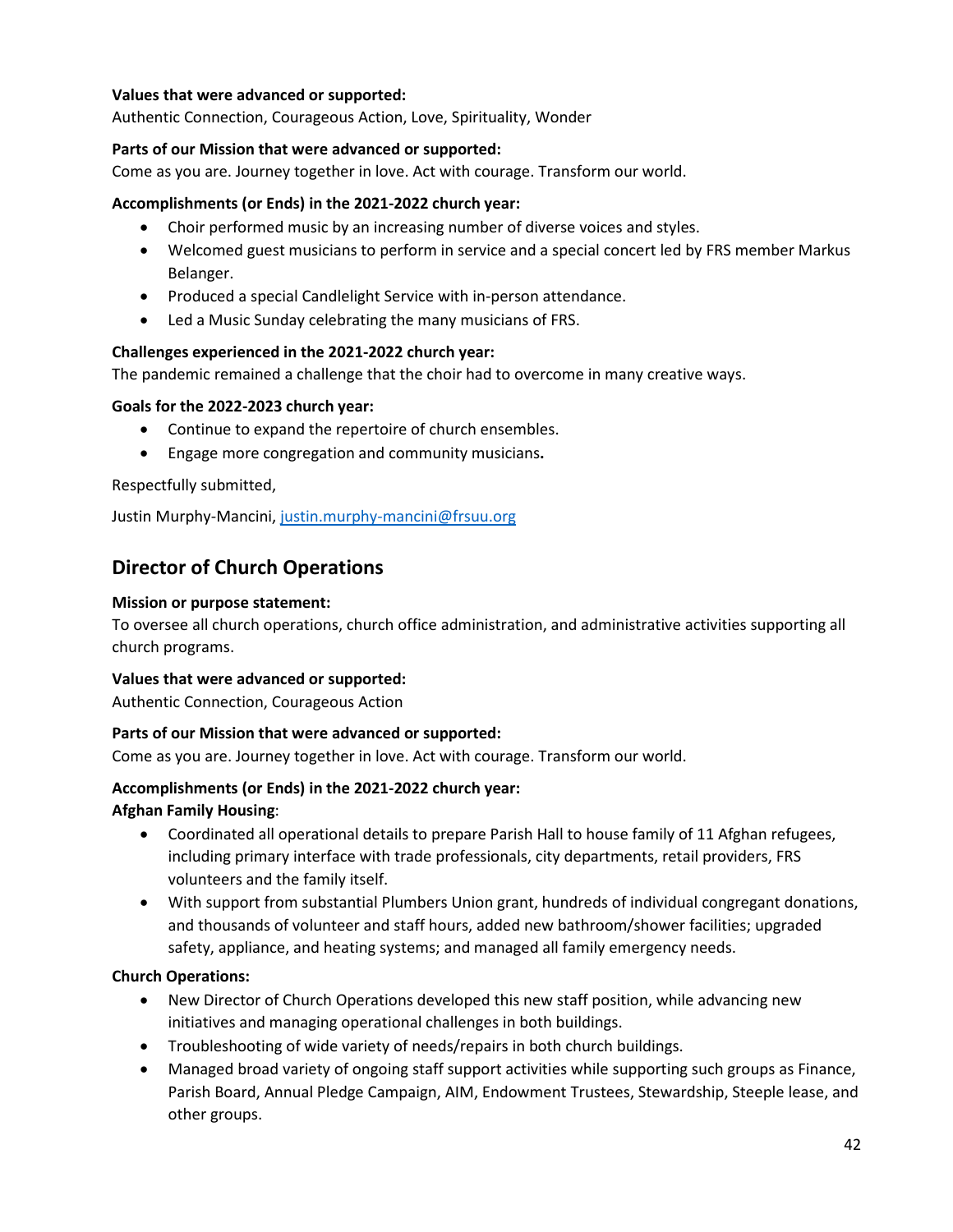- Managed migration to new payroll and retirement systems.
- Substantial time spent assisting volunteer team and bookkeeper in segmenting FRS chart of accounts to Operating vs. Non-Operating accounts.
- Assisted volunteer in converting important FRS paper Schematics and Documents to online records.
- Developed growing set of written system checklists for FRS institutional memory.

**COVID:** Continuing to adjust building usage and operations around COVID challenges.

# **Challenges experienced in the 2021-2022 church year:**

# **Afghan Family Housing:**

- Successfully managed several substantial "deferred maintenance" issues at Parish Hall.
- Managed relationships with various city/community agencies.
- Coordinated array of trade, staff, and volunteer workers…and substantial financial challenges.

# **Systems:**

- The church building itself also required special attention, including furnace repair.
- Staff adjusted to new payroll-related software for both payroll and benefits.
- Supported effort to convert elements of financial reporting.
- Several computer and tech systems have required special immediate attention.

# **DCO:**

- New person adjusting to new DCO position, while coordinating key new initiatives and managing a myriad of ongoing and emergency challenges.
- Many admin systems relied on key staff or volunteer memory rather than written process checklists
- Two key payroll/benefits vendors are entirely changing their software.

# **Goals for the 2022-2023 church year:**

## **Reporting/Budgeting:**

- If time allows, we hope to migrate FRS financial reporting and budgeting from line-item to program-based format.
- Further develop system improvements with bookkeeper and other assistance, within budget limitations.

## **Gift Acceptance Policy:**

• Support Stewardship and FES ad hoc group in developing/refining FRS memorial, bequest, legacy gift opportunities including formal "gift acceptance policy."

## **300th Anniversary:**

• Provide building/operations staff support for 300th Anniversary plans.

## **Objectives for the 2022-2023 church year:**

- "Ops Squad": Recruit a special set of volunteers to assist with a variety of operations/admin related needs. The group will have "Front Desk" credentials, under direct supervision of the Director of Church Operations.
- "Facilities Team": Working as a subgroup of the Finance Committee, this group will assist the DCO in planning and overseeing all aspects of current and future building needs and operations. All building/facilities proposals from any group or individual would flow through this team to the appropriate committee.
- Steeple: Secure second Steeple lease ASAP and refine elements of current lease and any remaining infrastructure issues.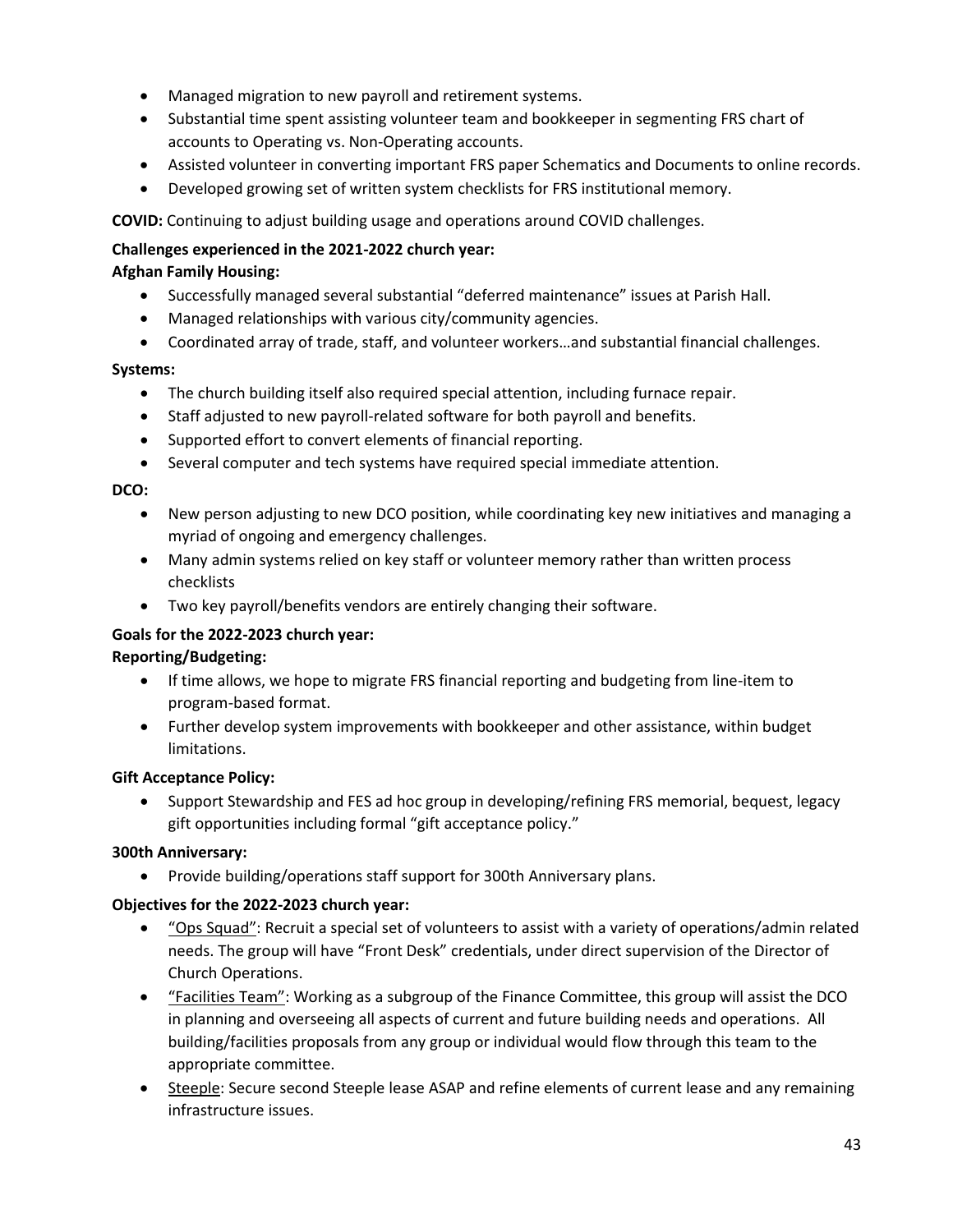# **What is needed to be successful in the 2023 church year?**

Extensive, costly, and sometime unexpected building/operations/admin needs, measured against a relatively small church staff and limited financial resources, requires strong volunteer assistance and costeffective leadership decisions. We hope that adding "teams" mentioned above will be helpful to all VME goals. We appreciate the continuing commitment of church leadership and members to be mindful of staff and resource needs in proposing, evaluating, and approving programs.

# Respectfully submitted,

Robert N. Authier, Director of Church Operations, [robert.authier@frsuu.org](mailto:robert.authier@frsuu.org)

# **Director of Congregational Engagement & Community Outreach**

## **Mission or purpose statement:**

To support parishioners in their journey of engagement at FRS, support overall growth in membership and fellowship, and build community-wide partnerships within the Merrimack Valley area that supports the church's Values, Mission and Ends.

# **Values that were advanced or supported:**

Authentic Connection, Courageous Action, Wonder

# **Parts of our Mission that were advanced or supported:**

Come as you are. Journey together in love. Act with courage. Transform our world.

# **Accomplishments (or Ends) in the 2021-2022 church year:**

- Built partnerships in the greater community to support Indigenous People's initiatives, including relationships with local indigenous communities.
- Engaged in partnership with the Rotary Club through initiatives such as Flag Day and Child Abuse Prevention Month.
- Supported social justice initiatives and timely response to local and global human rights concerns as demonstrated through FRS's Vigil for Ukraine and national bell tolling for awareness around COVID.
- Supported opportunities to build fellowship as demonstrated through Sunday socials following worship and the FRS Fall Festival and worked closely with the FRS Meet & Greet Team to host social events for newcomers and members who wish to build more connections with people.
- Supported the organization and purpose of FRS ministry teams such as Program Council, Communications Team, Stewardship/Fellowship initiatives, Annual Pledge Campaign, and other groups.
- Supported Afghan Resettlement Working Group by coordinating volunteer clearance process.
- Grew and engaged membership at FRS. In the 2021 church year, we welcomed 11 new members.
- Supported weekly communications as developer of the weekly *Steeple* and via updates on the FRS website.
- Supported the Welcoming Space Project by organizing the purchase of the LGBTQ welcome chairs, supported language for the plaque designating FRS's Welcome Space, and supported outreach and engagement in the greater community to support publicity/awareness of this Welcome Space.
- Supported FRS event space rental/catering, memorial services, and other functions.
- Supported FRS membership outreach initiatives such as fall phone banking to all members and supporters.
- Completed data project for accurate FRS membership reporting.
- Support timely communication asks.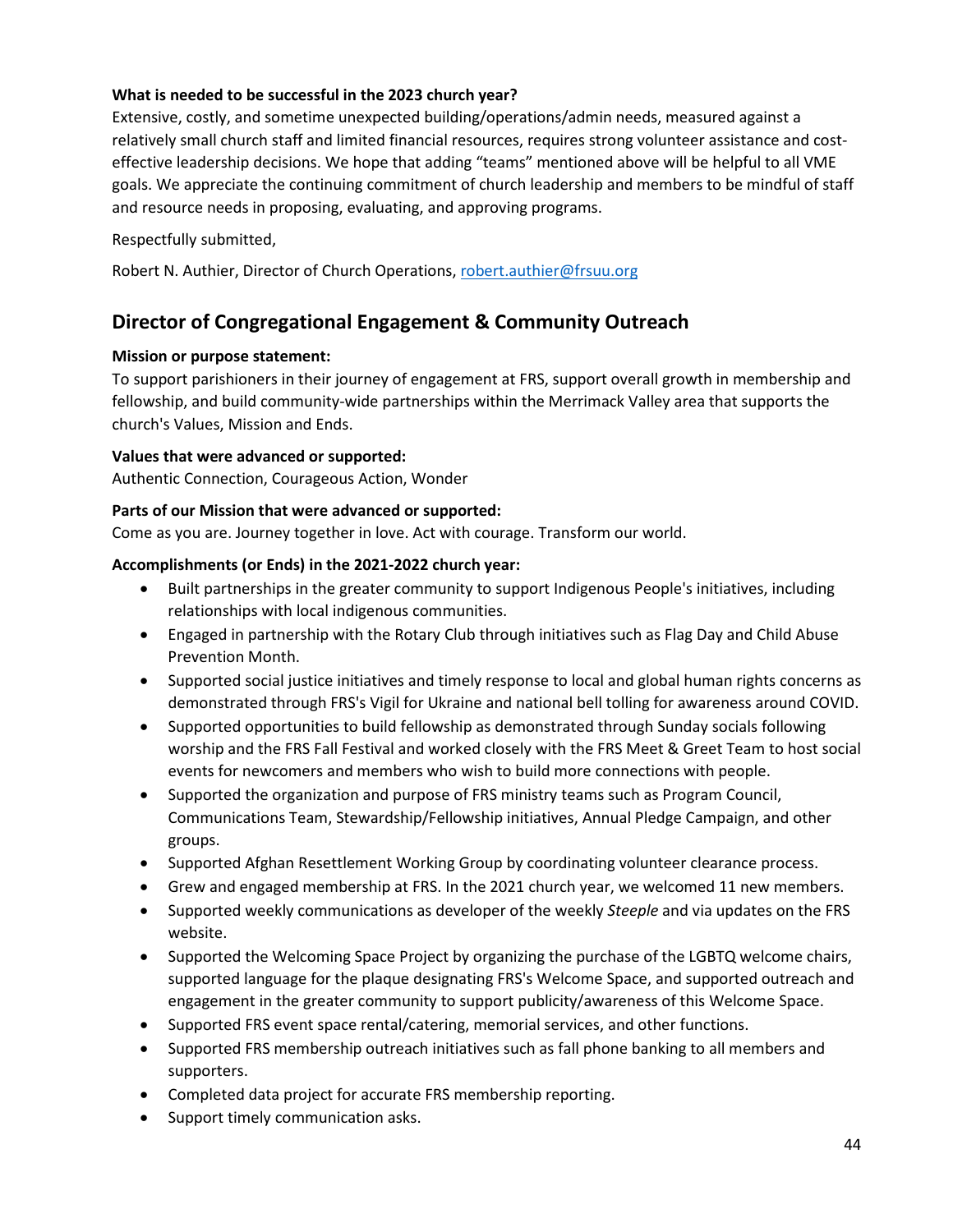# **Challenges experienced in the 2021-2022 church year:**

- The pandemic provided challenges to hosting in-person events that build fellowship and engagement.
- The FRS website structure is challenging to work with. Having expertise on how to navigate the structural design of the website has been challenging although we have been working with Jasper Ellis as a consultant and this has been helpful.

## **Goals for the 2022-2023 church year:**

- Update data and ensure that FRS website is up to date.
- Increase membership and engagement.
- Strengthen community partnerships.
- Build upon and improve communication strategy.

## **Objectives for the 2022-2023 church year:**

- Increase FRS membership and parishioner engagement.
- Focus engagement and leadership cultivation with young adults.
- Support building intergenerational ministry opportunities.

# **What is needed to be successful in the 2023 church year?**

• Continued support from the congregation and opportunities to engage people in supporting FRS's VME.

# Respectfully submitted,

Cynthia Walsh, Director of Congregational Engagement & Community Outreach, [cynthia.walsh@frsuu.org](mailto:cynthia.walsh@frsuu.org)

# **Director of Faith Formation & Spiritual Exploration**

## **Mission or purpose statement:**

The Director of Faith Formation and Spiritual Exploration works with the Minister, other staff, and lay leaders to provide a rich and varied ministry of faith formation, growth, and learning, for adults and teenagers in the church community.

## **Values that were advanced or supported:**

Authentic Connection, Courageous Action, Love, Spirituality, Wonder

## **Parts of our Mission that were advanced or supported:**

Come as you are. Journey together in love. Act with courage. Transform our world.

## **Accomplishments (or Ends) in the 2021-2022 church year:**

- Initiated new programs: UU Film Forum, Forest Walk and Meditation, Your Journey of Faith, *How to Save a Planet* discussion, Spirit Groups.
- Offered continuing programs: Foundations of UU, *Seeing White*, Tuesday Morning Spiritual Practice.
- Supported the work of the Anti-Racism Initiative Core Team (including the Living the Pledge workshop series), Welcoming Committee, Gender Sexuality Alliance, Climate Action Project (CAP), Exploring Elderhood Together, Chalice Circles Steering Committee, and Pastoral Care Associates.

## **Challenges experienced in the 2021-2022 church year:**

• Trying to discern how to best offer youth ministry when the number of youth connected to the church has decreased due to attrition and COVID.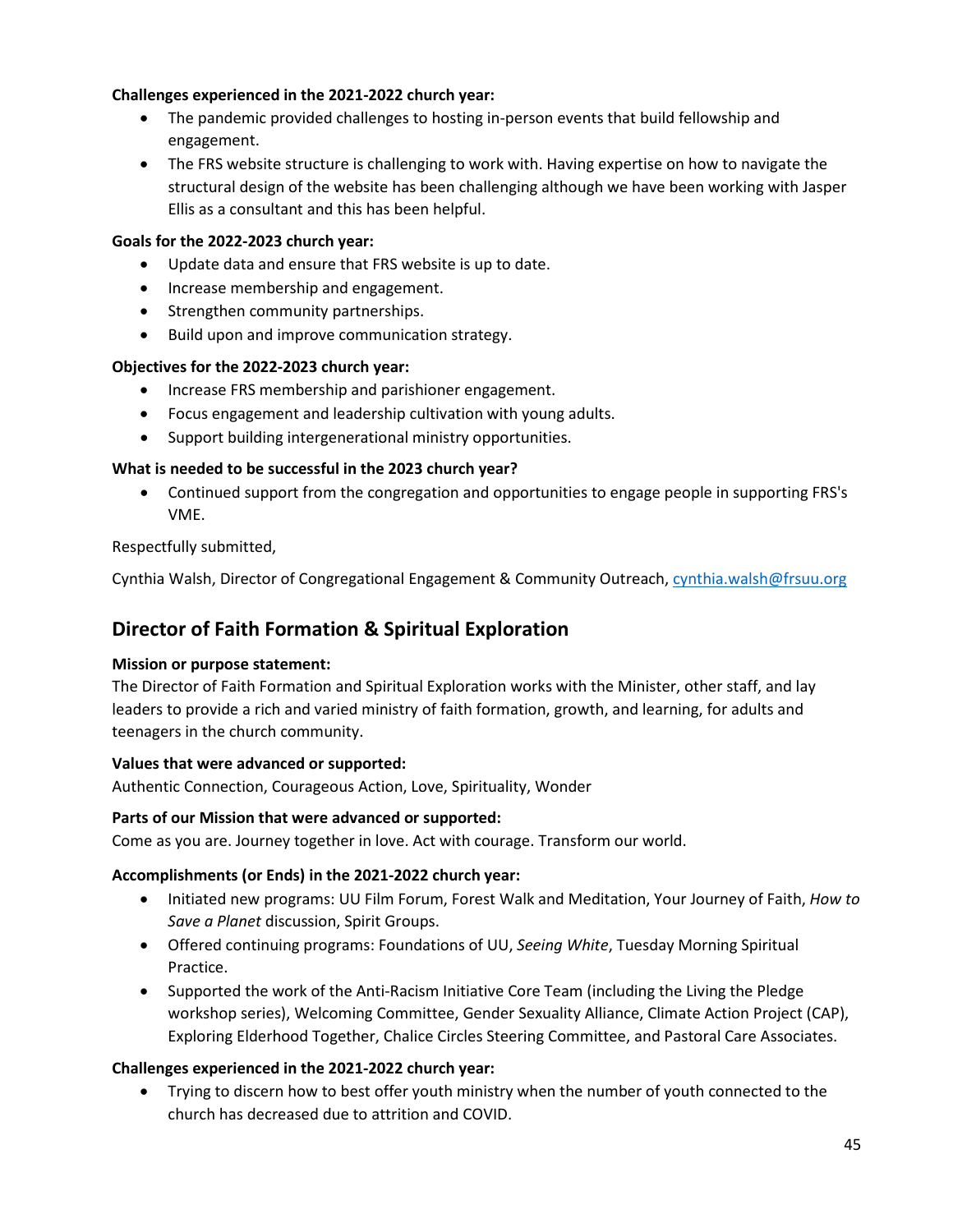# **Goals for the 2022-2023 church year:**

- To increase participation in faith formation programs--reaching a broader "audience."
- To recruit and support other leaders of faith formation programs.
- To increase outreach to youth in the community.

## **Objectives for the 2022-2023 church year:**

- Run the UU Wellspring spiritual development program.
- Run a year-long youth learning program culminating in a justice trip in June 2023 (partnering with other churches).
- Provide more faith formation opportunities relating to climate change, in partnership with CAP.

# **What is needed to be successful in the 2023 church year?**

Effective communication to, with, and from the congregation.

Respectfully submitted,

Julie Parker Amery, Director of Faith Formation and Spiritual Exploration, [julie.amery@frsuu.org](mailto:julie.amery@frsuu.org)

# **Office Administrator**

## **Mission or purpose statement:**

To be a point-of-contact for congregants and the greater Newburyport community; support church operations, programming, and VME; support congregants and staff; maintain front office.

## **Values that were advanced or supported:**

Authentic Connection, Courageous Action, Love, Spirituality, Wonder

## **Parts of our Mission that were advanced or supported:**

Come as you are. Journey together in love. Act with courage. Transform our world.

## **Accomplishments (or Ends) in the 2021-2022 church year:**

## **Afghan Family:**

- Managed relocating recovery groups from Parish Hall to Sanctuary and Hayward Room.
- Fielded phone calls, emails, and in-person visits from those offering help/items to the family.
- Collaborated with Afghan team members and congregants in support of the family.

## **Annual Campaign:**

- Reviewed/suggested edits for campaign brochure.
- Managed campaign data and provided weekly or as-requested status updates to team.
- Maintained Online Pledge Form and processed pledge forms from congregants.
- Met weekly with Annual Campaign Advisory Group.

## **Annual Report:**

- Compiled/reviewed Annual Report submissions from staff and congregants.
- Produced Warrant document and Annual Report.
- Mailed Warrant document and Annual Report to 11 members without online access.
- Managed member check-in at Annual Meeting.

## **Bookkeeping:**

- Processed/managed pledge payments and donations and prepared weekly bank deposits.
- Supported congregants setting up recurring online pledge payments.
- Maintained Online Giving Form and list of donation funds.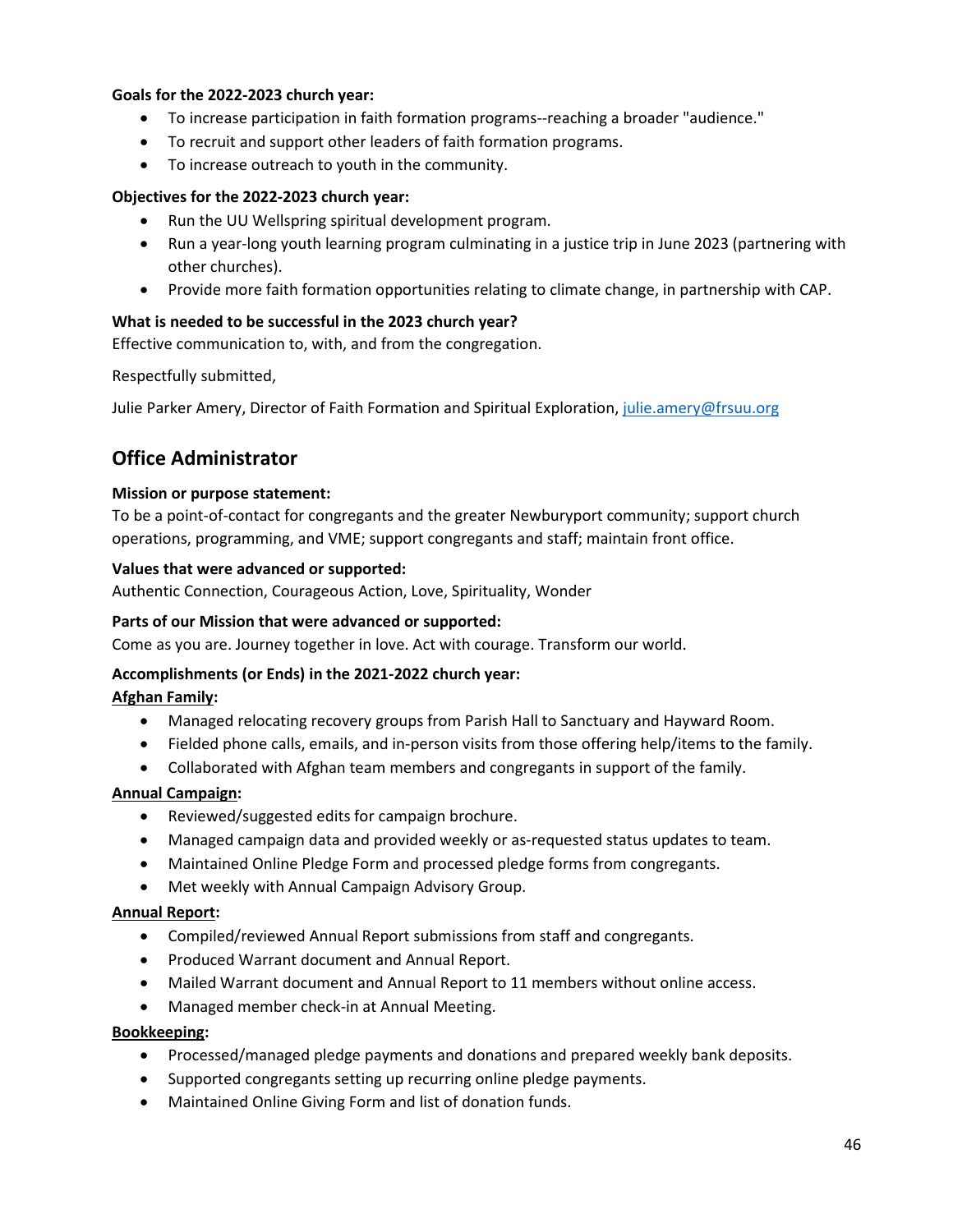- Generated pledge statements and calendar year giving statements.
- Managed Sunday Shared Collection analysis and distributions.
- Assisted with vendor payments.
- Supported onboarding of contract bookkeeper.

### **Communications:**

- Reviewed/edited weekly *Steeple* newsletter and other communications.
- Produced Between Us emails, Sunday Service reminders, and other communications as needed.
- Produced weekly notice for *The Daily News* Friday religion page; produced wayside pulpit posters.

#### **Memorial Services:**

- Met with families as requested to produce Orders of Service.
- Coordinated service-related tasks such as flowers, seating, reserved parking.
- Produced invoices for memorial service fees.
- Created Zoom meetings for services.

#### **Music Ministry:**

- Produced programs for Candlelight and Wilson Music Series.
- Created Eventbrite events for ticket sales.

#### **Office Administration:**

- Supported onboarding of new Director of Church Operations.
- Added/updated contact information in FRS Connect/Realm.
- Maintained main FRS Zoom account.
- Maintained FRS email distribution lists.
- Managed daily emails, phone calls, and visits from congregants and area residents.
- Coordinated distribution of Market Basket gift cards to area residents in need.

#### **Rentals/Room Reservations/Church Calendar:**

- Processed reservations/meetings and maintained online Room Reservation Form.
- Processed rental contracts for external renters.

**Reopening Team:** participated in team meetings as available.

#### **Website:**

- Updated Parish Board webpage with meeting minutes for 2020-21 and 2021-22.
- Posted sermon transcriptions and links to printable sermons, Orders of Service, and hymns.
- Updated staff webpage and other content as needed.

#### **Worship:**

- Produced weekly Orders of Service and other related materials.
- Coordinated Sunday flower arrangements and steeple lighting sponsorships.
- Produced printable sermons.

#### **Challenges experienced in the 2021-2022 church year:**

• The impact of the pandemic on operational continuity.

#### **Goals for the 2022-2023 church year:**

• Streamline and improve efficiency of office processes and procedures.

#### **Objectives (specific) for the 2022-2023 church year:**

- Provide cross-training on pledge payment and bank deposit processes for bookkeeper.
- Continue documenting office administrator and general office processes and procedures.
- Collaborate with Rob Authier to establish "Ops Squad" of volunteers to support office operations.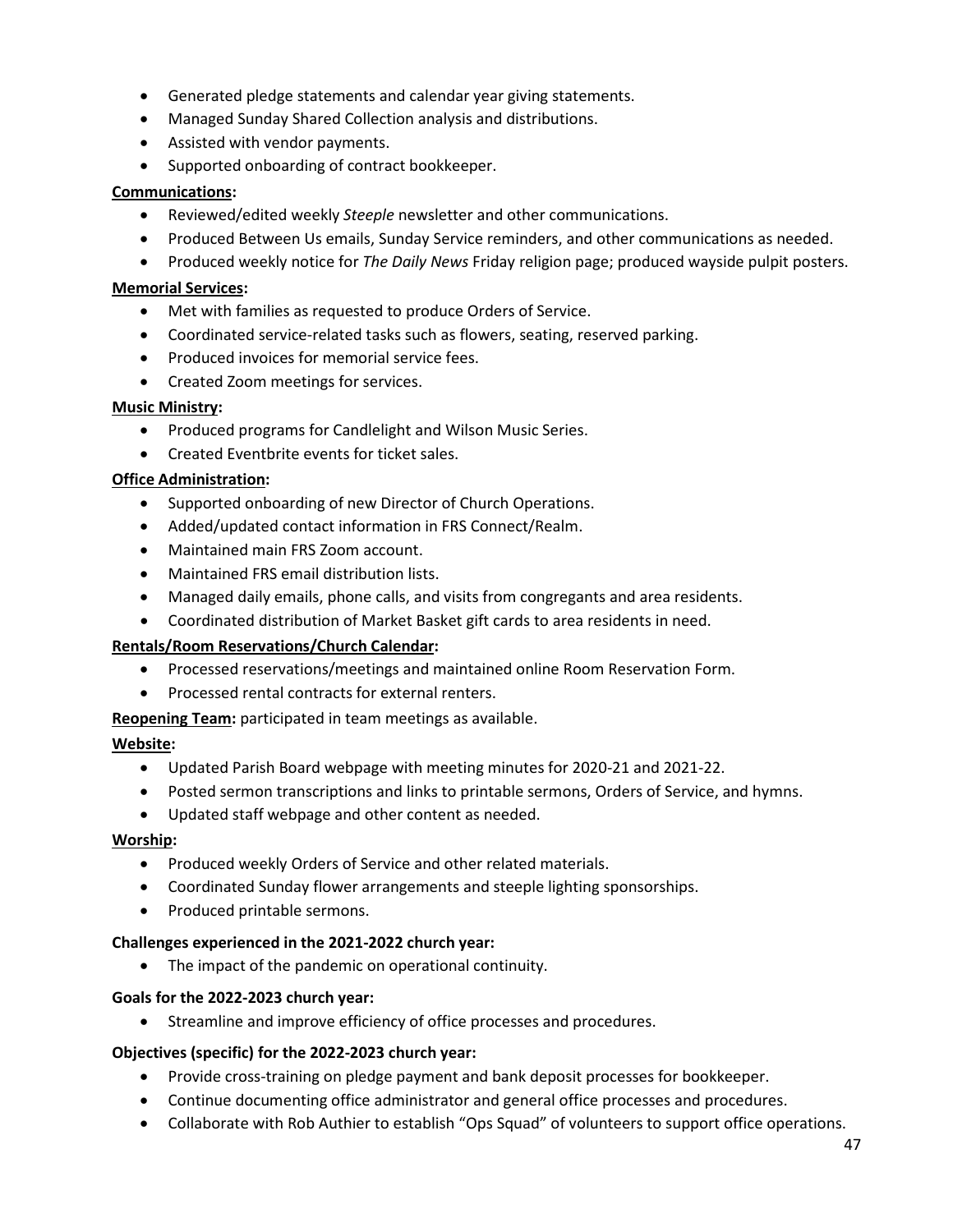• Training on the latest versions of Microsoft Office applications.

# **What is needed to be successful in the 2023 church year?**

• Volunteer "Ops Squad" and continuing congregational support of church operations.

Respectfully submitted,

Diane Carroll, Office Administrator[, diane.carroll@frsuu.org](mailto:diane.carroll@frsuu.org)

# **Sexton**

### **Mission or purpose statement:**

To maintain the buildings and grounds and provide support to staff and congregants.

## **Values that were advanced or supported:**

Authentic Connection, Courageous Action, Love, Spirituality, Wonder

#### **Parts of our Mission that were advanced or supported:**

Come as you are. Journey together in love. Act with courage. Transform our world.

## **Accomplishments (or Ends) in the 2021-2022 church year:**

- Gardens.
- Helping Afghan family.
- Keeping grounds clean.
- Helping get the Parish Hall ready for the Afghan family.
- Making people feel good about the beauty of the building.
- Trying to save the church money in decisions.
- Repairing ceiling in Parish Hall.
- Painting bathrooms in Parish Hall.

## **Challenges experienced in the 2021-2022 church year:**

- Getting COVID twice.
- Upkeep of an old building.
- Winter ice.

## **Goals for the 2022-2023 church year:**

- Painting vestibule.
- Continued gardening.
- Continued upkeep of building.
- Making sure Afghan family is taken care of.

#### **Objectives for the 2022-2023 church year:**

- Cooperation with staff and church members.
- Continue helping Rob Authier with building issues.
- Making people happy.

Respectfully submitted,

Don Rogers, Sexton[, donny.rogers@frsuu.org](mailto:donny.rogers@frsuu.org)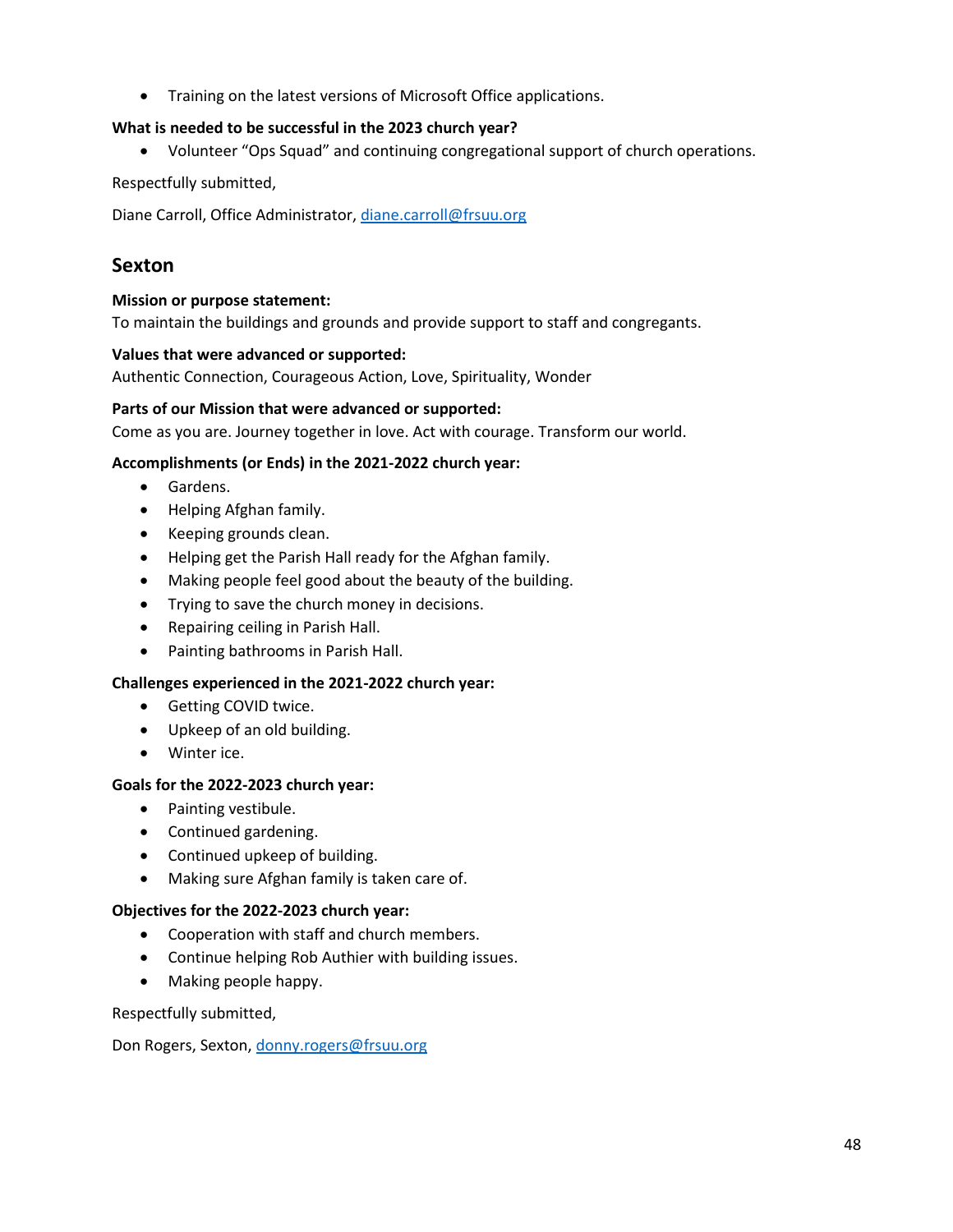# **CARE MINISTRY**

# **Addictions Ministry**

## **Mission or purpose statement:**

The Addictions Ministry team is made up of parishioners who have personal experience with a variety of addictions and approaches to recovery. Formed in the fall of 2018, we offer support to parishioners and their loved ones who are struggling with addiction by connecting them with community resources and sharing personal experiences. We are a confidential group who cares deeply, have struggled ourselves and found recovery!

## **Values that were advanced or supported:**

Courageous Action, Love, Spirituality

#### **Parts of our Mission that were advanced or supported:**

Come as you are. Journey together in love. Act with courage.

## **Accomplishments (or Ends) in the 2021-2022 church year:**

Responded to outreach calls from parishioners and supported them in finding help and the path forward. Addictions were on the rise during COVID as people struggled with isolation, anxiety, and depression. We were happy to be there for those who reached out.

#### **Goals for the 2022-2023 church year:**

- Create a welcoming community for all.
- Care for one another.

## **Objectives for the 2022-2023 church year:**

- Attract new members to our team who are committed to addiction recovery and want to help others.
- Create and lead a worship service focused on addiction and recovery.
- Increase our visibility in the congregation and community.

## Respectfully submitted,

Reverend Rebecca[, RevRebecca.Bryan@frsuu.org](mailto:RevRebecca.Bryan@frsuu.org)

# **Memorial Services Team**

## **Mission or purpose statement:**

To support grieving families and provide a friendly and caring connection to the church as they plan and hold memorial services for loved ones. Different team members help with service and reception planning, serve as liaisons to the families, provide office and technical support, serve as ushers at services, and participate in services.

## **Names of People Involved:**

Rev. Rebecca, Linda Buddenhagen, Diane Carroll, Rob Close, Sherry Evans, Barbara Garnis, Monique Greilich, Florence Mercer, John Mercer, Justin Murphy-Mancini, Helen Murgida, Bettina Turner, Cynthia Walsh.

## **Values that were advanced or supported:**

Authentic Connection, Love, Spirituality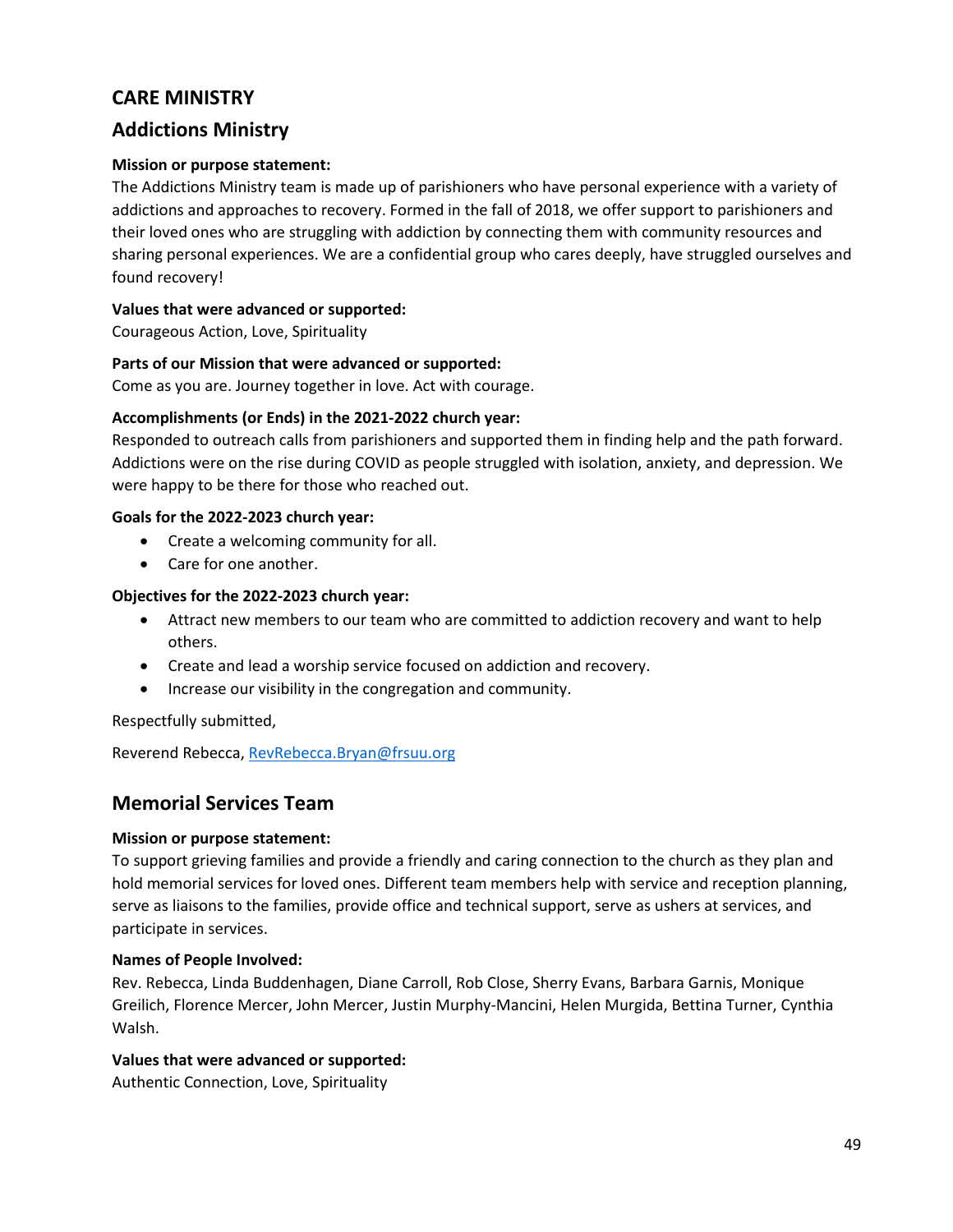# **Parts of our Mission that were advanced or supported:**

Journey together in love.

# **Accomplishments (or Ends) in the 2021-2022 church year:**

- Eight memorial services were held in the sanctuary, with three more planned for June.
- A Service of Remembrance honoring members and friends who have died since 2020 was held in the sanctuary in April.
- Zoom livestreaming of memorial services was made available to families.
- Limited-attendance receptions were held in the Parish Hall and Lower Meetinghouse (when COVID data permitted).

## **Challenges experienced in the 2021-2022 church year:**

• The impact of the ongoing pandemic on receptions.

## **Goals for the 2022-2023 church year:**

- Continue to provide support in planning memorial services.
- Explore ways that FRS can support families in their reception planning.

# **Objectives for the 2022-2023 church year:**

- Create a keepsake cover to be given to family members as a memory of the service.
- Collaborate with fundraising efforts for memorial bricks by helping reach out to those who have lost loved ones.

## **What is needed to be successful in the 2023 church year?**

Continued involvement and availability of congregants to provide this important ministry for church families and area residents.

Respectfully submitted,

Diane Carroll, Office Administrator[, diane.carroll@frsuu.org](mailto:diane.carroll@frsuu.org)

# **Parish Friends**

## **Mission or purpose statement:**

To support our church community members and friends in times of challenge, crises, transition, and special needs. We traditionally deliver meals, provide rides to church functions and medical appointments, write cards to parishioners, perform local errands, visit parishioners, provide emergency childcare, and assist with light chores, including occasional pet care. See FRS Connect for full list of the 70+ members.

## **Values that were advanced or supported:**

Authentic Connection, Love, Spirituality, Wonder

## **Parts of our Mission that were advanced or supported:**

Come as you are. Journey together in love.

## **Accomplishments (or Ends) in the 2021-2022 church year:**

- Our connections included:
	- o Picking up prescriptions.
	- o Assisting with grocery shopping and other errands.
	- o Providing meals following a medical event or family loss.
	- o Light gardening.
	- o Shoveling.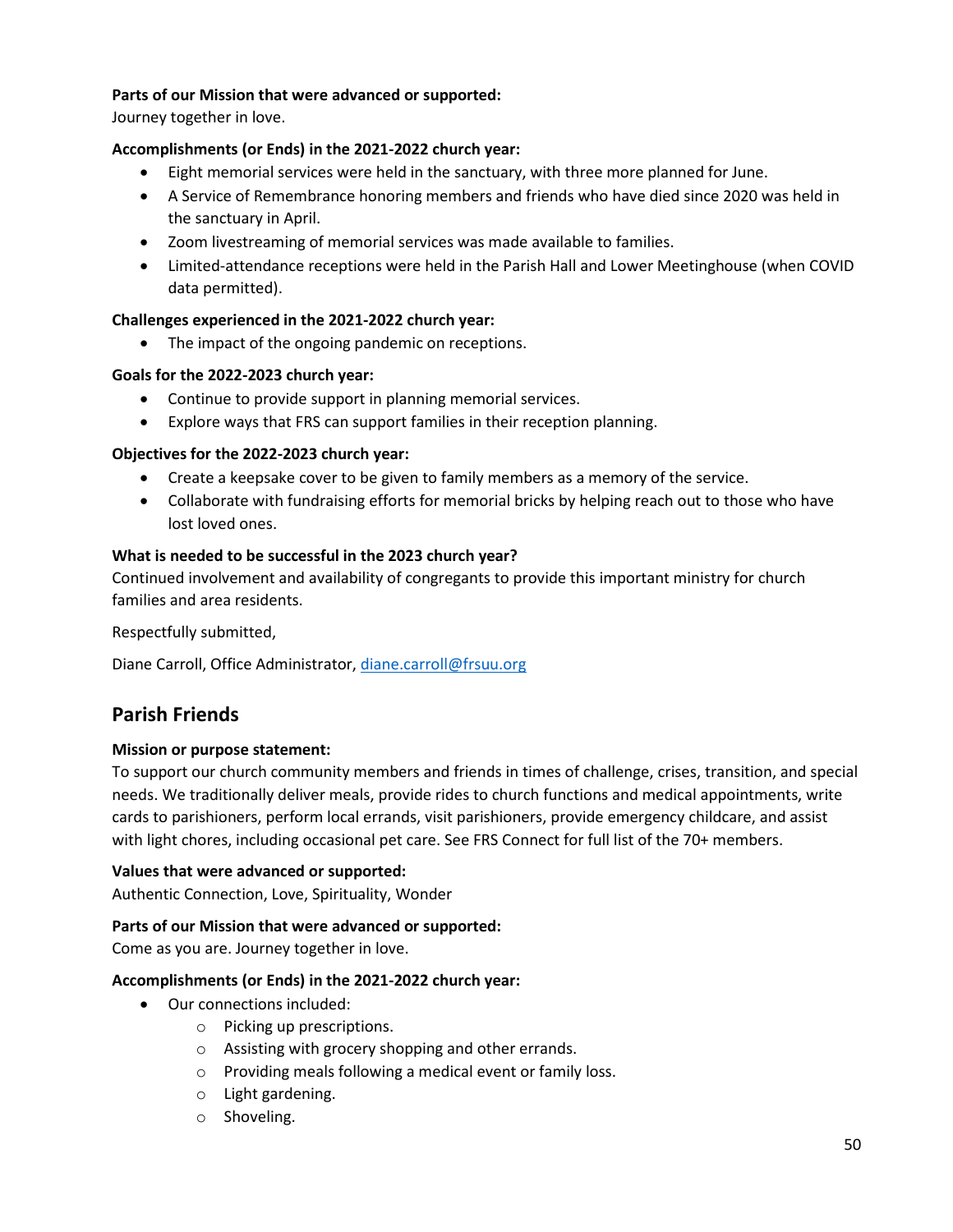- o Trash removal.
- o Rides to church functions and medical appointments.
- Our card writing team of nearly 40 was active throughout the year.
- We actively supported church-wide initiatives, including:
	- o Delivering care packages to stewards for the annual campaign.
	- o Hosting the reception following the Service of Remembrance.
	- o Participating in the Passion Action Fair.
	- o Delivering baked goods during their Holiday Pie Project.
	- o Volunteering for the Calling Every Member project.

Many heartfelt thanks to all who have remained ready to connect and serve.

Thank you to those who were open to the support offered by Parish Friends, including those who do not typically find themselves relying on "help." This is a partnership that exists between parishioners, and both parts of that partnership are strengthened.

## **Challenges experienced in the 2021-2022 church year:**

COVID restrictions and individual precautions did limit some of our activities. We resumed rides and meal deliveries as restrictions eased. Restrictions on gathering in person curtailed our meeting in person, as did some limitations on available meeting space. Zoom was a substitute, but not a favored approach. We did, none-the-less, hold two in-person meetings mid-year.

## **Goals for the 2022-2023 church year:**

- Meet more often, especially for each functional service area.
- Expand offered services, including emergency gardening and snow removal.
- Create connections with Young Church families.
- Improve communication with the church community.
- Recruit more members.
- Offer curbside assistance for entering the church.
- Organize a "guest at your table" for the holiday season.

We welcome new Parish Friends team members at any time.

We remain available over the summer months and can be reached through the church office or at [ParishFriendsFRS@gmail.com.](mailto:ParishFriendsFRS@gmail.com)The list of Parish Friends team members is current within FRS Connect.

Respectfully submitted,

Susan Ricker[, smricker@aol.com](mailto:smricker@aol.com)

# **Pastoral Care Associates**

## **Mission or purpose statement:**

To provide a caring and listening presence to members and friends of our beloved community. This includes visits to one's home, hospital, nursing homes or assisted living facilities; support to those going through transition or crisis; maintaining contact with those unable to attend church; and support to family caregivers.

## **Names of people involved:**

Julie Parker Amery, Barbara Garnis, Betsy Hazen, Tom Himmel, Nancy Kidd, Helen Murgida, Susan Ricker, Bettina Turner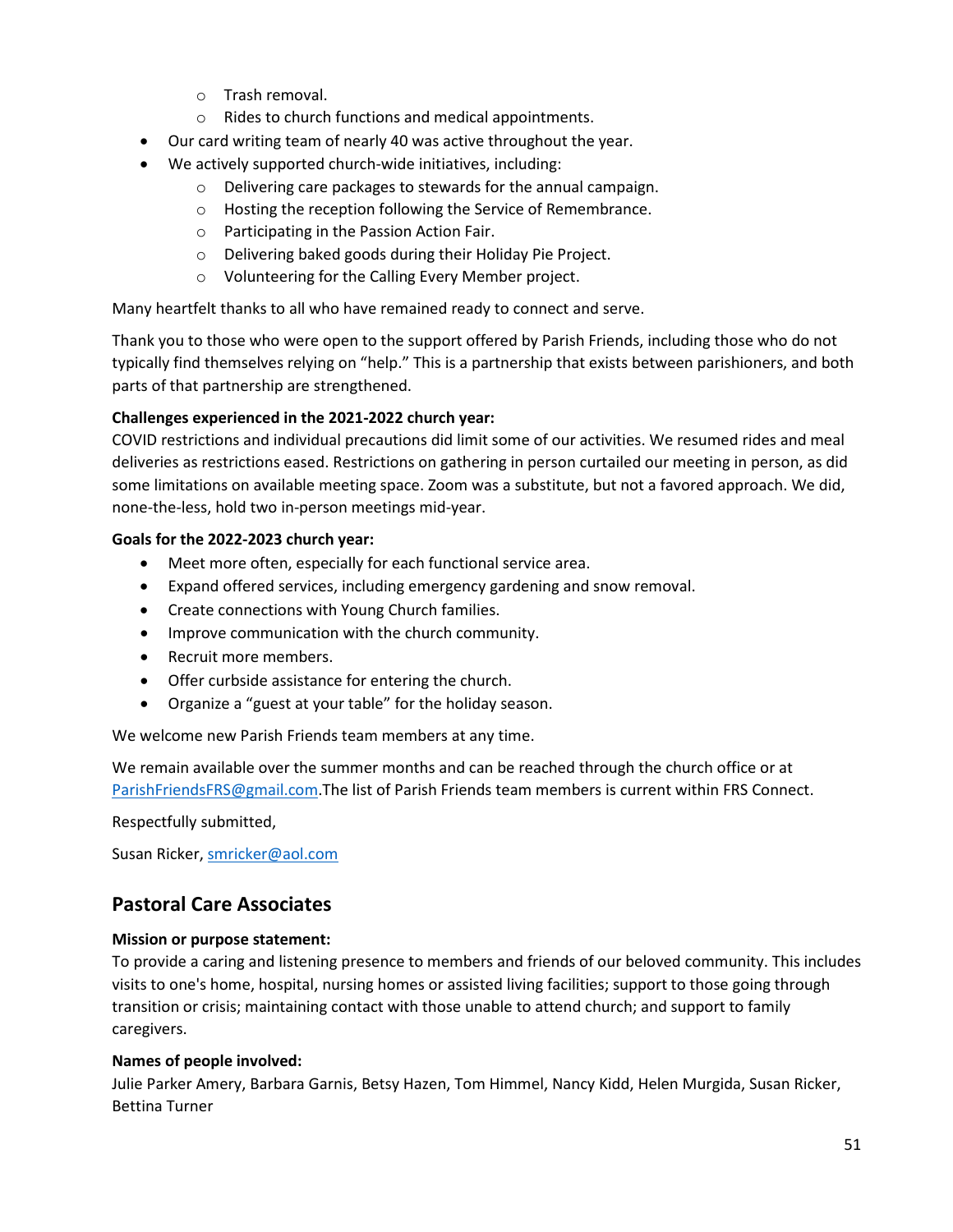# **Values that were advanced or supported:**

Authentic Connection, Love, Spirituality

## **Parts of our Mission that were advanced or supported:**

Come as you are. Journey together in love. Act with courage.

## **Accomplishments (or Ends) in the 2021-2022 church year:**

The work of the PCA team is primarily focused on "Support one another in the joys, sorrows, and transitions of our life journeys." Our accomplishments for the 2021-2022 church year include:

- Provided pastoral care to 50 members of our beloved community.
- Facilitated a 5-week support group, "Losses as We Age."
- Facilitated a discussion group following a sermon on Accessibility & Inclusion Ministry (AIM).
- Assisted in planning and participated in "Service of Remembrance."
- Lit candles for "Joys and Sorrows" at Sunday Worship Service.
- Provided summer coverage during the Minister's vacation.
- To increase visibility and understanding of the PCA, presented at Worship Service, "Light on Community."
- Recruited two new members to join the Pastoral Care Associates Team.

## **Challenges experienced in the 2021-2022 church year:**

Acceptance by members of our beloved community that asking for help is a strength and a gift to oneself is an ongoing challenge**.**

#### **Goals for the 2022-2023 church year:**

Goals and objectives will be established at the retreat scheduled for June 4, 2022.

## **What is needed to be successful in the 2023 church year?**

To increase the number of congregants receiving services, strategies must be developed at the retreat that create an environment where members feel comfortable contacting a Pastoral Care Associate.

Respectfully submitted,

Barbara Garnis[, barbaragarnis@comcast.net](mailto:barbaragarnis@comcast.net)

# **CHURCH COMMUNICATIONS & OPERATIONS SUPPORT MINISTRY**

# **Communications Team**

## **Mission or purpose statement:**

To support authentic connection from congregation to leadership and leadership to congregation, within the congregation, and from congregation to the Greater Newburyport community and beyond via the weekly *Steeple* newsletter, FRS website, social media handles, church signage, email burst, and the use of local press and radio outlets.

## **Names of people involved:**

Tom Stites, Lynn Kettleson, Bob Higgins, Sandra Thaxter, Ed Meagher, Vern Ellis, Cynthia Walsh, guest writers/contributors.

## **Values that were advanced or supported:**

Authentic Connection, Courageous Action, Love, Spirituality, Wonder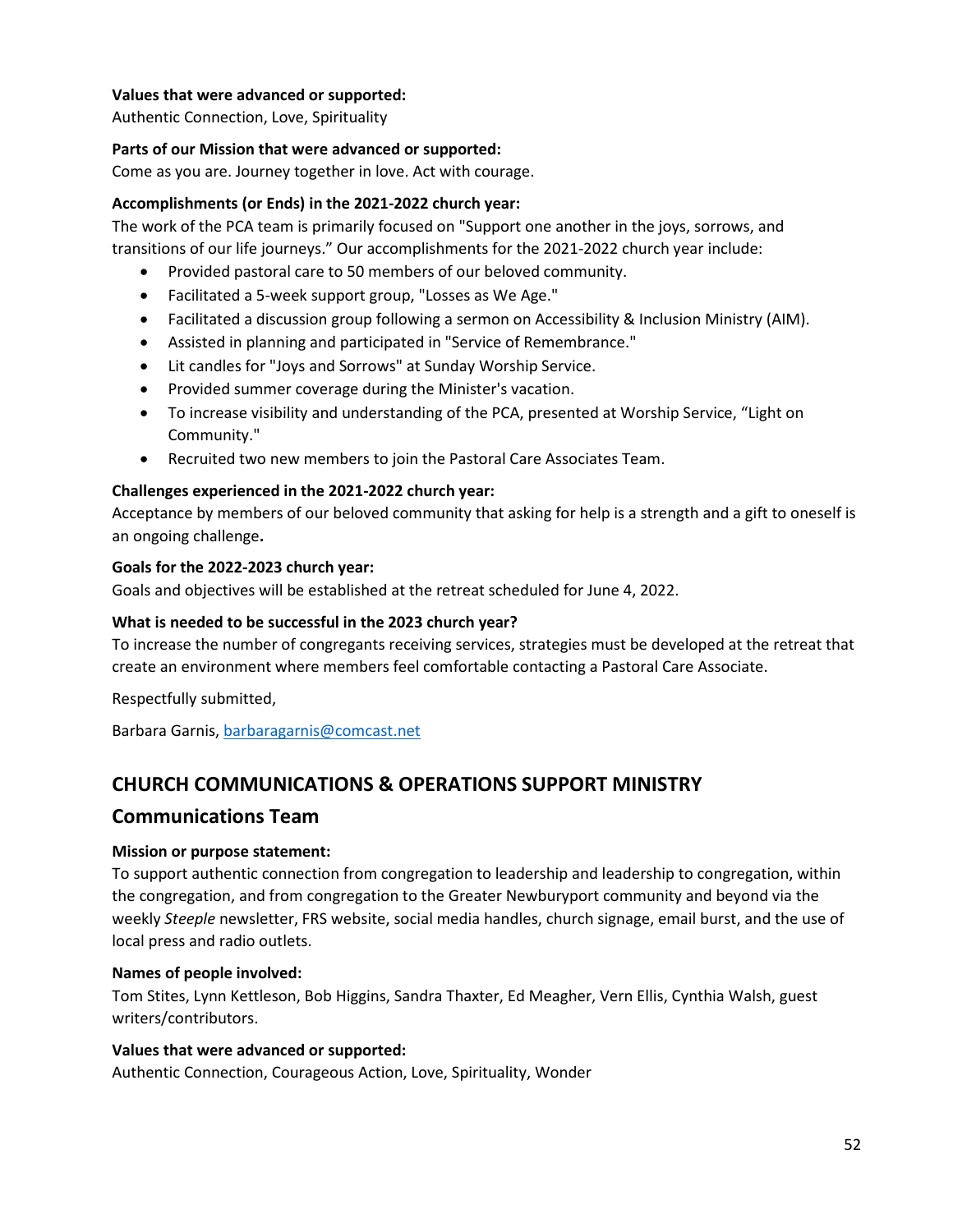# **Parts of our Mission that were advanced or supported:**

Come as you are. Journey together in love. Act with courage. Transform our world.

## **Accomplishments (or Ends) in the 2021-2022 church year:**

- Established a 2021-2022 Editorial Calendar for the *Steeple.*
- Supported discussion/design of FRS website.
- Featured unique and interesting people-centered stories from our congregation.
- Transitioned congregation to a smaller weekly newsletter and a once-a-month lengthy newsletter featuring stories from the congregation and church program updates.

## **Challenges experienced in the 2021-2022 church year:**

- Getting timely support for story lines (need more writers).
- Ongoing website structure issues.
- Church database does not serve as a good communication tool.

#### **Goals for the 2022-2023 church year:**

- Continue to make progress with *Steeple* and website.
- Explore physical structures on church grounds that could better support communications.

## **Objectives for the 2022-2023 church year:**

- Support vestibule project from a communications lens by building intentional spaces that will make information more accessible/readable in the vestibule.
- Engage between one to two new congregants to join the Communications Team.
- Build intergenerational bridges for better communications by integrating more of Young Church work in FRS overall communications.
- Identify better communication tools for young adults (25-35 age group).

## **What is needed to be successful in the 2023 church year?**

Consistent meetings and recruitment of additional writers.

Respectfully submitted,

Cynthia Walsh, Director of Congregational Engagement & Community Outreach, [cynthia.walsh@frsuu.org](mailto:cynthia.walsh@frsuu.org)

# **Program Council**

## **Mission or purpose statement:**

To provide a venue for all church groups and committees to share activities, projects, and opportunities within our church community, as well as provide detailed updates on initiatives impacting the entire church community, such as the Annual Giving Campaign. A representative from each committee is encouraged to attend Program Council meetings to provide updates, engage with other committee representatives, and identify opportunities. Meetings are generally held on the last Tuesday of every other month.

#### **Names of People Involved:**

Annie Maurer, Mary Sortal

#### **Values that were advanced or supported:**

Authentic Connection, Courageous Action, Love

#### **Parts of our Mission that were advanced or supported:**

Come as you are. Journey together in love. Act with courage. Transform our world.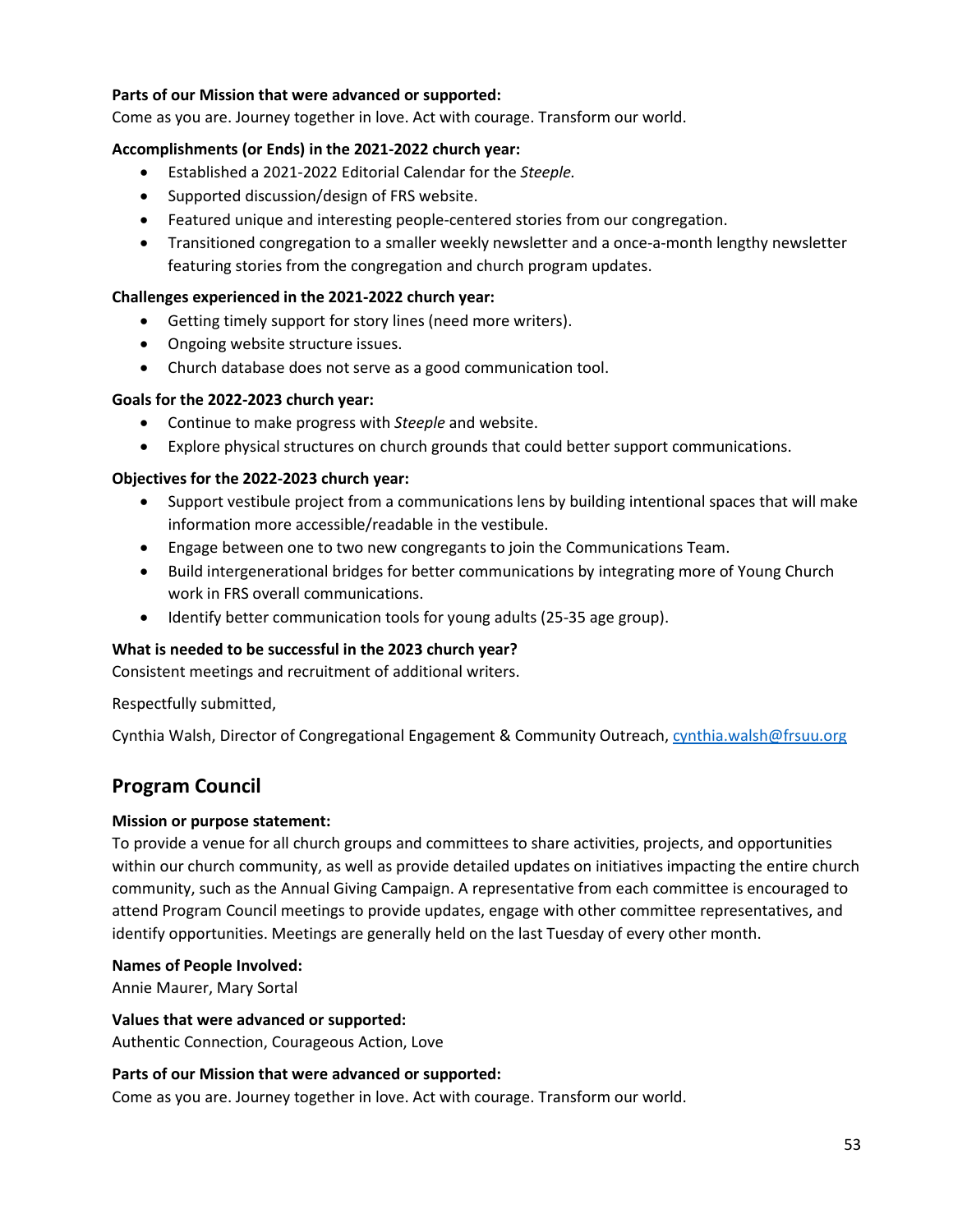# **Accomplishments (or Ends) in the 2021-2022 church year:**

- Discussed impact of COVID on church engagement.
- Shared how committees/groups were managing, including attendance, use of Zoom.
- Shared ideas on reopening.
- Agreed that Zoom, in-person, and hybrid options should remain available to encourage participation.
- Discussed ideas to get people back to church after reopening, including mentoring program for new members, coffee dates, database of interests and skills, and casual potluck/movie nights.
- Supported church projects such as auction, annual giving campaign, parish friends, by asking committee chairs to share with their members.

## **Challenges experienced in the 2021-2022 church year:**

- Occasional challenge with attendance.
- Need to improve communication to increase engagement

#### **Goals for the 2022-2023 church year:**

- Increase participation and engagement among committees.
- As stated previously, coordinate initiatives to encourage people to return to church.
- Support and coordinate initiatives to welcome new members.
- Improve communications on the website through FRS Connect/Realm and the *Steeple*
- Create and use FRS ambassadors.
- Offer congregational engagement with issues of social justice.

#### **Objectives for the 2022-2023 church year:**

- Assist with improving website to make it more interactive.
- Continue to improve *Steeple* so it's easier to find information.
- Assign jobs to people on Sundays to increase engagement (usher, coffee hour, choir).
- Highlight groups during worship service to increase involvement in the service and educate others on various groups that may interest them.
- 30-day spirituality challenge.
- Encourage people to use social media to post FRS activities.

## **What is needed to be successful in the 2023 church year?**

- Continue conducting meetings on a regular basis.
- Have a clear agenda for every meeting.
- Encourage committees to do Spotlight segment of meeting, focusing on one topic/project.

Respectfully submitted,

Mary A. Sortal, [masortal@aol.com](mailto:masortal@aol.com)

# **Reopening Team**

The Reopening Team is comprised of Rev. Rebecca Bryan, Jeff Bard, Susan Cooper, Michelle Kimball, John Mercer, Merryl Maleska Wilbur, and Meg Wiley. We met every other week, except for a very few times when there was nothing new to discuss. At each meeting, we have relied heavily on Meg Wiley, a Board Member at Anna Jaques Hospital and a retired Clinical Research and Customer Service Director at Agamatrix, Inc. She delivered updates on the pandemic as it was in Newburyport – most important, how many new cases there were and the effect of these cases on the number of people at the hospital. We have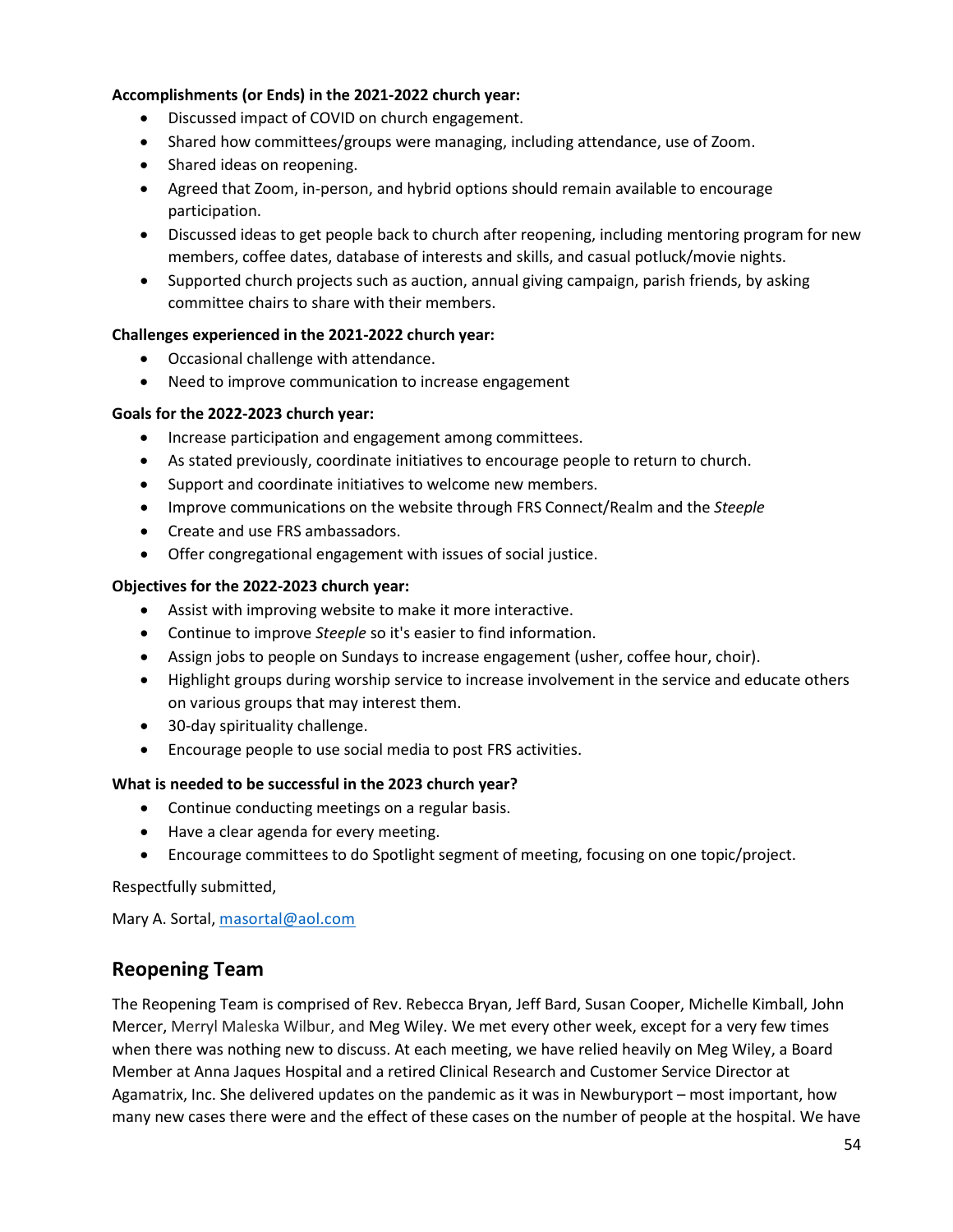also been much informed by Director of Church Music Justin Murphy-Mancini, who has been able to keep music playing in church services: from recorded music to piano and organ music, to recorded FRS choir music, to live masked FRS choir music, to masked congregation music, to a few weeks when it seemed hard to see any masks at all.

During the year, Sunday services have gone from (1) streaming only (no live attendance) to (2) streaming or all distanced live attendance with masks to (3) streaming or some distanced live attendance with masks and non-distanced areas with no masks required.

The movement from (2) to (3) above was signaled with this notification to the congregation:

At its meeting on February 23, the Reopening Committee put the church on a set of steps leading toward full reopening. The first four steps are these:

- February 27 The FRS Choir returns to sing live music, both choir pieces and hymns. They will be at the front of the church on the chancel facing the congregation. Choir members will be masked. The congregation will not sing at this service.
- March 6 Those in the congregation who wish to sing hymns or the doxology may do so masked.
- March 13 Masks will no longer be required, though those who feel it safer to wear masks should feel free to do so.
- March 20 Social distancing will no longer be required so members of the congregation may sit where they wish. Further, the large numbers of ushers will no longer be needed. There will be designated areas where distancing will be required: both left and right gallery seating and the front right aisle seating of the main floor as well. There will be ushers in these places to aid in the distanced seating.

At its next scheduled meeting, the Reopening Team will consider further steps. The recent several weeks formed a very positive trend, both in number of cases and numbers of people hospitalized.

We are fully aware that we may need to take some backward steps if the situation changes. In fact, we should probably assume that there will be occasional reversals over the long term.

In our present situation, with new variants of COVID popping up frequently, we are beginning to understand how the pattern of what is happening today may be with us for a long time. We may need to see what is happening today as our normal lives and try unceasingly to have fulfilling lives even when accompanied by a pandemic.

As a team, we are committed to following the science and repeatedly seeking new approaches to being together in pursuing our religious practices and goals.

Respectfully submitted,

Meg Wiley, [rumpel3@aol.com](mailto:rumpel3@aol.com)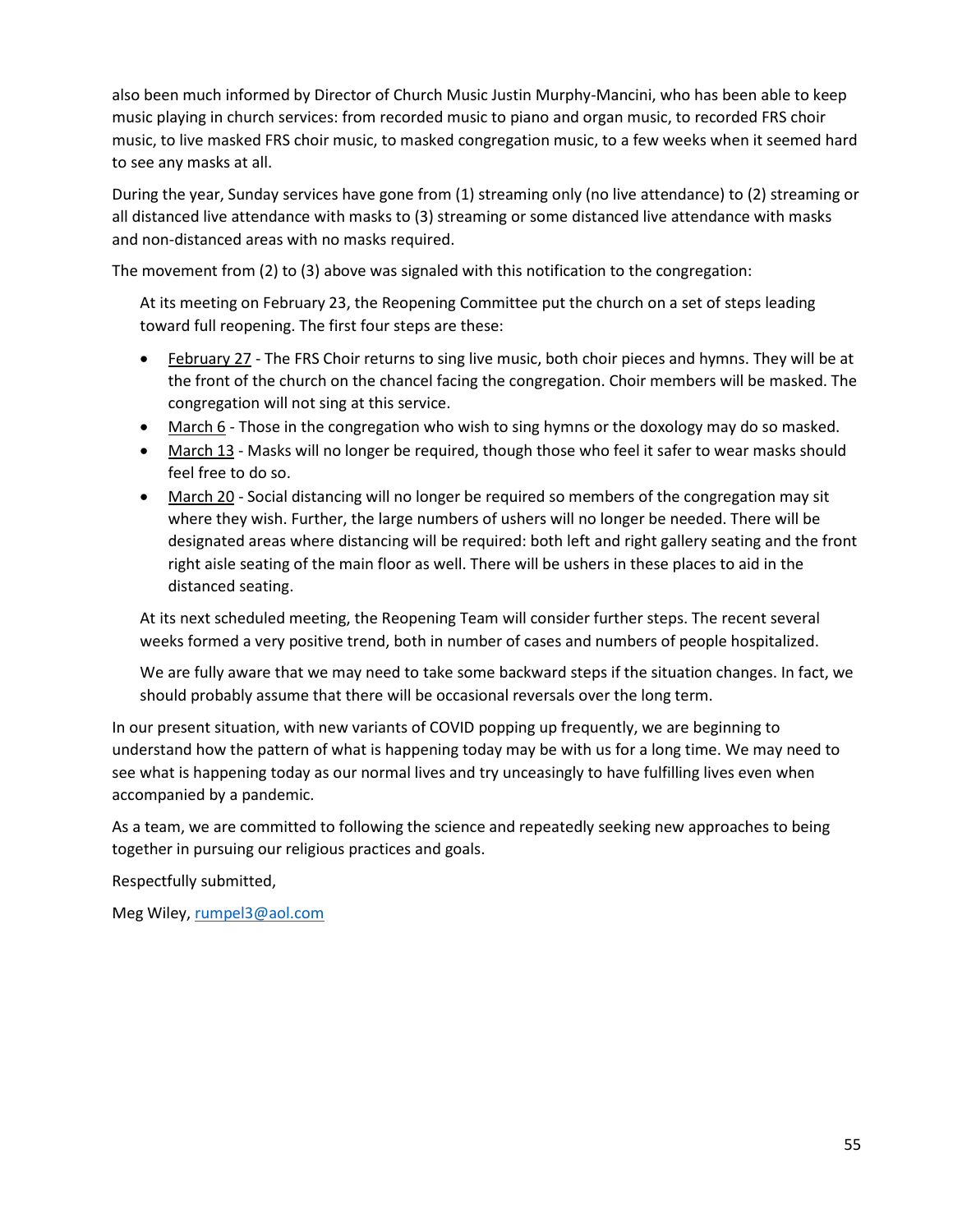# **FAITH AND SPIRITUAL SUPPORT MINISTRY**

# **Chalice Circles Steering Committee**

# **Mission or purpose statement:**

CCSC coordinates Chalice Circles (CC) as a way to help people think about their lives spiritually and to build community through the process of sharing with others their thoughts and experiences. CC also provides a foundation of practice in using a covenant (including confidentiality), and deep listening in the context of small group ministry.

# **Names of people involved:**

Ted Stedman, Howard Mandeville, Diane Forman, Annalee Johnson, Linda Tulley

# **Values that were advanced or supported:**

Authentic Connection, Courageous Action, Love, Spirituality, Wonder

## **Parts of our Mission that were advanced or supported:**

Come as you are. Journey together in love. Act with courage. Transform our world.

## **Accomplishments (or Ends) in the 2021-2022 church year:**

We did not give up on Chalice Circles during a pandemic!

## **Challenges experienced in the 2021-2022 church year:**

- The pandemic.
- People's comfort level with leading with Zoom vs. just attending.
- "Zoom Fatigue."

# **Goals for the 2022-2023 church year:**

- Offer in-person CC and one Zoom CC.
- Emphasis on encouraging newcomers to participate.

## **Objectives for the 2022-2023 church year:**

Offer in-person CC and one Zoom CC.

## **What is needed to be successful in the 2023 church year?**

- No more pandemic!
- $\bullet$  \$100.
- Some continuing PR support from staff.
- Julie Parker Amery to continue as liaison.
- Room reservations.
- Zoom links.

Respectfully submitted,

Beth Munro, [defineyoursuccess@gmail.com](mailto:defineyoursuccess@gmail.com)

# **Monday Night Meditations**

## **Mission or purpose statement:**

Monday Night Mediations has been occurring since 2010. Our school is part of the International Kwan Um school of Zen. We focus on increasing compassion forgiveness and decreasing anger, greed, and ignorance. We focus on helping relieve all sentient beings from suffering as exemplified by the Bodhisattva of Compassion, called Kwan Seum Bosal in Korean. We have 100 centers and groups in 30 countries including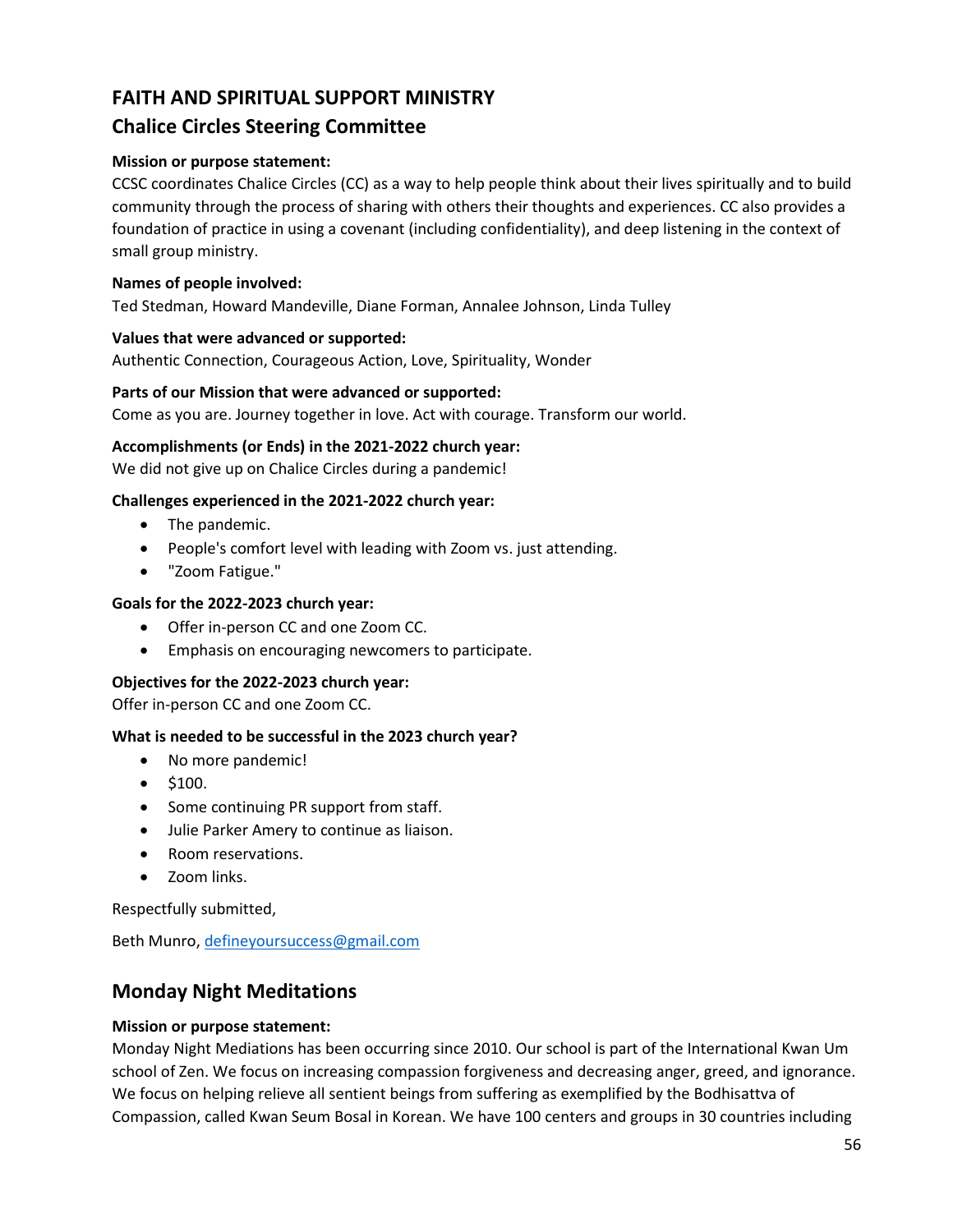Israel, Russia, Poland, China, France, and Australia. Our founding Zen Master fought the Japanese colonization of Korea, advocated for democracy in Korea, and later joined the Allies as part of the South Korean Army. After three years of silent retreat, when his mind became clearer and clearer, he determined he would spend the rest of his life bringing Zen meditation to the world. Zen Master Seung Sahn often said that all the chaos in the world is simply the chaos in human beings' minds manifesting itself everywhere.

### **Values that were advanced or supported:**

Authentic Connection, Courageous Action, Love, Spirituality, Wonder

#### **Parts of our Mission that were advanced or supported:**

Come as you are. Journey together in love. Act with courage. Transform our world.

#### **Accomplishments (or Ends) in the 2021-2022 church year:**

Consistent offerings of Monday Night Meditations with growing engagement.

#### **Challenges experienced in the 2021-2022 church year:**

Online/offline due to COVID.

Respectfully submitted,

Joyce Haydock[, joycehaydock@outlook.com](mailto:joycehaydock@outlook.com)

# **Soul Sisters Spiritual Gatherings**

#### **Mission or purpose statement:**

To build and explore spiritual connections. We meet monthly and we pick a theme for each meeting, we read a poem and pose 2-3 questions for individuals to respond/share, and we end with a visualization that returns us to the theme.

#### **Values that were advanced or supported:**

Authentic Connection, Love, Spirituality, Wonder

## **Parts of our Mission that were advanced or supported:**

Come as you are. Journey together in love. Act with courage. Transform our world.

## **Accomplishments (or Ends) in the 2021-2022 church year:**

We have continued to grow and hold consistent gatherings.

**Goals for the 2022-2023 church year:**

To continue to host meetings.

Respectfully submitted,

Susan Cooper[, susanc0805@gmail.com](mailto:susanc0805@gmail.com)

# **Wednesday Guided Relaxation**

**Mission or purpose statement:**

To reflect, connect, and relax.

**Values that were advanced or supported:** Authentic Connection, Love, Spirituality, Wonder

**Parts of our Mission that were advanced or supported:** Journey together in love.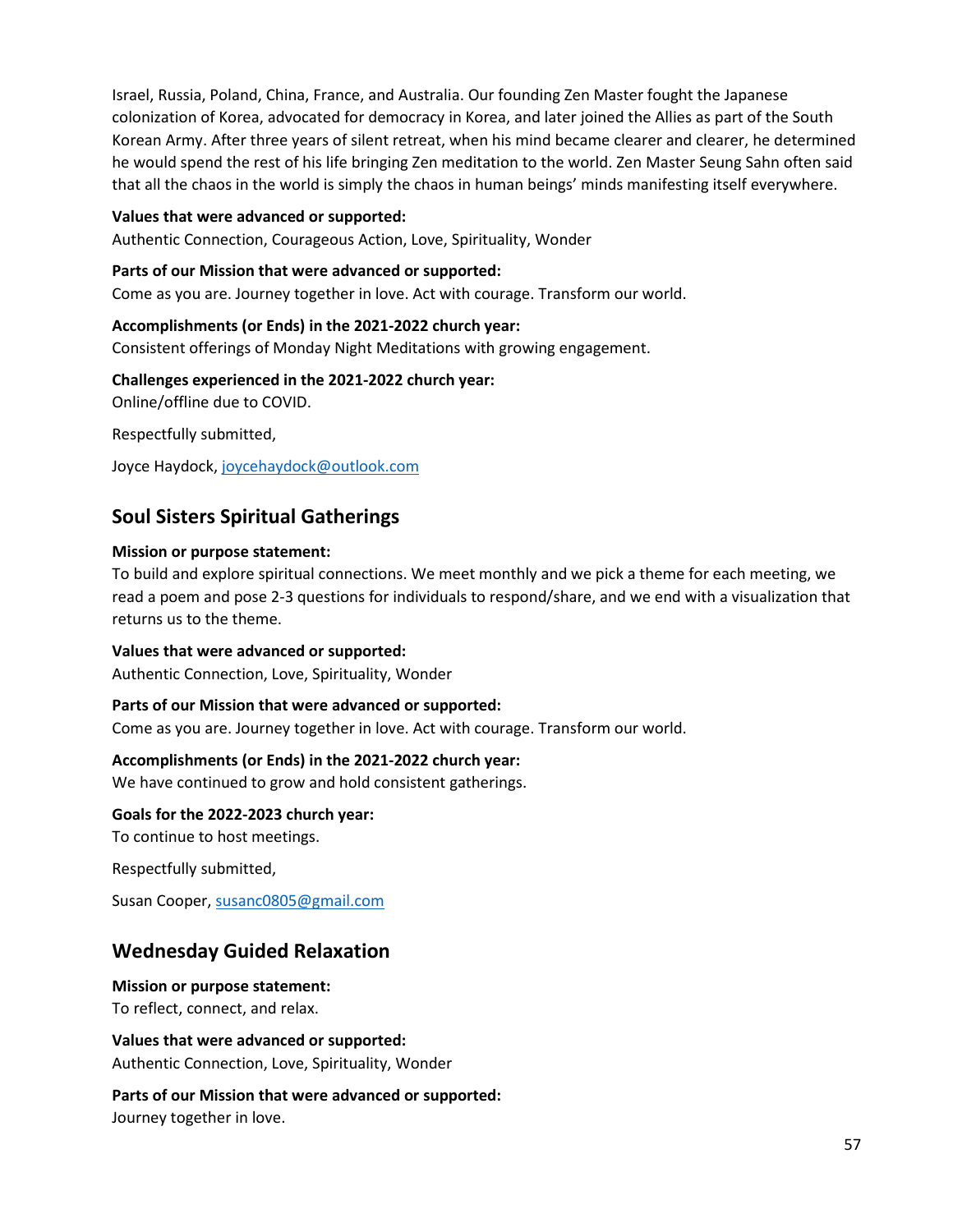# **Accomplishments (or Ends) in the 2021-2022 church year:**

Every Wednesday for 30 minutes we meet to engage in a guided mediation and/or visualization. People reflect on their mediation and share back their experiences.

### **Goals for the 2022-2023 church year:**

To continue and grow engagement.

Respectfully submitted,

Susan Cooper[, susanc0805@gmail.com](mailto:susanc0805@gmail.com)

# **Worship Associates**

#### **Mission or purpose statement:**

To support the minister in planning for, assisting in, and evaluating worship services.

#### **Names of people involved:**

Jenny Booth, Jessica Brown, Nancy Crochiere, Vern Ellis, Stephen-Wolf Foster, Dawn Pelletier, Alan Seale, Ray Wilson

#### **Values that were advanced or supported:**

Authentic Connection, Courageous Action, Love, Spirituality, Wonder

## **Parts of our Mission that were advanced or supported:**

Come as you are. Journey together in love.

## **Accomplishments (or Ends) in the 2021-2022 church year:**

In our role as Worship Associates, we are responsible for helping create the diverse worship and music experiences that connect us to spirituality, joy, and wonder. In the services we plan and take part in, we honor and teach about our UU heritage, include intergenerational content, explore topics that reflect the diversity of our congregation and world, support the congregation's joys and sorrows, and create worship experiences that inspire social action as well as highlight church groups or congregants involved in social justice. Worship associates occasionally help facilitate post-service discussions and special services. A subgroup creates summer worship experiences for continuity throughout the year.

## **Challenges experienced in the 2021-2022 church year:**

The pandemic continued to provide challenges to in-person worship, but worship associates were able to participate in services by testing, and, when necessary, wearing masks.

Respectfully submitted,

Nancy Crochiere[, ncrochiere@comcast.net](mailto:ncrochiere@comcast.net)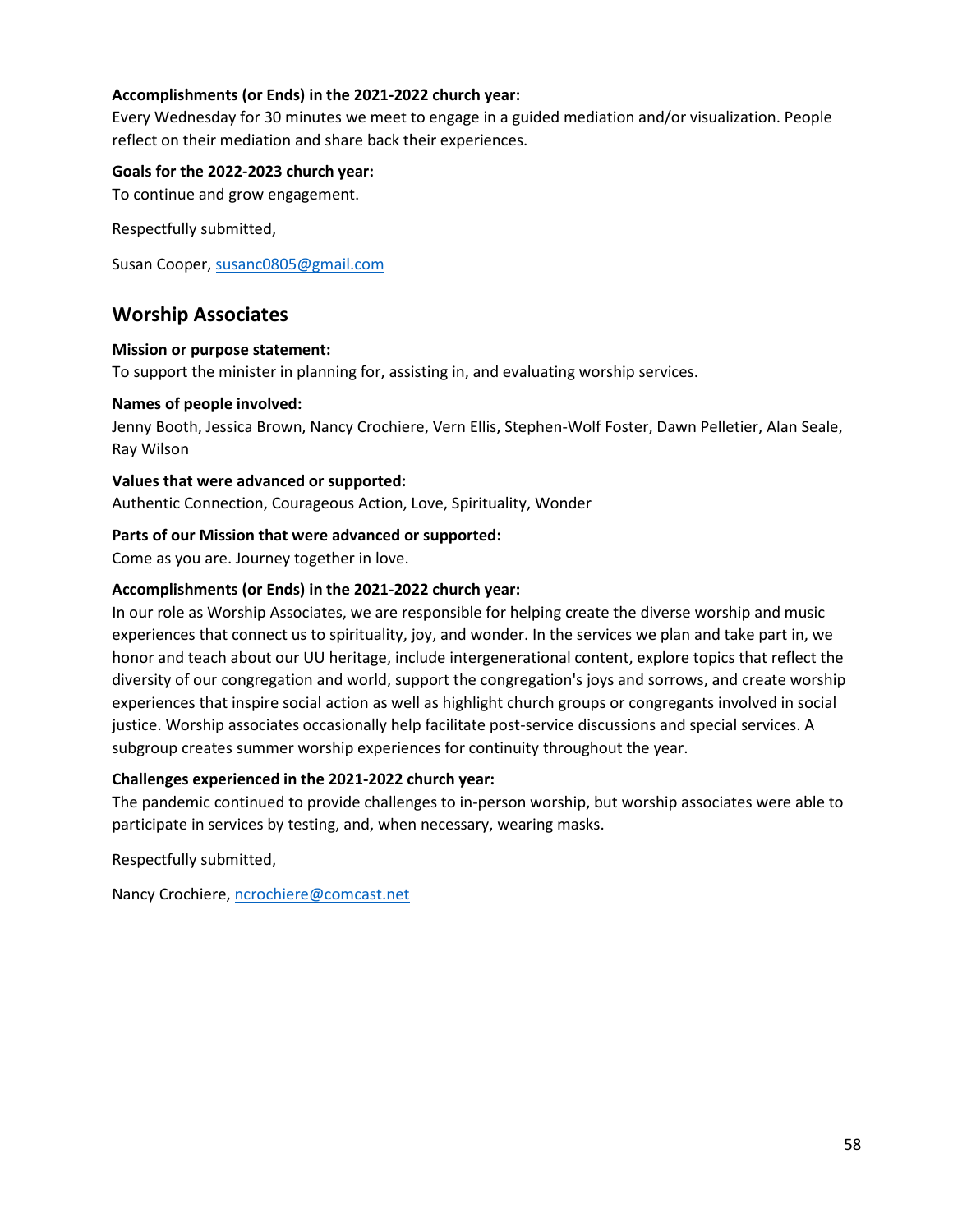# **FELLOWSHIP MINISTRY**

# **Alliance**

The Alliance's last meeting was in March of 2020. My second year as president of the Alliance ended on June 30, 2020. I had accepted leadership with the understanding that I would give it two years, and I did.

When a small group met after the end of the 2019 – 2020 fiscal year and discussed leadership, none volunteered for anything. And several within the Alliance said that they would not be involved with Zoom meetings.

So, the Alliance as a group of people that meets no longer exists.

But there is another measure of life, money. The portion of the endowment related to the Alliance has continued to send quarterly checks to Carol Kilty, the Alliance's Treasurer. She continues to put these funds to the usual uses, most toward the annual fundraising of the church and a much smaller portion to the Wilson Series concert series.

There needs to be a decision of how to disperse Alliance Funds hereafter.

Respectfully submitted,

John Mercer, President of the Alliance 2018-2022, [jsmercer@gmail.com](mailto:jsmercer@gmail.com)

# **Exploring Elderhood Together**

# **Mission or purpose statement:**

Exploring Elderhood Together provides FRSers, age 60 and older, with an opportunity to explore what it means to age in the 2020s. Our mission is to reflect on and discuss topics of interest, and through sharing from our own lived experience, to build a greater sense of belonging within our community.

## **Names of people involved:**

Barbara Garnis, Howard Mandeville, Alex Mezey, Julie Parker Amery (staff liaison).

## **Values that were advanced or supported:**

Authentic Connection, Courageous Action, Love, Spirituality, Wonder

# **Parts of our Mission that were advanced or supported:**

Come as you are. Journey together in love. Act with courage. Transform our world.

## **Accomplishments (or Ends) in the 2021-2022 church year:**

- Monthly programs covering a variety of topics of interest to people over 60.
- Meetings successfully held via zoom from October to June, averaging 26 attendees monthly.

## **Challenges experienced in the 2021-2022 church year:**

• Changes in our steering committee size.

## **Goals for the 2022-2023 church year:**

- Enlarge our steering committee.
- Continue to identify interesting topic presenters.
- Explore ways to further engage participants and build community.
- Continue to publicize EET programs including a web page presence.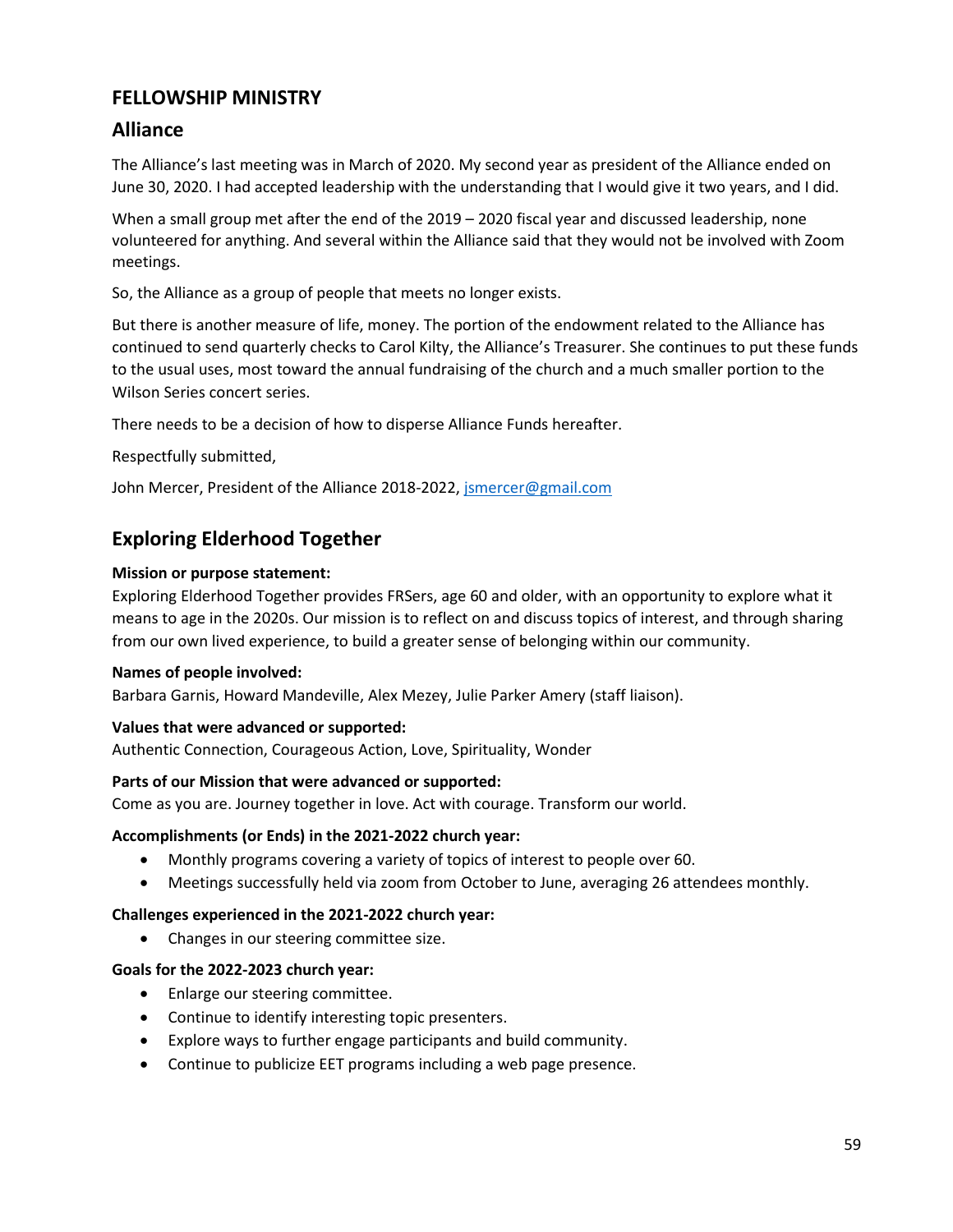# **Short Term Objectives for the 2022-2023 church year:**

- May 2022 meeting goal is to engage EET participants, both old and new, to together brainstorm and generate ideas and interests for the coming church year.
- New ideas and interests that will affect program topics and structure.

## **What is needed to be successful in the 2023 church year?**

- Julie Parker Amery's continued support and technology knowhow.
- Ways for publicizing EET's existence, i.e., webpage.

Respectfully submitted,

Alex Mezey[, alexandramezey@gmail.com](mailto:alexandramezey@gmail.com)

# **Friday Book Group**

## **Mission or purpose statement:**

Friday Book Group is a welcoming and valuable FRSUU resource in providing opportunity for both personal growth and relationship building. We turn to fiction and nonfiction to stretch our intellect, challenge our belief systems, and increase our compassion for differing perspectives.

## **Values that were advanced or supported:**

Authentic Connection, Love, Spirituality

## **Parts of our Mission that were advanced or supported:**

Come as you are. Journey together in love.

## **Accomplishments (or Ends) in the 2021-2022 church year:**

- Met weekly (via Zoom).
- Read multiple works of both non-fiction and fiction for group discussion.
- Continued democratic (group decides!) process for choosing each new work.
- Instituted a facilitator for online meetings to ensure equal opportunity to speak and be heard.

## **Challenges experienced in the 2021-2022 church year:**

- Continued to meet via Zoom even after church reopened (some participants out of area or preferred this).
- Discussion of some readings required effort to hear other opinions or points of view facilitating meetings helped support this.

## **Goals for the 2022-2023 church year:**

• Broaden participation**.**

## **Objectives for the 2022-2023 church year:**

- Begin hybrid meetings to satisfy those who want to meet in person.
- Do hybrid in a manner that works for those who must or prefer to connect online.

## **What is needed to be successful in the 2023 church year?**

• Successful hybrid meeting technology and process.

Respectfully submitted,

Tom Himmel[, thimmel43@mac.com](mailto:thimmel43@mac.com)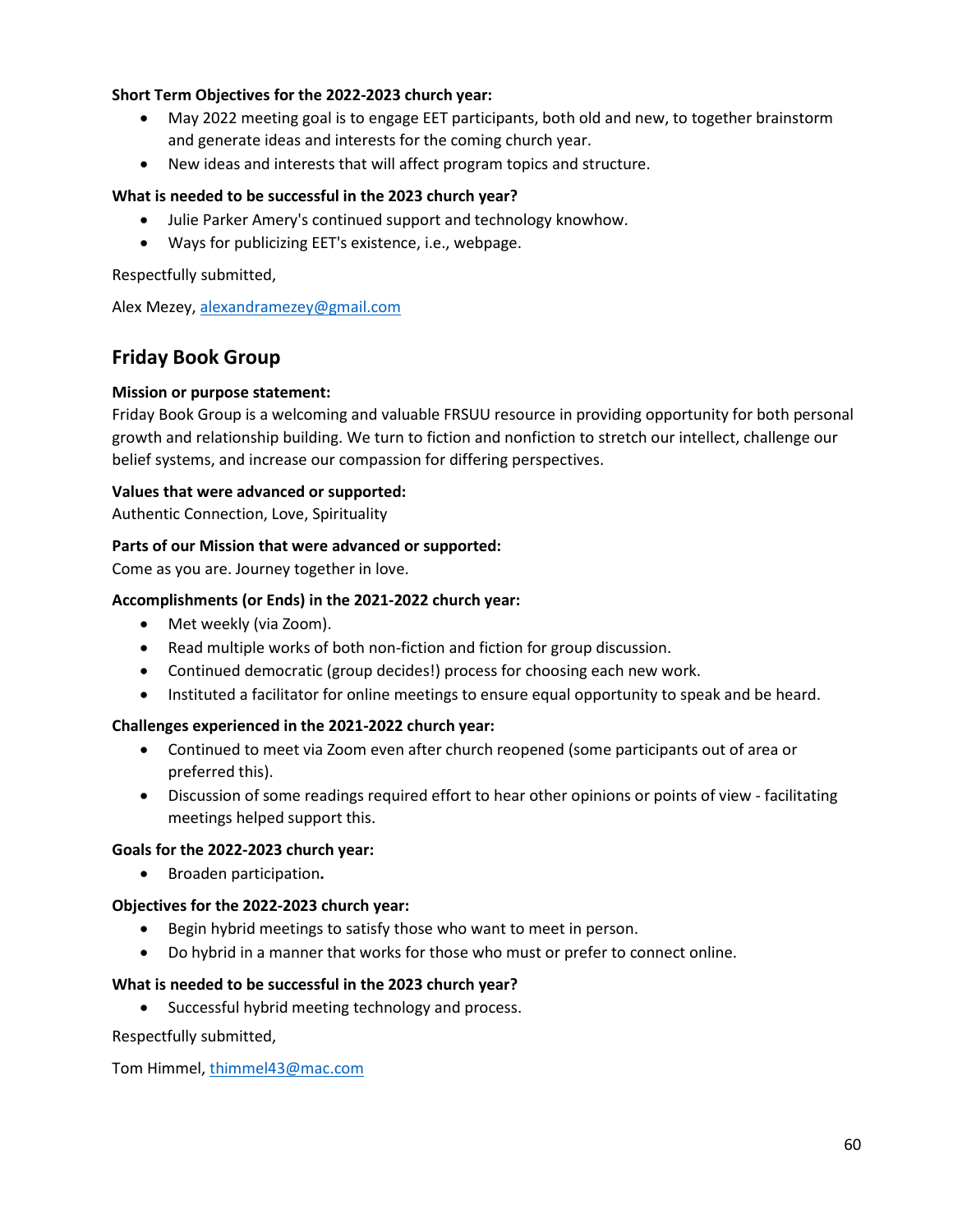# **FRS Creative Collective**

# **Mission or purpose statement:**

To inspire creativity in FRS parishioners and friends, facilitate creative endeavors, and promote creativity as a spiritual path.

## **Values that were advanced or supported:**

Authentic Connection, Courageous Action, Love, Spirituality, Wonder

# **Parts of our Mission that were advanced or supported:**

Come as you are. Journey together in love. Act with courage. Transform our world.

# **Accomplishments (or Ends) in the 2021-2022 church year:**

As a new initiative, we spent time discerning our exact mission. Our most tangible accomplishment was the "Where Do We Come From? Where Are We Going?" community art project, which featured works by over 20 FRS friends and parishioners and was exhibited this spring in the Tiny Gallery and enjoyed by many.

# **Challenges experienced in the 2021-2022 church year:**

Discerning our purpose and mission was a challenge, but a fun one--we had meaningful and inspiring conversations in the process.

# **Goals for the 2022-2023 church year:**

We have not yet determined this.

# **Objectives for the 2022-2023 church year:**

- Utilizing the church space (building and grounds) as inspiration for creative projects.
- Organizing more community art projects.

# **What is needed to be successful in the 2023 church year?**

Lots of participation from many, including people who do not think of themselves as artists or creatives.

Respectfully submitted,

Julie Parker Amery[, julie.amery@frsuu.org](mailto:julie.amery@frsuu.org)

# **Hospitality**

# **Mission or purpose statement:**

The Hospitality Committee has traditionally sponsored social events to encourage and support fellowship in our church community including Sunday Coffee Hour, May Breakfast, Soup Sunday, and annual picnic. Due to closing during COVID, the committee has not met or hosted any functions. However, services have been offered to the Reopening Committee as we transition back to in-person services, meetings, and events.

# **Names of People Involved:**

Julie Menin, Florence Mercer, Mary Sortal

# **Values that were advanced or supported:**

Authentic Connection, Love

## **Parts of our Mission that were advanced or supported:**

Come as you are. Journey together in love.

## **Accomplishments (or Ends) in the 2021-2022 church year:**

The Hospitality Committee did not sponsor or host any events this past year.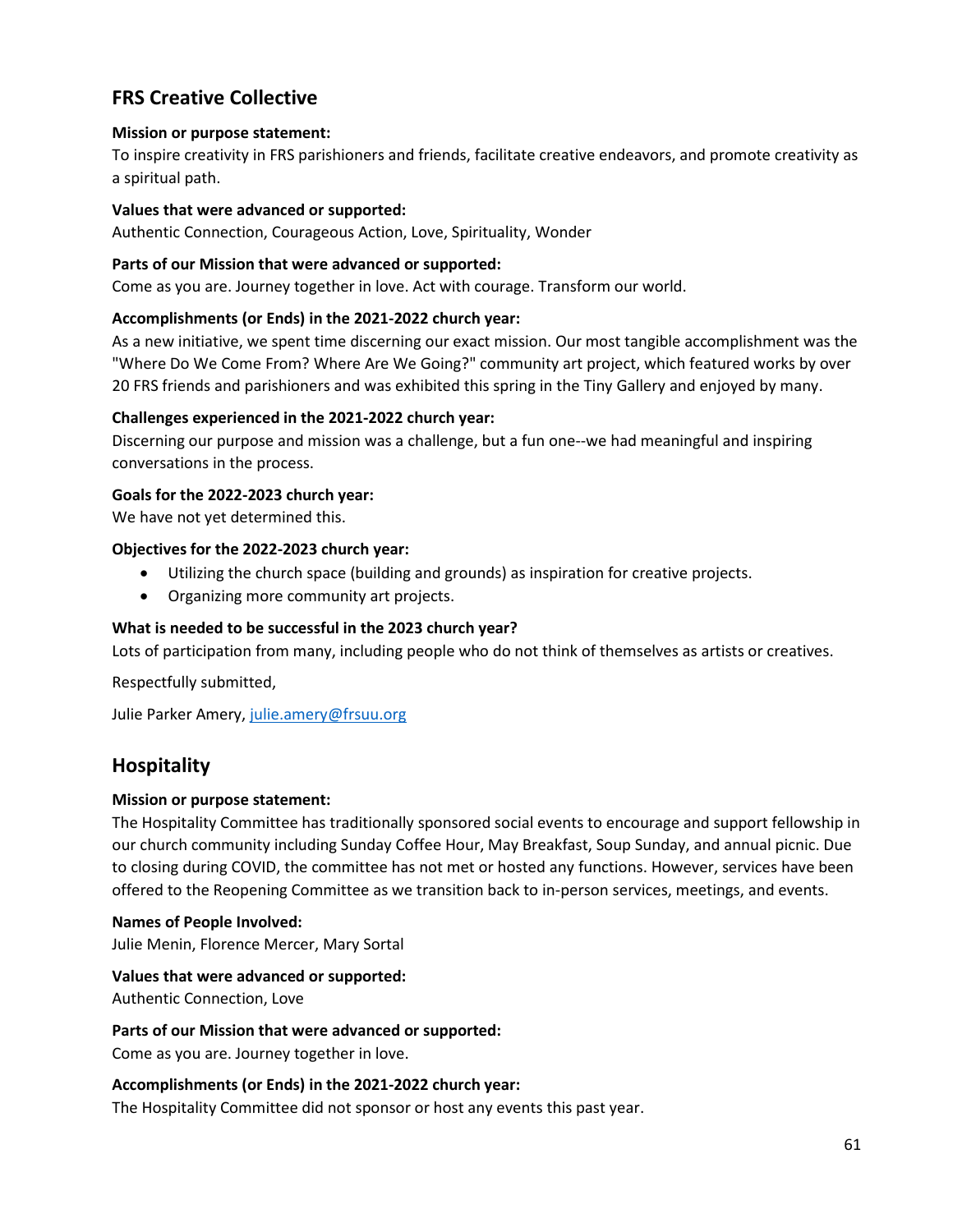# **Goals for the 2022-2023 church year:**

The committee will no longer be stand-alone but will become part of the Welcoming and Social Committees.

# **Objectives for the 2022-2023 church year:**

To be more effective in providing opportunities for social engagement by coordinating with broader based committees.

Respectfully submitted,

Mary A. Sortal, [masortal@aol.com](mailto:masortal@aol.com)

# **Meet & Greet Team**

## **Mission or purpose statement:**

To welcome newcomers to the community while providing social and informational opportunities for ease of connection to all FRS has to offer.

#### **Names of people involved:**

Susan Cooper, Michelle Kimball, Cynthia Walsh

# **Values that were advanced or supported:**

Authentic Connection, Love

## **Parts of our Mission that were advanced or supported:**

Come as you are.

## **Accomplishments (or Ends) in the 2021-2022 church year:**

- Newcomers' Tea
- Meet & Greet Luncheons

## **Challenges experienced in the 2021-2022 church year:**

• COVID-19

## **Goals for the 2022-2023 church year:**

- Buddy matching
- More events to promote connections

## **What is needed to be successful in the 2023 church year?**

• A few more members.

Respectfully submitted,

Michelle Kimball, [mkimball@sparhawkschool.com](mailto:mkimball@sparhawkschool.com)

# **Retired Old Men Eating Out (ROMEO)**

Retired Old Men Eating Out (ROMEO) is not a club. There are no dues, no membership requirements, and no officers. Les Ferlazzo is the acting clerk. The group meets at noon on the second Tuesday of each month, twelve months of the year. A volunteer chooses a restaurant and makes a reservation every month. There are no restrictions on location. The check is divided equally among those present.

Email invitations are sent to those who have asked for them about two weeks in advance of meetings. We average about a dozen in attendance.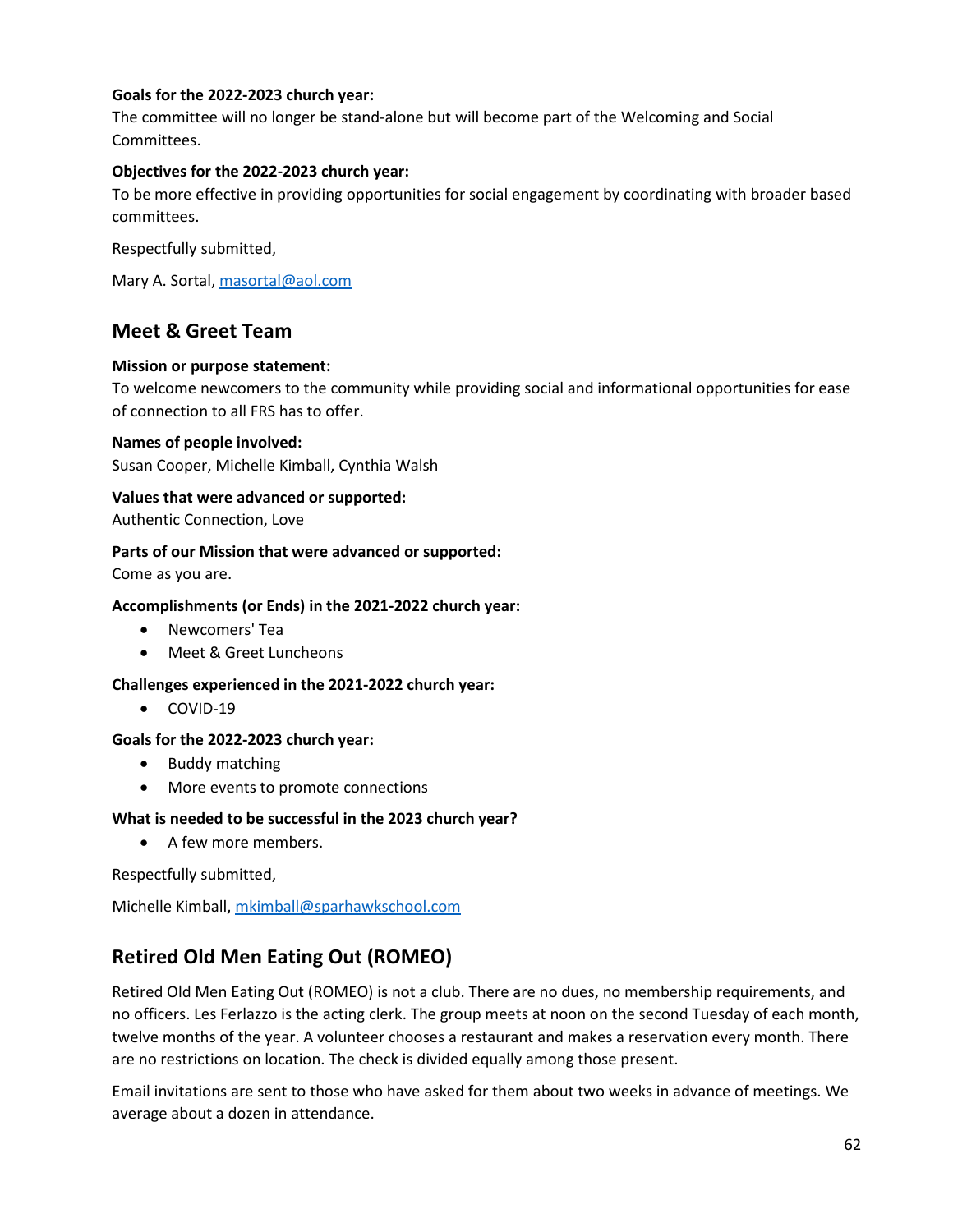Our gatherings were of course interrupted by COVID. There were no meetings from July through September of 2020. From October of 2020 through March of 2021, we met by Zoom. (Some people ate lunch on those occasions. Some people just talked because they were so happy to have people to talk to.) We resumed in person in April of 2021, and for the balance of the fiscal year assembled at Loretta on the appointed day.

Respectfully submitted,

Les Ferlazzo, [sealore@live.com](mailto:sealore@live.com)

# **Short Story Group**

## **Mission or purpose statement:**

The FRS Short Story Group is a group that meets twice per month for the purpose of reading and discussing short stories.

# **Values that were advanced or supported:**

Authentic Connection, Love, Spirituality

## **Parts of our Mission that were advanced or supported:**

Come as you are. Journey together in love.

## **Accomplishments (or Ends) in the 2021-2022 church year:**

- Connect those with a love of reading and discussing.
- Welcome diversity: mix of people with backgrounds in literature and those who simply like to read.
- Share what given reading means to each of us and learn from each other.

## **Challenges experienced in the 2021-2022 church year:**

- A diminished attendance compared to pre-pandemic.
- Resumed meeting in person (initially on Patio) in August and then moved indoors.
- Not able to include people via Zoom although we attempted to do so.

## **Goals for the 2022-2023 church year:**

• Encourage broader participation**.**

## **Objectives for the 2022-2023 church year:**

• Begin offering hybrid meetings to include those who prefer in-person or Zoom.

## **What is needed to be successful in the 2023 church year?**

• Ability to do hybrid meetings.

Respectfully submitted,

Tom Himmel[, thimmel43@mac.com](mailto:thimmel43@mac.com)

# **Wednesday Night Fellowship**

Due to the pandemic this group did not meet during the 2021-2022 church year.

# **Wizards and Sages**

Due to the pandemic this group did not meet during the 2021-2022 church year.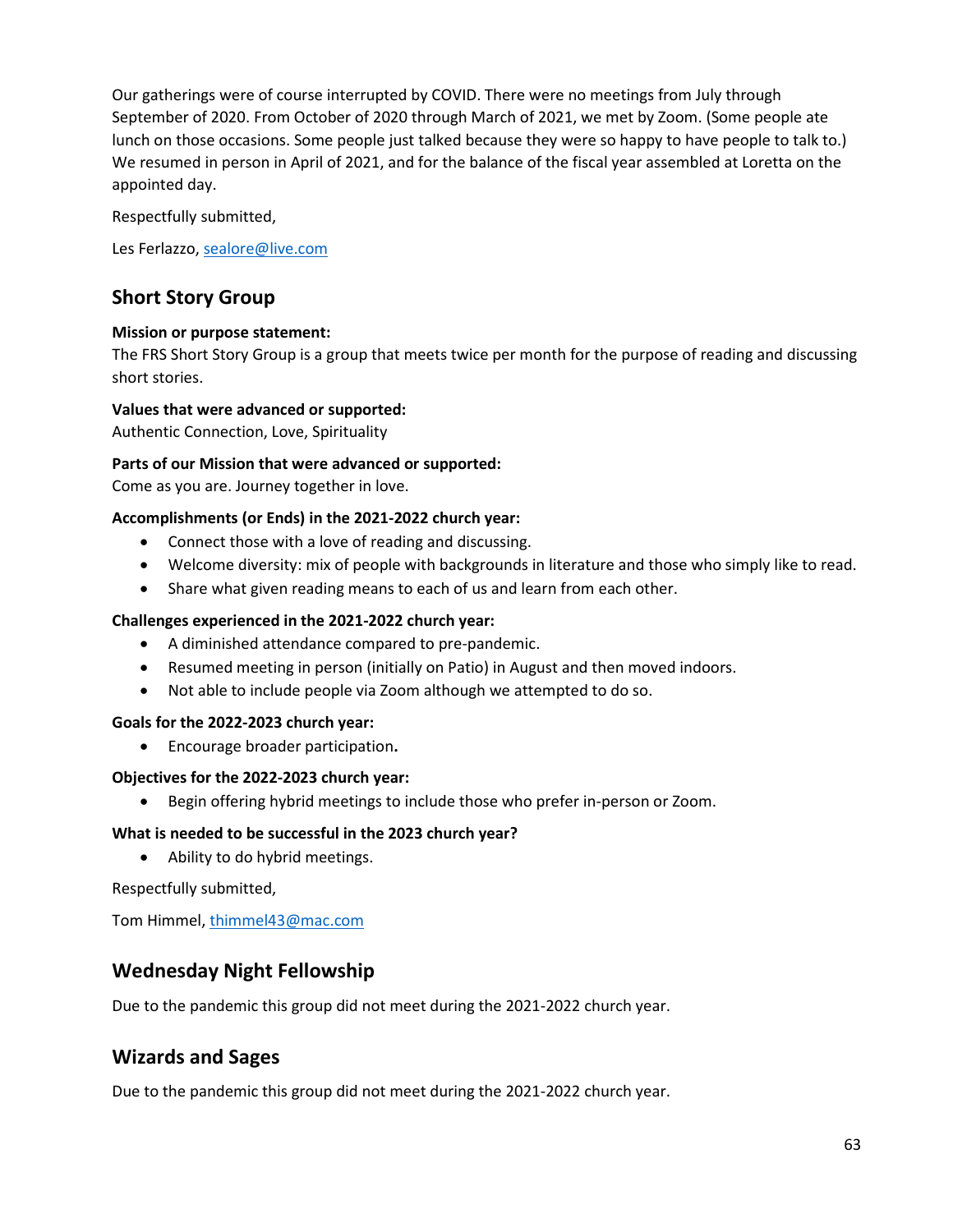# **INCLUSION MINISTRY**

# **Accessibility and Inclusion Ministry (AIM)**

# **Mission or purpose statement:**

To identify accessibility and inclusion needs within our FRS community so that we may guide our congregation to better welcome, embrace, integrate, and support people with disabilities. AIM at FRS began after discussions emerged following the 2/16/20 "Neurodiversity and Self-Care" sermon and the 11/7/21 "AIM to be Inclusive" sermon.

## **Names of people involved:**

Rev. Helen Murgida, Howard Mandeville, Bill LaPorte-Bryan, Julia O'Leary, meeting participants

# **Values that were advanced or supported:**

Authentic Connection, Courageous Action, Love

# **Parts of our Mission that were advanced or supported:**

Come as you are. Journey together in love. Act with courage. Transform our world.

# **Accomplishments (or Ends) in the 2021-2022 church year:**

- We now have a mailing list of 30 people who receive invitations to our monthly Zoom meetings.
- We viewed the movie *Crip Camp*, discussed the books *Sitting Pretty* and *Demystifying Disability*, and have seen accessibility to large print, hearing loops being explained and greater utilized, reformatting text and colors in The Steeple and on the website, reminders for refraining from strong scents, strong suggestions to use masks, and increased training on microphone use.
- We are in process of assessing brick repair/replacement needs, installing 2 automatic door openers, and more handicapped parking. Lea Pearson was available for comments and action plan discussions that emerged from her recent article in *The Steeple* about her Covid aftermath insights.
- Using checklists developed by the UUA, we are also in process of assessing our status regarding grounds, lighting, ramps, signage, interior movement, lift/elevator, outdoor walkways, hearing, and visual needs, and website. Upon completion, we will share the checklists with the community.

## **Goals for the 2022-2023 church year:**

- Solidify identifying 20-30 volunteers in our community to form focus groups around a disability such as: sight, mobility, hearing, education and learning issues, mental health, touch sensitivity, odor sensitivity, and chronic pain and illness.
- More outreach to people with "hidden disabilities" such as autism spectrum disorders, depression, diabetes, learning and thinking differences such as ADHD and dyslexia, chronic pain, fatigue, and dizziness.

Respectfully submitted,

Rev. Helen Murgida, Affiliate Minister[, helenmurgida@gmail.com](mailto:helenmurgida@gmail.com)

# **FRS All-Ages GSA (Gender Sexuality Alliance)**

## **Mission or purpose statement:**

To create an intergenerational safe space and build a community around support, education, and advocacy regarding LGBTQ+ issues.

## **Names of people involved:**

Alice Mead, Phi Himmel, Julie Parker Amery, GSA members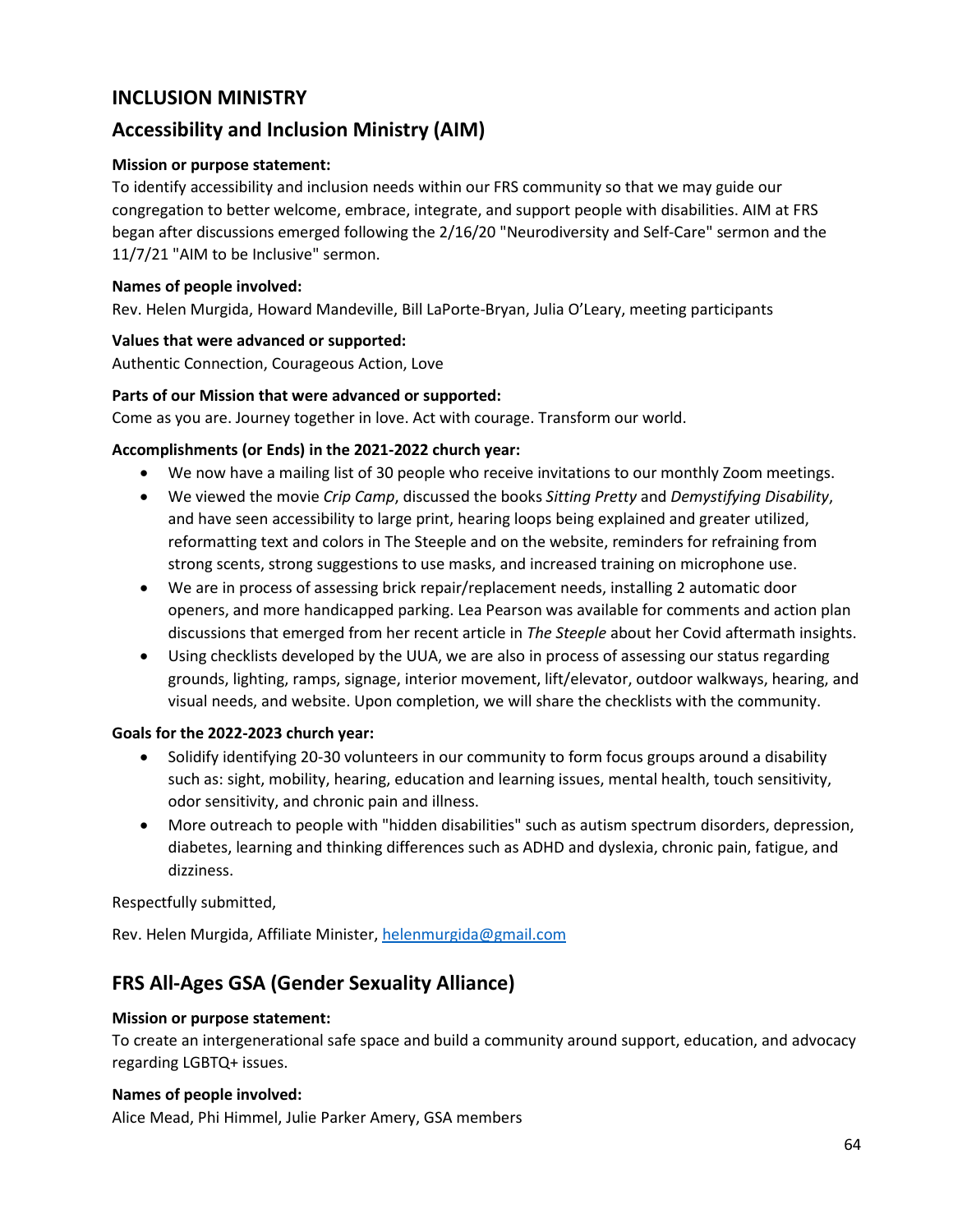# **Values that were advanced or supported:**

Authentic Connection, Courageous Action, Love, Wonder

# **Parts of our Mission that were advanced or supported:**

Come as you are. Journey together in love. Act with courage. Transform our world.

# **Accomplishments (or Ends) in the 2021-2022 church year:**

- Covered a variety of LGBTQ+ curriculum including identities, lived experiences, how to be an ally, history, culture, important figures, intersectionality, and more.
- Created a safe space and a community of curious, engaged, and educated people.
- Brought elements of our learning to Young Church.
- Organized a group of our members going to a local pride event in partnership with the Welcoming Committee.

# **Goals for the 2022-2023 church year:**

To maintain an intergenerational safe space and a community built around support, education, and advocacy regarding LGBTQ+ issues.

Respectfully submitted,

Alice Mead, [alicemead13@gmail.com](mailto:alicemead13@gmail.com)

# **Welcoming Committee**

## **Mission or purpose statement:**

The Welcoming Committee assists the parish in upholding its pledge to be a part the UUA Welcoming Congregations Program, an effort whereby congregations seek to understand current issues, needs, and areas of concern of the LGBTQ+ community so that LGBTQ+ people feel fully welcomed, centered, and embraced in UU congregations. The Welcoming Committee offers robust opportunities for learning, growth, and inclusion while fulfilling the UUA's Five Practices of Welcome Renewal, required to maintain a Welcoming Congregation designation.

## **Names of people involved:**

Maureen Adams, Holly Cashman, Susan Cooper, Christine Doherty, Erin Hutchinson-Himmel, Julie Parker Amery

## **Values that were advanced or supported:**

Authentic Connection, Courageous Action, Love, Spirituality, Wonder

## **Parts of our Mission that were advanced or supported:**

Come as you are. Journey together in love. Act with courage. Transform our world.

# **Accomplishments (or Ends) in the 2021-2022 church year:**

The Welcoming Committee was reconvened in 2021 after a hiatus from active work. During the church year the committee:

- Researched current criteria for Welcoming Congregations.
- Assisted the Parish Board in renewing the congregation's welcoming work and in selecting key education and worship programming for the year.
- Assisted in developing worship services in October in celebration of National Coming Out Day.
- Attended UUA national training webinars for Welcoming Congregations.
- Increased community awareness of LGBTQ+ Days of Observance and calls to action.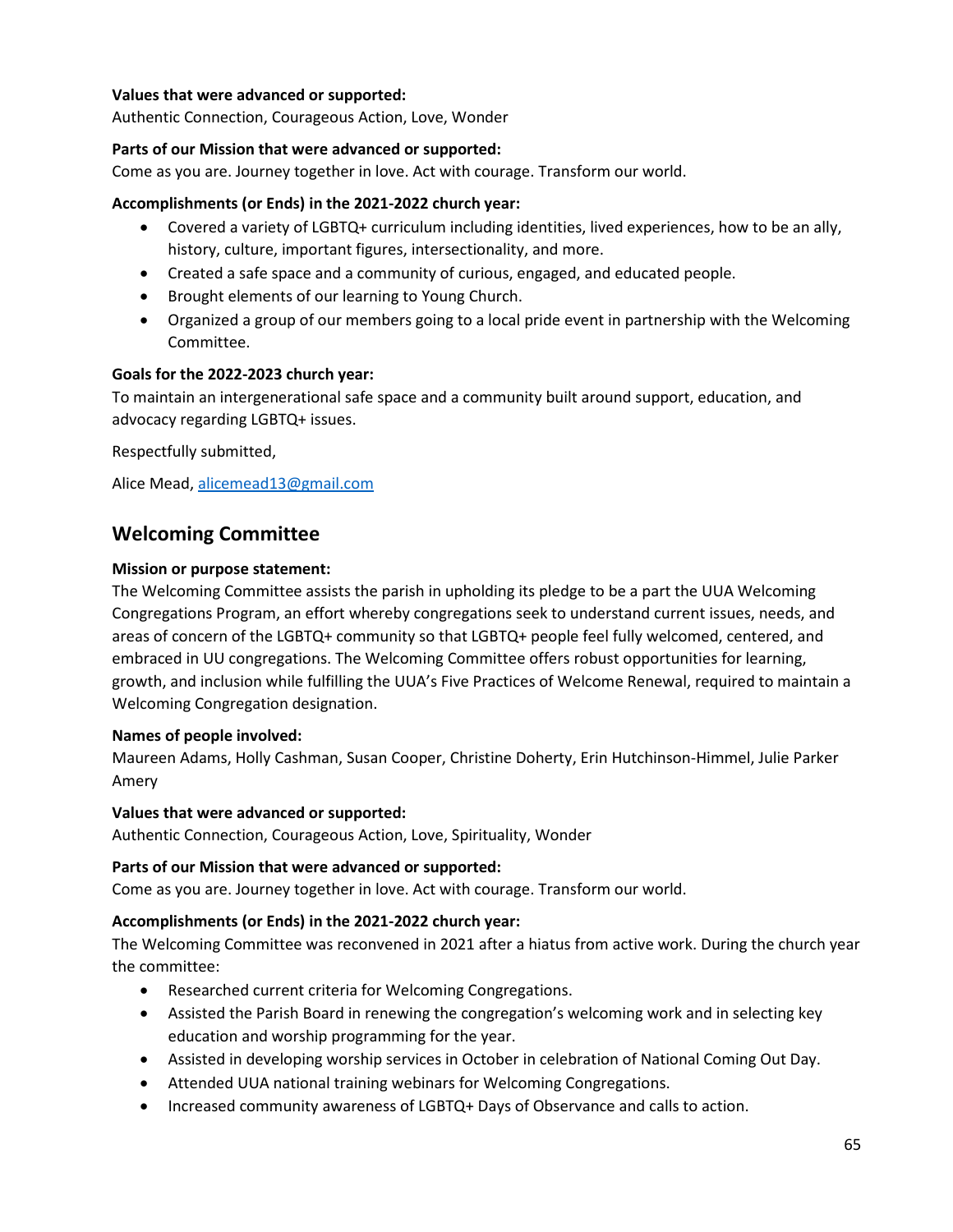- Coordinated involvement in Pride programming.
- Began compilation of an LGBTQ+ resource directory.
- Identified goals for 2022 church year programming.

# **Goals for the 2022-2023 church year:**

- Integrate the mission and spirit of the Welcoming Congregations Program to congregational life at FRS, creating a welcoming community for current and prospective members.
- Create opportunities for learning and action in order to undo prejudice against LGBTQ+ people in our congregation and our community.

# **Objectives for the 2022-2023 church year:**

- Ensuring Welcoming Worship Services occur in the liturgical schedule that uplift themes of LGBTQ+ inclusion.
- Communicating and celebrating LGBTQ+ Days of Observance.
- Providing educational programs which raise awareness about the issues and needs of the LGBTQ+ community.
- Supporting an LGBTQ+ organization or project at least once annually.
- Publishing and maintaining a resource guide.
- Collaborating with the Intergenerational GSA.
- Supporting a climate of inclusion in the congregation.
- Submitting a renewal report annually to UUA in order to retain our Welcoming Congregation designation.
- Adopting other objectives as needed.

# **What is needed to be successful in the 2023 church year?**

To increase opportunities for individual and congregation-wide learning, growth, and engagement as it relates to LGBTQ+ issues, needs and concerns.

Respectfully submitted,

Christine Doherty, [christine.doherty@comcast.net](mailto:christine.doherty@comcast.net)

# **MUSIC MINISTRY**

# **Jazz Vespers**

# **Mission or purpose statement:**

Jazz Vespers is an alternative worship service held on the first Wednesday of the month. Music from the broad tradition of jazz, along with readings and a time for meditation offer a relaxed and contemplative space for worship.

## **Names of People Involved:**

Lark Madden

# **Values that were advanced or supported:**

Authentic Connection, Spirituality, Wonder

## **Parts of our Mission that were advanced or supported:**

Come as you are. Journey together in love. Transform our world.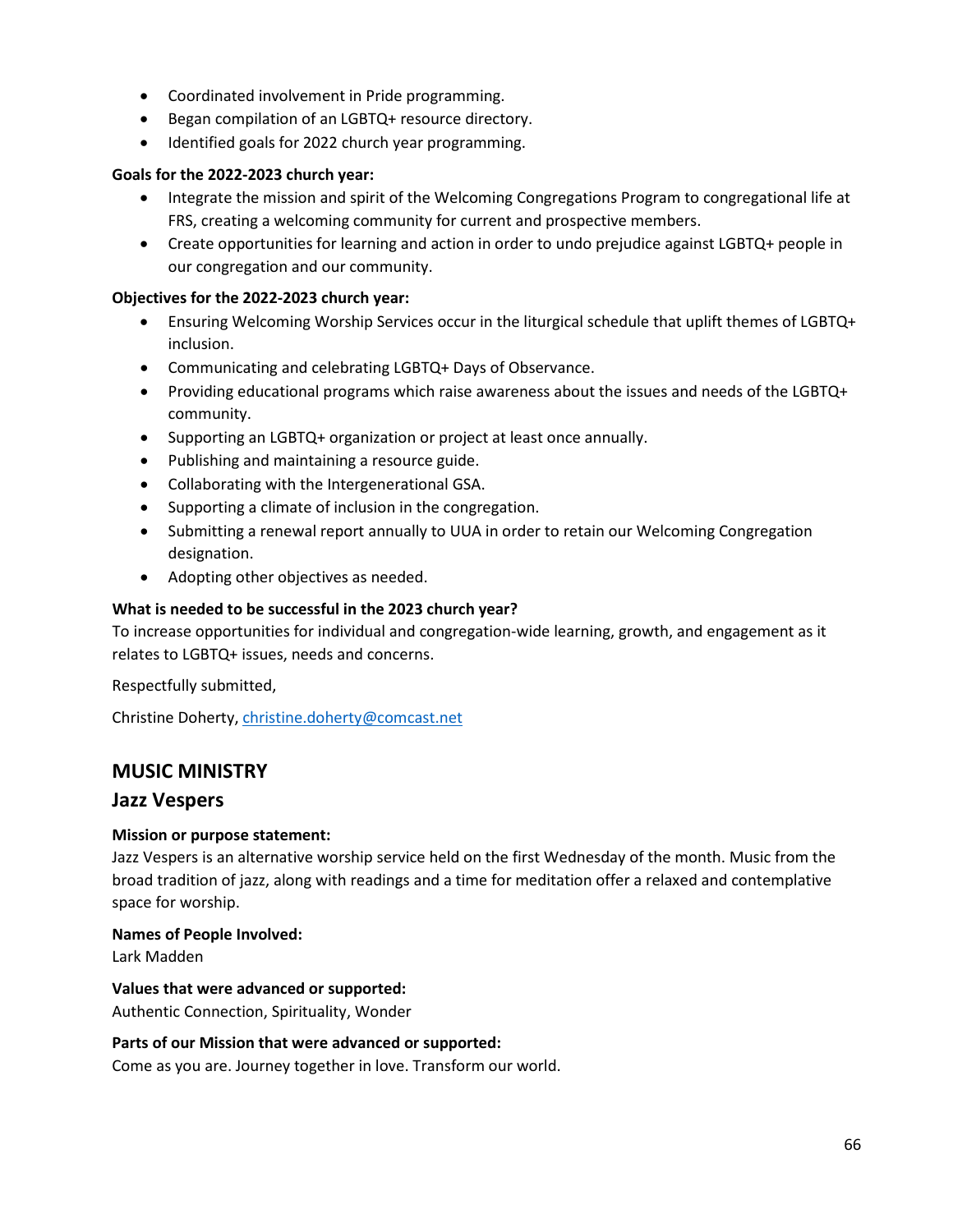# **Accomplishments (or Ends) in the 2021-2022 church year:**

Jazz Vespers continues to connect with people both in Newburyport and beyond through the use of our streaming platform. Guest musicians included the Cuppa Joe Trio and Danny Harrington, along with the FRS House Band.

# **Objectives for the 2022-2023 church year:**

Return to a more regular Jazz Vespers schedule and welcome new guest musicians.

Respectfully submitted,

Justin Murphy-Mancini, [justin.murphy-mancini@frsuu.org](mailto:justin.murphy-mancini@frsuu.org)

# **The Wilson Music Series**

**January 9, 2022 – The Del Sol Quartet, scheduled to play Huang Rue's "Dust in Time" –** The concert was postponed because the quartet was unable to fly from San Francisco to Boston safely during the pandemic. Del Sol will return in July 2022.

**January 16, 2022 – Nicole Keller, organ –** Ms. Keller impressed audiences at an August 2021 concert in Methuen. At the Wilson Series, she played music of Bach, Sweelinck, Mendelssohn, and others. It was an excellent demonstration of the church's splendid 1834 Joseph Alley organ.

**January 23, 2022, 4:00 p.m. – Danny Harrington Quartet with special guest Jeff Stout –** Yes! Jazz entered the big room in the best possible way. This concert found him in a teaching mood, taking a longer look at Jazz from Swing to Bebop to Modal to Fusion. As ever with Danny, the saxophone was smoking and the other instruments were right in time.

**February 13, 2022, 4:00 p.m. – Carduus –** This Boston-based group, with a hand from FRS Director of Church Music Justin Murphy-Mancini, presented a program of early music for voices featuring the *Missa fortuna desperata* by Josquin des Pres. They performed Josquin's extraordinary work alongside Gregorian chants and related motets.

Respectfully submitted,

John Mercer, [jsmercer@gmail.com](mailto:jsmercer@gmail.com)

# **SOCIAL JUSTICE MINISTRY**

# **Afghan Resettlement Working Group**

## **Mission or purpose statement:**

To support the Mirzayee family, who had to flee Afghanistan, as they make a new home in America.

## **Names of people involved:**

Ann Haaser, Annie Maurer, Lee McLaughlin, Yvonne McQuilkin, Mary Sortal, Bettina Turner

## **Values that were advanced or supported:**

Authentic Connection, Courageous Action, Love

## **Parts of our Mission that were advanced or supported:**

Journey together in love. Act with courage. Transform our world.

## **Accomplishments (or Ends) in the 2021-2022 church year:**

- Created a list of volunteers and donors.
- Coordinated preparing Parish Hall for family by cleaning it out and furnishing.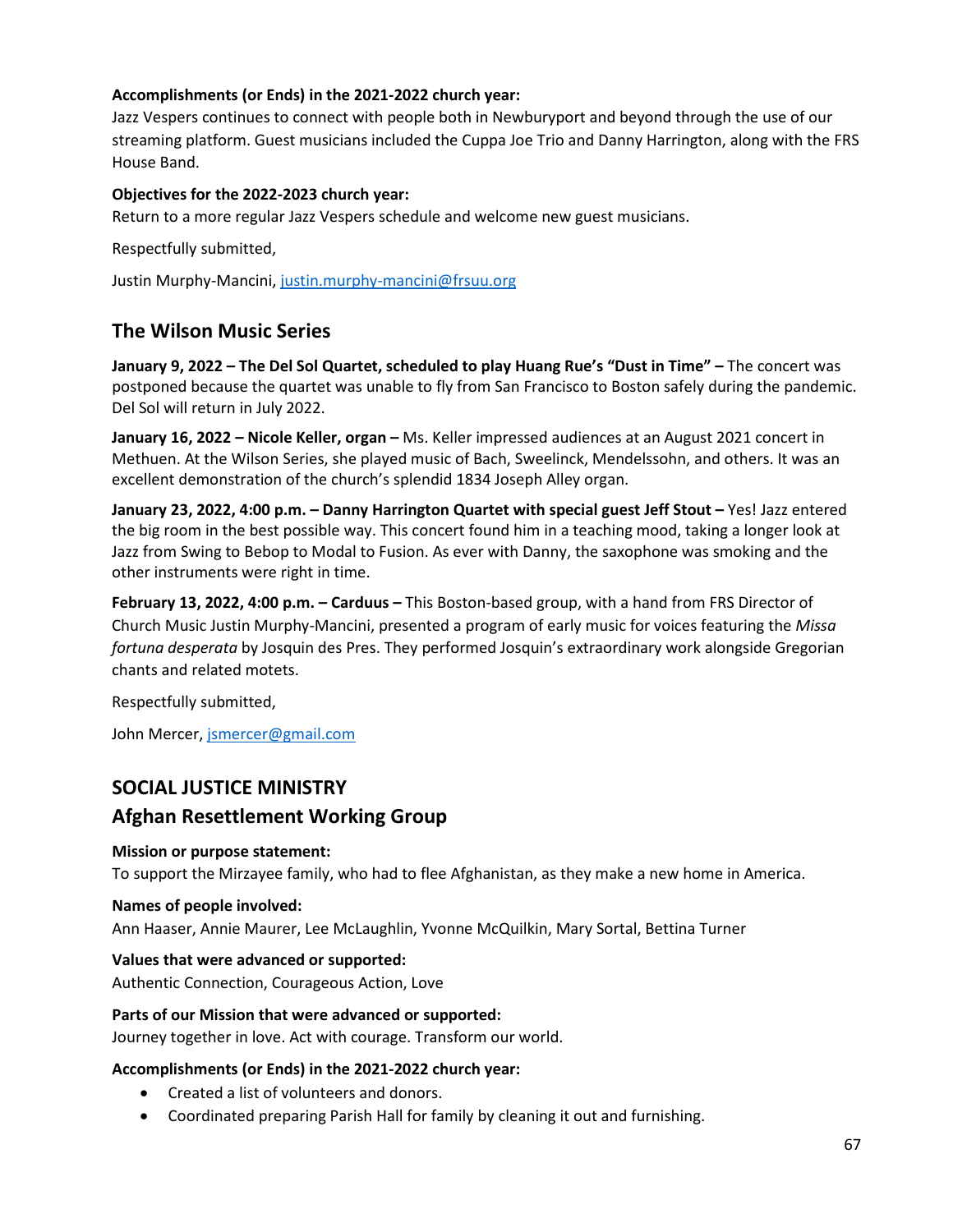- Organized clothing donations and drive.
- Provided ESL for all members of family.
- Registered family with doctors and dentists, made and provided rides to appointments.
- Helped family learn about and navigate grocery shopping and public transportation.
- Provided rides to religious services, appointments, and social gatherings.
- Worked with congregation to provide family with things they needed.
- Coordinated with other churches in the area to collaborate and support each other.

# **Challenges experienced in the 2021-2022 church year:**

Communication with family due to language issues.

# **Goals for the 2022-2023 church year:**

- To continue to help the family assimilate into their new community
- To support efforts by the clergy and city to find housing and employment for family members.
- To continue to work with churches and other community groups to the benefit of all the Afghan families in town.

# **What is needed to be successful in the 2023 church year?**

The continued generous support of the FRS community to help us care for and support this family until they are settled and able to be independent.

# Respectfully submitted,

Annie Maurer, [anniemaurer174@gmail.com](mailto:anniemaurer174@gmail.com)

# **Alternatives to Violence Project (AVP)**

## **Mission or purpose statement:**

The Alternatives to Violence Project (AVP) is a volunteer-run conflict transformation program. Teams of trained AVP facilitators conduct experiential workshops to develop participants' abilities to resolve conflicts without resorting to manipulation, coercion, or violence. Typically, each workshop lasts 18–20 hours over a two or three-day period. The workshop events place a strong emphasis on the experiences of the participants, building confidence that everyone contributes something of value to violence prevention. AVP groups and facilitators are active worldwide.

## **Names of People Involved:**

Kathy Desilets, Minnie Flanagan, Sandra Thaxter

## **Values that were advanced or supported:**

Authentic Connection, Courageous Action, Love, Spirituality, Wonder

# **Parts of our Mission that were advanced or supported:**

Come as you are. Journey together in love. Act with courage. Transform our world.

# **Accomplishments (or Ends) in the 2021-2022 church year:**

Church members who are AVP Facilitators conducted workshops at Middleton House of Corrections and Lawrence Pre-release Center during the '21 Church year and held a table at the Spring '21 Passion Action Fair.

# **Challenges experienced in the 2021-2022 church year:**

• We've been unsuccessful in our attempts to offer a mini workshop at church due to insufficient enrollment.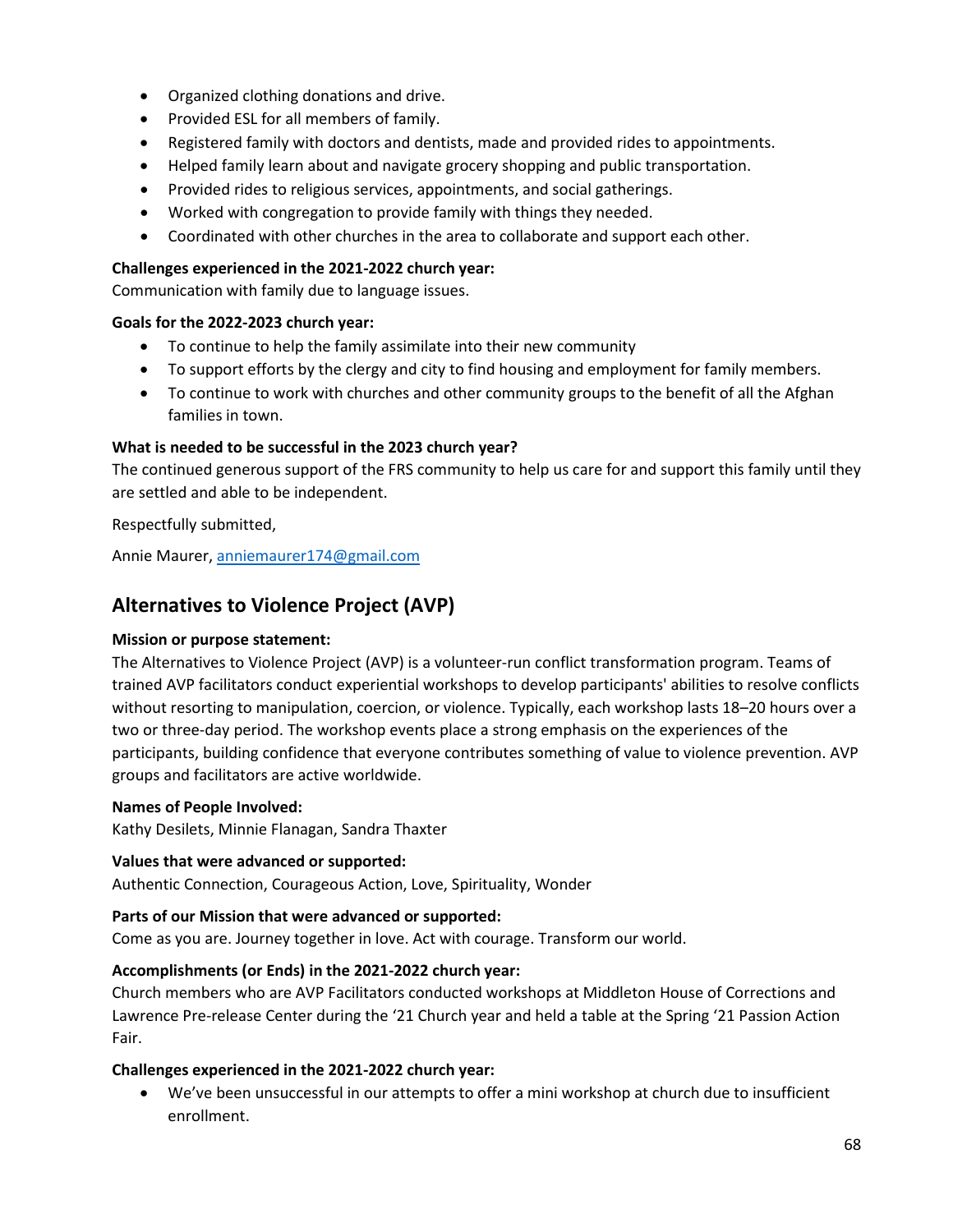• Our offerings at jail were thwarted by shutdowns there due to COVID.

# **Goals for the 2022-2023 church year:**

- To maintain our program at Essex County jails.
- To introduce congregants to the excellent opportunity AVP offers us to live out our Mission, Values and Ends.
- To recruit facilitators into the program.

# **Objectives for the 2022-2023 church year:**

We are seeking folks who might be interested in exploring opportunities to become AVP Facilitators and to join us in working in Essex County jails. If there is enough interest, we will offer a mini workshop at FRS to familiarize potential facilitators with the program.

# **What is needed to be successful in the 2023 church year?**

Attract congregants to explore AVP via a mini workshop at FRS and/or joining a workshop in jail and, hopefully, to become AVP Facilitators.

Respectfully submitted,

Minnie Flanagan, [mgflan@gmail.com](mailto:mgflan@gmail.com)

# **Climate Action Project (CAP)**

# **Mission or purpose statement:**

We have a climate policy that was approved by the Parish Board. CAP seeks to promote the climate policy and to promote climate justice broadly.

# **Names of People Involved:**

David Chatfield, William Clary, Vernon Ellis, Steven-Wolf Foster, Art Henshaw, Lance Hidy, Sam Kimball, Doug Latham, Annie Madden, Yvonne McQuilkin, Ed Meagher, Pat Skibbee, Sandra Thaxter, Joe Vecchione.

# **Values that were advanced or supported:**

Authentic Connection, Courageous Action, Wonder

# **Parts of our Mission that were advanced or supported:**

Transform our world.

# **Accomplishments (or Ends) in the 2021-2022 church year:**

- Earth Day Service.
- Improved CAP presence on the website.
- Earth Day celebration with youth.
- Information sharing about environmental efforts.
- Preparatory efforts to learn about solar and heat pumps for the church including a field trip to the Bedford Church.
- Monitoring the energy use over time which has gone down substantially in part due to energy saving measures put in place with the building energy audit.

# **Challenges experienced in the 2021-2022 church year:**

- We would like to continue to consider how to implement the environmental policy.
- Not meeting in person was a limitation; in the past CAP has had potluck talks but those have been on hold for two years.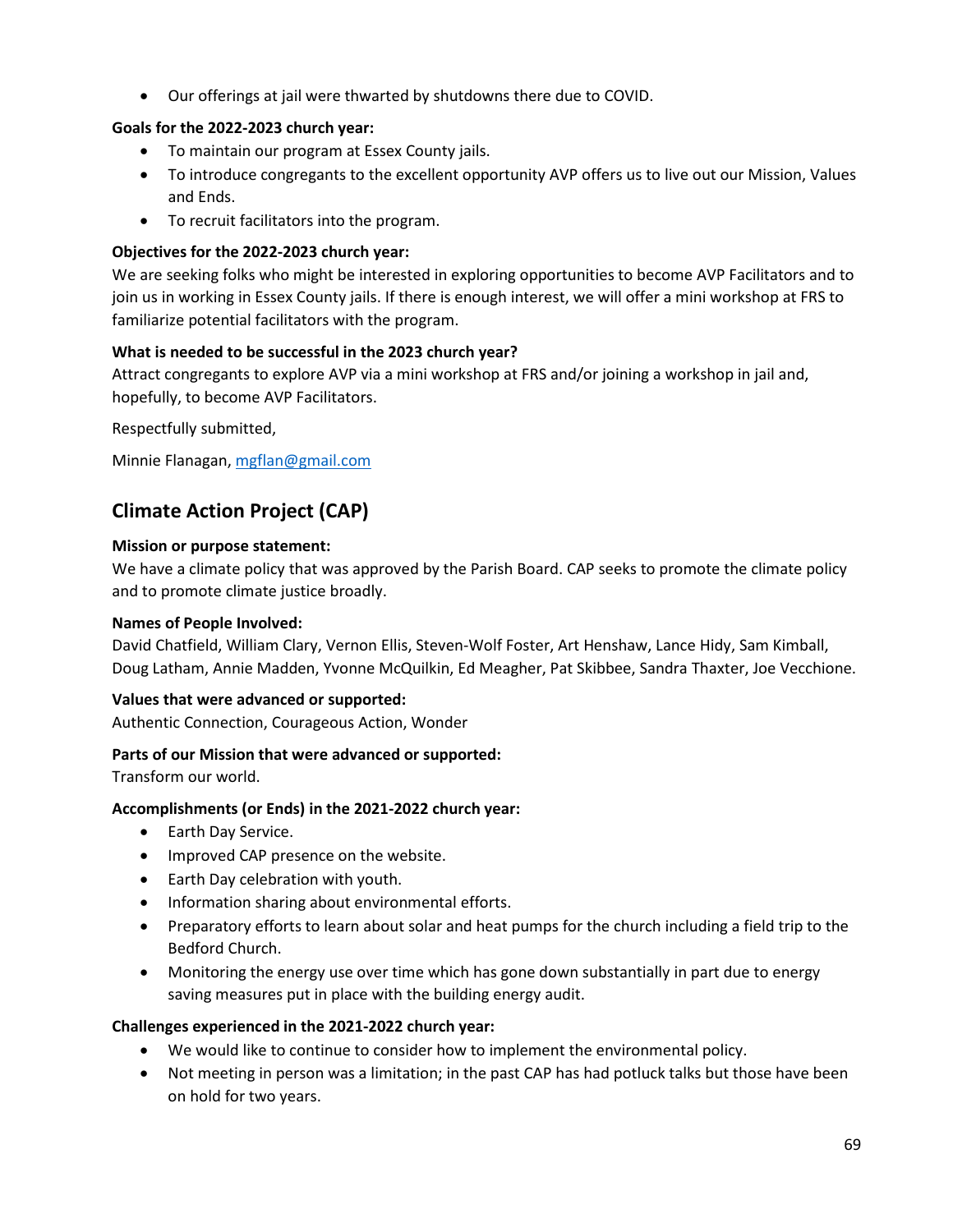# **Goals for the 2022-2023 church year:**

We are working on goal setting now.

## **Objectives for the 2022-2023 church year:**

We are working on goal setting now.

## **What is needed to be successful in the 2023 church year?**

- It is helpful to have some staff support which Cynthia and Julie provide.
- To move forward with solar/heat pump installation there may be a need to consult with a building committee.

Respectfully submitted,

Karen Kulhthau, [karenkuhlthau@gmail.com](mailto:karenkuhlthau@gmail.com)

# **Community Human Services**

# **Mission or purpose statement:**

To direct and manage a wide range of programs for local people who are struggling and in need of assistance. Thanks to all who have supported our initiatives. Your donations and volunteer efforts made the below programs possible. We look forward to your continued support and participation next year.

# **Names of People Involved:**

Jeff Bard, Linda Buddenhagen, Nancy Crochiere, Barbara Garnis, Monique Greilich, Ann Haaser, Mary McDonald, Ann Power.

# **Accomplishments (or Ends) in the 2021-2022 church year:**

**2021-2-22 Sunday Shared Collection:** After gathering suggestions from the congregation, we selected the following for our monthly shared collection distributions:

- September: Jeanne Geiger Center \$1,000 FRS sponsorship; FRS walkers contributed through their participation in the Geiger Center's annual Walk Against Violence
- October: Greater Newbury Elder Pet Fund
- November: Essex County Habitat for Humanity
- December: Fuel Assistance
- January: Community Service Camperships
- February: MA Coalition to Prevent Gun Violence
- March: UTEC
- April: Merrimack Valley Black and Brown Voices
- May: Emmaus
- June: LGBT Asylum Task Force

**Swasey Orphan Endowment Fund**: There was one distribution of \$2,095.00 this year. We sent a petition to the Essex County Probate Court seeking a broader definition of qualified recipients for distributions from this fund. This was finally approved and now we will be able to offer assistance to so many more children. These would be children in need and:

- Having at least one deceased parent, or
- Living in a single parent household, or
- Under legal guardianship, or
- In foster care, and
- Residents of Newburyport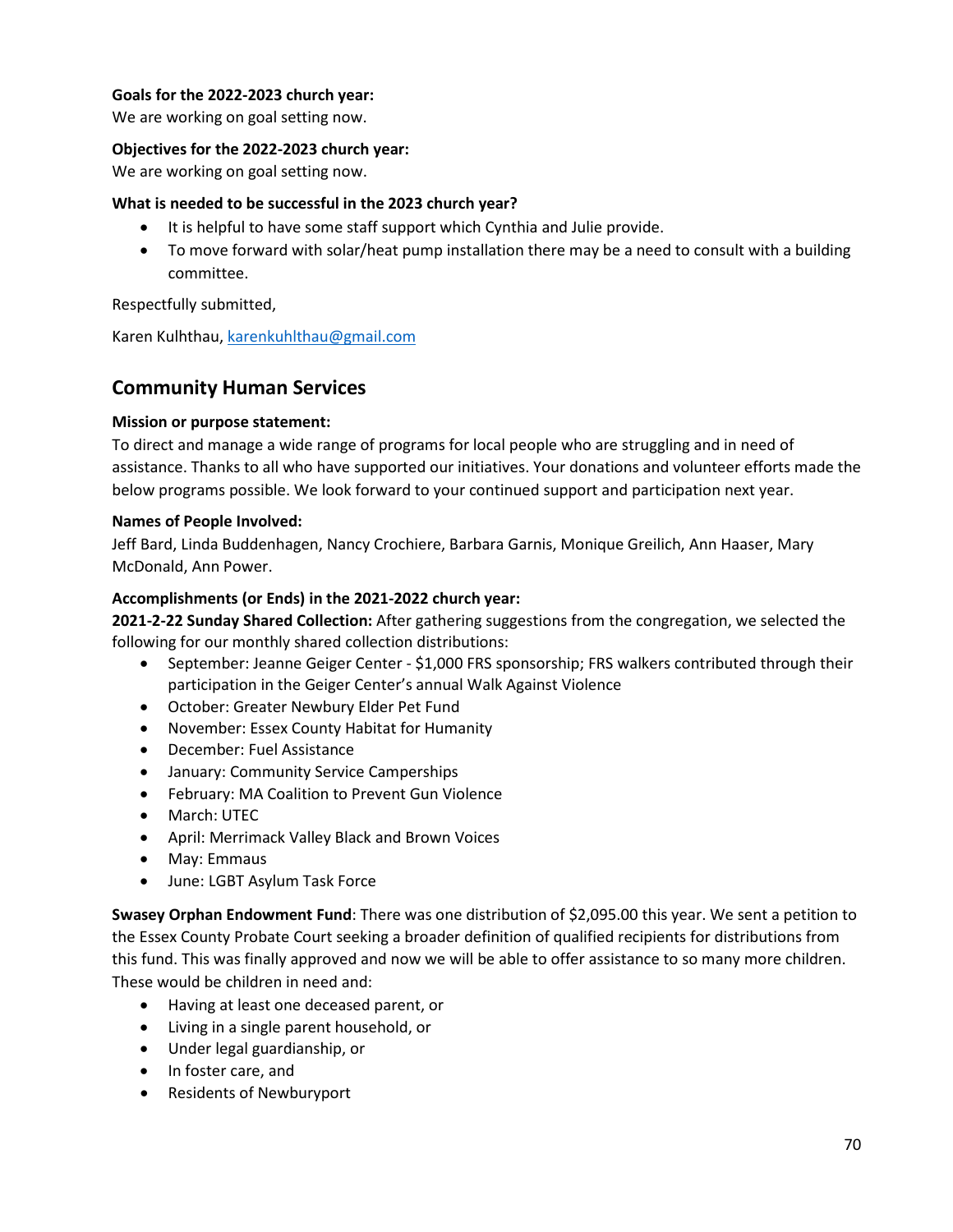**Joy of Giving Program**: From the scores of new/unused gifts donated by FRS members as part of this annual program, over 30 children from Kelleher Gardens were able to select and wrap presents for their parents and caretakers. This is a program that the children, ages 3-18, greatly look forward to each year.

**Newbury Food Pantry Food Drives:** FRS food drive supplied two carloads of food and \$425 in cash to deserving members of our community. CHS and Young Church conducted a second food drive and collected a truck load of food and \$200.

**Market Basket Gift Card Drive:** CHS conducted this gift card drive to support the Afghan family living in the Parish Hall and collected \$1,935 in gift cards along with \$890 in cash.

We will rotate the chairperson role on a meeting-by-meeting basis during 2022-2023 and Jeff Bard will serve as secretary. Anyone interested in learning more about our group can contact Jeff Bard at 978.270.3293 or [jeffbard@hotmail.com.](mailto:jeffbard@hotmail.com)

Respectfully submitted,

Jeff Bard, Secretary

# **FRS Anti**-**Racism Initiative (FRS ARI)**

# **Mission or purpose statement:**

The FRS ARI seeks to eliminate individual, congregational, and community racism.

# **Names of people involved:**

Core Group more directly involved in our Anti-Racism Within, Among, and Beyond Work: Vern Ellis, Susan Stone, Ann Haaser, Sue Fasoli, Jane Tuohy, Mary Sortal, Eileen Costello, Julie Menin, Sandra Thaxter, Lea Pearson, Julie Parker Amery, Jim Supple, Tina Benik, Joe Vecchione. There are approximately 50 people on the FRS Anti-Racism Initiative mailing list who have asked to be kept abreast of anti-racism initiatives and news from the church and community.

# **Values that were advanced or supported:**

Authentic Connection, Courageous Action, Love, Spirituality, Wonder

# **Parts of our Mission that were advanced or supported:**

Come as you are. Journey together in love. Act with courage. Transform our world.

# **Accomplishments (or Ends) in the 2021-2022 church year:**

The FRS Anti-Racism Initiative ("FRS-ARI") work in 2021-2022 was initially organized around the focal areas of Within (Individual), Among (Congregational), and Beyond (the larger Community):

- The Within Group developed and launched a personal self-reflection tool to help us each individually examine our own experiences, thoughts, and feelings around racism, and the *Seeing White* sessions continued under Julie Parker Amery's extremely able leadership.
- The Among Group conducted extensive research and determined to launch, and then launched, the "Living the Pledge" training at FRS as the foundational learning for the congregation to consider and hopefully choose to become an anti-racist congregation.
- The Beyond Group supported various community efforts such as walking in, and donating to, the Louis D. Brown Mother's Day Walk for Peace, and joined in the community conversation around the flying of the Thin Blue Line flag on municipal property.

Once the "Living the Pledge" training was chosen as the FRS ARI's offering to the congregation, the ARI determined to consolidate much of its efforts to rolling out that training. Eight facilitators were trained and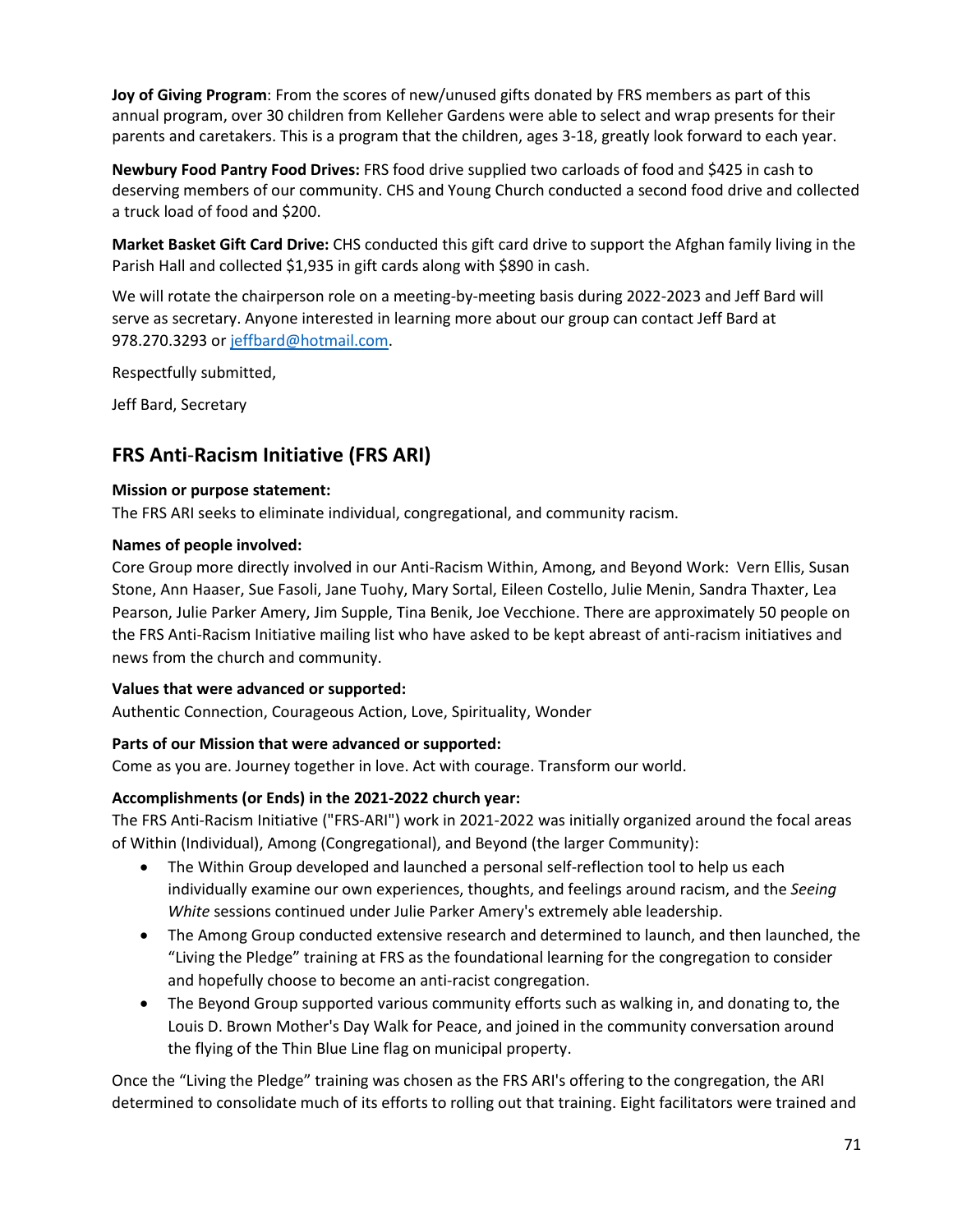they in turn then offered a pilot program to further hone the program. After the pilot program, three LTP training sessions have been run thus far with a total of 15 participants. The vision of the FRS ARI is to take the steps necessary to have the congregation consider and vote, at FRS's 2022-2023 Annual Meeting, to become an Anti-Racist Congregation. Our work in the upcoming year is to provide opportunities for all of us to learn, discuss, and understand what it means to be an Anti-Racist congregation.

## **Challenges experienced in the 2021-2022 church year:**

- Communicating to the congregation in an efficient way about our programs and efforts.
- Engaging a critical mass of participants in the discussion and the work.

## **Goals for the 2022-2023 church year:**

• To have the congregation consider and approve becoming an anti-racist congregation in 2023.

## **Objectives for the 2022-2023 church year:**

- Continuing to offer the LTP training sessions.
- Increasing communications to the congregation about the FRS ARI efforts and opportunities.

## **What is needed to be successful in the 2023 church year?**

- Continued support and commitment from the Parish Board and Reverend Rebecca.
- Interest and commitment from the congregation.

## Respectfully submitted,

Tina Benik[, tiben1989@gmail.com](mailto:tiben1989@gmail.com)

# **FRS Habitat for Humanity**

## **Mission or purpose statement:**

FRS Habitat volunteers represent FRS in support of the Habitat mission to create affordable housing and strong, inclusive communities**.**

#### **Values that were advanced or supported:**

Authentic Connection, Courageous Action, Love, Spirituality, Wonder

#### **Parts of our Mission that were advanced or supported:**

Come as you are. Journey together in love. Act with courage. Transform our world.

#### **Accomplishments (or Ends) in the 2021-2022 church year:**

Volunteers participated in the building of affordable homes or served on the Family Selection Committee. Both activities are evidence of FRS Habitat's commitment in line with the FRS mission statement.

#### **Challenges experienced in the 2021-2022 church year:**

The COVID pandemic put volunteer home construction on hold for more than a year and delayed the work of matching Habitat families with affordable homes. The number of returning home building volunteers dropped off significantly.

## **Goals for the 2022-2023 church year:**

Compile a list of affordable housing resources that could be available to homeowners to prepare for home ownership, including short term supportive services available to families from the point of family selection to the point of closing and occupying a Habitat home.

## **Objectives for the 2022-2023 church year:**

Partner with other affordable housing advocates to reduce housing insecurity for low-income households.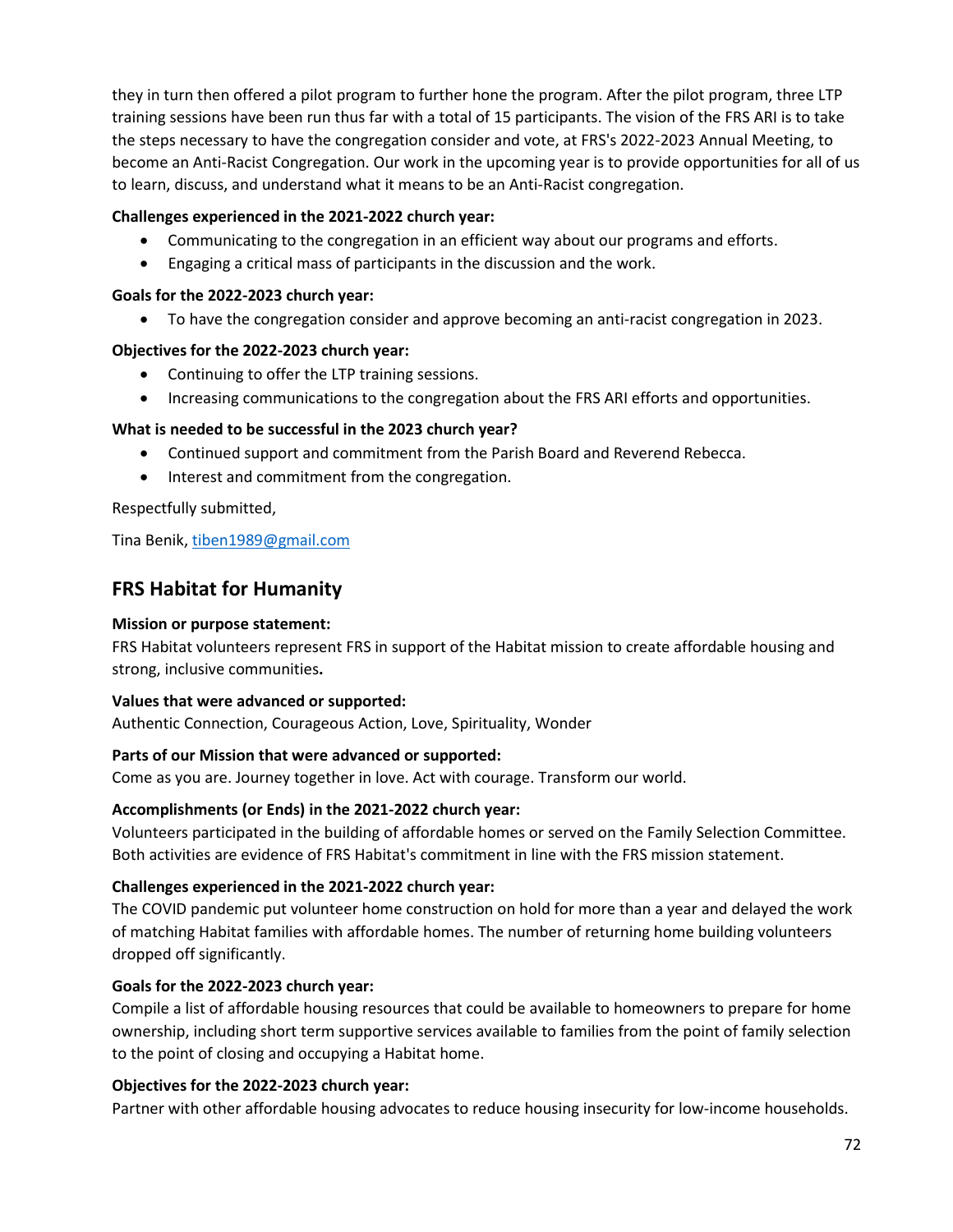## **What is needed to be successful in the 2023 church year?**

The most immediate need is to increase the number of volunteers participating in FRS Habitat activities. The number of experienced volunteers is significantly reduced and outreach to potential new volunteers has not been very successful.

Respectfully submitted,

Howard Mandeville, [howard.mandeville@gmail.com](mailto:howard.mandeville@gmail.com)

# **Indigenous Peoples Day Initiative**

#### **Mission or purpose statement:**

To support local advocacy initiatives calling for the city of Newburyport to rename Columbus Day to Indigenous Peoples Day.

#### **Names of people involved:**

Linda Lu Burciaga, Mara Flynn, Betsy Hazen, Erin Hutchinson-Himmel, Cynthia Walsh, community partners.

#### **Values that were advanced or supported:**

Authentic Connection, Courageous Action, Spirituality

#### **Parts of our Mission that were advanced or supported:**

Journey together in love. Transform our world.

#### **Accomplishments (or Ends) in the 2021-2022 church year:**

- City of Newburyport renamed Columbus Day to Indigenous Peoples Day.
- Built connections with local Indigenous leaders.
- Built community-wide partnerships.
- Congregant members developed advocacy skills and confidence.
- Hosted City of Newburyport's first Indigenous Peoples Day Observance (more than 200 people attended this intergenerational event).
- Public recognition of UU's role in Indian Residential Schools.

#### **Goals for the 2022-2023 church year:**

Serve as an ally to local Indigenous people and support land recognition in the spaces we occupy so that our congregation builds authentic connections.

#### **Objectives for the 2022-2023 church year:**

- Host public education events to build awareness of local indigenous history to present day.
- Demonstrate awareness to public land recognition on the land that our physical church occupies.
- Strengthen community partnerships.
- Build authentic connections to local indigenous community members.
- Support efforts of neighboring towns/cities to rename Columbus Day to Indigenous Peoples Day.

#### **What is needed to be successful in the 2023 church year?**

Grow engagement among parishioners to support the goals/objectives of the Indigenous Peoples Day Initiative.

#### Respectfully submitted,

Cynthia Walsh, Director of Congregational Engagement & Community Outreach, [cynthia.walsh@frsuu.org](mailto:cynthia.walsh@frsuu.org)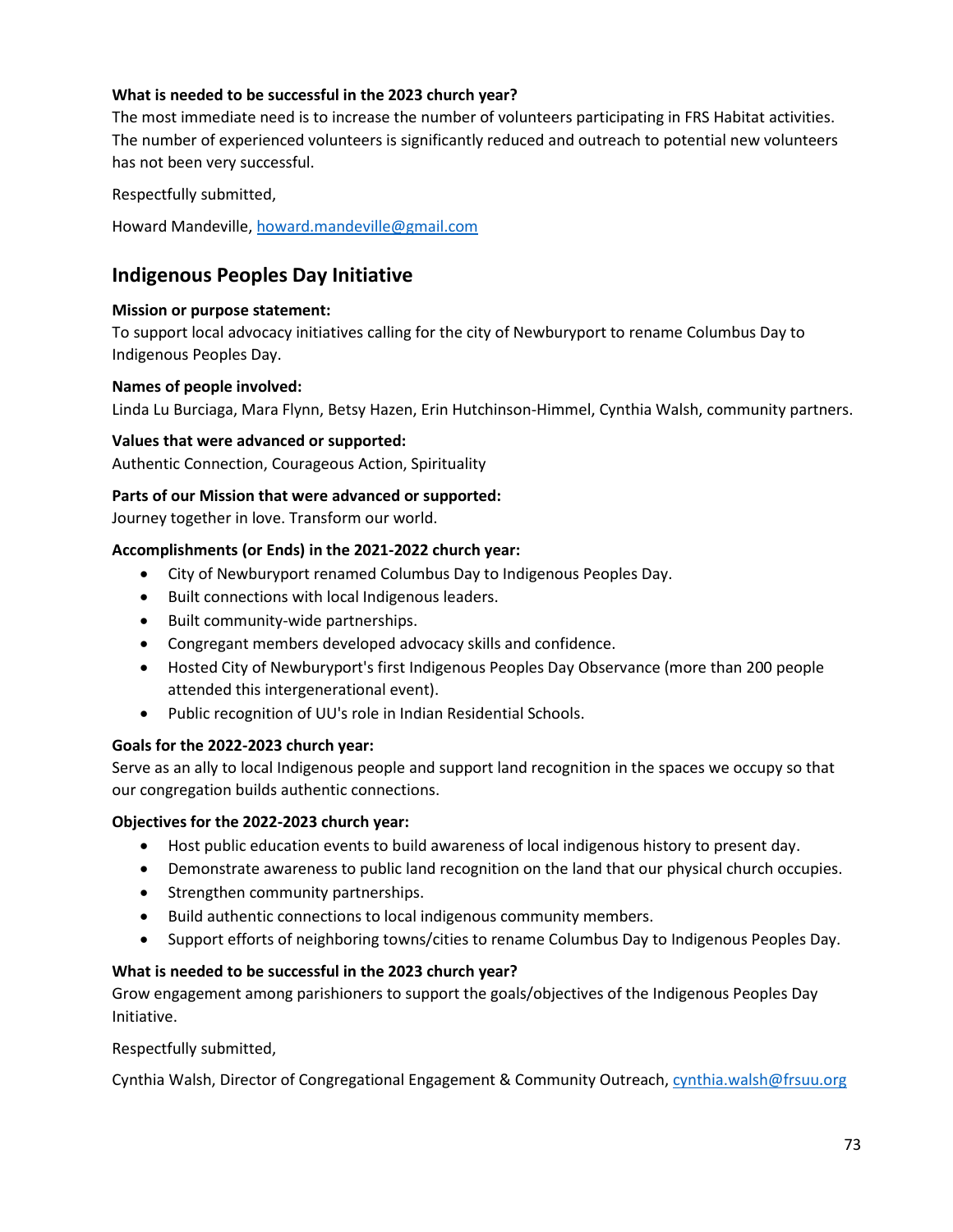# **Mother's Day Walk for Peace**

## **Mission or purpose statement:**

To walk in community with the people of Roxbury and Dorchester, to honor the families and loved ones lost to murder, and to raise funds for the Louis D. Brown Peace Institute which provides training, advocacy, and support.

## **Names of people involved:**

Over 20 walkers and over 25 supporters

## **Values that were advanced or supported:**

Authentic Connection, Love

## **Parts of our Mission that were advanced or supported:**

Journey together in love. Transform our world.

## **Accomplishments (or Ends) in the 2021-2022 church year:**

- We walked in community as the FRS Team.
- We supported the communities where violence is far too common.
- We raised over \$2,500 for the Peace Institute.

## **Goals for the 2022-2023 church year:**

We plan to walk again in 2023!

Respectfully submitted,

Annie Madden, [madden.anne.b@gmail.com](mailto:madden.anne.b@gmail.com)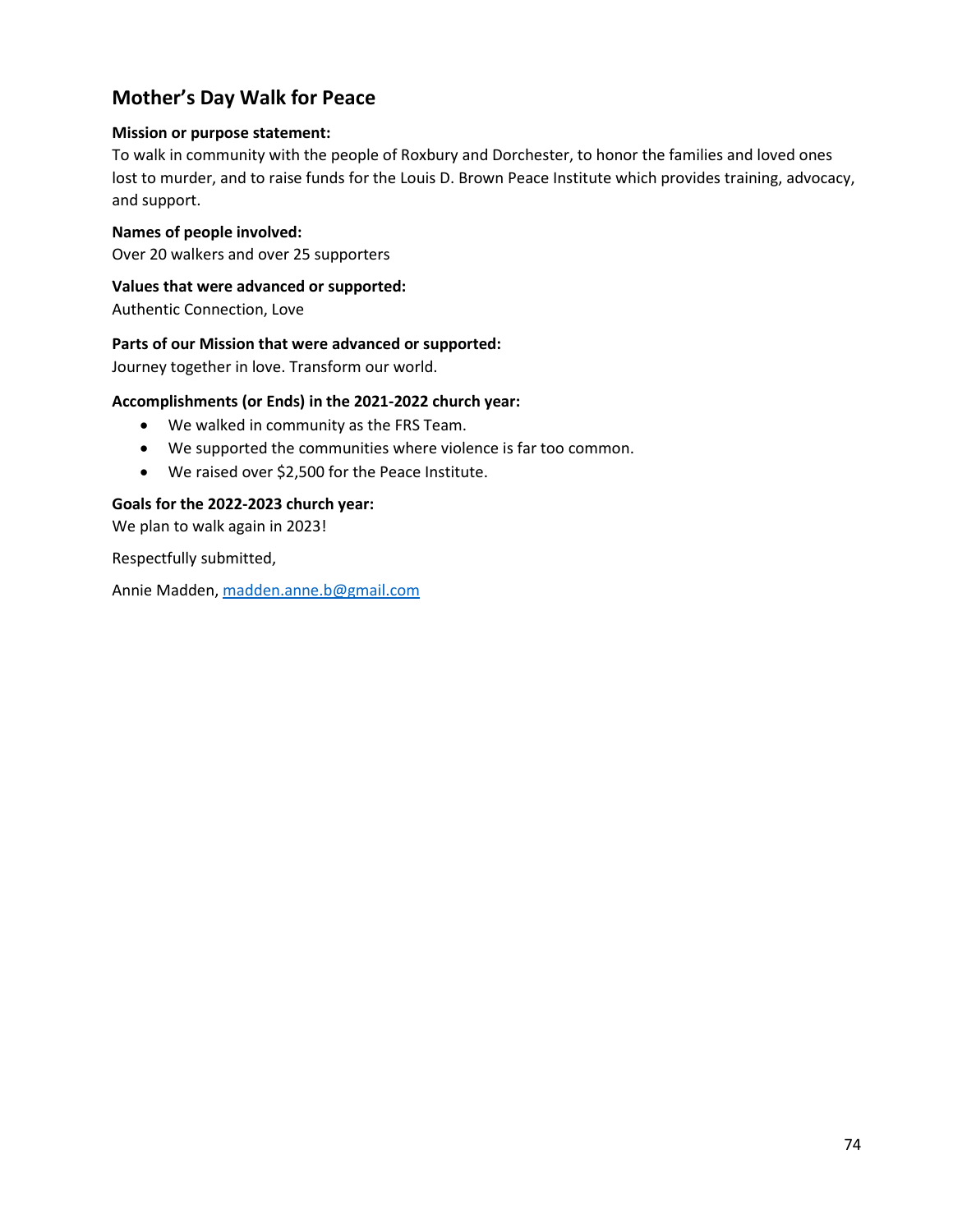# **FY23 BUDGET WORKSHEET**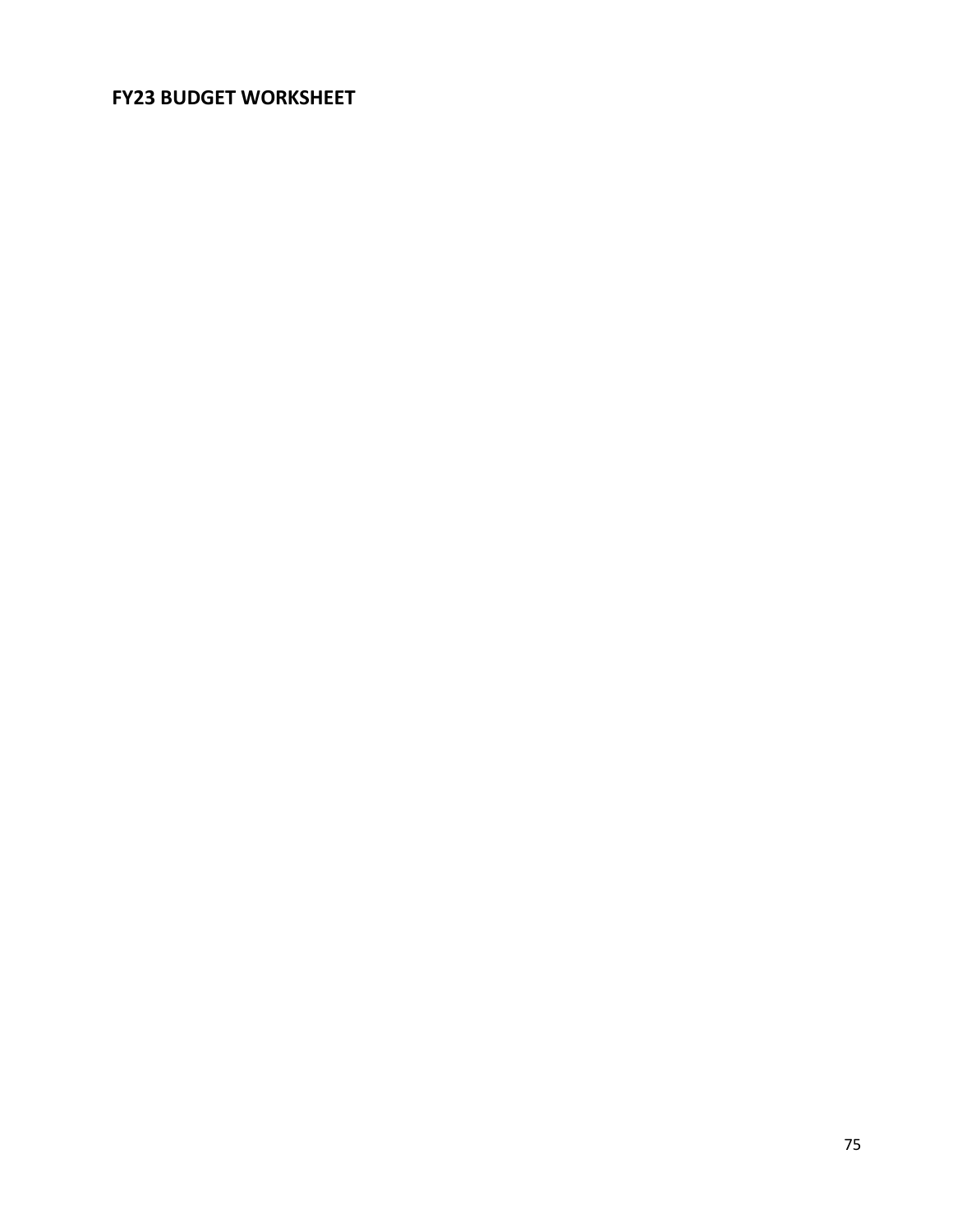# FIRST RELIGIOUS SOCIETY

## FY23 Budget Worksheet

|                                              | <b>FY22</b>   | <b>FY22</b>     | <b>FY23</b>    |                                                          |
|----------------------------------------------|---------------|-----------------|----------------|----------------------------------------------------------|
|                                              | <b>Budget</b> | Projected       | Proposed Notes |                                                          |
| Ordinary Income/Expense                      |               | (as of 5/16/22) |                |                                                          |
| Income                                       |               |                 |                |                                                          |
| 4100 Contributions                           |               |                 |                |                                                          |
| 4111 - Pledge Matching                       | 18,000        | 18,000          | 0              |                                                          |
| 4103 - Processing Fees Donated               | 0             | 2,000           | 1,800          |                                                          |
| 4101 · Pledged                               | 503,000       | 503,000         |                | 515,000 Pledge Goal                                      |
| 4102 · Prior Year Pledges                    | 6,000         | 20,710          | 10,000         |                                                          |
| 4106 · Non Pledge Contributions              | 15,000        | 7,000           |                | 15,000 Includes pledges of new members over the year     |
| 4107 · Shared Collection                     | 25,000        | 25,000          | 25,000         |                                                          |
| 4109 · Reserve for Unpaid Pledges            | (15,090)      | (15,000)        |                | $(10,300)$ 2% of pledged total                           |
| 4125 · Steeple Lighting                      | 2,000         | 2,950           |                | 2,500 Steeple lighting plus \$500 for candle sponsorship |
| Total 4100 · Contributions                   | 553,910       | 563,660         | 559,000        |                                                          |
| 4135 · Steeple Rentals                       |               |                 |                |                                                          |
| 4145 · Verizon                               | $\pmb{0}$     | 0               | $\pmb{0}$      |                                                          |
| $4155 \cdot AT&T$                            | 60,796        | 60,796          |                | 63,900 Standard increase                                 |
| Total 4135 · Steeple Rentals                 | 60,796        | 60,796          | 63,900         |                                                          |
| 4200 · Fees for Services                     |               |                 |                |                                                          |
| 4205 · Child Dedication                      | 1,000         |                 | $\pmb{0}$      |                                                          |
| 4206 · Weddings                              | 3,000         |                 | 1,250          |                                                          |
| 4207 · Memorial Services                     | 1,000         |                 | 1,250          |                                                          |
| 4208 · Building Rental                       | 7,750         | 10,108          | 10,000         |                                                          |
| Total 4200 · Fees for Services               | 12,750        | 10,108          | 12,500         |                                                          |
| 4300 · Fundraising Income                    |               |                 |                |                                                          |
| <b>Misc Fundraisers TBD</b>                  |               |                 | 4,000          |                                                          |
| Seed Money (subacct)                         |               |                 | (4,000)        |                                                          |
| 4318 - Daily Muse Booklets                   |               | 2,475           | 4,500          |                                                          |
| 4317 - Hate Has No Port                      |               | 75              |                |                                                          |
| 4315 - Steeple Mug Fundraising               |               | 90              |                |                                                          |
| 4305 · May Breakfast                         | 0             | 0               | 300            |                                                          |
| 4306 · Book Sale                             | 0             | 810             | 1,000          |                                                          |
| 4307 · Major Fund Raising - Raffle & Auction | 33,750        | 12,500          | 25,000         |                                                          |
| 4308 · Candlelight Service                   | 2,300         | 2,121           | 3,000          |                                                          |
| <b>Christmas Eve Service</b>                 |               | 962             |                | 1,200 Linked to partner church support                   |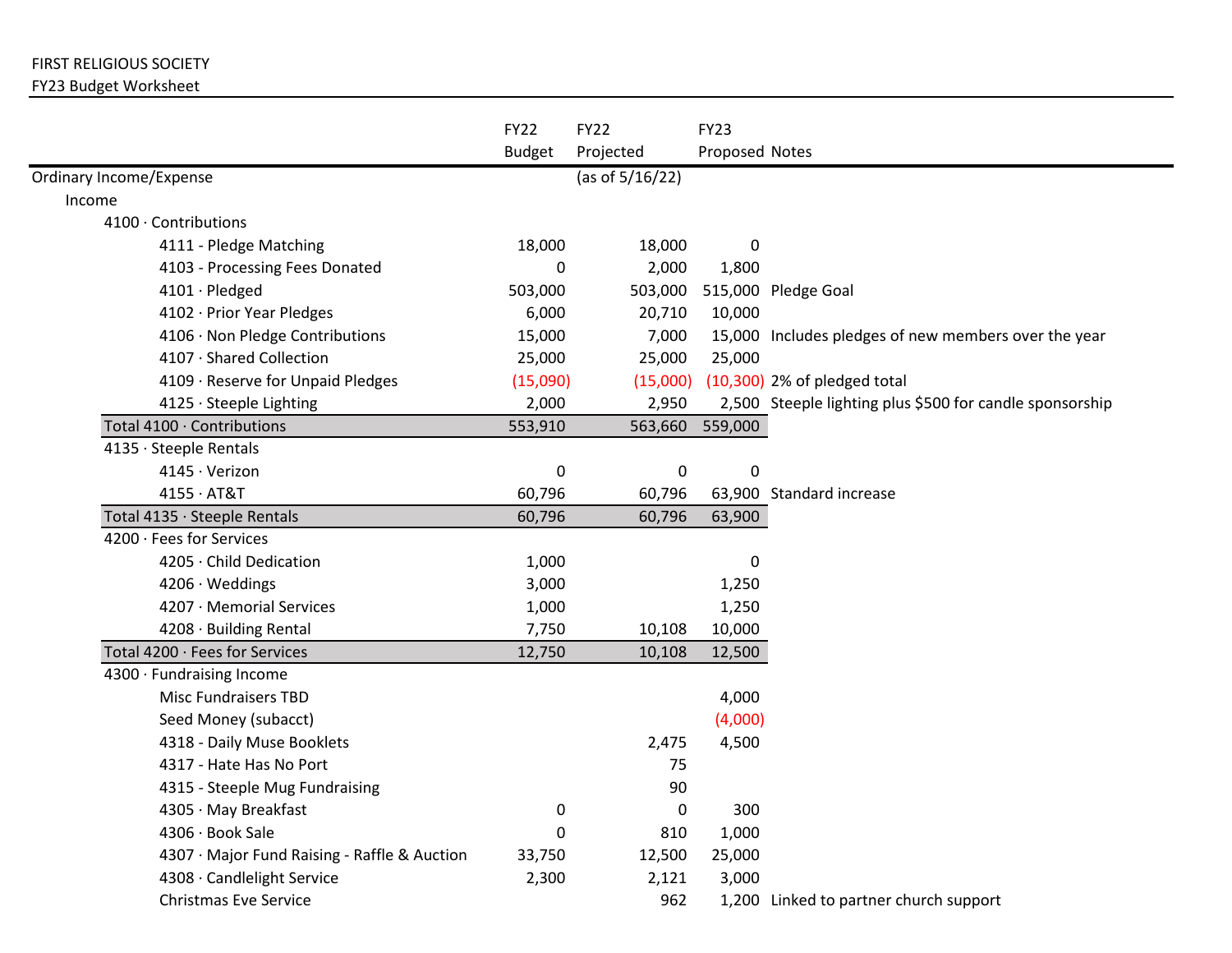|                     | 4311 · Yankee Homecoming Fundraising     | 0       | 0       | 500             |                                                              |
|---------------------|------------------------------------------|---------|---------|-----------------|--------------------------------------------------------------|
|                     | Total 4300 · Fundraising Income          | 36,050  | 19,033  | 35,500          |                                                              |
|                     | 4400 Income from Committees              |         |         |                 |                                                              |
|                     | 4402 · Hospitality                       |         |         |                 | Soup Sunday, Equal Exchange                                  |
|                     | Total 4400 · Income from Committees      | 500     | 0       | $\mathbf 0$     |                                                              |
|                     | 4500 · Miscellaneous Income              |         |         |                 |                                                              |
|                     | 4500.2 - PPP Grant Income                |         |         |                 |                                                              |
|                     | 4500.5 · Prior Year Surplus              | 0       |         | 13,581          |                                                              |
|                     | 4500 · Miscellaneous Income - Other      | 30,000  | 0       |                 | 9,806 Unspent Federal COVID funds (PPP)                      |
|                     | Total 4500 · Miscellaneous Income        | 30,000  | 0       | 23,387          |                                                              |
|                     | 4508 - Bailey Fund Reimbursement         | 12,000  | 19,666  |                 |                                                              |
|                     | 4550 - Income from Endowment             | 48,044  | 48,044  |                 | 47,449 Reduced per Trustees                                  |
| <b>Total Income</b> |                                          | 754,050 |         | 721,307 741,736 |                                                              |
| Expense             |                                          |         |         |                 |                                                              |
|                     | 7200 · Salaries & related expenses       |         |         |                 |                                                              |
|                     | 7220 · Salaries & wages - other          |         |         |                 |                                                              |
|                     | 7222 - Regular (Hourly)                  |         | 15,613  |                 | Hourly employees now included in Salaries and Wages          |
|                     | 7221 - Salary                            |         | 302,131 |                 |                                                              |
|                     | 7250 · Payroll taxes                     | 31,475  | 19,853  | 23,992          |                                                              |
|                     | 7255 - SS Allowance                      |         | 8,689   | 9,211           |                                                              |
|                     | 7265 · Housing Allowance                 | 64,896  | 64,896  |                 | 75,000 A portion of the minister's salary related to tax law |
|                     | 7220 · Salaries & wages - oth 346,537    |         | 0       | 359,027         |                                                              |
|                     | Total 7220 · Salaries & wages - other    | 442,908 | 411,182 | 467,230         |                                                              |
|                     | 7240 · Employee benefits                 |         |         |                 |                                                              |
|                     | 7230 · Retirement contributi             | 42,774  | 40,123  | 48,813          |                                                              |
|                     | 7240.01 Health Insurance                 | 27,166  | 22,338  | 24,375          |                                                              |
|                     | 7240.02 · Life Insurance                 | 3,456   | 3,264   | 3,646           |                                                              |
|                     | 7240.03 · Dental Insurance               | 1,104   | 1,216   | 936             |                                                              |
|                     | 7240.05 · Workers Comp                   | 3,053   | 3,154   | 3,222           |                                                              |
|                     | 7260 · Professional Developr             | 16,484  | 16,484  | 17,165          |                                                              |
|                     | Total 7240 · Employee benefits           | 94,036  | 86,579  | 98,157          |                                                              |
|                     | Affiliate Minister Stipend               |         |         | 1,000           |                                                              |
|                     | Ministerial Intern                       | 4,553   | 1,500   | 6,000           |                                                              |
|                     | 7275 · Sabbatical Leave                  |         | 4,553   | 5,017           |                                                              |
|                     | Total 7200 · Salaries & related expenses | 541,497 | 503,814 | 577,404         |                                                              |
|                     | 7500 · Outside Services                  |         |         |                 |                                                              |
|                     | 7525 - Bookkeeping                       |         | 10,000  | 9,000           |                                                              |
|                     | 7515 - Consultant                        |         | 5,080   |                 | 0 Cell lease consulting/offset                               |
|                     | 7520 · Accounting fees                   | 1,560   | 1,476   |                 | 1,500 Clergy Financial (payroll)                             |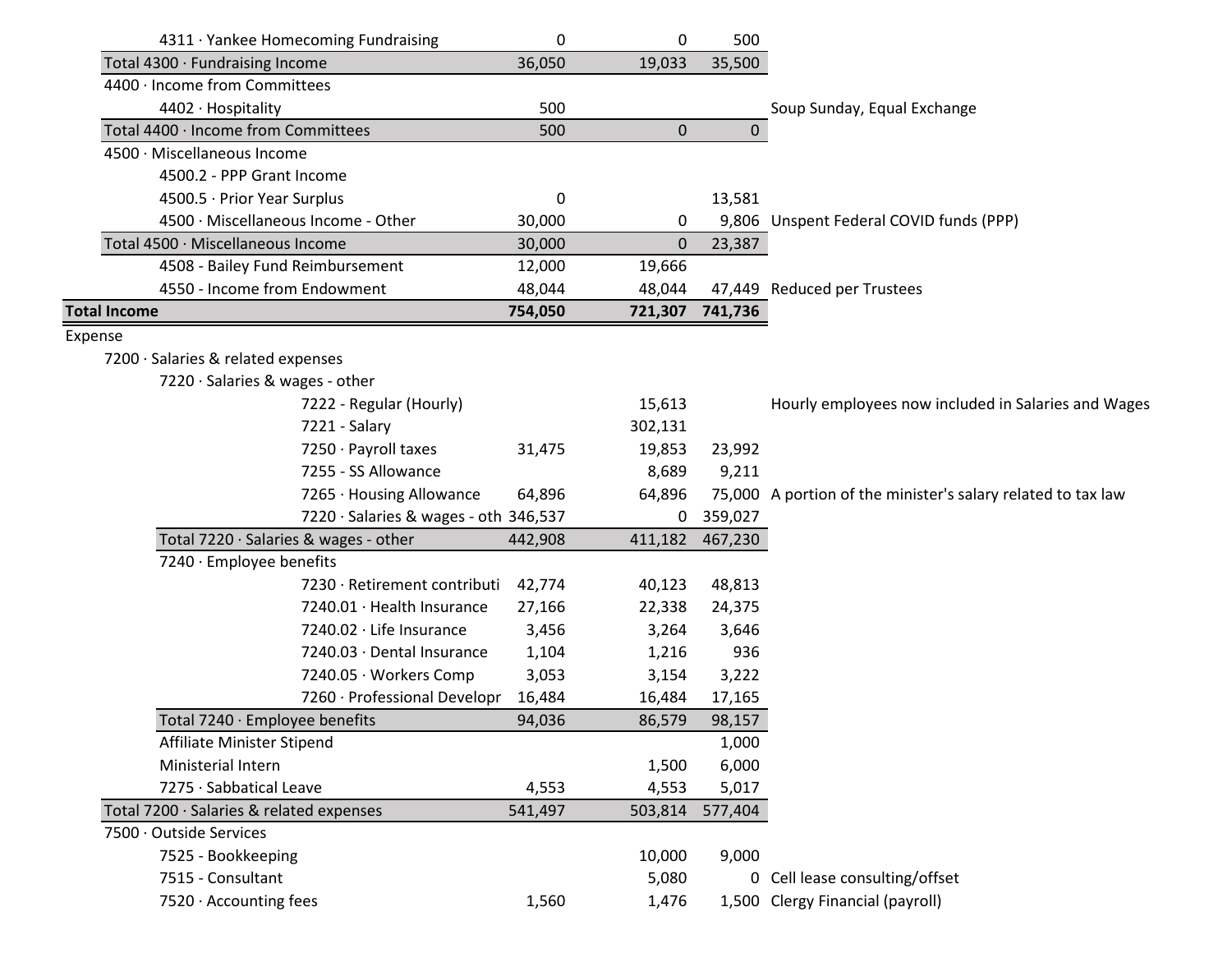| 7530 · Legal fees                           |                                         | 5,846  | 5,846  |        | 6,000 AT&T cell lease                                    |
|---------------------------------------------|-----------------------------------------|--------|--------|--------|----------------------------------------------------------|
| 7540 · Professional fees - other            |                                         | 5,750  | 1,500  |        | 4,000 Computer consulting moved from computer expense    |
| 7550 · Temporary help - contract            |                                         | 5,050  | 7,500  |        | 1,000 Moved to salaries and wages                        |
| Total 7500 · Outside Services               |                                         | 18,206 | 31,402 | 21,500 |                                                          |
| 8100 · Supplies, Comm & Equipment           |                                         |        |        |        |                                                          |
| 8110 · Supplies & Materials                 |                                         | 10,000 | 8,000  | 8,000  |                                                          |
|                                             | 8130 · Telephone & telecommunications   | 6,500  | 5,140  | 5,500  |                                                          |
| 8140 · Postage, shipping, delivery          |                                         | 2,000  | 1,800  | 1,800  |                                                          |
| 8160 · Equip rental & maintenance           |                                         | 8,000  | 6,100  | 6,500  |                                                          |
| 8165 · Computer Expense                     |                                         | 5,000  | 9,000  |        | 3,000 Computer consulting moved to professional fees     |
| 8170 · Outside Printing & Copying           |                                         | 1,500  | 3,949  | 2,900  |                                                          |
|                                             | 8180 · Books, Curricula & Subscriptions | 500    | 1,563  | 0      |                                                          |
| Total 8100 · Supplies, Comm & Equipment     |                                         | 33,500 | 35,552 | 27,700 |                                                          |
| 8200 - Facilities Expenses                  |                                         |        |        |        |                                                          |
| 8210 · Rent, parking, other occupancy       |                                         | 4,760  | 4,760  | 4,760  |                                                          |
| 8217 · Repairs and Maintenance              |                                         |        |        |        |                                                          |
|                                             | 8217.01 · Major Clean-up                |        | 0      | 0      |                                                          |
|                                             | 8217.02 · Furnace                       | 13,000 | 13,000 | 3,000  |                                                          |
|                                             | 8217.03 · Fire Detection                | 2,000  | 2,700  | 2,000  |                                                          |
|                                             | 8217.05 · Landscape Renewa              | 1,500  | 1,500  | 1,000  |                                                          |
|                                             | 8217.06 - Painting                      |        | 282    |        |                                                          |
|                                             | 8217.07 · Roof                          |        | 350    |        |                                                          |
|                                             | 8217.08 · Lift Maintenance              | 1,500  | 1,771  | 1,500  |                                                          |
|                                             | 8217 · Repairs and Maintena             | 8,000  | 8,000  | 6,000  |                                                          |
| <b>Total 8217 - Repairs and Maintenance</b> |                                         | 26,000 | 27,603 | 13,500 |                                                          |
|                                             |                                         |        |        |        | Parish Hall utilties for refugees are covered by private |
|                                             |                                         |        |        |        | fundraising and reimbursement from resettlement          |
| 8220 · Utilities                            |                                         |        |        |        | organization                                             |
|                                             | 8216 · Fuel Oil/Natural Gas             | 10,100 | 10,100 |        | 9,000 Weather dependent                                  |
|                                             | 8220.01 · Electricity                   | 8,560  | 9,000  | 8,560  |                                                          |
|                                             | 8220.02 · Water & Sewer                 | 2,000  | 1,300  | 1,200  |                                                          |
|                                             | 8220.03 · Propane Gas                   |        |        |        |                                                          |
| Total 8220 - Utilities                      |                                         | 20,660 | 20,400 | 18,760 |                                                          |
| Mortgage Principal                          |                                         | 9,308  |        |        |                                                          |
| 8250 - Mortgage interest                    |                                         | 6,006  | 2,053  |        | 0 LMH mortgage paid off 9-Nov-2021                       |
| 8520 - Building & Liability Insurance       |                                         | 14,807 | 14,807 |        | 15,000 Umbrella and multi-peril policy, 10% increase     |
| 8200 - Facility Expenses - Other            |                                         |        | 738    |        |                                                          |
| Total 8200 - Facilities Expenses            |                                         | 81,541 | 70,361 | 52,020 |                                                          |

8300 - Travel & meetings expenses